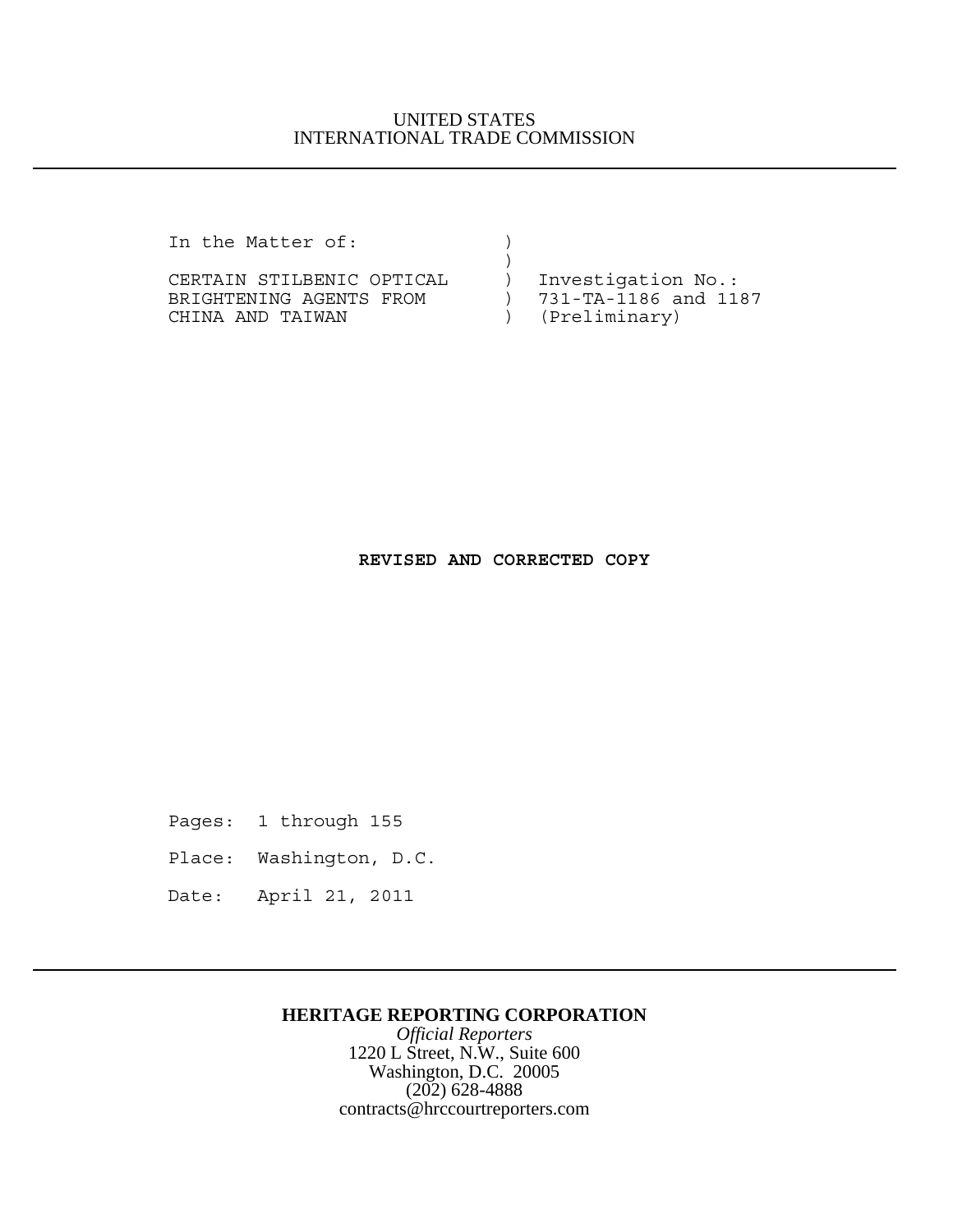#### THE UNITED STATES INTERNATIONAL TRADE COMMISSION

| In the Matter of:                                                        |                                                               |
|--------------------------------------------------------------------------|---------------------------------------------------------------|
| CERTAIN STILBENIC OPTICAL<br>BRIGHTENING AGENTS FROM<br>CHINA AND TAIWAN | Investigation No.:<br>) 731-TA-1186 and 1187<br>(Preliminary) |

Thursday, April 21, 2011

Room 101 International Trade Commission 500 E Street S. W. Washington, D.C.

The preliminary conference commenced, pursuant to

notice, at 1:00 p.m., before the Director of

Investigations of the United States International Trade

Commission, Catherine DeFilippo, presiding.

APPEARANCES:

On behalf of the International Trade Commission

Staff:

CATHERINE DEFILIPPO, DIRECTOR OF INVESTIGATIONS CYNTHIA TRAINOR, INVESTIGATOR PHILIP STONE, INTERNATIONAL TRADE ANALYST GERALD BENEDICK, ECONOMIST AIMEE LARSEN, ECONOMIST CHARLES YOST, ACCOUNTANT/ADVISOR DAVID FISHBERG, ATTORNEY JAMES MCCLURE, SUPERVISORY INVESTIGATOR BILL BISHOP, HEARINGS AND MEETINGS COORDINATOR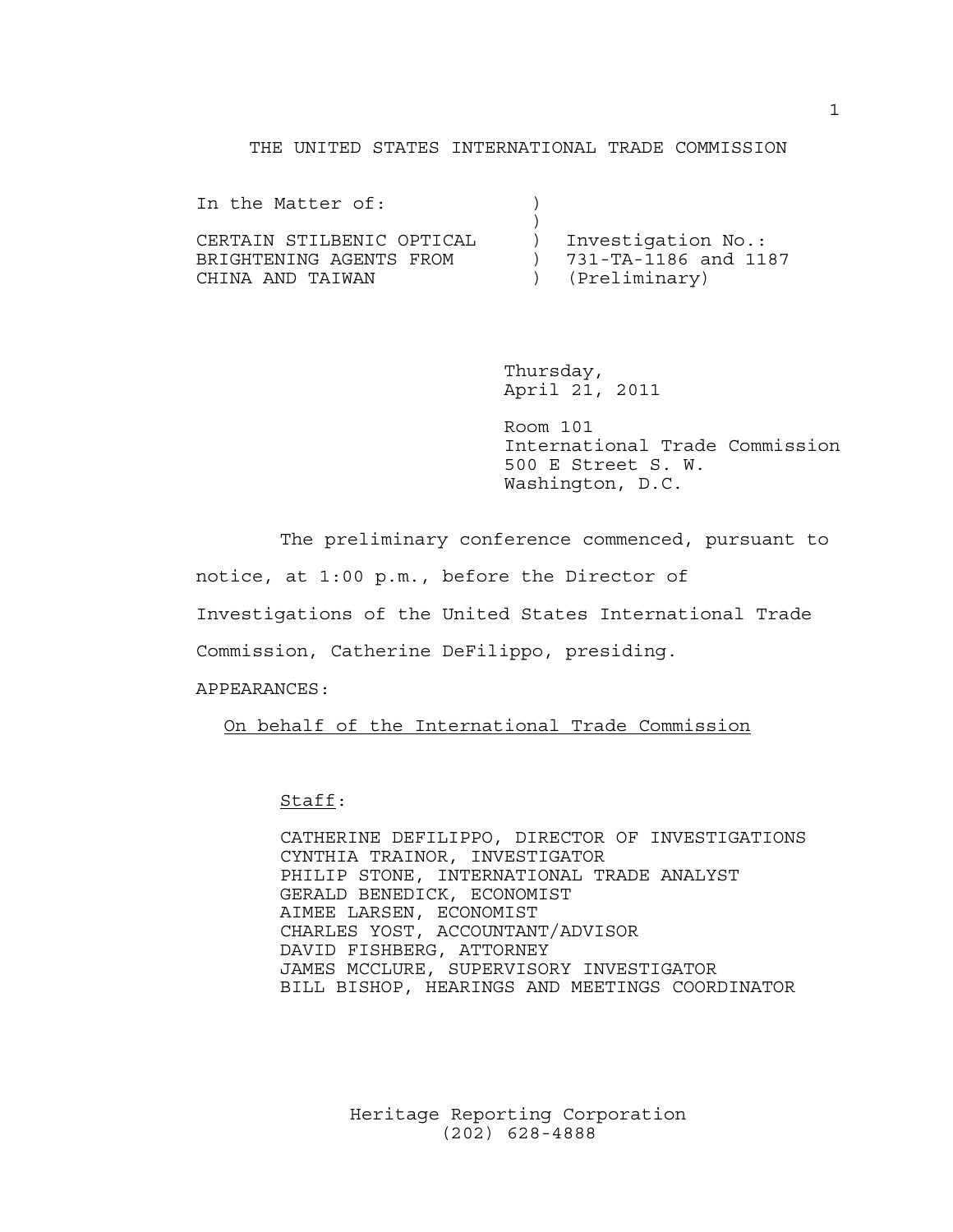On behalf of :

In support of the Imposition of Antidumping Orders:

KENNETH GOLDER, PRESIDENT, CHIEF EXECUTIVE OFFICER, AND CHIEF FINANCIAL OFFICER, CLARIANT CORPORATION

MATTHEW DETTLAFF, SENIOR PRODUCTS MANAGER, CLARIANT CORPORATION

LYNN HOLEC, CONSULTANT, LLC

JOHN DICKSON, CONSULTANT

NEIL R. ELLIS, ESQUIRE RICHARD L.A. WEINER, ESQUIRE RAJIB PAL, ESQUIRE JILL CAIAZZO, ESQUIRE SIDLEY AUSTIN LLP WASHINGTON, D.C.

In opposition to the Imposition of Antidumping Orders:

RANDALL B. NELSON, MANAGER, TECHNICAL SERVICES, TFM NORTH AMERICA, INC.

MARK HUANG, GENERAL MANAGER, TFM NORTH AMERICA, INC.

PETER J. KOENIG, ESQUIRE SQUIRE, SANDERS & DEMPSEY (US) LLP WASHINGTON, D.C.

OTHER PARTIES:

TED KELLY, VICE PRESIDENT, PAPER CHEMICALS, BASF CORPORATION, CHARLOTTE, NC

STEVEN J. GOLDBERG, VICE PRESIDENT AND ASSOCIATES, GENERAL COUNSEL, REGULATORY LAW AND GOVERNMENT AFFAIRS, BASF CORPORATION, CHARLOTTE, NC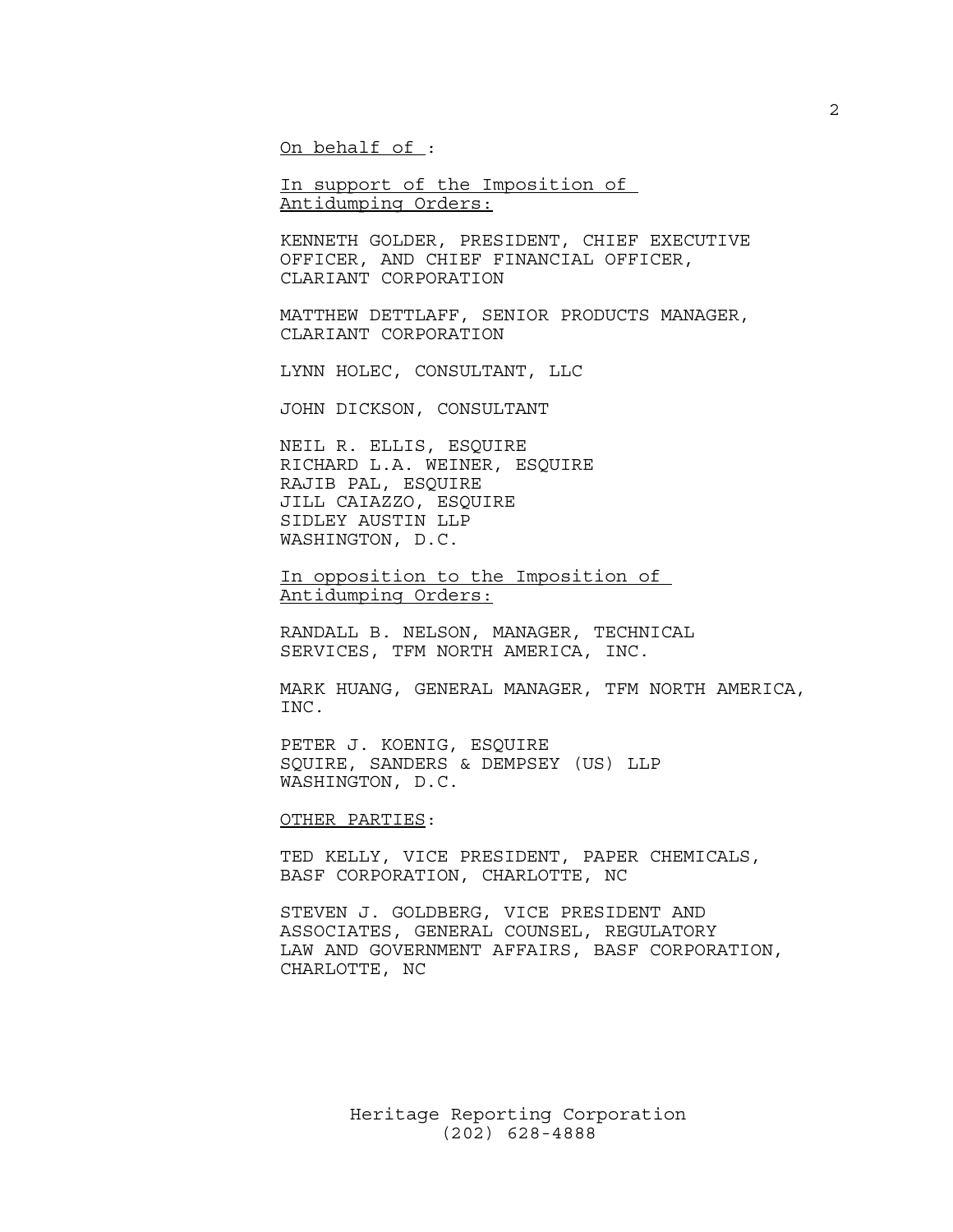# I N D E X

| OPENING STATEMENT OF RICHARD L.A. WEINER,<br>ESQUIRE, SIDLEY AUSTIN LLP, WASHINGTON, D.C.                                | 6   |
|--------------------------------------------------------------------------------------------------------------------------|-----|
| OPENING STATEMENT OF PETER J. KOENIG, SQUIRE,<br>SANDERS & DEMPSEY (US) LLP                                              | 10  |
| OPENING STATEMENT OF NEIL R. ELLIS, SIDLEY<br>AUSTIN, LLP                                                                | 11  |
| TESTIMONY OF JOHN DICKSON, CONSULTANT                                                                                    | 16  |
| TESTIMONY OF KENNETH GOLDER, PRESIDENT, CHIEF<br>EXECUTIVE OFFICER, AND CHIEF FINANCIAL OFFICER,<br>CLARIANT CORPORATION | 22  |
| TESTIMONY OF LYNN HOLEC, CONSULTANT, ITR-LLC                                                                             | 29  |
| TESTIMONY OF MATTHEW DETTLAFF, SENIOR PRODUCTS<br>MANAGER, CLARIANT CORPORATION                                          | 35  |
| TESIMONY OF RANDALL B. NELSON, MANAGER, TECHNICAL<br>SERVICES, TFM NORTH AMERICA, INC.                                   | 85  |
| TESTIMONY OF MARK HUANG, GENERAL MANAGER,<br>TFM NORTH AMERICA, INC.                                                     | 107 |
| TESTIMONY OF TED KELLY, VICE PRESIDENT, PAPER<br>CHEMICALS, BASF CORPORATION, CHARLOTTE, NC                              | 136 |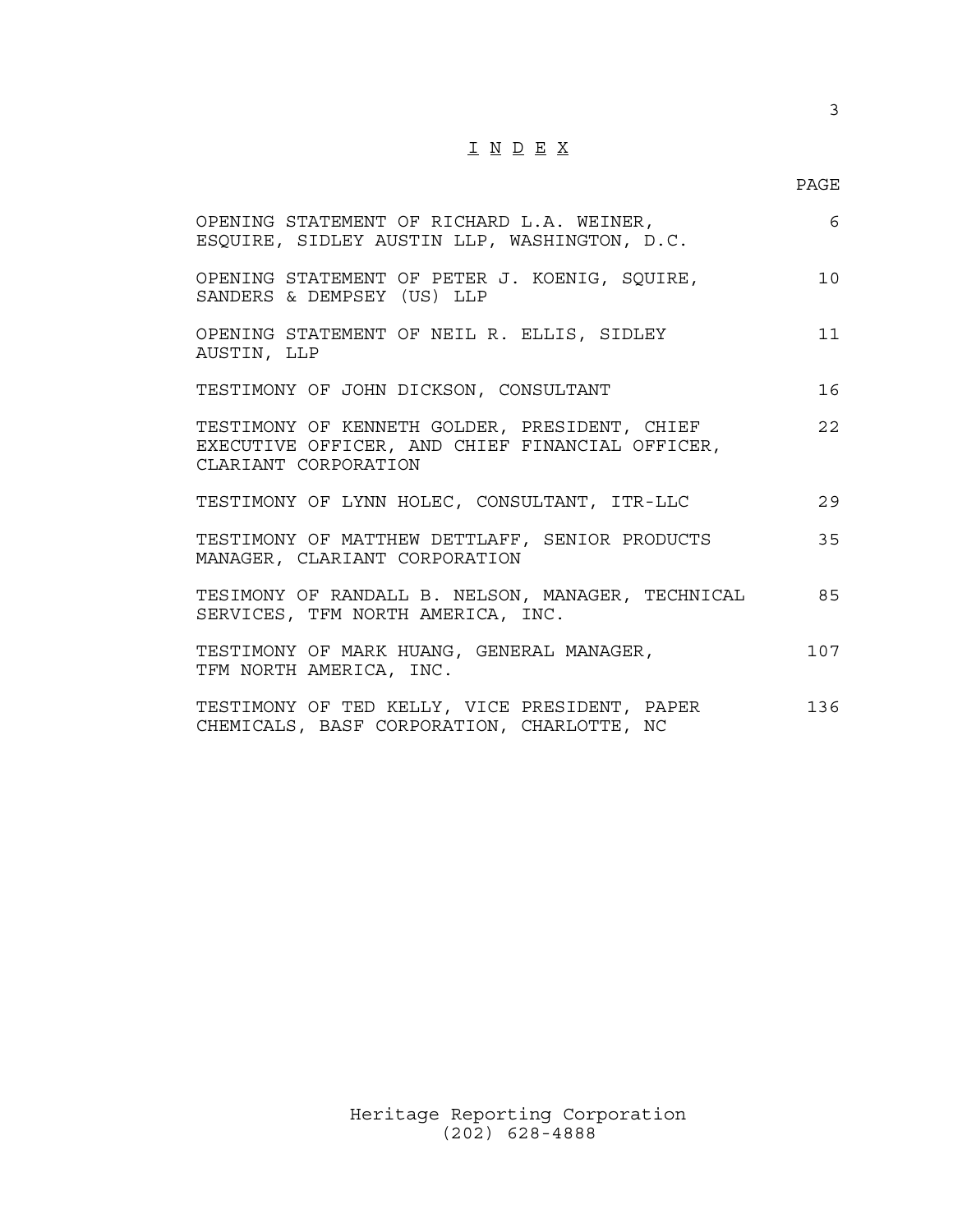# I N D E X

PAGE

|  | CLOSING STATEMENT OF NEIL R. ELLIS, SIDLEY AUSTIN |  |  |  | 143 |
|--|---------------------------------------------------|--|--|--|-----|
|  | LLP, WASHINGTON, D.C.                             |  |  |  |     |

CLOSING STATEMENT OF PETER J. KOENIG, SQUIRE, 151 SANDERS & DEMPSEY (US) LLP, WASHINGTON, D.C.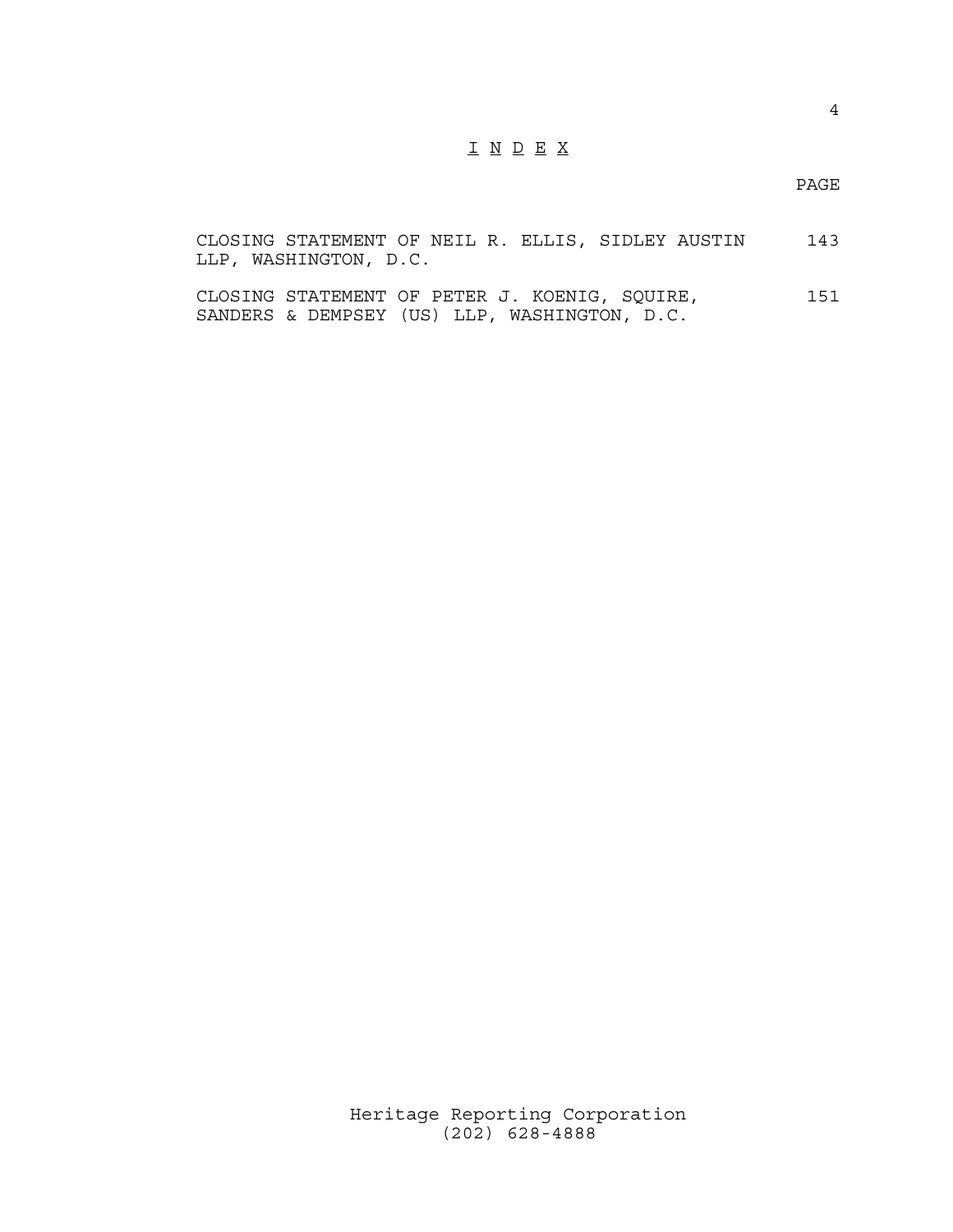| 1              | $\underline{P} \underline{R} \underline{O} \underline{C} \underline{E} \underline{E} \underline{D} \underline{I} \underline{N} \underline{G} \underline{S}$ |
|----------------|-------------------------------------------------------------------------------------------------------------------------------------------------------------|
| $\overline{2}$ | (1:00 p.m.)                                                                                                                                                 |
| 3              | MS. DeFILIPPO: Good afternoon. Welcome to                                                                                                                   |
| 4              | the United States International Trade Commission's                                                                                                          |
| 5              | Conference in connection with the preliminary phase of                                                                                                      |
| 6              | the Antidumping Duty Investigations, Number 731-TA-                                                                                                         |
| 7              | 1186 and 1187, concerning imports of Certain Stilbenic                                                                                                      |
| 8              | Optical Brightening Agents from China and Taiwan.                                                                                                           |
| $\mathsf 9$    | My name is Catherine DeFilippo, and I am the                                                                                                                |
| 10             | Commission's Director of the Office of Investigations,                                                                                                      |
| 11             | and I will preside at today's conference.                                                                                                                   |
| 12             | Among those present from the Commission                                                                                                                     |
| 13             | staff are from my far right, James McClure, the                                                                                                             |
| 14             | Supervisory Investiator; Cynthia Trainor, the                                                                                                               |
| 15             | Investigator; our attorney, David Fishberg, will be                                                                                                         |
| 16             | joining us shortly; Gerald Benedick, the Economist;                                                                                                         |
| 17             | Aimee Larsen, the Economist; Charles Yost, the                                                                                                              |
| 18             | Auditor; and Philip Stone, the Industry Analyst.                                                                                                            |
| 19             | I understand that parties are aware of the                                                                                                                  |
| 20             | time allocations. I would remind speakers not to                                                                                                            |
| 21             | refer in your remarks to business proprietary                                                                                                               |
| 22             | information, and to speak directly into the                                                                                                                 |
| 23             | microphones. We also ask that you state your name and                                                                                                       |
| 24             | affiliation for the record before beginning your                                                                                                            |
| 25             | presentation.                                                                                                                                               |

Heritage Reporting Corporation (202) 628-4888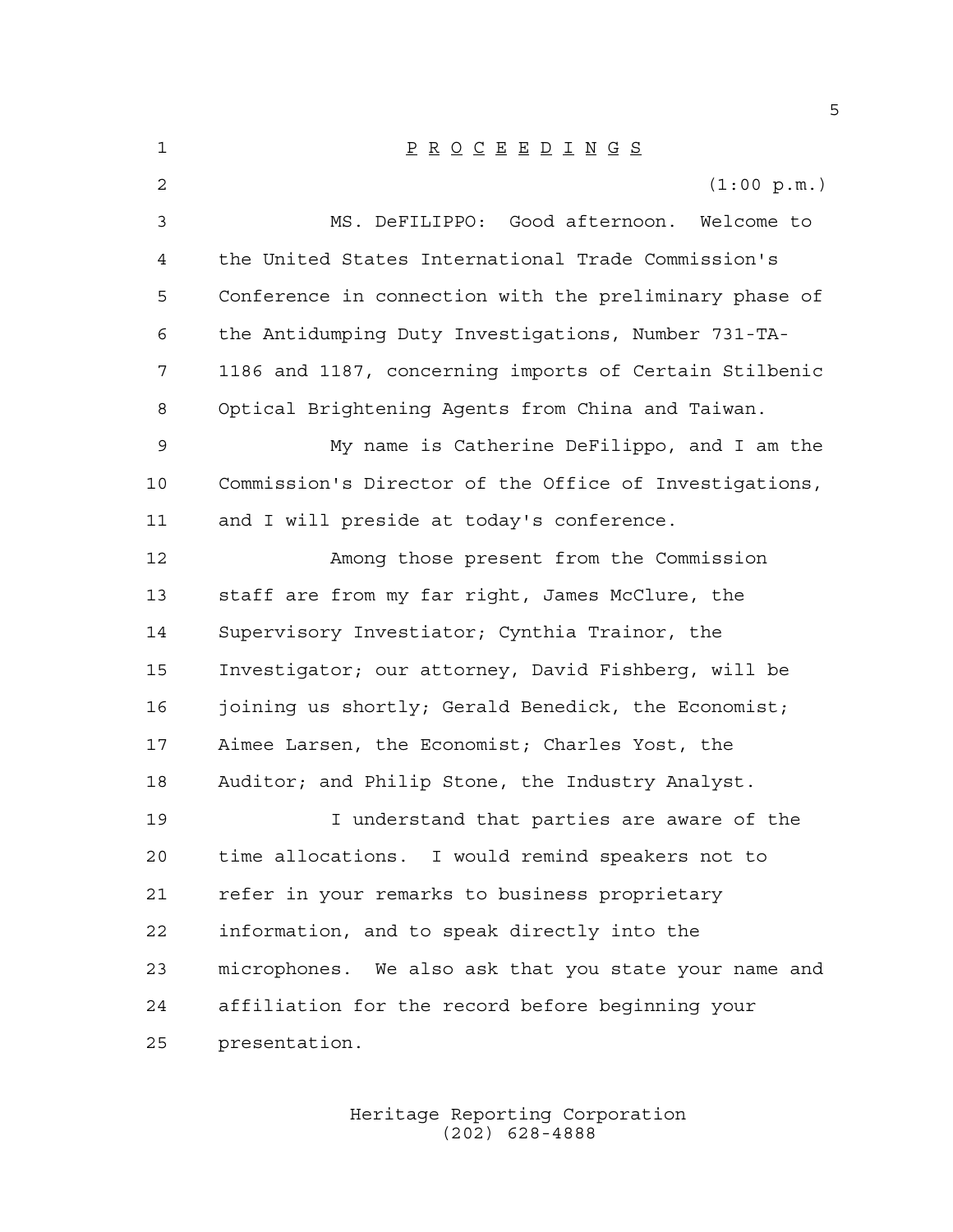Finally, speakers will not be sworn in, but are reminded of the applicability of 18 U.S.C. 1001, with regard to false or misleading statements and to the fact that the record of this proceeding may be subject to court review, if there is an appeal. Are there any questions? Hearing none, we will proceed with the opening statement. Mr. Weiner, are you presenting opening statements? MR. WEINER: Yes, I am. MS. DeFILIPPO: Okay, great. Please proceed. MR. WEINER: Thank you very much and good afternoon. My name is Richard Weiner from Sidley Austin, and I represent Petitioner Clariant Corporation. Clariant accounts for the majority of the domestic industry for certain stilbenic optical brightening agents or CSOBA's, the subject merchandise in this investigation. At the outset I wish to acknowledge that this investigation may seem familiar to certain of you. As noted in Clariant's petitions in 2003, Ciba Specialty Chemicals, now a part of BASF, brought petitions against imports of certain DAS chemistry from China, India and Germany. The 2003 petitions

before the ITC.

Heritage Reporting Corporation (202) 628-4888

were much broader in scope than the petitions now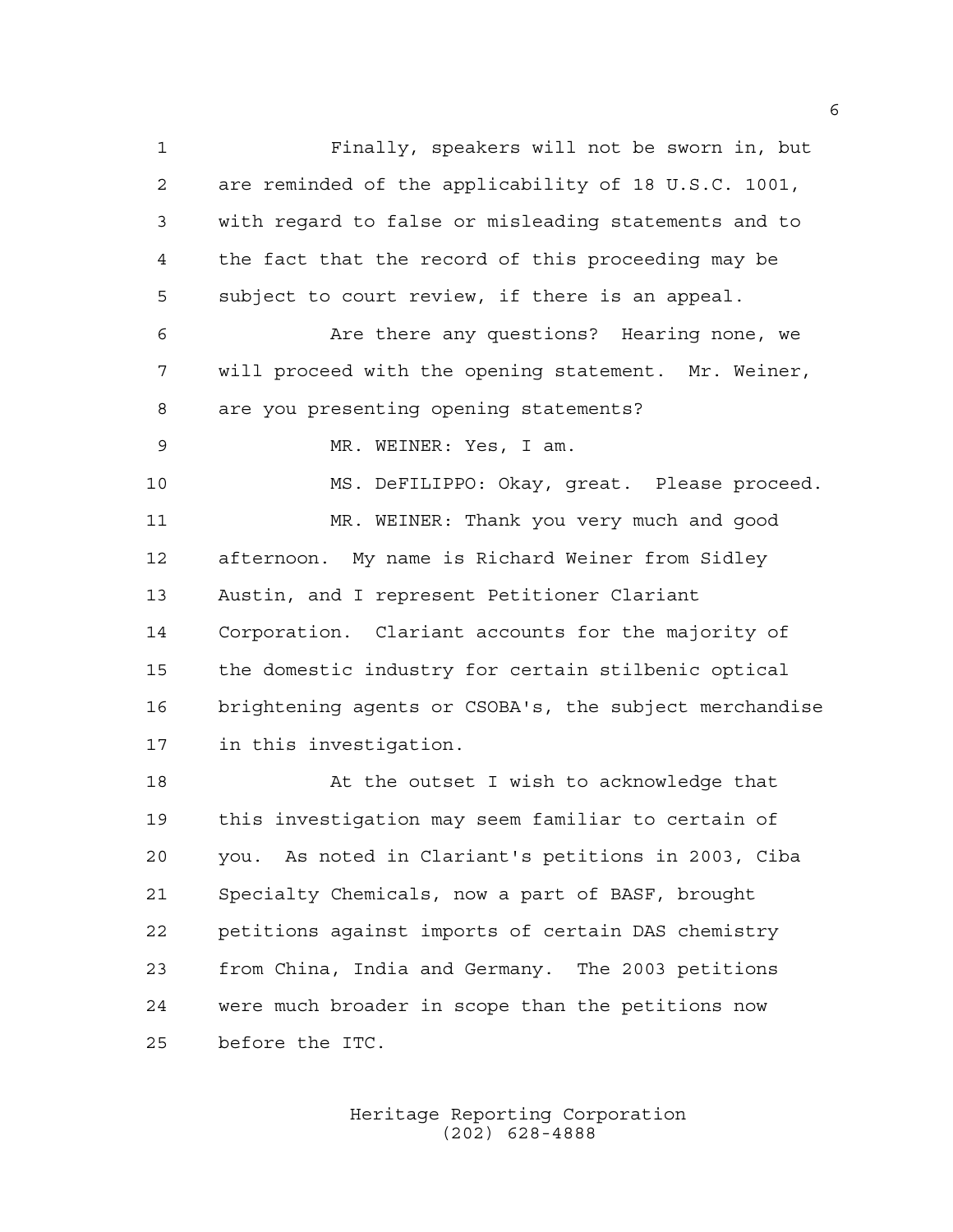The 2003 petitions covered both DAS, which is a key input of CSOBA's, and all stilbenic florescent whitening agents used in detergent, textile or paper application. Florescent whitening agent is another term for optical brightening agent.

 By contrast, the current petitions exclude that and cover only those certain stilbenic florescent whitening agents used in paper applications. Clariant has thus narrowed the Commission's focus to the specific aspect of the domestic industry most seriously injured by the large and growing presence of unfairly traded imports.

 In addition, the 2003 petitions covered China, India and Germany, whereas the current petitions cover China and Taiwan. While Taiwan was not even a major player in 2003, Taiwanese CSOBA's now endanger the existence of the domestic industry.

 Imports from Taiwan have doubled in as- recorded terms over the period of investigation. When converted to solution equivalents, cumulated subject imports have increased an astonishing 172 percent over the POI.

 Other significant changes in the U.S. market have occurred in the past eight years. In 2003 the Commission found the absence of commercial sales of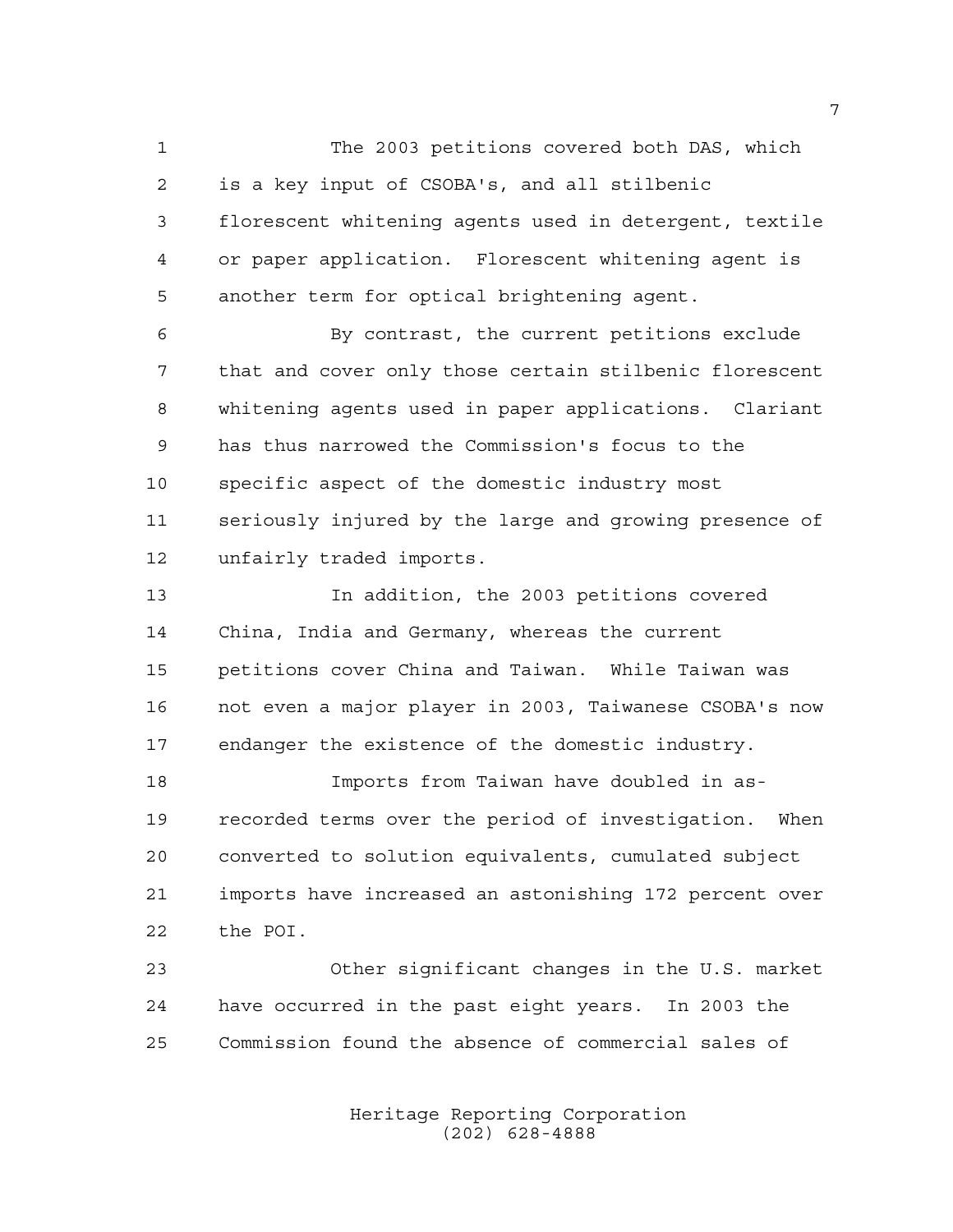domestically produced DAS and the absence of negative price effects. Today by contrast, domestic producers of CSOBA's sell their product in the United States market in large volumes.

 Representatives of the domestic industry are at U.S. paper mills virtually every day actively seeking to win new business or maintain current business. However, the efforts of the domestic industry are increasingly thwarted by the presence of unfair subject imports with clear negative effects on U.S. prices.

 Unlike 2003, there was demonstrable underselling by subject imports. Clariant's petitions include pages of examples in which subject imports undersold domestic merchandise. The domestic producers have dropped their prices to compete but cannot offer the same unreasonably low prices that the Taiwanese and Chinese producers offer.

 The destructive impact of unfairly traded imports have been profound. The domestic industry's market share has fallen by ten percent over the past three years, while subject imports, market share has risen 15 percent. As a result the domestic industry's capacity utilization has declined dramatically, along with U.S. shipments of domestic merchandise. The

> Heritage Reporting Corporation (202) 628-4888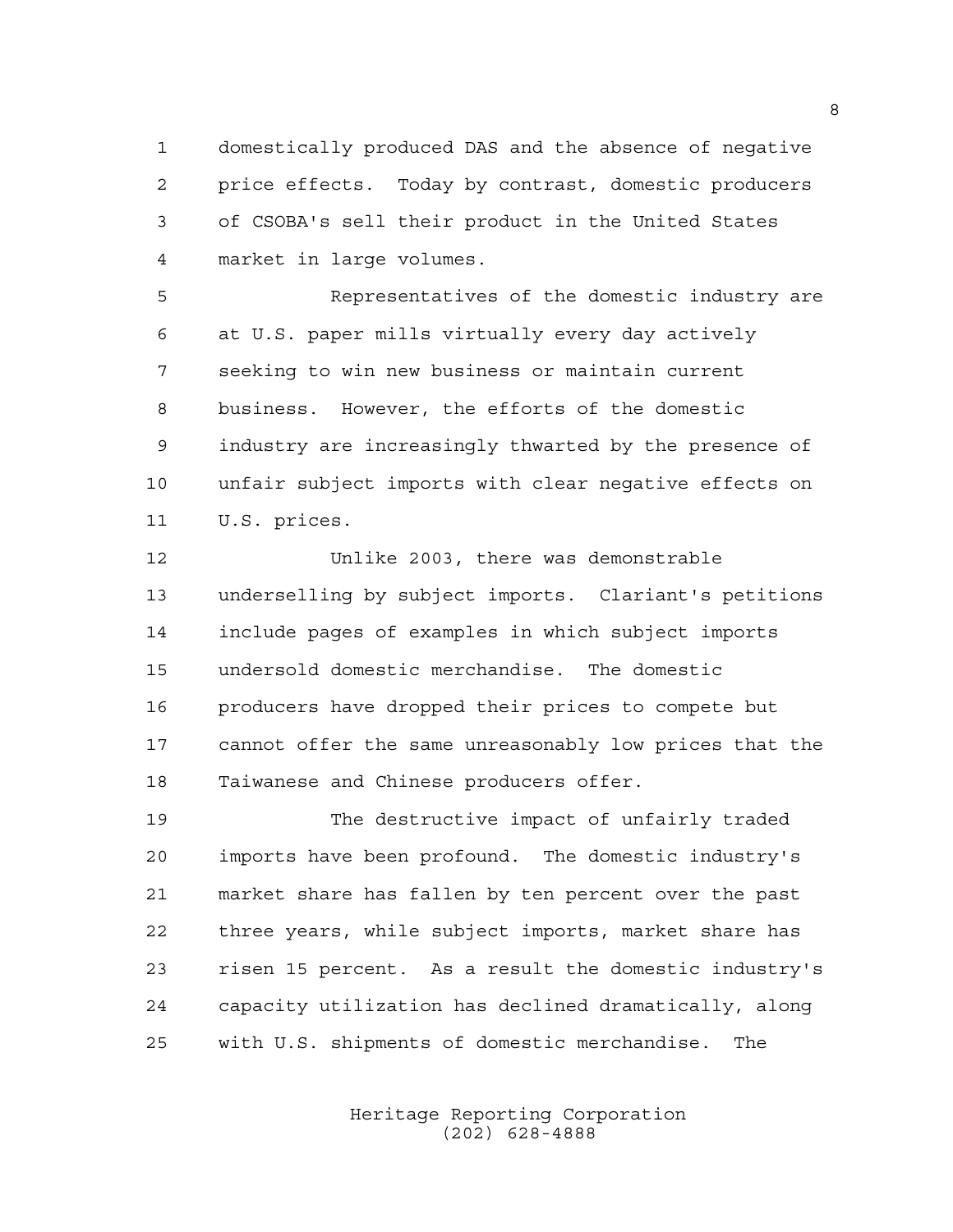domestic industry has been unable to capitalize on the increased demand following the 2009 recession, because of the large and increasing presence of unfairly traded subject imports.

 The domestic industry has faced reduced profitability and significant operating losses for the past two years, and there is no relief in sight. Key subject foreign producers are expanding capacity or have unused capacity easily directed toward the United States. The continuing threat posed by subject imports is perhaps best demonstrated by the increase in subject imports in the powder state over the past three years.

 As others will explain, CSOBA's are produced in the liquid state and used in the liquid state, but Taiwanese and Chinese producers are converting their liquid product into powder in order to reduce transportation costs and further target the U.S. market.

 In sum, over the current period of investigation, the United States has been suffering material injury. This injury has been felt by all members of the industry and the injury is directly caused by unfairly traded imports.

You will hear further testimony on these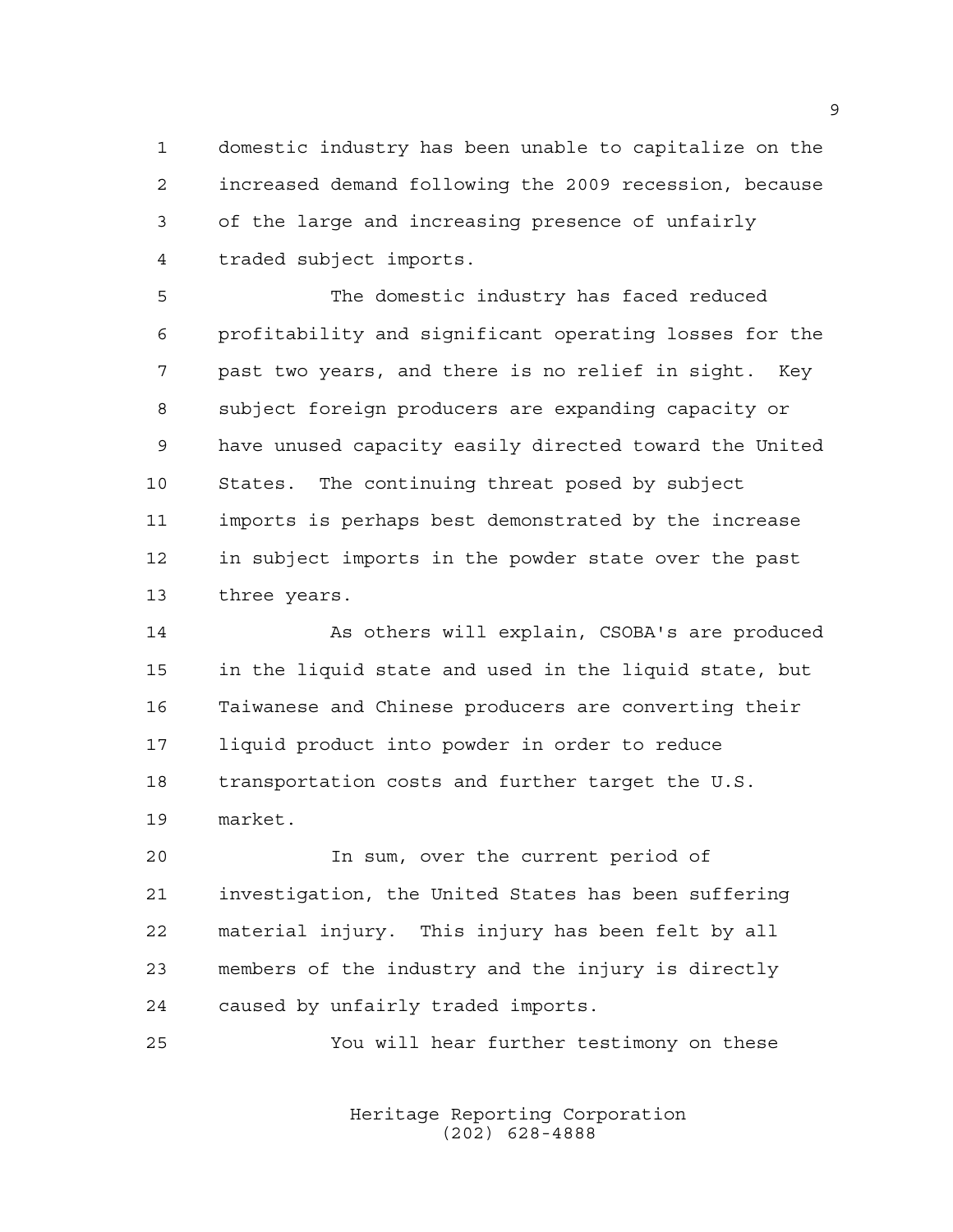points from Petitioner's panel. Thank you.

 MS. DeFILIPPO: Thank you very much. We will now have opening remarks for those in opposition to imposition of the antidumping duty orders. Mr. Koenig, are you presenting for us? MR. KOENIG: Yes. MS. DeFILIPPO: Great. Thank you. Welcome and please proceed when you're ready. MR. KOENIG: Okay. I'm Peter Koenig of Squire, Sanders, here on behalf of TFM North American, Inc., which is the importer and also the Taiwan exporter, who represents the dominant Taiwan exports to the U.S. of the subject product, and actually the great bulk of imports subject to this case. We have two basic positions that we will be presenting testimony on today, and they are short, sweet, but decisive in our view. The first is that TFM sells based on quality and technical services, not price, and that's the reason why it accounts for its imports. It's not dumping. It's quality. The second point is the reason for the entry of imports in the U.S. market is there was a severe shortage of product in the United States, and that's how TFM got into the market, and that's pulled into the market to supply what the domestic producers could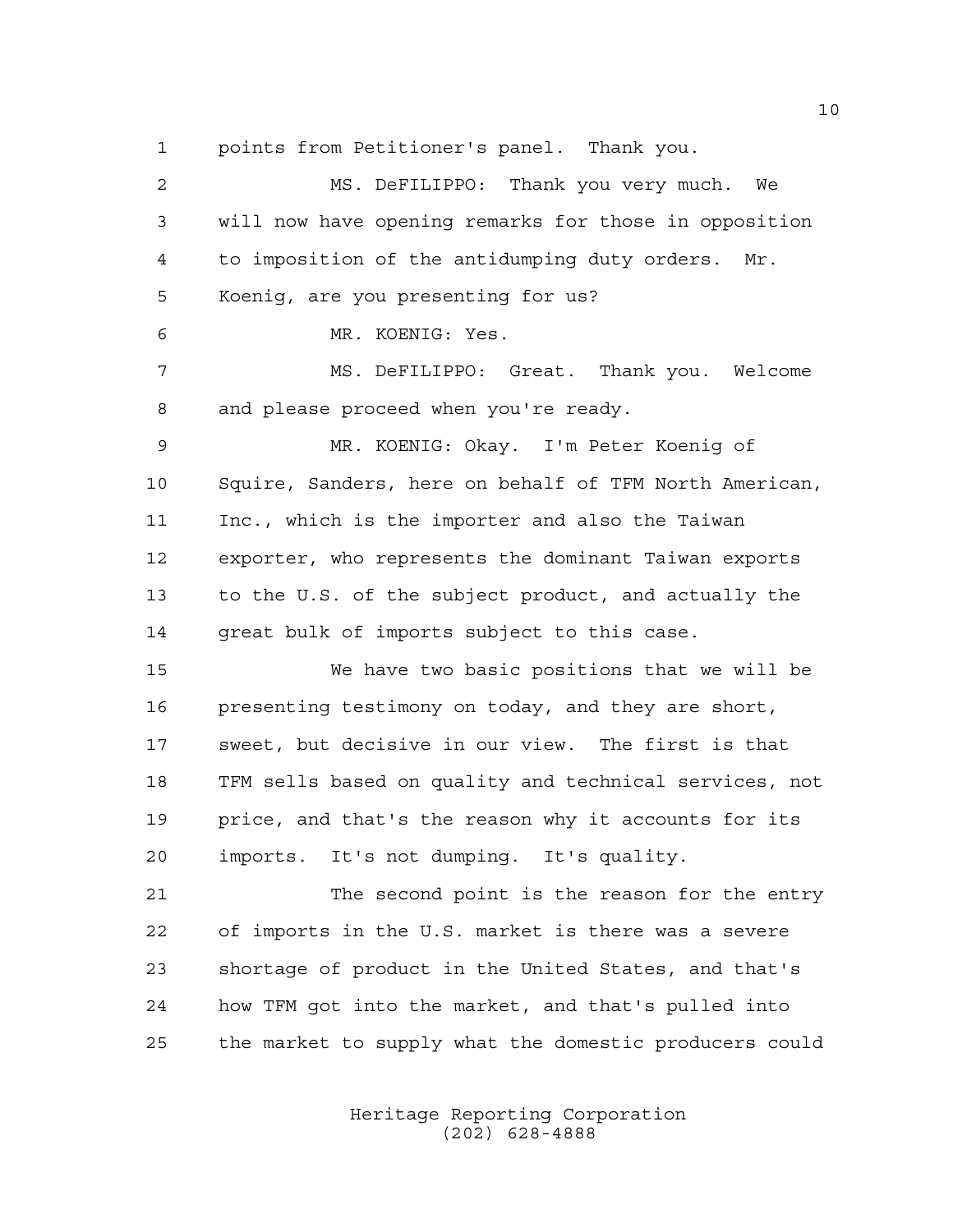not supply. Again, not dumping, supplying a need. Thank you.

 MS. DiFILIPPO: Thank you very much, Mr. Koenig. We will now move to direct testimony from the Petitioners. Mr. Ellis, Mr. Weiner and your group, if you would come on up to the table and please proceed when you're ready.

 Just a quick little administrative reminder, when you're starting your testimony, if the witnesses could identify themselves and then during the questioning, because there are a number of you, it's helpful for the court reporter if you'd just state your name before you respond. That would be much appreciated. Thank you.

 MR. ELLIS: Hi, good afternoon. Thank you, Ms. DiFilippo and the members of the staff. Good afternoon. My name is Neil Ellis from Sidley Austin, and I represent the Petitioner, Clariant Corporation, in this investigation.

 Before our panel turns to the themes that my colleague, Richard, just highlighted, I'd like to discuss a few preliminary matters.

 Turning first to the issue of the like product analysis, the final and intermediate CSOBA products described in detail in our petition

> Heritage Reporting Corporation (202) 628-4888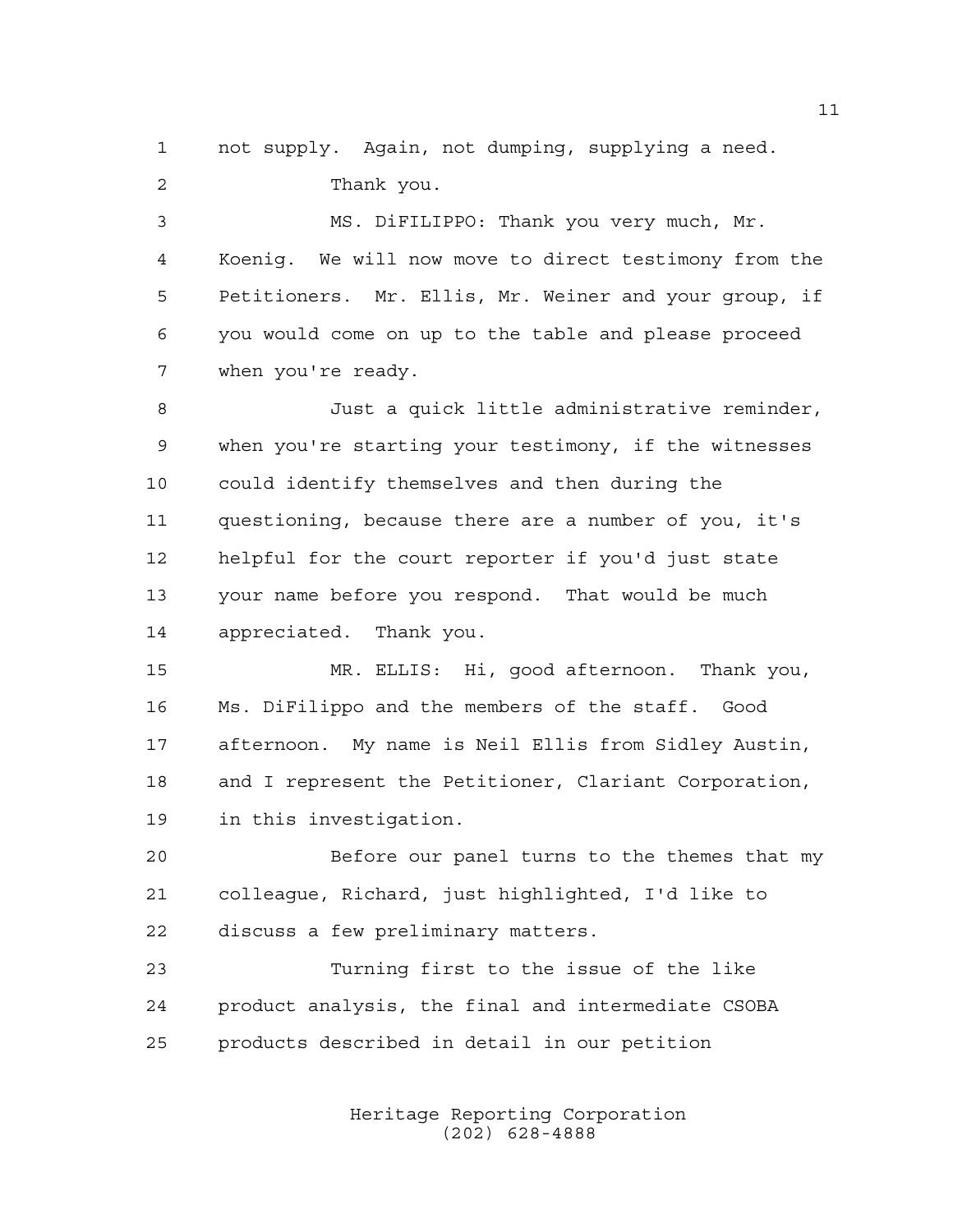constitute a single like product under the

 Commission's standard analysis. That single like product is the entire class of compounds known as triazinylaminostilbenes, whether final or intermediate, with the exception of Florescent Brightener Number 71.

 With respect to the final CSOBA products, they should be considered a single like product because, as we explained in our petition, they have similar physical characteristics and end uses. They are largely interchangeable. They are sold through the same channels of distribution, and they are produced using the same manufacturing facilities, production processes and production employees.

 The last factor of the Commission's like product analysis, whether the final products are sold within the relatively narrow range of prices, is also satisfied, although we submit this range is continually lowered by the presence of the unfairly traded subject imports in the U.S. market.

 Thus, there are no clear dividing lines among the final CSOBA products, and the Commission should identify a single like product for purposes of this investigation.

Further, the Commission should include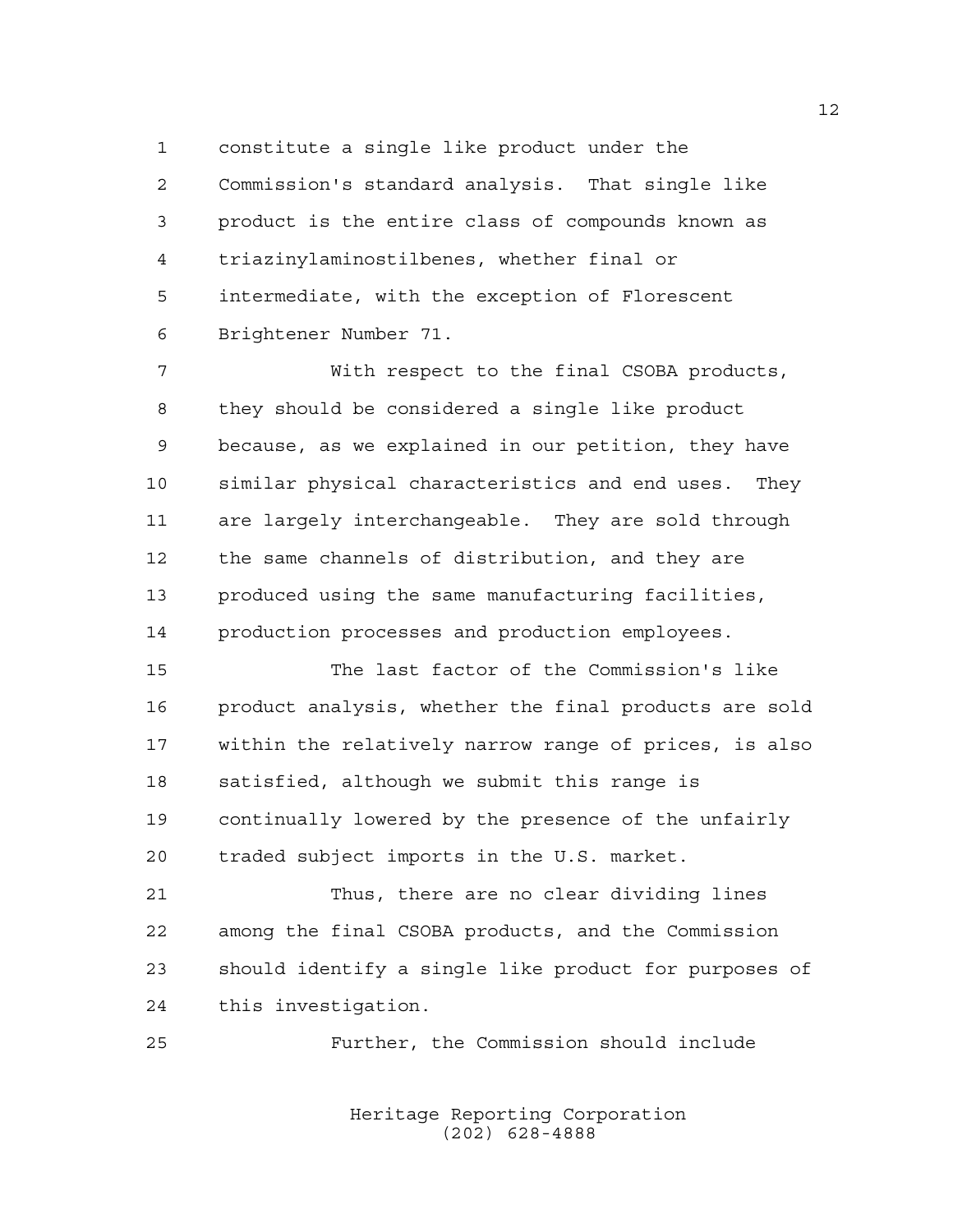intermediate products identified in the petition as part of the single like product. As detailed in the petition, these intermediate products are dedicated to the production of the final CSOBA product. There is no separate market for the intermediates. There are relatively minimal differences in the physical characteristics, functions and costs of the intermediate and final product, and the process of transforming the intermediates into the final product is relatively straightforward.

 Based on these factors, the intermediate product should be treated as part of the single like product in this investigation.

 Next I'd like to briefly address the issue of cumulation. The statutory factors for mandatory cumulation are clearly met in this case. The petitions against subject imports from Taiwan and China were filed on the same day. Moreover, the subject imports compete vigorously with domestic merchandise throughout the United States market. U.S. paper makers, which are the predominant users of CSOBA's, freely choose among domestic and subjects versus other supply.

 Whether shipped in liquid or powder state, and whether introduced in the wet end, size press, or

> Heritage Reporting Corporation (202) 628-4888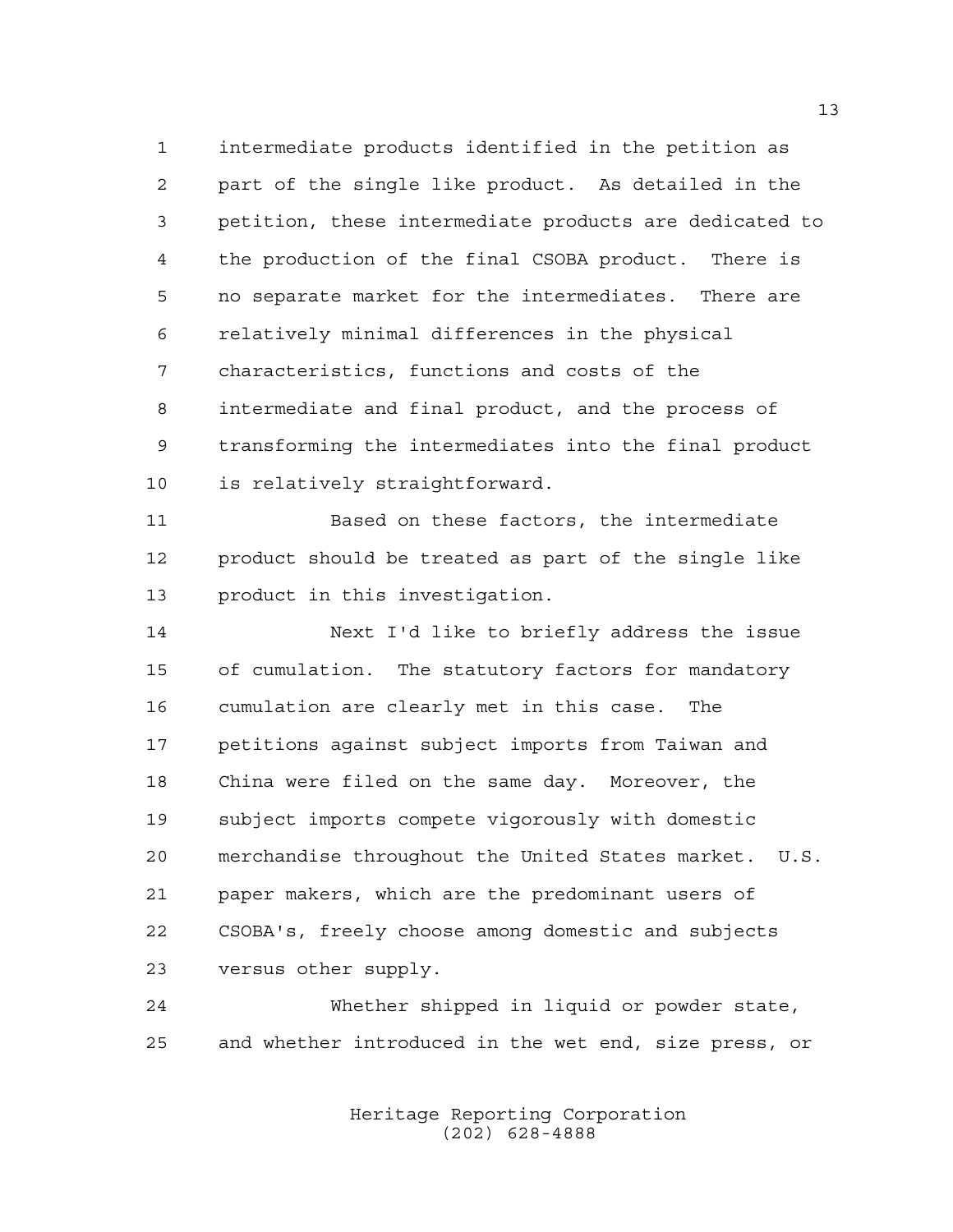coating, as a general matter subject imports and domestic merchandise all are capable of whitening paper to a similar degree. Thus, the analysis of the degree of fungibility, overlapping geographic markets, common channels of distribution, and simultaneous market presence, all lead to the conclusions that cumulative is mandatory in this investigation.

 With that, I conclude my discussion of the preliminary matters.

 I would now like to turn to representatives of domestic industry, as well as some expert consultants, who we have here today. These individuals have a deep knowledge of U.S. market for CSOBA's and they will address specific issues in the industry. They are also available, of course, to answer your questions.

 To give a brief introduction, first we will hear from John Dickson, to my left, a chemical engineer, with 45 years experience in the chemical industry, who is presently Chief Executive Officer of Nation Ford Chemical Company, and an independent consultant to the CSOBA industry.

 Nation Ford is not a producer of CSOBA's but it is a producer and supplier of inputs, such as sodium sulfanilate used in the production of CSOBA's.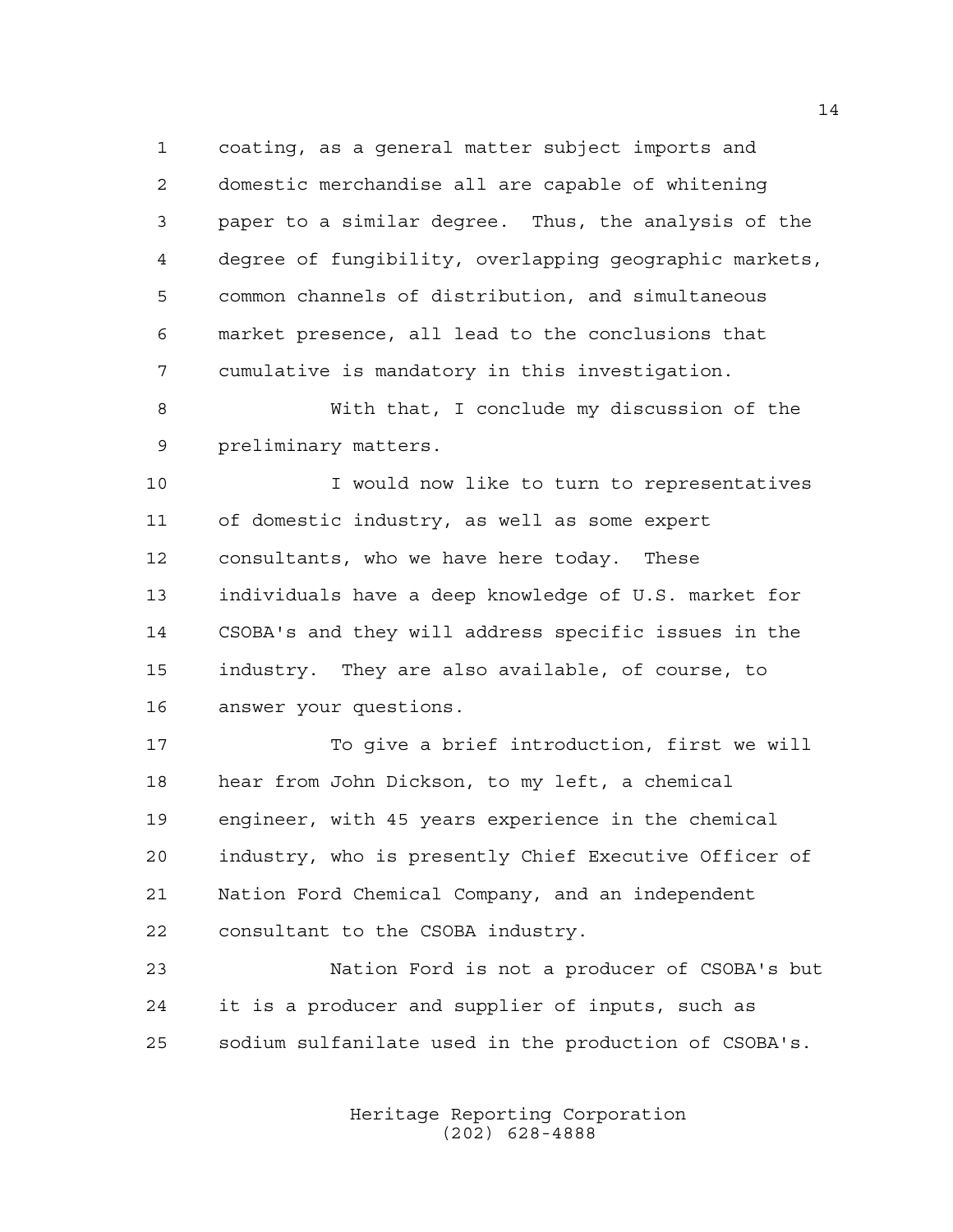Based on his long experience as a supplier to the industry, John has developed an expertise regarding the CSOBA product itself, and today he will provide an introduction to the product, including its physical characteristics, how it is manufactured, and its principal uses.

 Next, Ken Golder to my right, the President,CEO and CFO of Clariant Corporation, will address the conditions of competition in the CSOBA industry, including an overview of the market participants, channels of distribution, and the nature of global competition.

 Third, Lynn Holec at the end, a principal of ITR-LLC, who will present an overview of the injured financial status of the domestic industry, as well as a summary of the astonishing growth in the volume of subject imports during the period of investigation.

 Finally, Matt Dettlaff, to Ken's right, a senior product manager for Clariant, will address the impact that the increasing volumes of low-priced CSOBA's from China and Taiwan have had on Clariant. He will explain that Chinese and Taiwanese CSOBA's have undersold Clariant's product in head-to-head competition, that he and other Clariant salespeople confront every day. The result of this underselling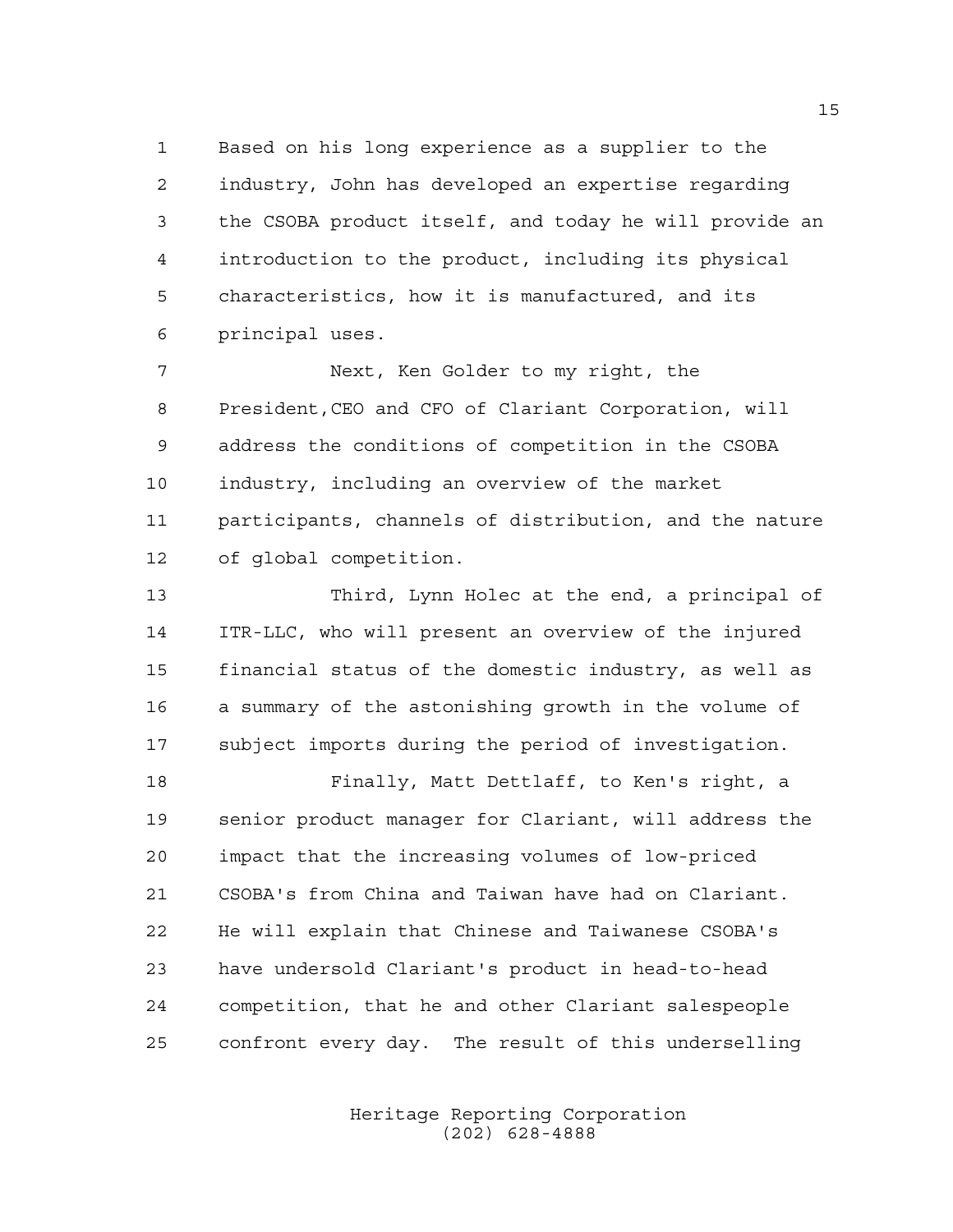has been a depressing and suppressing effect on U.S. prices, resulting in material injury to Clariant and the U.S. industry generally.

 These witnesses are accompanied by additional personnel from Clariant, who are available to answer your questions. They are Alex Baron, Vice President, Regional Head of Papers Speciality Business, and Chris Barnard, Senior Vice President, Regional Secretary and General Counsel, there at the end.

 With that I would like to turn the floor over to John Dickson to introduce you to the CSOBA product, but I wanted to point out one thing. We do have slides and they're both -- you have hard copies. We've distributed hard copies to counsel for the Respondents, and also if you want to crane your neck, you can turn around and look at them on the screen behind you.

Thank you. John.

 MR. DICKSON: Good afternoon. Thank you. My name is John Dickson. As Neil mentioned, I am here today as consultant to Clariant Corporation. I will present a brief overview of the product at issue, its use, and its production process.

This investigation relates to a class of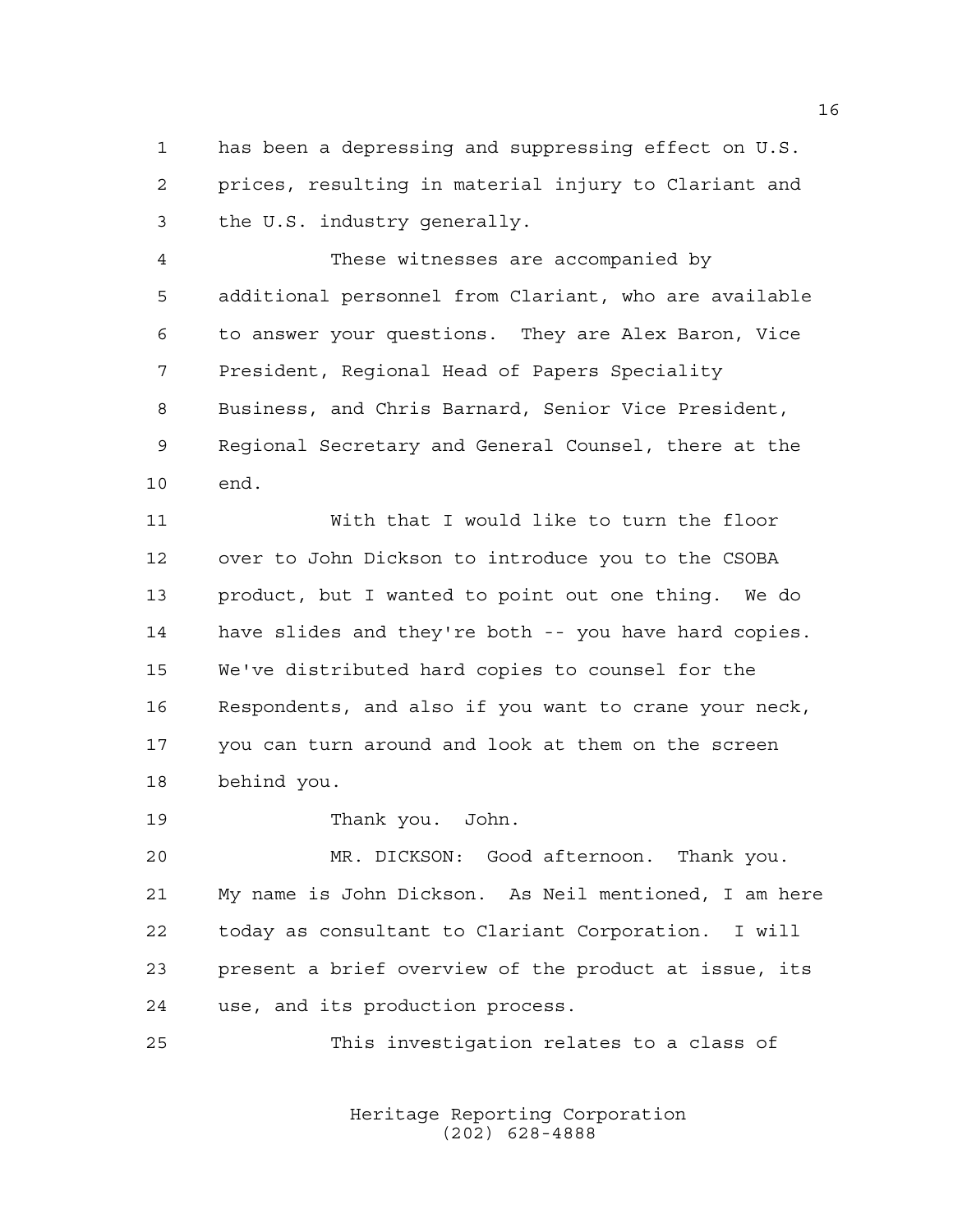chemical compounds known as triazinylaminostilbenes, which for simplicity I will refer to as TAS. These compounds are generally categorized according to the number of sulfanite groups on the final molecule as shown on the screen.

 The Di, Tetra and Hexa categories are made by reacting TAS with aniline, sulfanilic acid and aniline disulfonic acid, as shown. The R position shown on this screen may be a variety of different functional groups, but most commonly it is the amino group, such as diethanolamine.

 While the TAS molecule serves as the central active ingredient in the scope of this investigation, it is a part of a general classification of dyes and optical brighteners based upon what we refer to as the stilbene moiety. These are called stilbenic, either because they are derived from chemicals containing the stilbene moiety, or have the moiety at the center of the molecule. That is the two phenyl rings, sometimes referred to as benzene rings, that are connected by a carbon carbon double bond.

 The slide also shows diethanolamine disulfonic acid referred to as D-A-S or DAS, which is the most common chemical used to produce the stilbenic OBA's.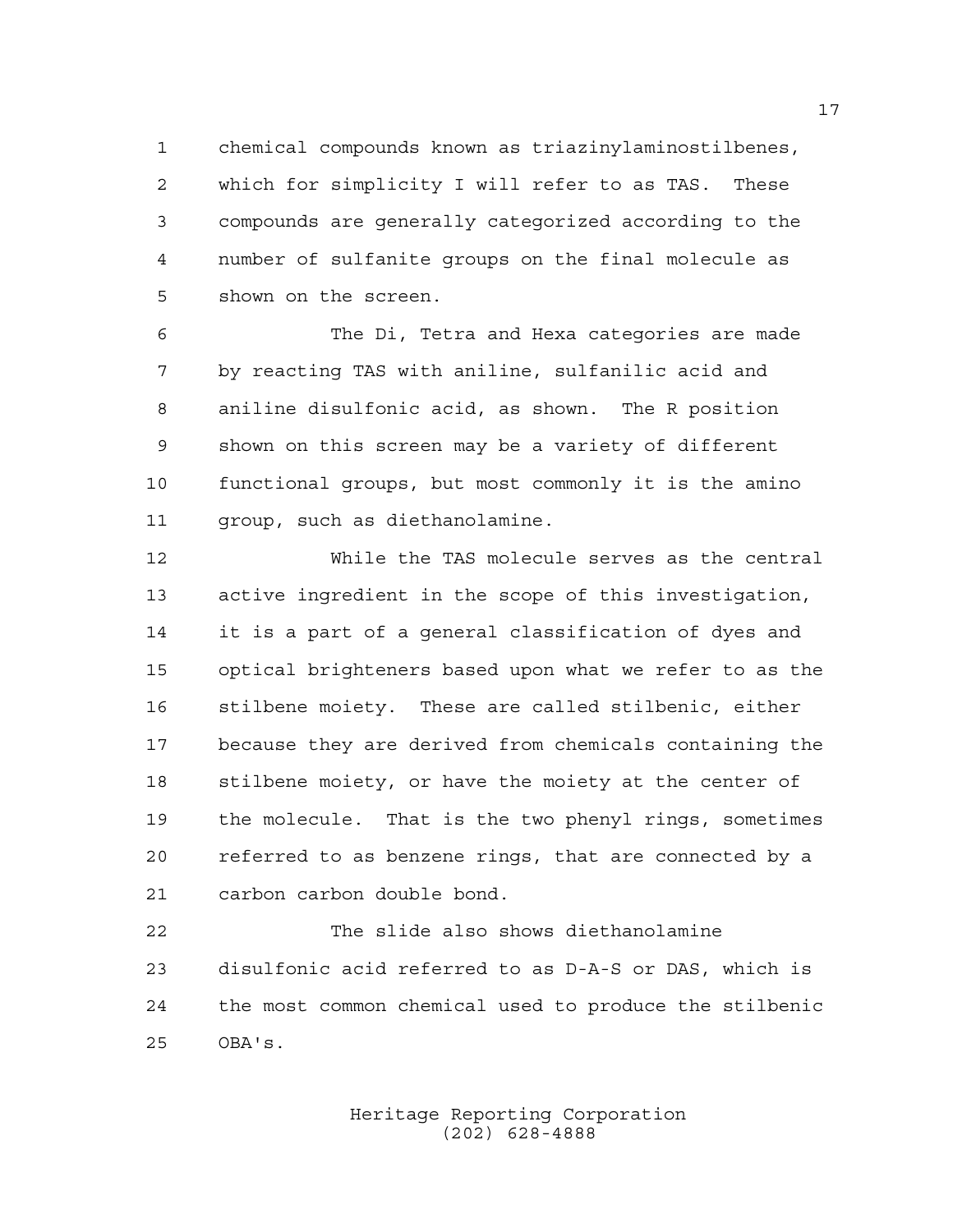The CSOBA's covered by this investigation are those that are used principally as optical brighteners for paper, and are sold principally to the U.S. paper mills. This is in effect the entire class of TAS molecules, with the exception of the compound known as Florescent Brightener 71.

 This product is a TAS or T-A-S compound of the Di category, meaning that the aniline group that is a part of its structure. FB-71 is typically not applied to paper, in part because the morpholino results in a compound with low solubility in water.

 FB-71 is used in detergents. It is marked as such by producers and perceived as such by consumers. The work horse compound used for brightening paper is known as Florescent Brightener 220. This is a TAS compound of the Tetra category that has the R position occupied by the diethanol amino group as shown in the current slide.

 This chemistry works particular well across a broad range of paper applications and accordingly represents about two-thirds of sales in the U.S. market of paper OBA's.

 OBA's are generally commodity products because the central TAS compounds are relatively straightforward to produce.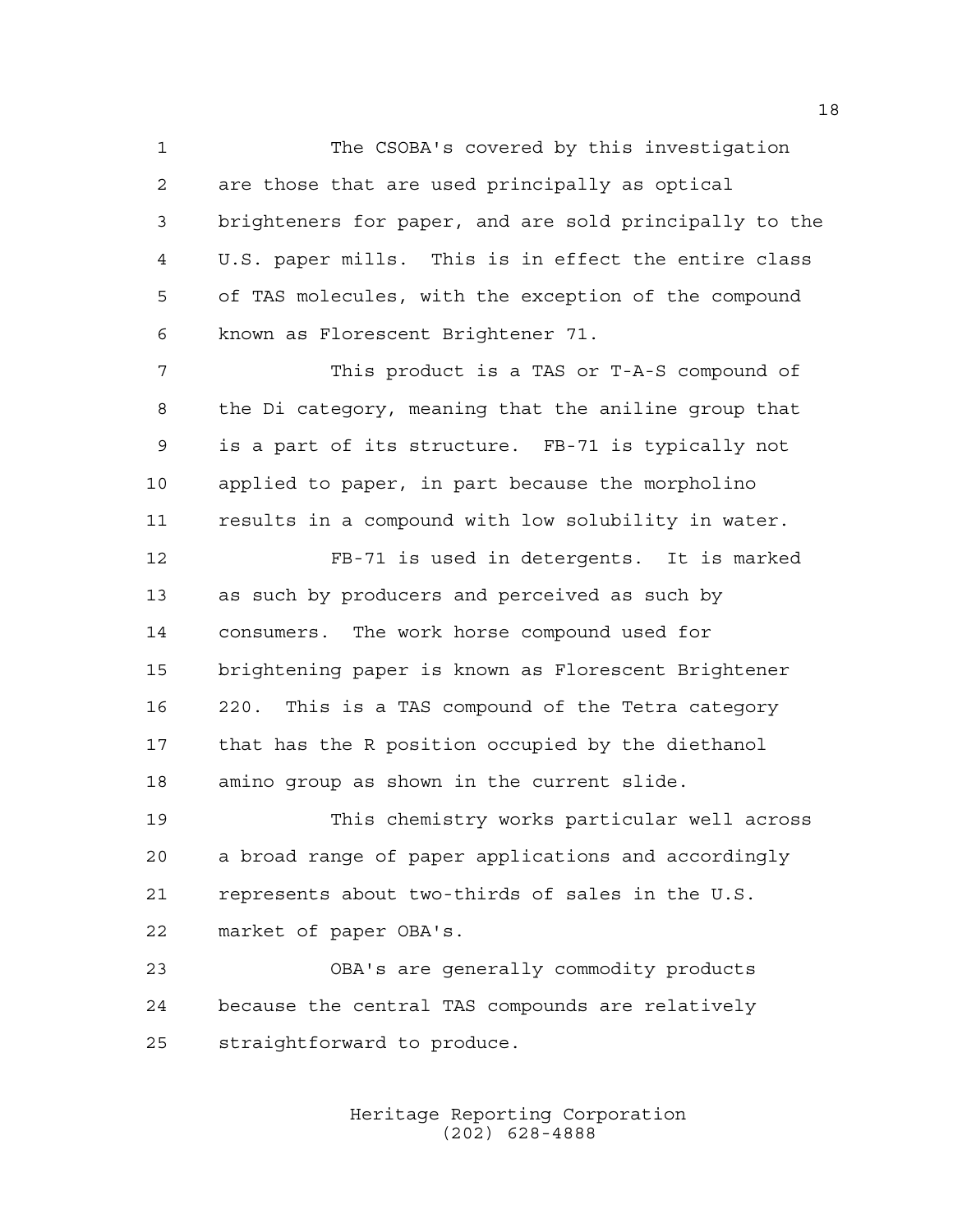Quality differences among comparable products offered by different producers are minimal. For example, the varieties of FB-220 available in the market generally produce comparable brightness, whiteness, results, when applied to paper. Accordingly, these products compete principally on the basis of price.

 The production process of OBA's involves three sequential chemical reactions where the first two steps may be done in either order, but the last step is always the same. This is shown on the current slide, using FB-220 as an example. The first step can be a reaction of cyanuric chloride with diamino stilbene disulfonic acid to form the TAS structure, followed by the reaction with sulfonic acid and finally with diethanolamine.

 Alternatively, cyanuric chloride can be reacted with sulfanilic acid first and then followed with DAS to form the TAS structure, and finally with diethanolamine.

 Upon completion of all three reactions all three chlorine groups of the cyanuric chloride molecule have been coupled with the amino groups present in the DAS sulfanilic acid and DEA. All three reactions go to completion, meaning that all of the

> Heritage Reporting Corporation (202) 628-4888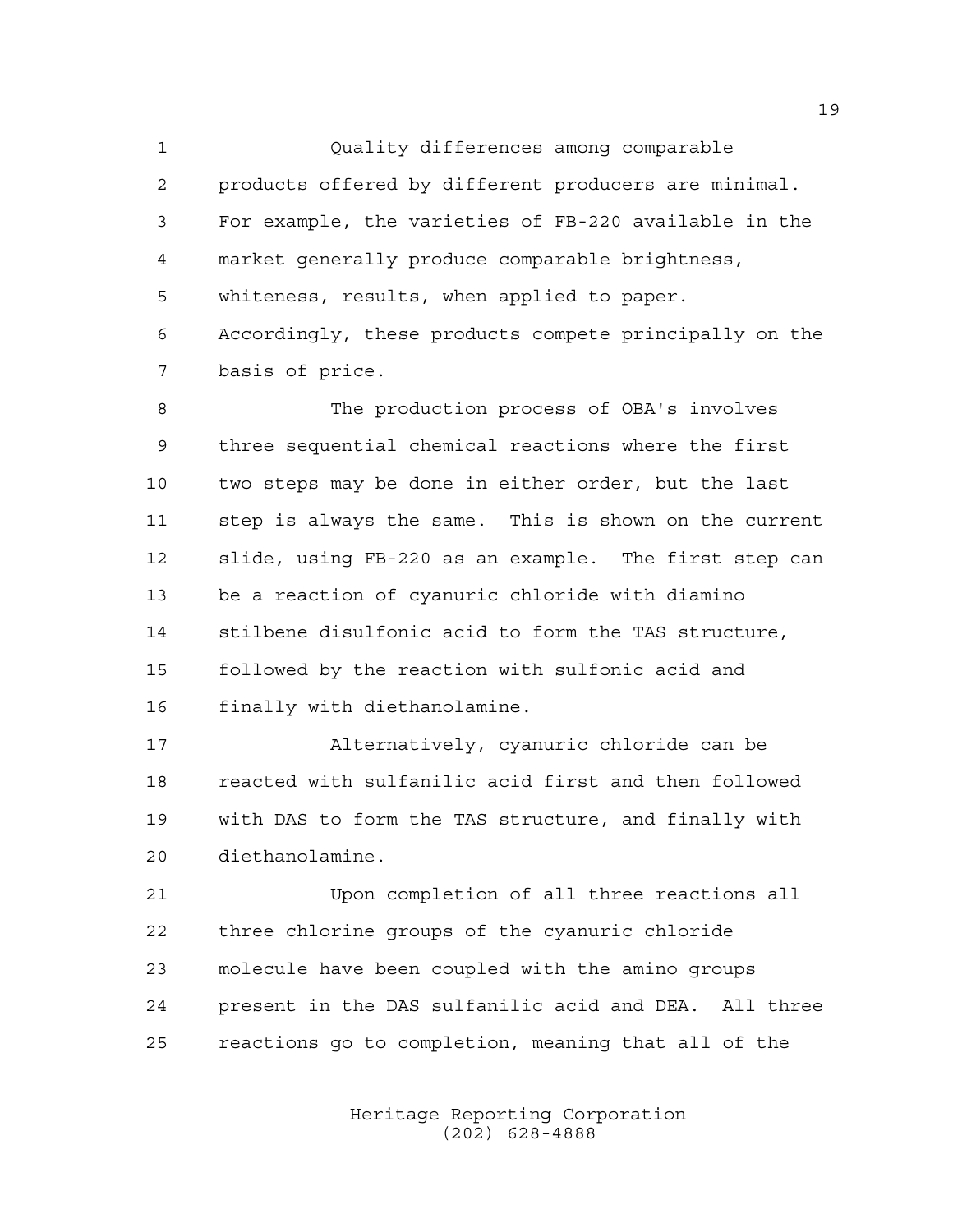reactants, if in the proper molar relationship, are consumed in the reaction.

 The by-product of these reactions is in all cases hydrochloric acid, which is commonly neutralized with sodium carbonate and/or sodium hydroxide. Sodium chloride in salt solution, after the neutralization, must be removed from the solution, and this is done by ultrafiltration. All of these reactions must be performed in water solution.

 The final slide again shows the finished FB- 220 after completion of the three reactions. From this and the previous slide it is illustrated that one molecule of DAS requires two molecules each of cyanuric acid, sulfanilic acid and DEA. Laws of chemistry require the use of raw materials in these proportions.

17 The last topic I would like to address is the distinction between liquids versus powders. At the end of the production process these products are all in the liquid state, containing various percentages of active ingredients.

 Typical concentrations sold to the industry may be about 20 percent active ingredients for Di products, 23 percent for Tetra and 16 percent for Hexa. These typical active ingredients have been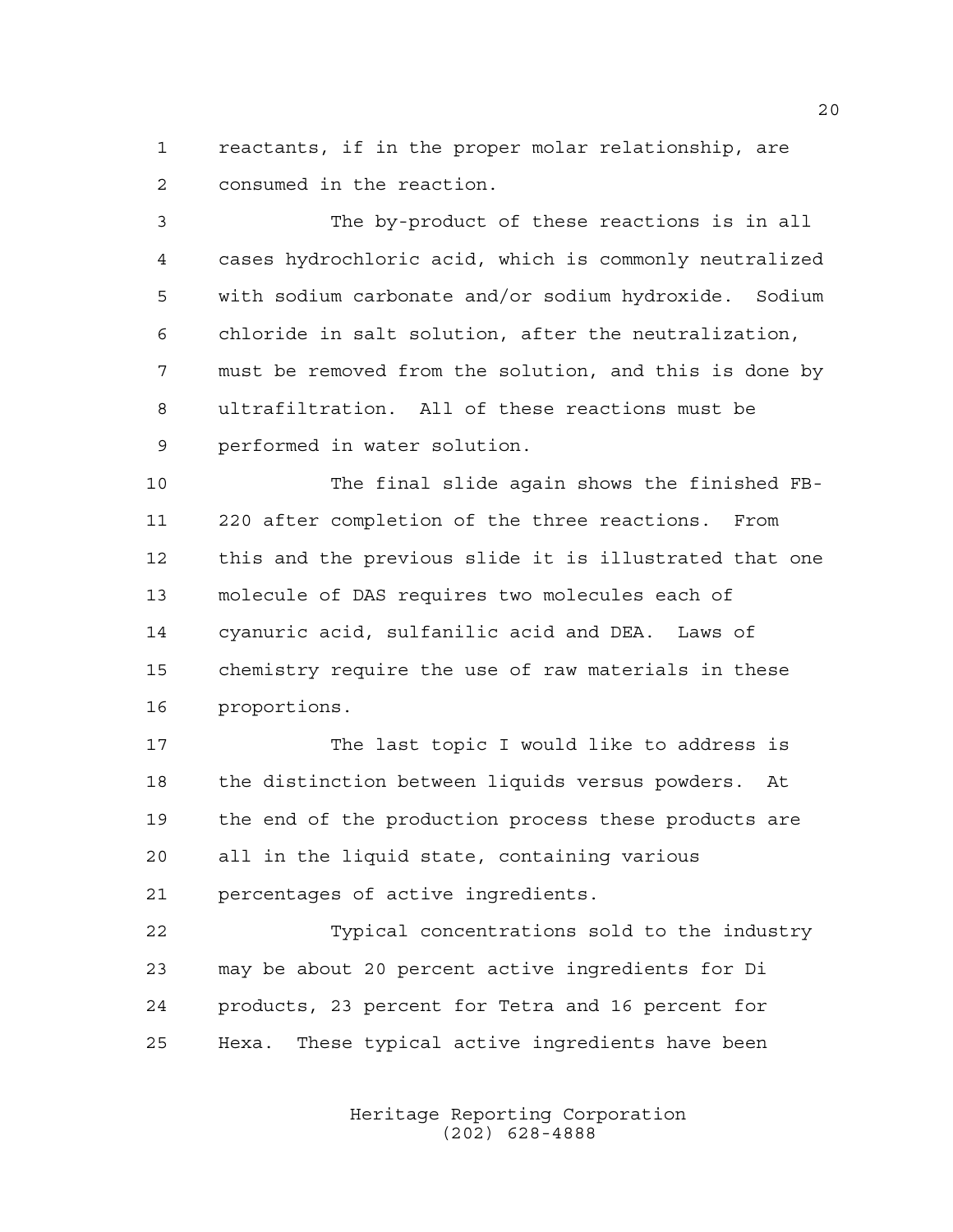determined by Clariant chemists in the lab. These products must be in water solution to be used by the paper mills. Because the OBA's may be made in water solution, are made, must be made, after production is complete in the United States, producers are ready to ship their product to the paper mills as liquids.

 However, in recent times foreign producers, such as TFM and Hongda, have invested in spray drying equipment that allow them to take the additional step at the end of the production process of drying the liquid into a powder prior to shipping the product overseas. The typical concentration of such powders may be about 95 percent active ingredient, regardless of whether they're the Di, Tetra or Hexa category.

 Importers of foreign powder then typically reconstitute the powder to liquid by dissolving the powder in water in a process known as letdown. They either do this themselves or by third-party tollers prior to the delivery of the product to the U.S. paper mills.

 It is also possible for paper mills to let down the powder themselves before use, though to our knowledge this occurs very rarely at the present.

 The savings incurred from shipping concentrated powders instead of non-concentrated

> Heritage Reporting Corporation (202) 628-4888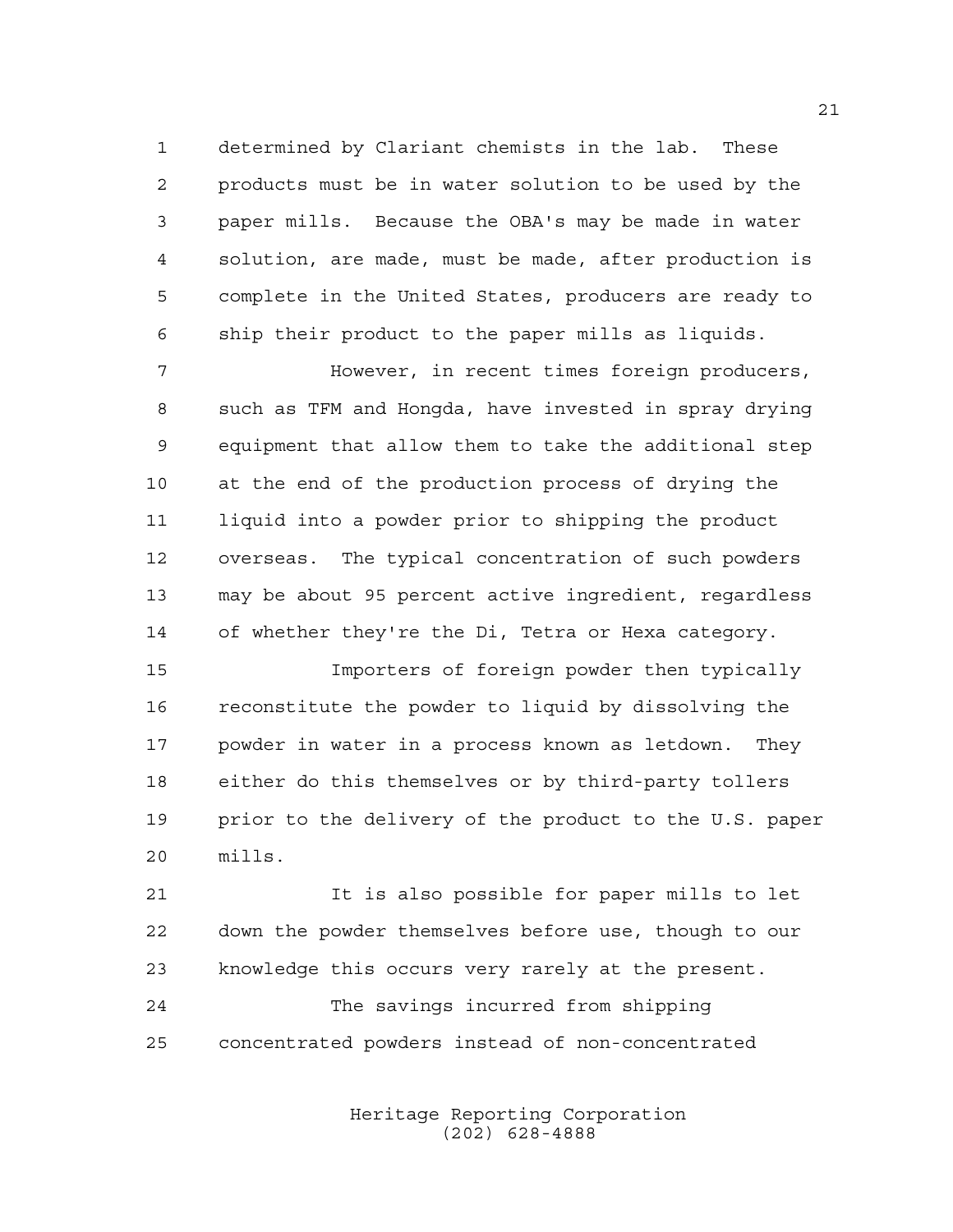liquids across the ocean outweighs the additional cost incurred from the spray drying and letdown steps, and accordingly foreign producers desiring to target overseas markets readily invest in spray drying equipment.

 So that's all for me. I'll turn it over to Ken Golder.

 MR. GOLDER: Thank you, John. Good afternoon. I am Ken Golder, the President, Chief Executive Office and Chief Financial Officer of Clariant Corporation based in Charlotte, North Carolina.

 I've been Clariant's President and CEO since June 1998 and head Clariant's operations for all of North America.

 I've worked for Clariant or its predecessor Sandoz Chemicals Corp since 1982.

 I'd like to start by identifying the key participants in the U.S. CSOBA market. There are three U.S. producers of OBAs: Clariant, with its sole production facility in Martin, South Carolina; BASF Corporation with its sole U.S. production facility in McIntosh, Alabama; and 3V, Inc., with its sole U.S. production facility in Georgetown, South Carolina. U.S. producers compete in the U.S. market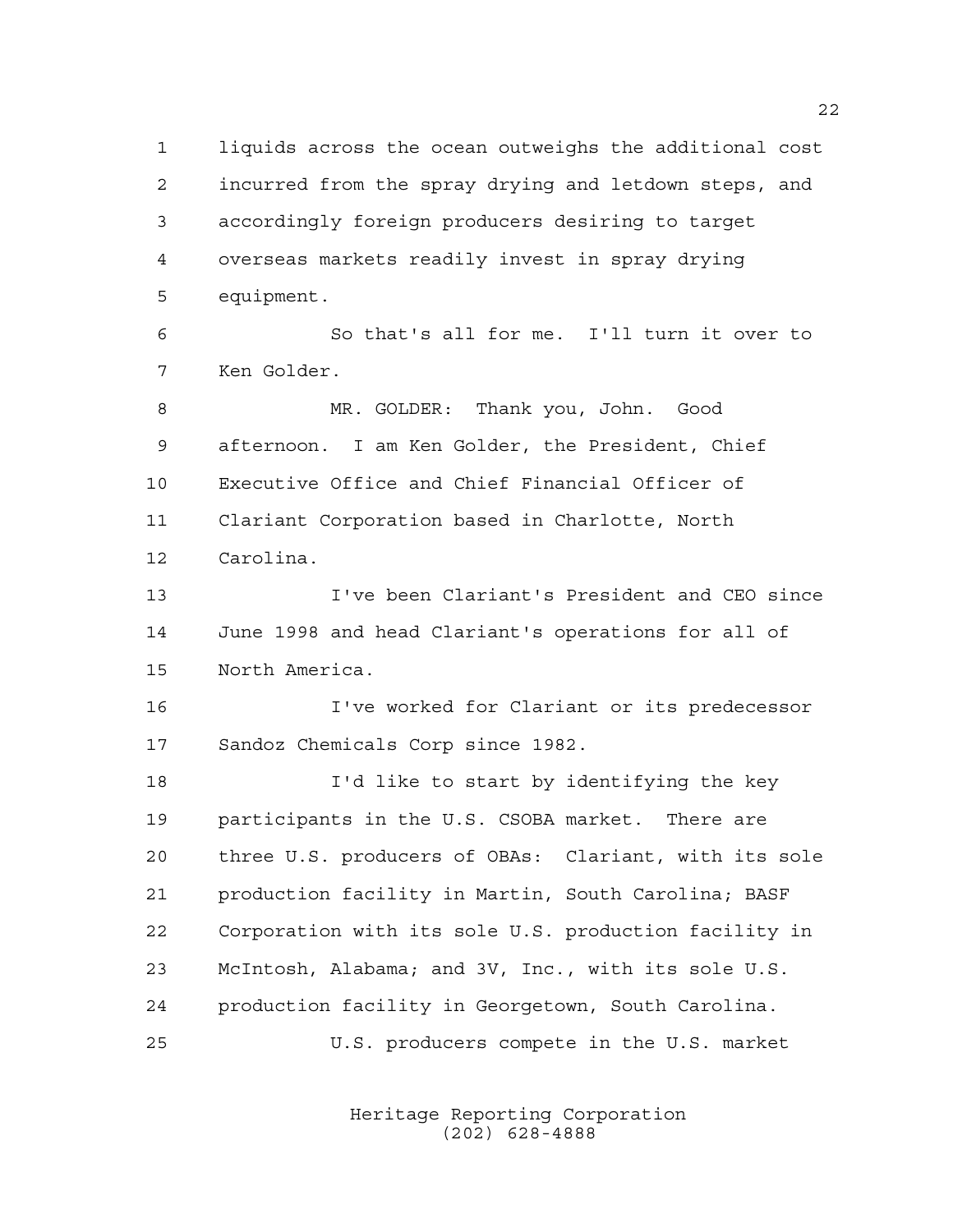principally with imports from Taiwan and China, with imports from other countries being immaterial in quantity.

 In Taiwan there are a handful of CSOBA producers, of which to our knowledge, teh Fong Min International Group, which I will refer to as TFM, is the principal exporter to the U.S.

 In China there are 20 or more CSOBA producers, of which to our knowledge, Zhejiang Hongda Chemicals Company, Limited, which I will refer to has Hongda, is the principal exporter to the U.S.

 The OBAs produced by those companies are imported into the U.S. either through affiliated or unaffiliated distributors or brokers. More specifically, TFM product from Taiwan is imported by TFM's affiliated distributor, TFM North America, and product from China is imported by third party distributors such as Greenville Colorants.

 There may also be some instances in which U.S. paper mills purchase directly from foreign producers. But those are rare.

 By contrast to the imports, Clariant and other U.S. producers sell their OBAs to U.S. paper mills directly without the use of distributors or brokers.

> Heritage Reporting Corporation (202) 628-4888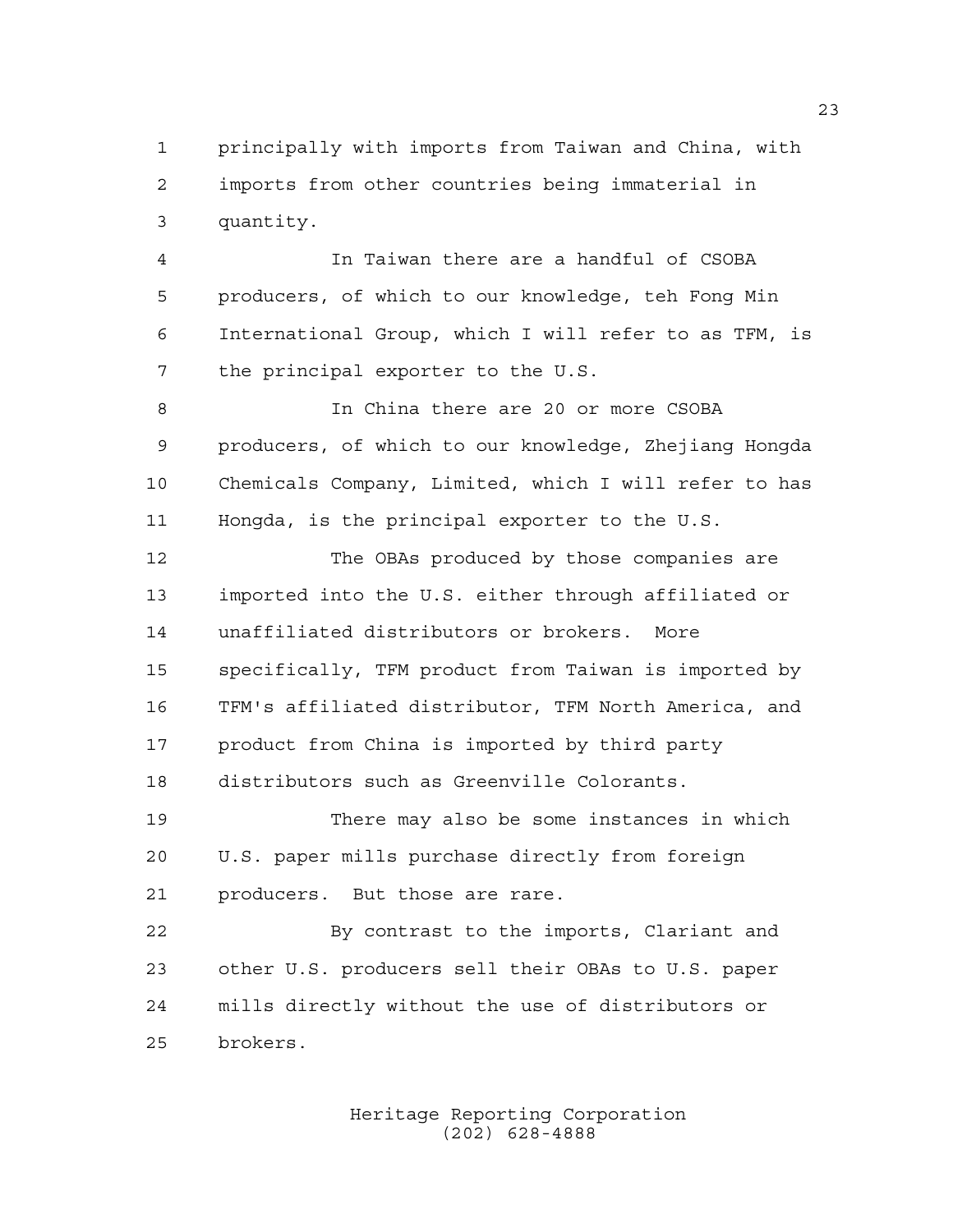As mentioned by John Dickson, CSOBAs are used to brighten paper. Accordingly, U.S. paper mills are the consumers of these brighterers with, not surprisingly, the largest paper companies being the largest customers. These OBAs are sold to about 180 U.S. paper mills operated by 10 to 20 U.S. paper manufacturers.

 These OBAs are sold on a delivered basis either in bulk or non-bulk packaging. Bulk shipments may include railcars which have a capacity of about 180,000 pounds or tank trucks or road tankers which have a capacity of about 45,000 pounds.

 Non-bulk packages may include totes, also referred to as intermediate bulk containers, which have a capacity of about 2400 pounds. And finally drums which have a capacity of about 450 pounds. Generally, bulk prices are lower than non-bulk prices.

 OBAs are virtually always sold as liquids because, as mentioned by John Dickson, they are used by paper mills as liquids. We are aware of just one instance where a U.S. paper manufacturer has purchased powder from Taiwan and has itself let down that powder to solution.

 As John also mentioned, although CSOBAs are produced as liquids and used by paper mills in that

> Heritage Reporting Corporation (202) 628-4888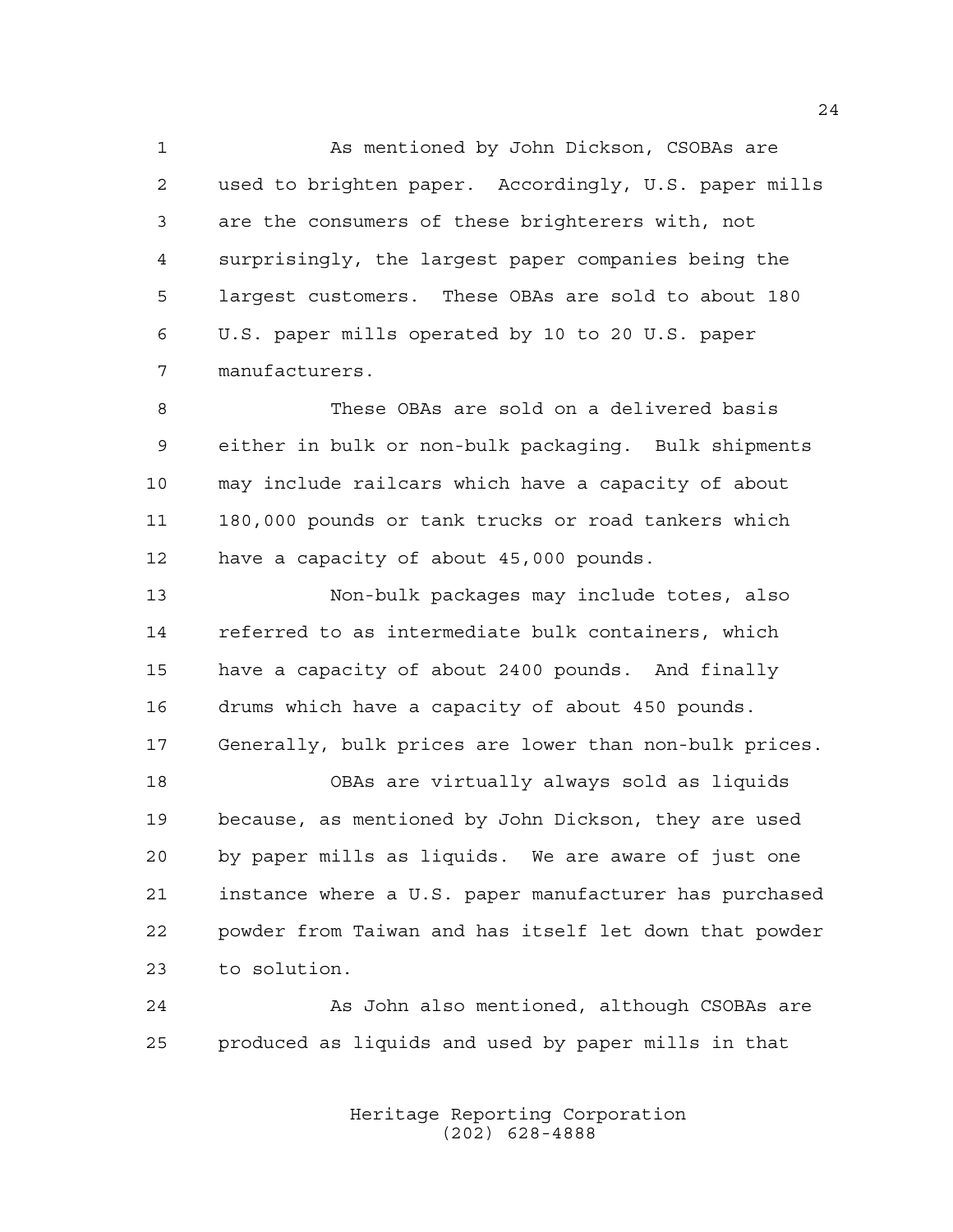state, they are increasingly shipped from Taiwan and China to the U.S. as powder. That is, liquids that result at the end of the production process are spray dried into powder in those countries specifically for export.

 We know that large volumes of CSOBAs in powder are being shipped from Taiwan and China to the U.S. and Canada. Once in North America, this powder is typically then let down to solution by the importer, either directly or by a third party, prior to deliver to U.S. mills.

 By comparison, Clariant and the other U.S. producers do not convert their OBAs to powder, because the additional costs of spray drying and let down exceeds the additional costs of shipping liquid domestically within the U.S.

 The nature of competition has evolved considerably in recent years. As John has noted, CSOBAs are commodity products that complete -- excuse me, compete principally on price. Our customers, the paper mills, buy these OBAs either on fixed term contracts or through one-time spot purchases. Even in the case of fixed term contracts, however, customers retain the ability to seek lower prices through meet or release provisions in our contracts. These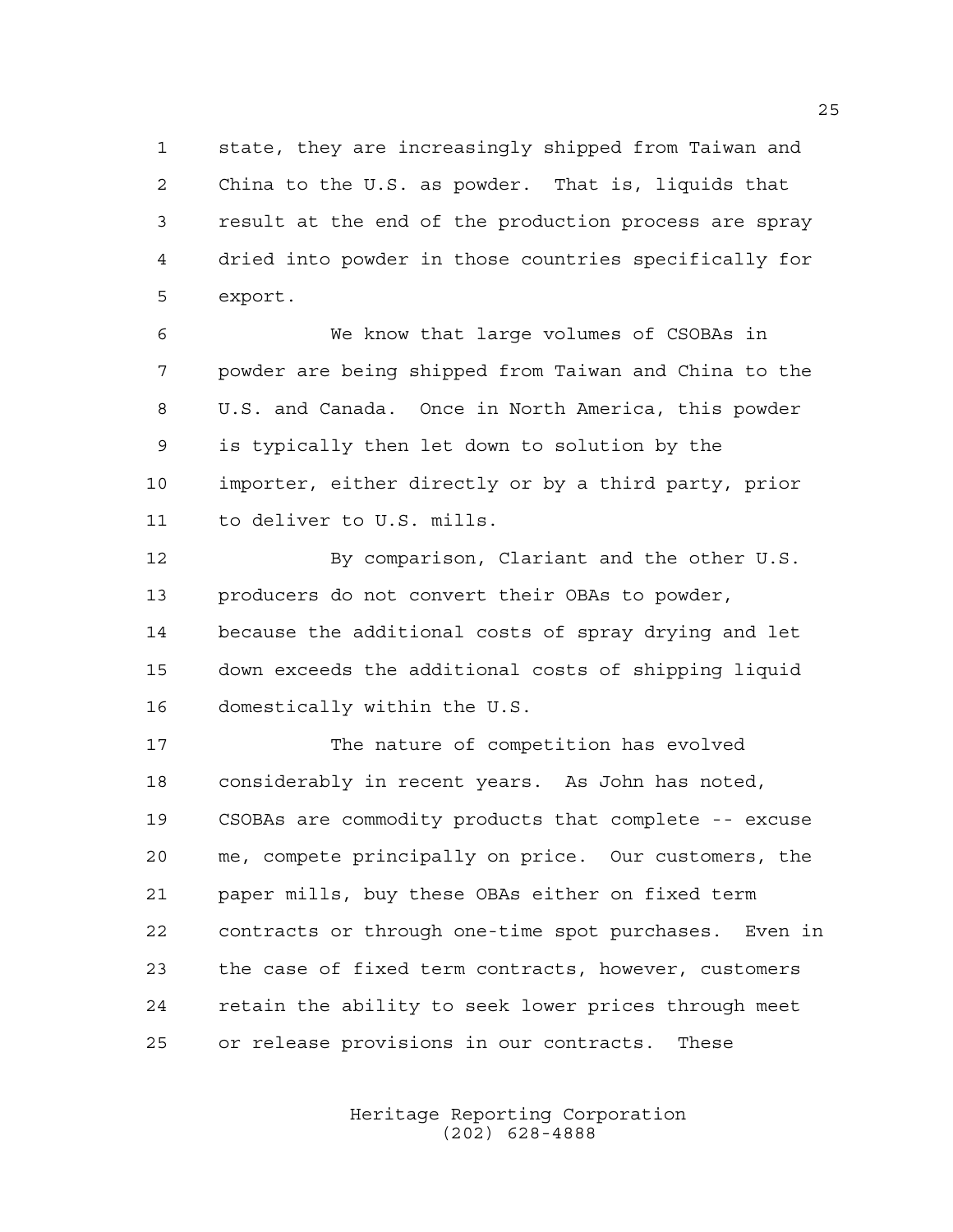provisions basically say that if the customer receives a better offer during the term of the contract, it can run a trial of the new supplier's product. And if the new supplier is successful, we have the chance to make a better offer.

 Such provisions make it difficult for us to retain customers when our prices are undersold by imports because we are typically unable to make a better offer against unfair foreign prices. And these provisions make it especially difficult to push through price increases, even in the case of rising raw material costs, as will be discussed further by Lynn and Matt.

 CSOBA production in Asia has grown rapidly in recent years, resulting in intense price pressure in the U.S. market. The lower CSOBA prices resulting from Asian underselling have already caused Clariant to cut back on capital expenditures and make extraordinary efforts to increase production efficiency.

 For example, Clariant has undertaken several Lean Sigma continuous improvement projects, increased automation and reduced our product portfolio. Clariant cannot squeeze any more cost savings out of the process. In short, Clariant is up against the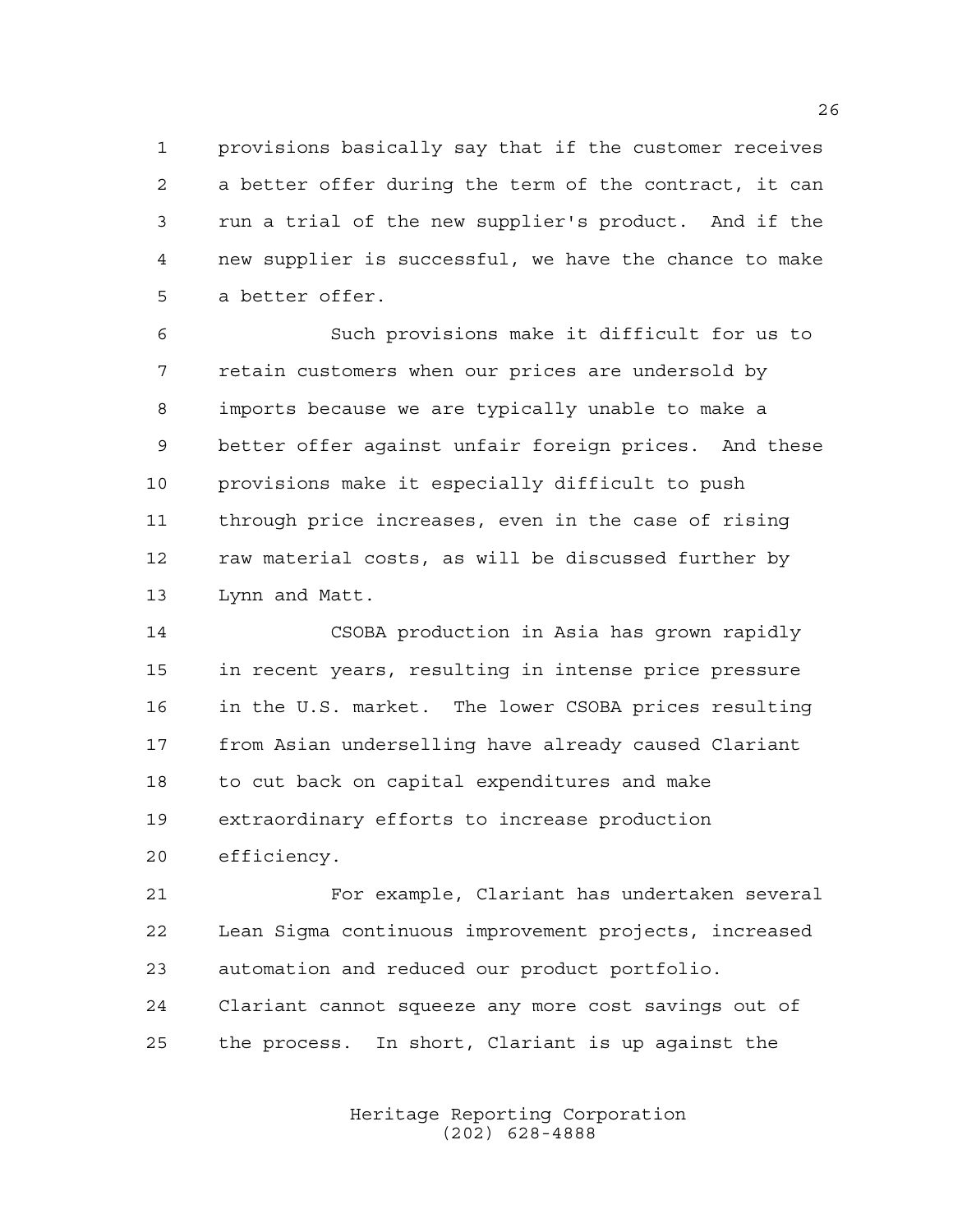wall.

 Our next step, should we continue to lose sales and revenues to Asian producers, would be to look very hard at the viability of continued OBA production in the United States.

 The threat from Asian only continues to grow stronger. Taiwanese capacity is large and expanding with TFM now constructing another large new plant to add to its existing 46,000 ton or almost 100 million pounds of capacity per year. Indeed, TFM states publicly on its website that it is -- that its existing capacity "is only to fulfill the need for the market at this point. For future market demand other three production lines are ready to expand at any time".

 TFM's extensive capacity exists even though there is no meaningful domestic market in Taiwan for these OBAs. TFM's production is aimed in only one direction, toward the U.S. market. And its exports to the United States in solution equivalent terms have about doubled each year from 2008 to 2010, from 13 million pounds in 2008 to 25 million pounds in 2009 and to 45 million pounds in 2010.

 In China, CSOBA capacity is very large and far outstrips domestic consumption. Our market place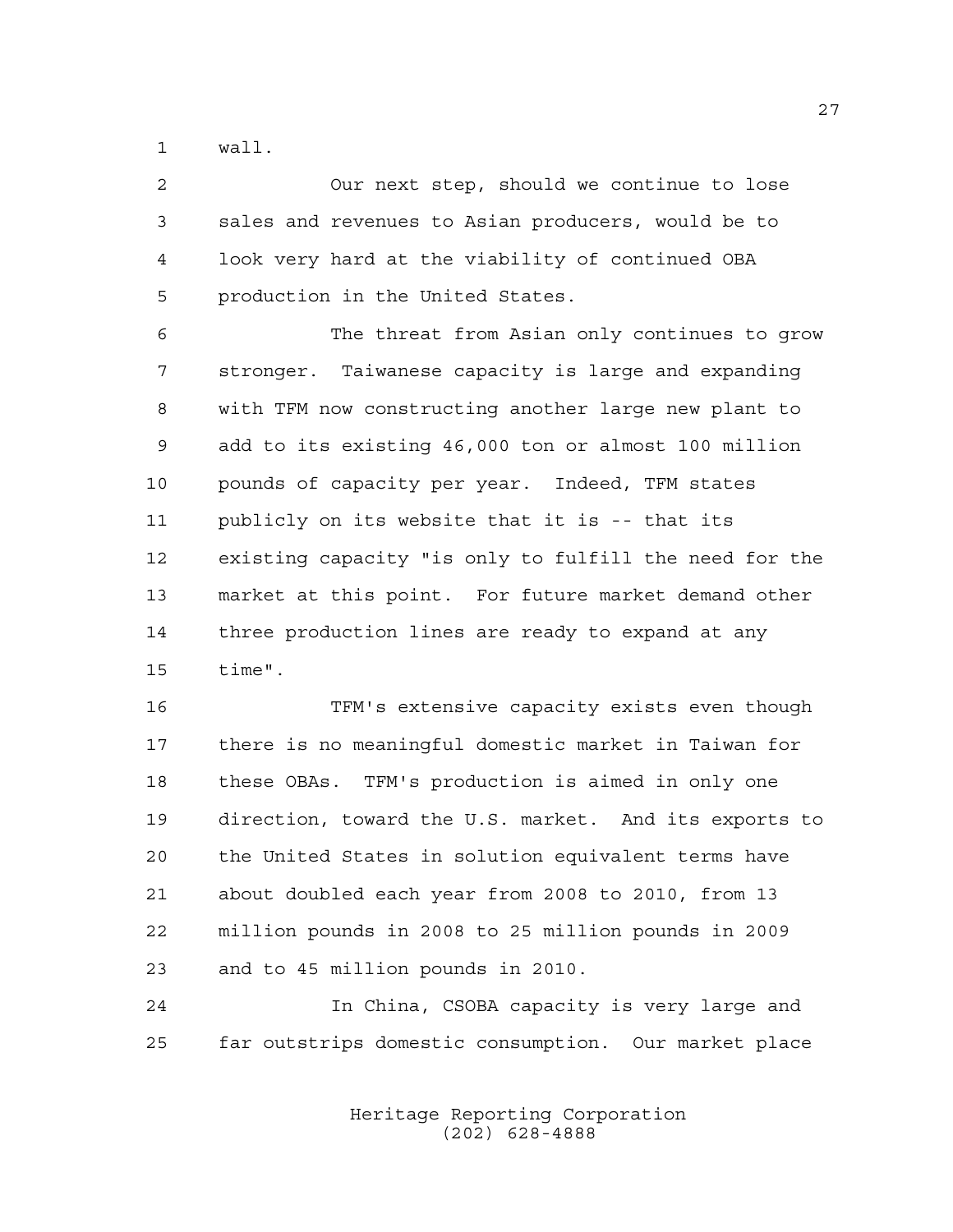intelligence is that of the 20 or so Chinese CSOBA producers, only one, Hongda, is shipping significant quantities to the U.S. So the prospect of a surge in shipments as other major Chinese producers join Hongda, is very real.

 In sum, both Taiwan and China have large capacity, yet operate well below their full capacity, and both have invested heavily in spray drying equipment evidencing their intention to target export markets, particularly the U.S. market.

 This story regarding the nature of global competition in CSOBA market is confirmed by the well regarded industry publication Paperchem Report.

 Let me read you two excerpts from the last half of 2010 which are displayed for your convenience on the current slide. First, "U.S. customers are aware of the immense price pressure and receive at a least a couple of offers a month from new suppliers. There are still customers that prefer to deal with suppliers that manufacture domestically, although they are aware of the pricing offered by the Chinese competition and inevitably use it as leverage".

 Second, "Although raw material costs are increasing, purchasers are not concerned about an escalation in OBA pricing because they received an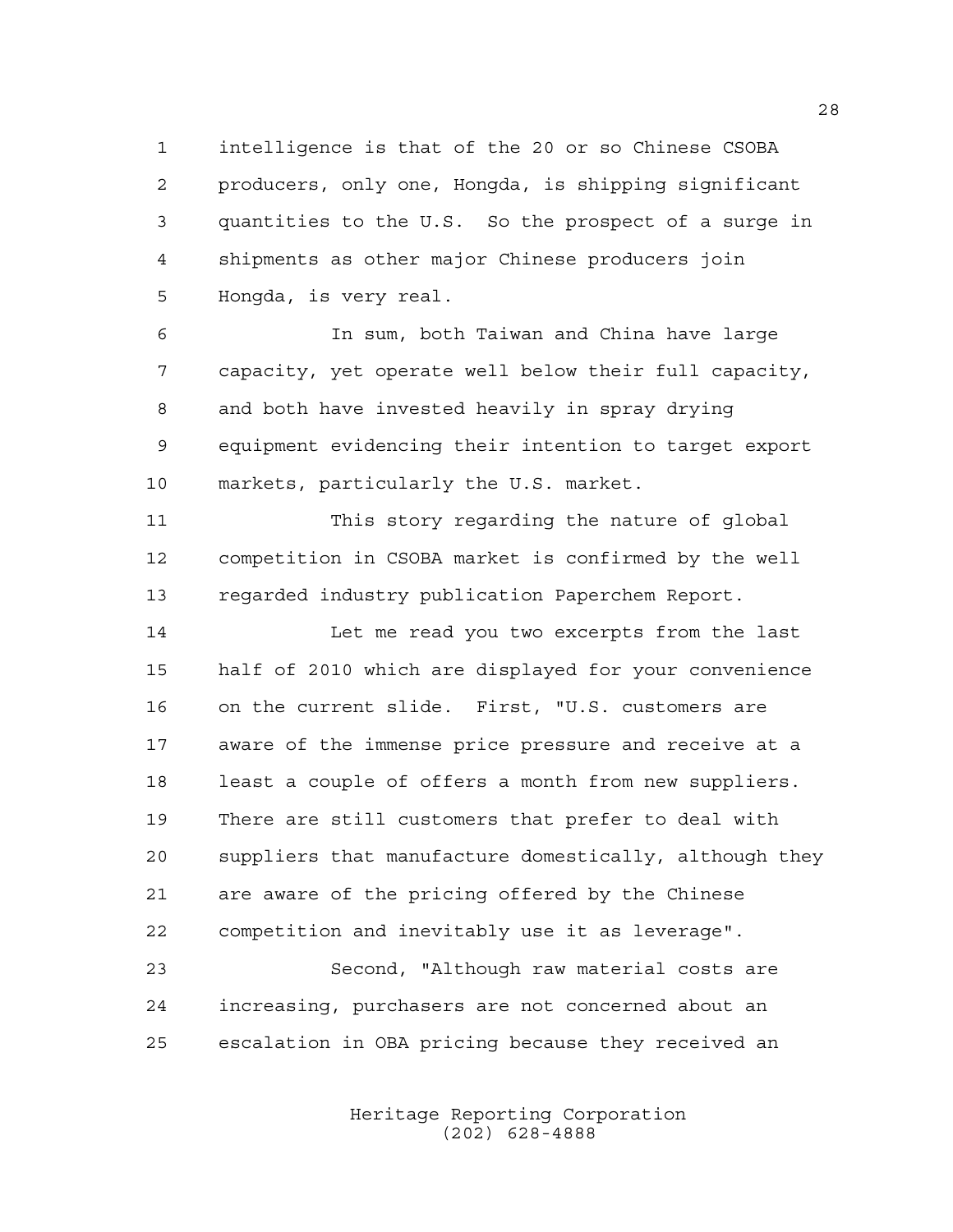increasing number of approaches from distributors and agents trying to sell them Asian product. In a relatively short time, some paper makers have shifted all of their OBA sourcing to Asia".

 I'm here today as the CEO of the largest U.S. producer of CSOBAs to reiterate what these articles say. We have suffered material injury and continue to be threatened with material injury by low cost imports from Taiwan and China. Ultimately, U.S. production is not sustainable in the face of this wave of unfairly priced imports from Taiwan and China.

**I'm happy to answer any questions you may** have. Thank you.

 MR. ELLIS: Thank you, John. We're now 15 going to hear from Lynn Holec.

 MS. HOLEC: Good afternoon. My name is Lynn Holec and I'm an economist with ITR. I have a master's degree in economics and 35 years experience in international trade policy and litigation. I would like to address two topics, the growth of subject imports, and, second, the injured status of the domestic industry.

 Subject CSOBA imports have been aggressively marketed in the United States through the 2008/2010 period, grabbing market -- gaining market share each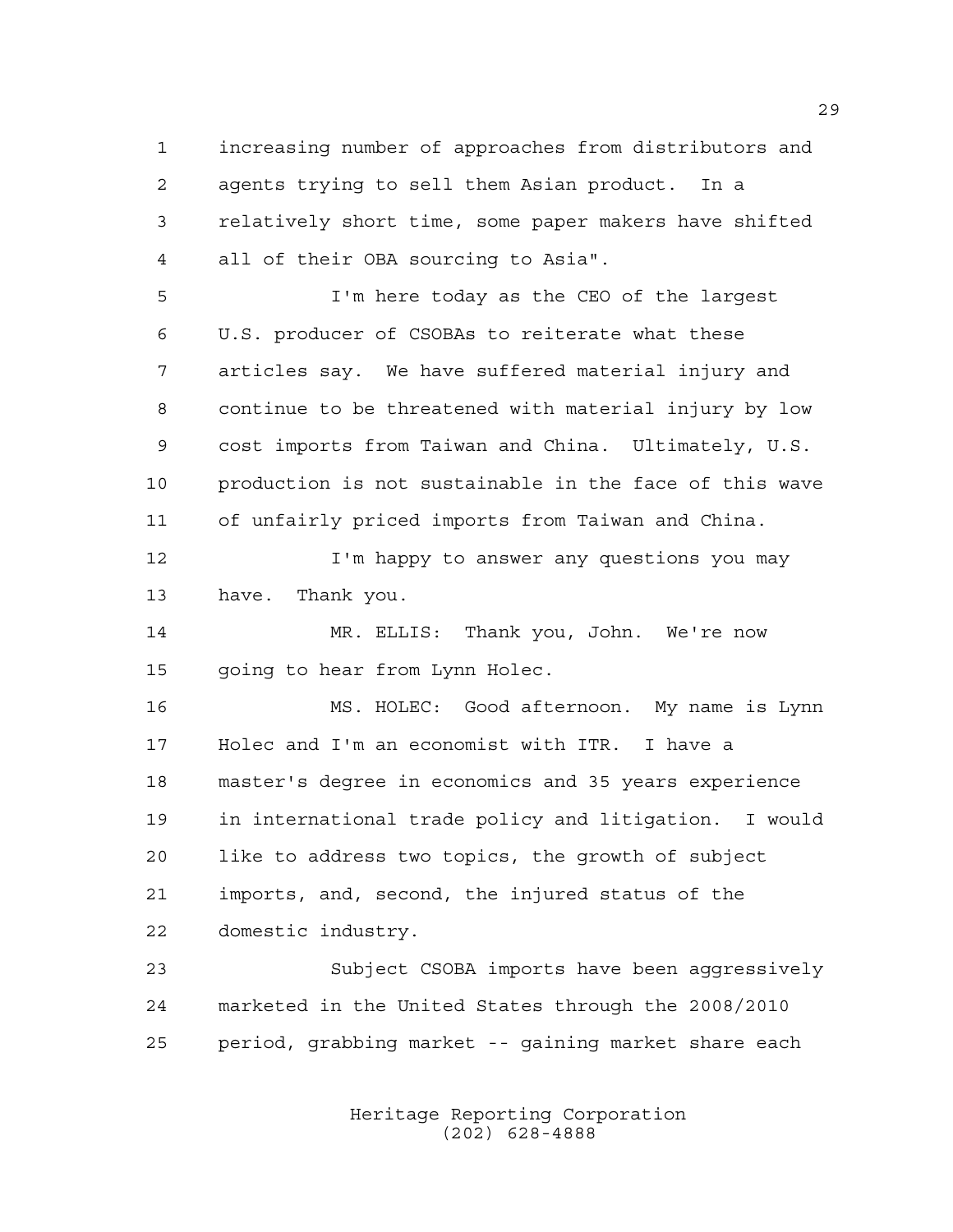year. As shown in the slide, the volume of imports entering under HTS 32042080, as recorded by Census, increased by 71% during the 2008/2010 investigation period. However, the 71% figure considerably understates the effective increase in the volume of subject imports for two reasons.

 First, subject imports are increasingly entering as powder rather than a solution; and second, much of the OBA imports from China are not reflected in the census data under this HTS item.

11 Let's discuss these points in more detail. As John Dickson described, CSOBAs are in solution state at the end of the production process and they are consumed by the paper mills in solution state. Thus, historically OBAs were transported and sold in the U.S. market as solution. They were imported in this state as well. In solution, OBAs are about 80% water.

 First the Taiwanese and then the Chinese shifted from exporting OBAs to the United States as solution to shipping them as powder in order to reduce the substantial ocean freight cost incurred in shipping a large amount of water over long distances. However, because the paper mills use the OBAs in solution state, imported powder is typically

> Heritage Reporting Corporation (202) 628-4888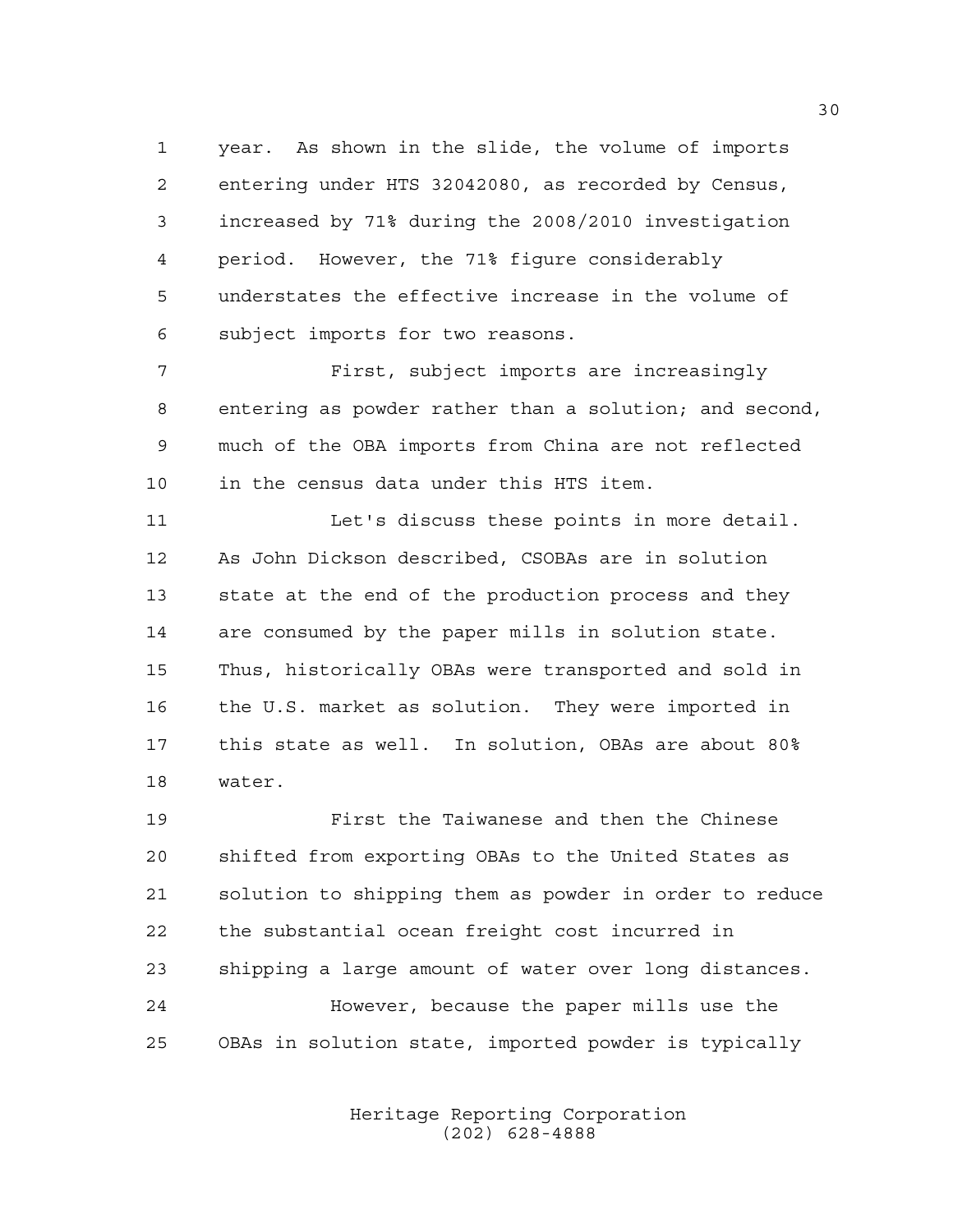returned to solution before it is shipped by the imports to the U.S. customers.

 Census data do not identify the state of the imported OBA. Thus, one kilogram of OBA in solution carries the same weight as one kilogram of powder. However, the kilogram of OBA powder has four to six times the amount of active ingredients and four to six times the impact on the U.S. market as a kilogram in solution. To address this problem, we analyzed the bill of lading data maintained by the U.S. Customs and Border Protection, AMS import database.

 The descriptions of the product and packing on the bills of lading and the shipping manifest in the database allowed us to distinguish OBA imports of powder from that in solution.

16 As the next slide shows, 22% of the imports of OBAs from Taiwan entered as powder in 2008, compared with 76% in 2009 and 57% in 2010.

 And we believe that the drop in 2010 was probably due to the fact that the Taiwanese exporter increased its shipment to the United States so rapidly that it exceeded its existing spray drying capacity. Therefore, it was forced to resume exporting large quantities to the United States in solution.

Only three percent of the OBA imports from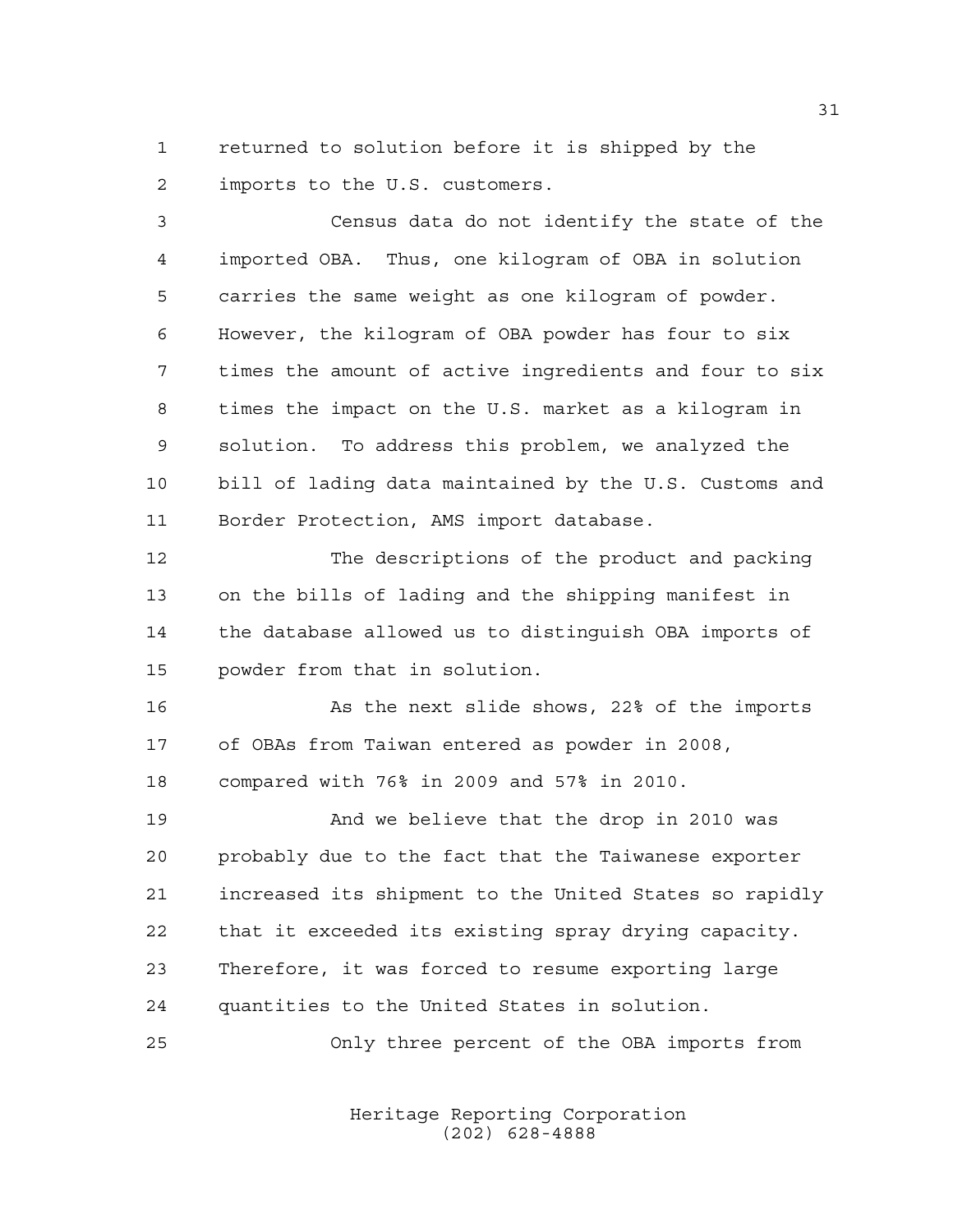China was in powder in 2008 and 2009. But, that figure jumped to 40% in 2010. Our analysis of a CBP bill of lading data also revealed that much of the imports from China are not recorded in the Census data under the appropriate HTS item, 32042080.

 As shown in the next slide, we found a much larger volume in the CBP bill of lading data for China than recorded under the Census data.

 So to obtain a better understanding of the trend in import volume during this 2010 -- 2008/2010 POI, we used the CBT data for China rather than the Census data and we converted the volume of powder imports to their solution equivalent.

 You can see in the next slide the trend in subject imports is even more dramatic than suggested by the raw Census data. When analyzed on a consistent solution equivalent basis, subject imports increased by at least 172% between 2008 and 2010. This slide displays this dramatic increase in imports of subject merchandise.

 For our analysis of the trends of OBA import volume, we converted the powder imports to solution to obtain a consistent unit, because OBA is typically sold in solution. However, the analysis can also be performed by calculating the volume of active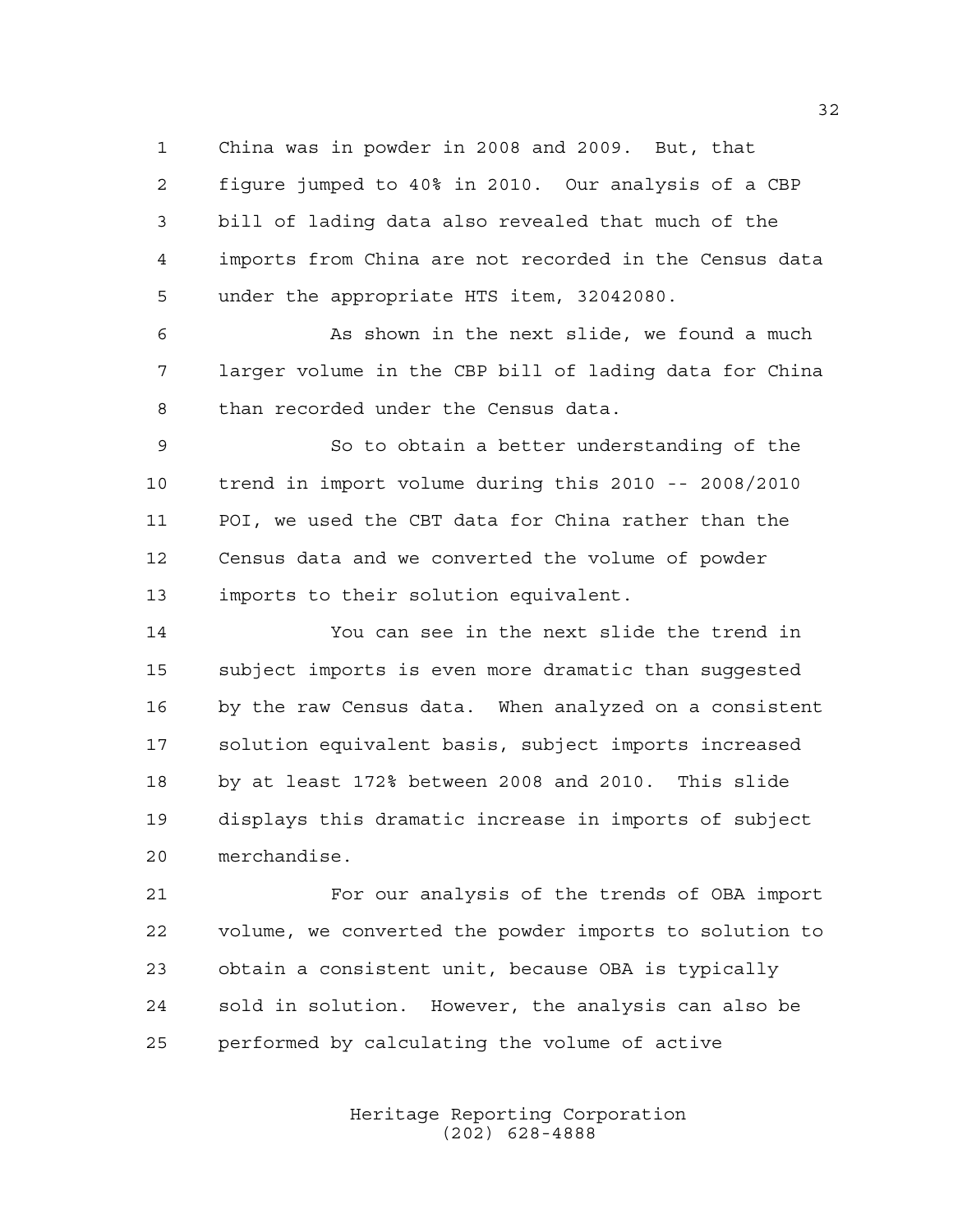ingredients in both the solution and the powder imports and examining the trend in the import volume of the active ingredients.

 As shown in the next slide, when imports are examined based on active ingredients, the same dramatic increase in imports is revealed. The key is analyzing the import volume using a consistent basis across years, whether solution equivalent or 100% active ingredients.

 Thus, for the 71% increase in imports from subject countries as recorded by Census is impressive, it vastly understates the volume of subject imports in the 2008/2010 increase in that volume.

 Next, I would like to discuss the injured status of the domestic industry and the causal connection with subject imports.

 Indeed subject imports were insensitive to what was happening in the U.S. market. When the recession hit, the U.S. demand for CSOBAs fell sharply in 2009. Subject imports increased by 53% Then when the U.S. OBA demand began to improve in 2010, subject imports increased again, capturing the great majority of the increase in demand. As a result, U.S. producers benefited only slightly from the 2010 improvement in demand.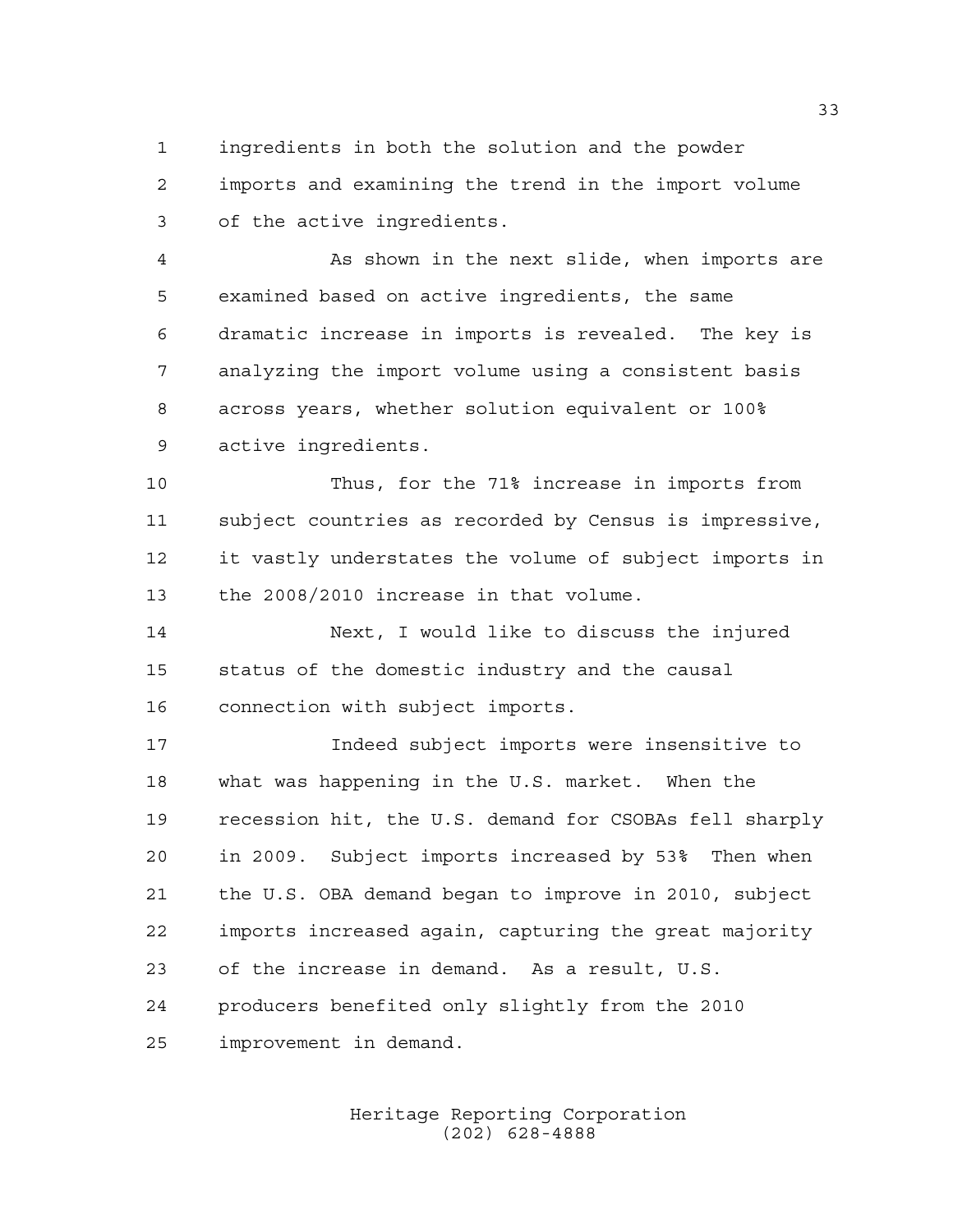Consequently, the share of domestic CSOBA market taken by the subject imports tripled during the 2008/2010 period while U.S. producers market share declined. Domestic capacity utilization was low in 2008, fell sharply in 2009 and increased by a meager three percentage points in 2010.

 As discussed earlier, OBAs are commodity products and subject imports have achieved their increase in the U.S. market share through competing on the basis of price and offering U.S. customers extremely low prices. As a result, there is evidence of a large number of lost sales by the U.S. industry to the low price subject imports. These low prices have led to the effect of depressing and suppressing the prices of U.S. producers in their struggle to remain competitive. This effect is evidence by the general decline in the domestic industry's average prices for CSOBAs in the United States during the period of investigation, which has placed the industry in a cost-price squeeze.

 The effects of this aggressive pricing and increased volume of subject imports can also be seen in the financial results of the U.S. industry. The industry's production and financial data are confidential, so I will confine my remarks to trends

> Heritage Reporting Corporation (202) 628-4888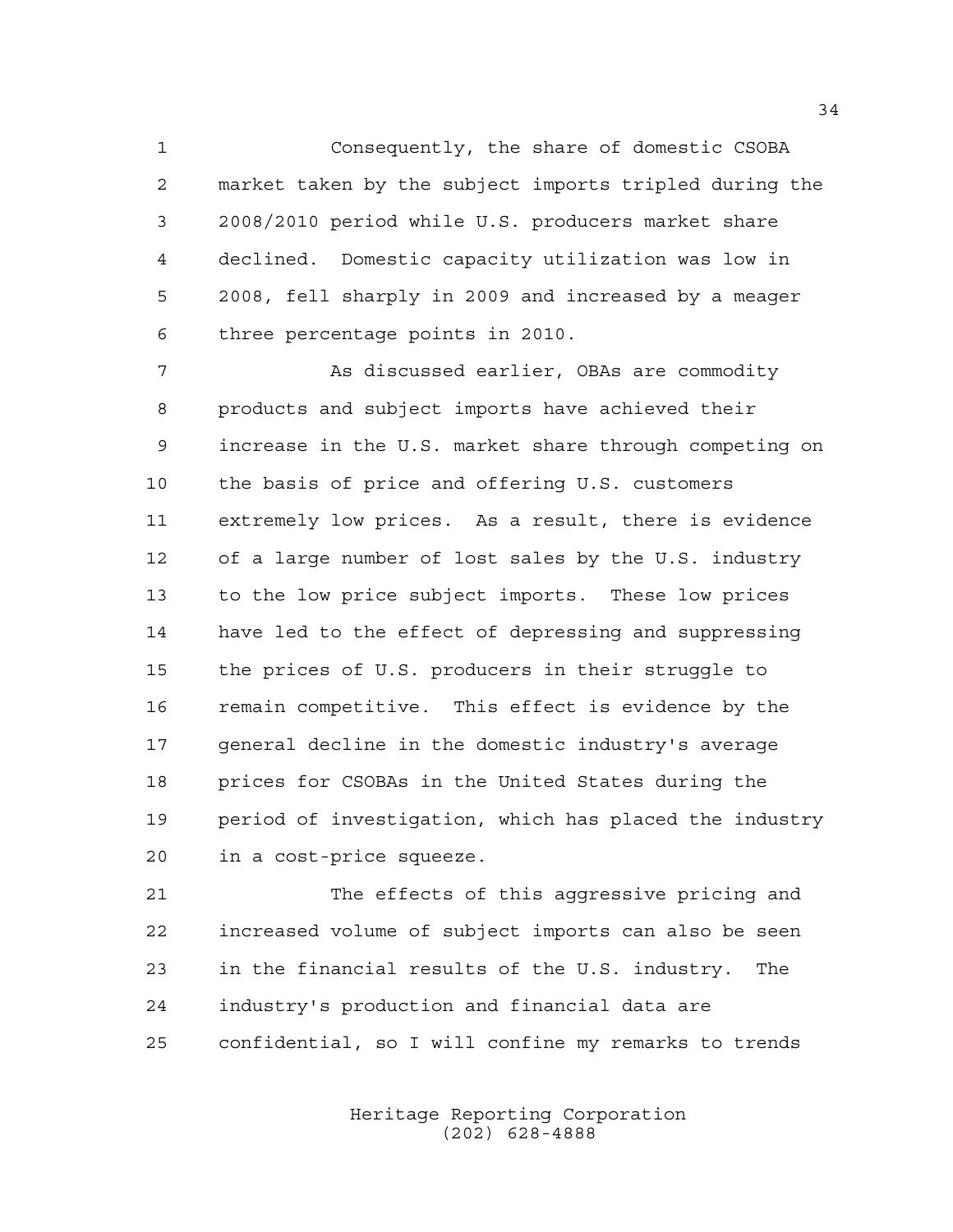and not discuss numbers.

| 2    | The financial and production data provided           |
|------|------------------------------------------------------|
| 3    | in the questionnaire responses show the domestic     |
| 4    | industry's performance decline substantially during  |
| 5    | the 2008/2010 period when subject imports were       |
| 6    | surging. Domestic shipments fell sharply in 2009 and |
| 7    | improved only slightly when domestic demand began to |
| 8    | recover in 2010.                                     |
| 9    | Each of the financial indicators also                |
| $10$ | illustrates the material injury that the domestic    |
| 11   | industry is experiencing from subject imports.       |
| 12   | Reduced sales volume, reduced per unit revenue,      |
| 13   | reduced profitability, and dramatic reductions in    |
| 14   | employment. The domestic industry's operating income |
| 15   | has gone from weak to negative and capital           |
| 16   | expenditures have been put off or rejected as        |
| 17   | financially unjustifiable.                           |
| 18   | The domestic industry's inability to justify         |
| 19   | capital expenditures is foreboding for the future of |
| 20   | the domestic CSOBA industry. Thank you.              |
| 21   | MR. ELLIS: Our next speaker is Matt                  |
| 22   | Dettlaff.                                            |
| 23   | MR. DETTLAFF: Good afternoon. My name is             |
| 24   | Matt Dettlaff and I am a senior product manager at   |
| 25   | Clariant Corporation.                                |
|      |                                                      |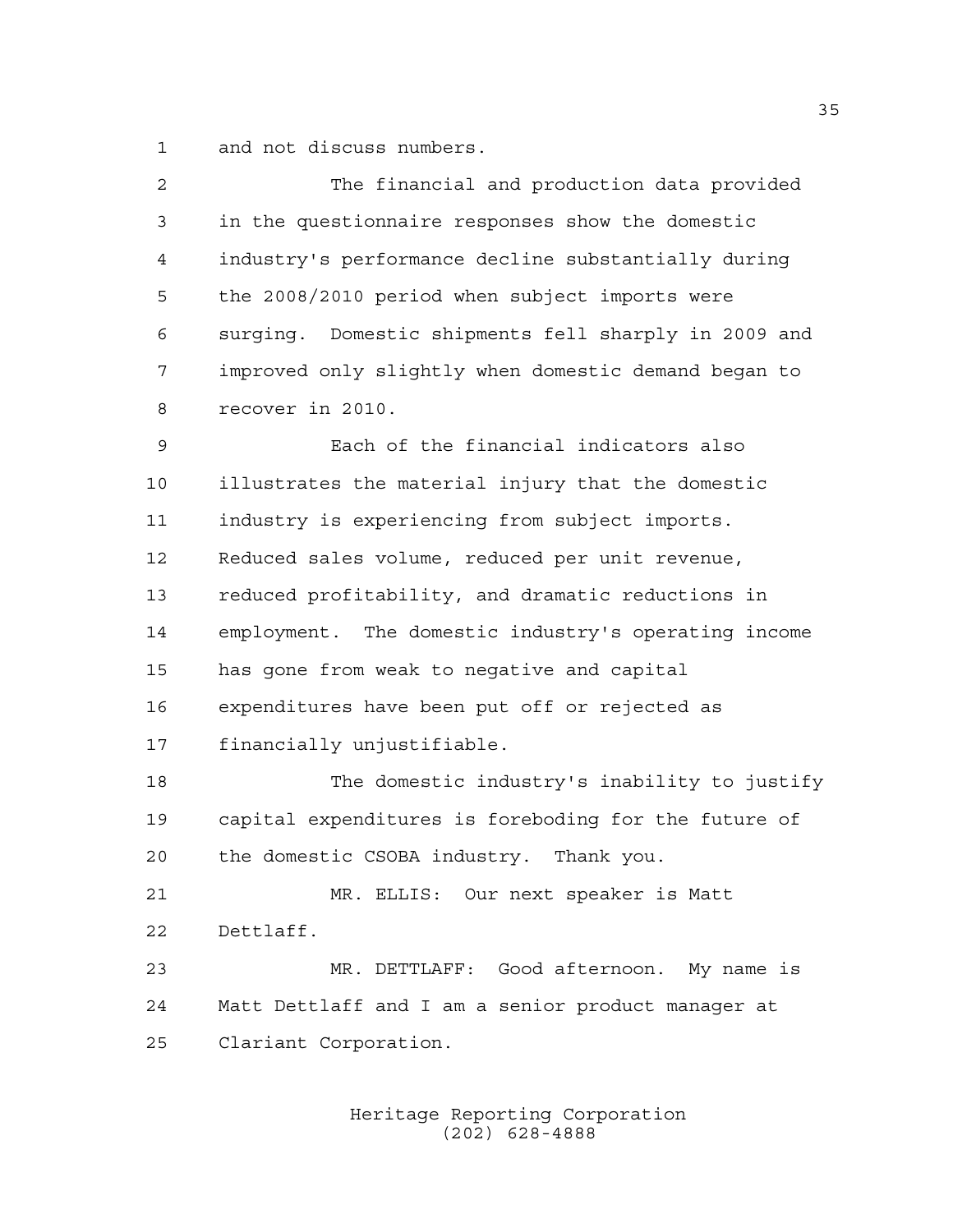In my current position I am responsible for the sales and marketing efforts of both the Leucophor OBA product line and the Paper Colorants product line for the North American Region.

 Prior to my current position I held several sales and marketing posts dating back to 1991 when I joined Sandoz Chemicals, the predecessor to Clariant Corporation.

 Through these positions I have -- I have 20 years of experience selling CSOBAs in the U.S. market. Based on my experience, I would like to discuss with you why imports from Taiwan and China are causing material injury to Clariant's CSOBA business in the United States.

 As Lynn discussed earlier, the data show that subject imports have taken a greater share of the U.S. market during the period of investigation, while depressing U.S. prices at a faster rate than the decline in CSOBA production costs. Her general discussion is confirmed by my experience selling CSOBAs in the U.S. market.

 Although the details are confidential, you have before you evidence that Clariant has lost numerous sales and millions of dollars in revenue due to underselling by Taiwanese and Chinese producers in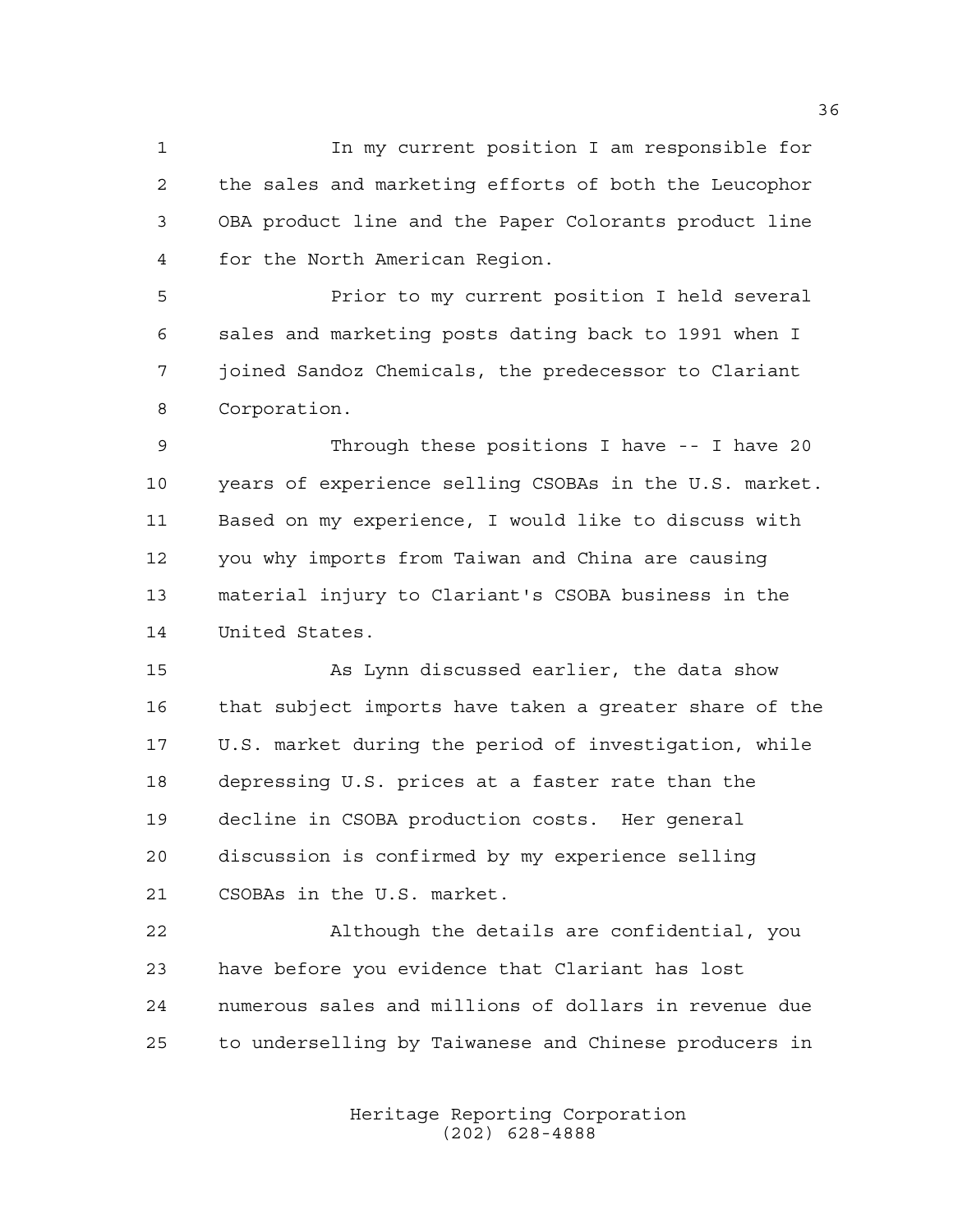the U.S. market, across the entire CSOBA range.

| $\overline{2}$ |                                                        |
|----------------|--------------------------------------------------------|
|                | As others have discussed, CSOBAs are                   |
| 3              | commodity products and competition is based primarily  |
| $\overline{4}$ | on price. This is reflected by the fact that in sales  |
| 5              | effort after sales effort we have been told that we    |
| 6              | will lose the business if we cannot match              |
| 7              | exceptionally low prices offered by Taiwanese and      |
| 8              | Chinese suppliers. We have lost business to Taiwanese  |
| 9              | and Chinese competition nationwide and we have lost    |
| 10             | business to no other foreign suppliers.                |
| 11             | This is evidenced by the following slide.              |
| 12             | As you can see, Taiwanese and Chinese product compete  |
| 13             | with us in every paper making region of the country.   |
| 14             | And we lose sales and revenue to Taiwanese and Chinese |
| 15             | product in each of these regions. It is true that the  |
| 16             | cost of producing CSOBAs have generally fallen during  |
| 17             | the period of investigation. But this is not           |
| 18             | surprising because the period of investigation begins  |
| 19             | in 2008, which was an unusual year for the pricing of  |
| 20             | inputs that go into the production of CSOBAs.          |
| 21             | Key input prices, particularly for                     |
| 22             | diaminostilbene, or DAS, which is generally the most   |
| 23             | expensive input in the production of CSOBAs, spiked    |
| 24             | significantly in 2008 due to shortages caused by the   |
| 25             | shutdown of production in China during the Beijing     |

Heritage Reporting Corporation (202) 628-4888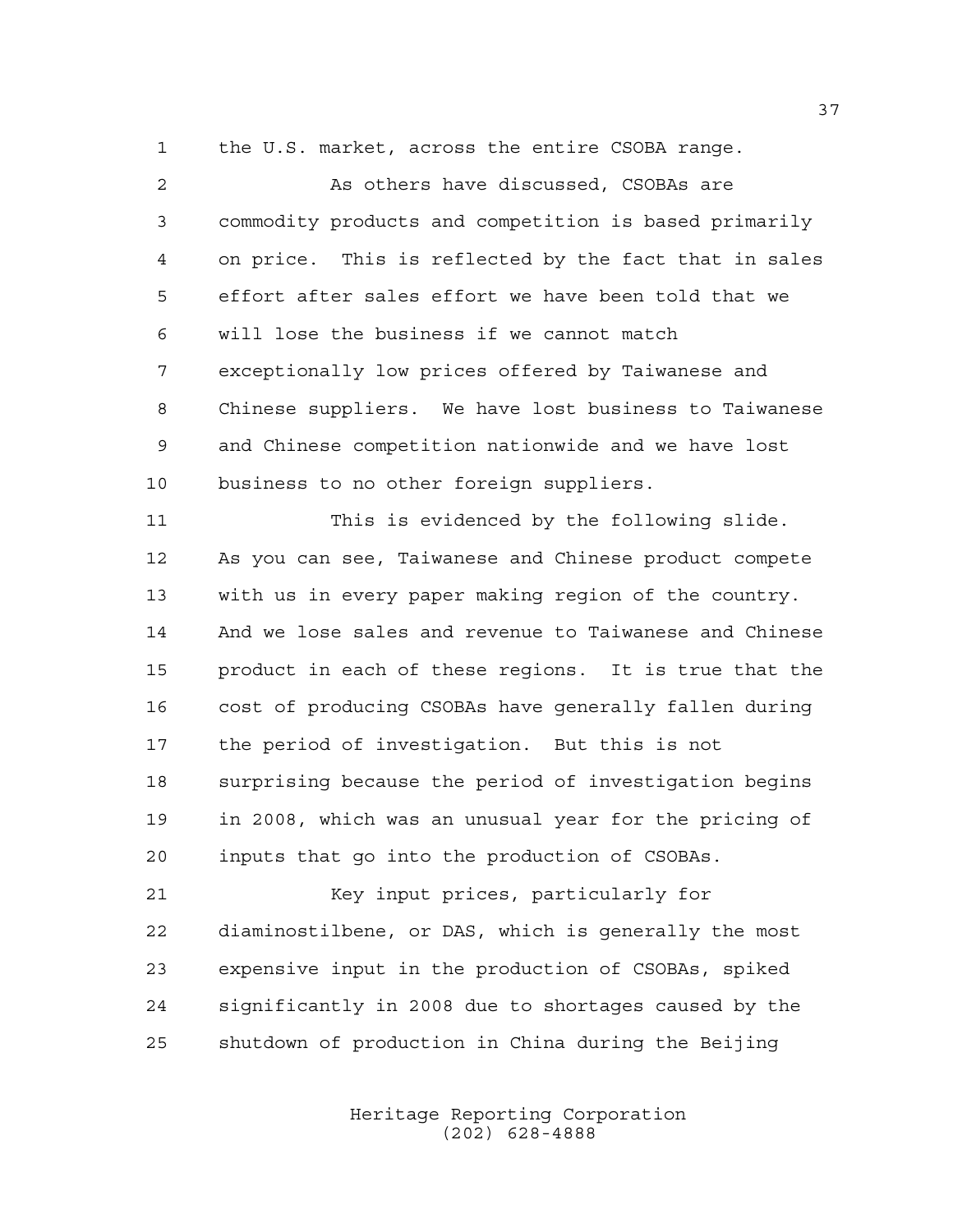Olympics.

| $\overline{2}$ | Key input prices fell to pre-2008 levels             |
|----------------|------------------------------------------------------|
| 3              | during 2009 and in the first half of 2010.           |
| 4              | Input prices spiked again in mid 2010,               |
| 5              | moderated somewhat, and are again rising.<br>These   |
| 6              | recent trends have been due, in part, to increasing  |
| 7              | oil prices and agricultural use of inputs that are   |
| 8              | also used in the production of CSOBAs.               |
| 9              | Although costs have generally declined               |
| 10             | during the period of investigation, the prices at    |
| 11             | which we can sell our CSOBAs have declined even      |
| 12             | faster, as evidenced by the aggregate data Lynn      |
| 13             | reviewed earlier. This trend is due solely to        |
| 14             | underselling by Taiwanese and Chinese suppliers.     |
| 15             | I can confirm this aggregate story from my           |
| 16             | experience at Clariant. From my experience, it has   |
| 17             | now become increasingly difficult to push through    |
| 18             | price increases even when we see spikes in raw       |
| 19             | material costs, because Taiwanese and Chinese        |
| 20             | suppliers are willing to absorb these cost increases |
| 21             | and they continue to offer rock bottom prices in the |
| 22             | U.S. market.                                         |
| 23             | As I just noted, costs, particularly for             |
| 24             | diaminostilbene, spiked in mid 2010 and are rising   |
| 25             | again. Clariant's ability to pass these increases in |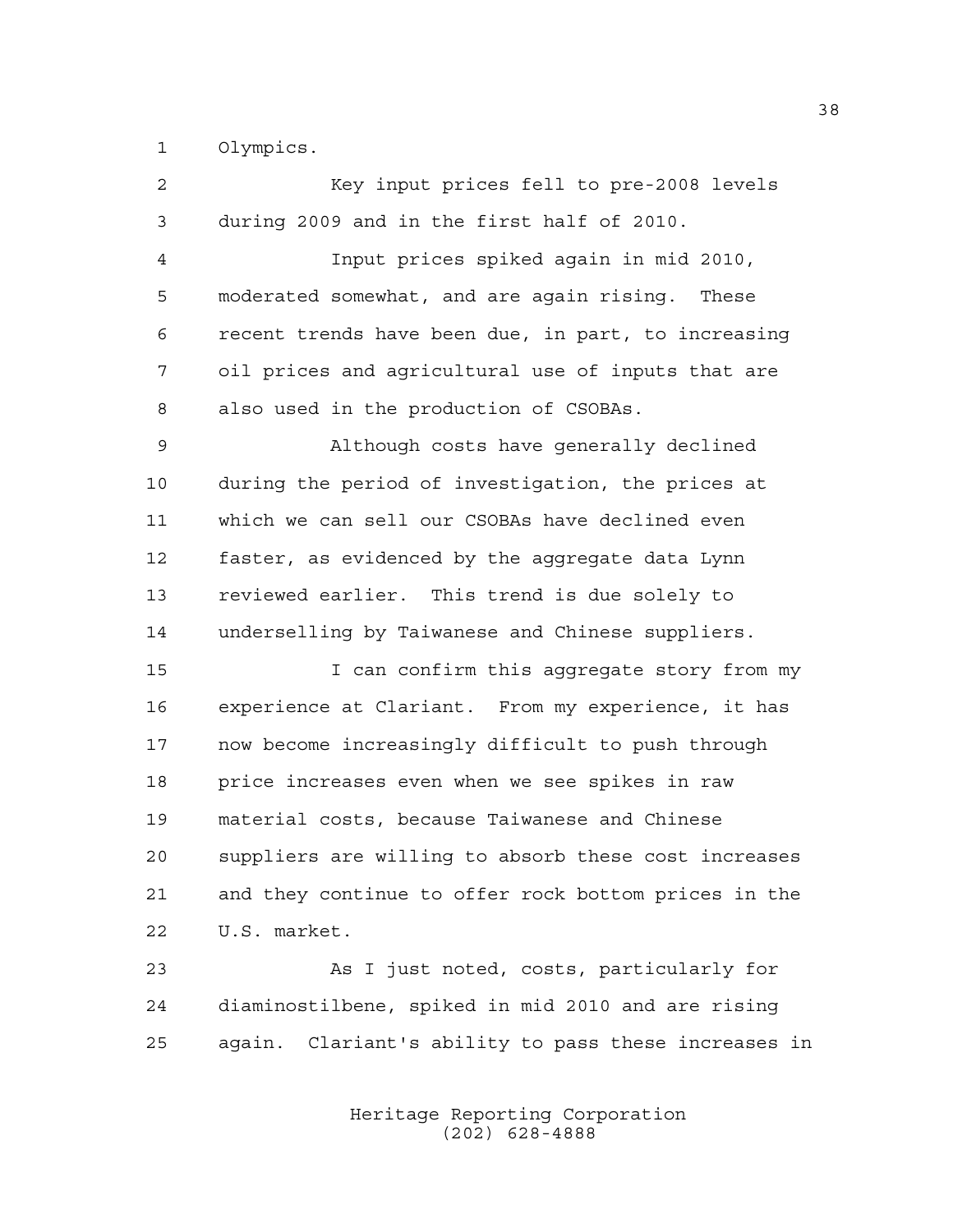raw material costs on to its customers had

 deteriorated during the period -- during this period of time.

 More specifically, Clariant enjoyed some limited success in increasing prices in an attempt to keep pace with the rising raw material costs in mid 2010. In some cases, Clariant obtained increases less than the required amounts. And in other cases, Clariant lost the business outright when it -- when it attempted to impose even a modest price increase.

 This experience is confirmed by an article in Paperchem Report which noted in May 2010 that "at many accounts in North America paper makers appear to be conceding increases, although these are typically below the increase requested".

 Even the limited success in raising prices to keep pace with spikes in raw material costs in mid 2010 was short lived. Clariant is no longer able to pass cost increases on to its customers in recent months. In light of foreign producers' willingness to continue underselling in the U.S. market, despite increases in raw material costs, if Clariant even attempts to raise prices by one penny per pound today, it is threatened with the loss of business to TFM and Hongda.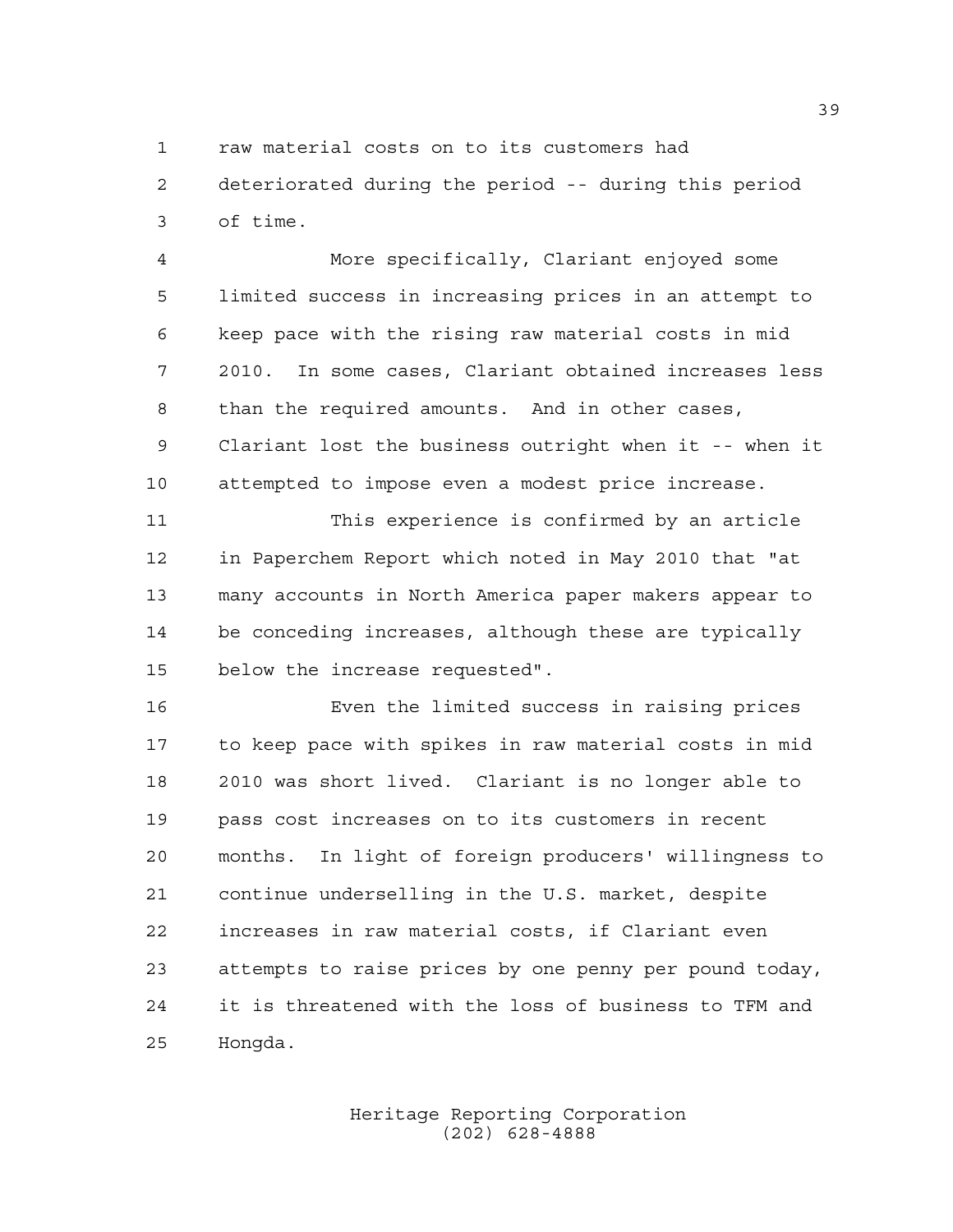Recent attempts at merely maintaining current prices during contract negotiations, despite the trend of increased costs, has resulted in the actual loss of business and threats of losing even more business in the near future.

 Additionally, I would like to address the point that factors other than subject imports are not the cause of injury to Clariant. In this regard, I will briefly address three topics. One, subject -- non-subject imports; two, the recession; and three, secular trends in the paper industry.

 First, imports of CSOBAs from countries other than China and Taiwan are not substantial. The only foreign suppliers we hear of in discussions with U.S. customers are those from Taiwan and China. Principally, TMF from Taiwan and Greenville Colorants selling Hongda product from China. Thus, non-subject imports are not causing injury to Clariant.

 Second Clariant's CSOBA business has not rebounded from the recession as well as it should have. Like many other U.S. industries, ours hit a rough patch in 2009, as the U.S. economy went into recession. However, as the economy has strengthened in 2010 and U.S. demand for CSOBAs has rebounded, importers of product from Taiwan and China and not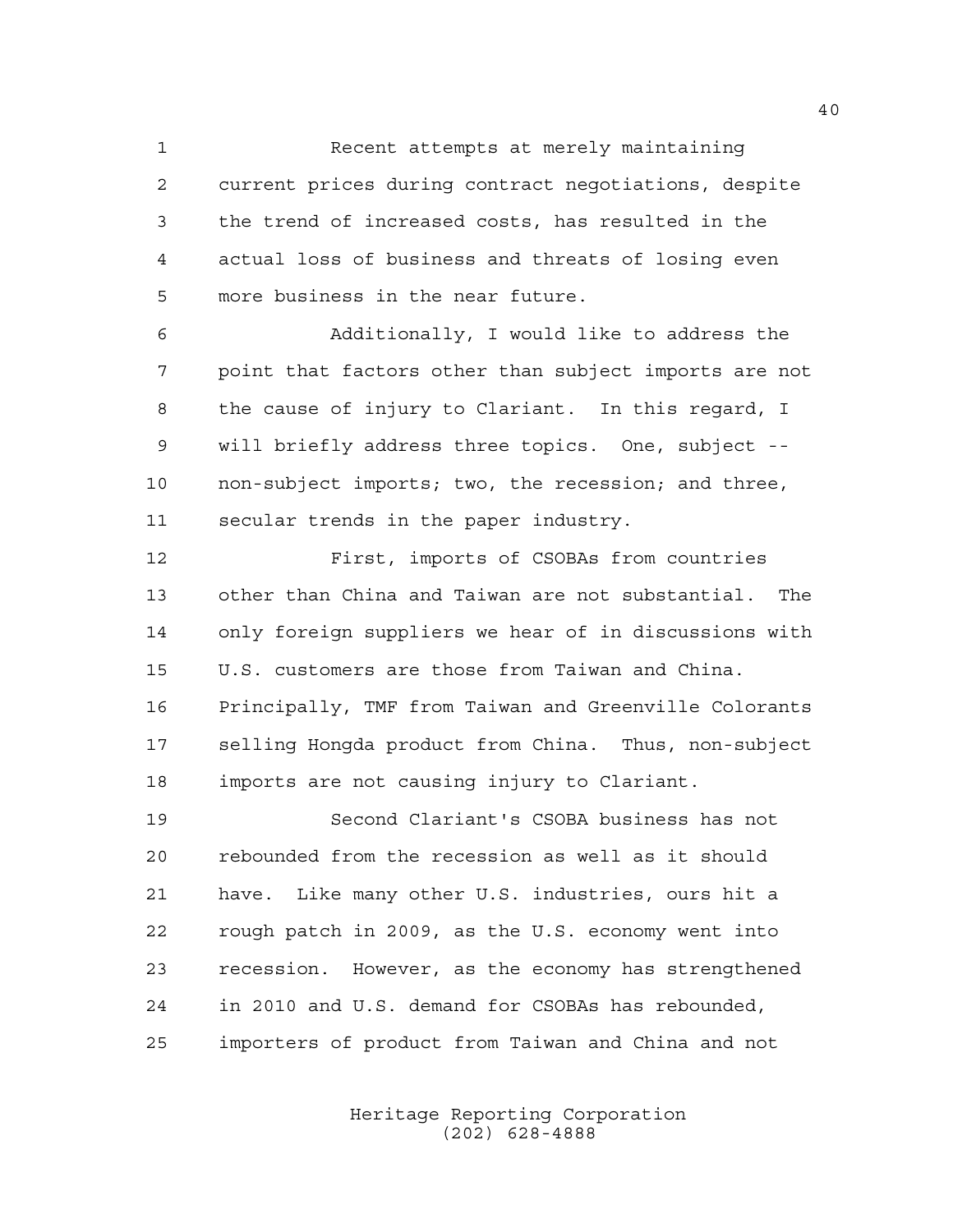Clariant have benefitted from this rebound. This is evident from the fact that Clariant's share of the U.S. market has fallen during the period of investigation, while Chinese and Taiwanese imports' share of the U.S. market has dramatically increased.

 Finally, secular trends in the paper industry do not explain the injury that is being suffered by Clariant. It is true that the demand for certain types of paper, such as news print, has declined recently due to the advent of devices such as e-readers and tablets. However, demand in the United States for other types of printing and writing paper, such as office and magazine paper used for printing, remains robust.

 Further, there has been a trend towards brighter paper that requires the use of additional amounts of CSOBAs. Accordingly, the CSOBA demand remains strong and has in fact rebounded to almost pre-recession levels.

 Again, however, importers of Chinese and Taiwanese product, rather than Clariant, have benefitted from that rebound. Thank you.

 MR. ELLIS: Madame Chairwoman, that concludes our presentation and we're prepared to take your questions. Thank you.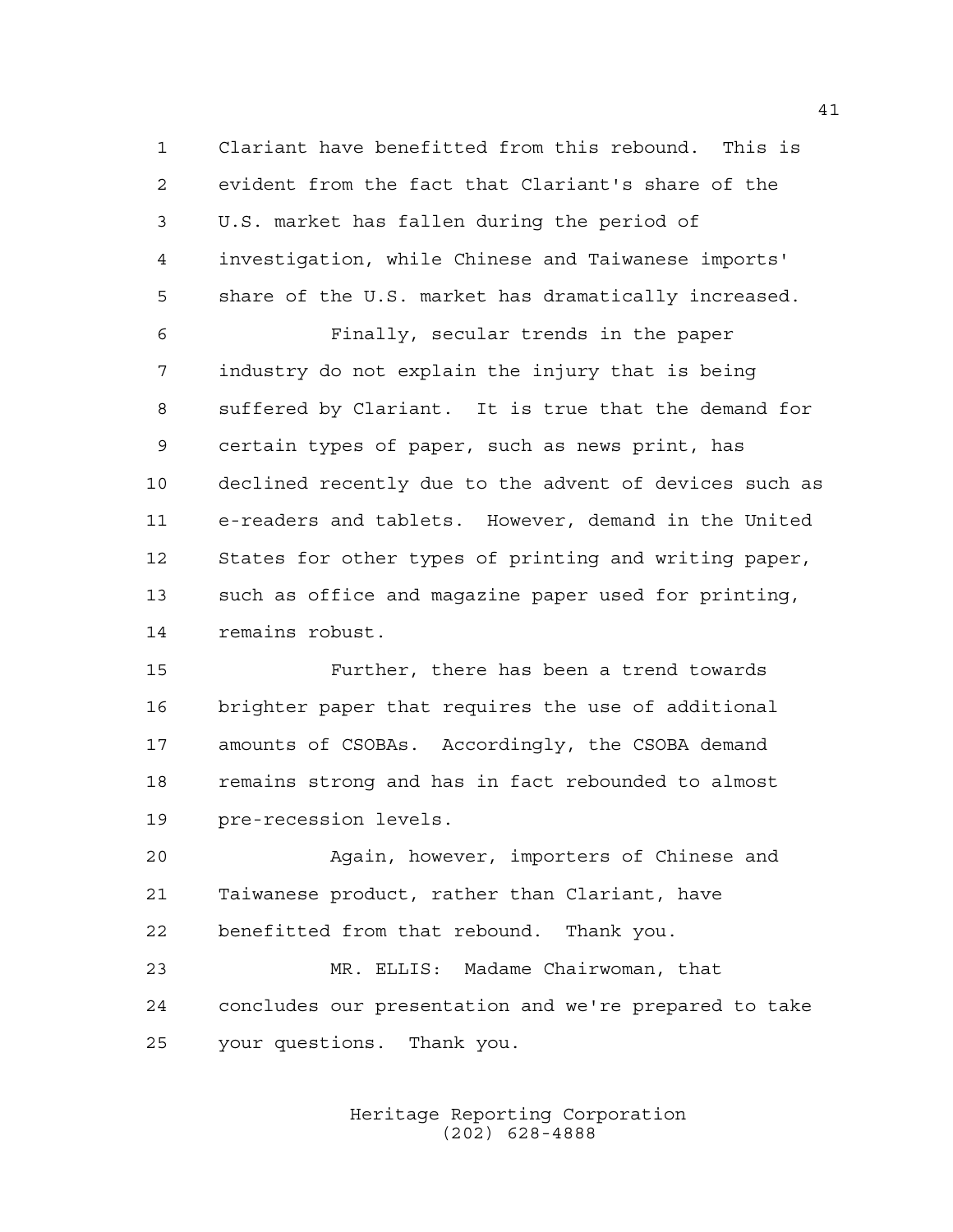MS. DeFILIPPO: Thank you very much, Mr. Ellis, and thank you very much for the industry witnesses who came today to present testimony. And I thank you in advance for answering our questions. It's always very helpful to have people that understand the industry telling us how to understand the industry. So with that, we will start our staff questions and I will first turn to Ms. Trainor. MS. TRAINOR: I have no questions at this time. MS. DeFILIPPO: Okay, then I'm going to move to our economist Mr. Benedick. 14 MR. BENEDICK: I have several questions. First of all, based on your testimony, Mr. Dettlaff, you had indicated that -- just let me check my notes here. That CSOBA inputs are used in other types of production. Does CSOBA account for a large share of those inputs? In other words, are you a pricetaker for the inputs or do you affect the price of those inputs because you are a large user of them? (No response.) MR. BENEDICK: If you don't know right off  $2.4$ MR. DETTLAFF: At this time I'm not really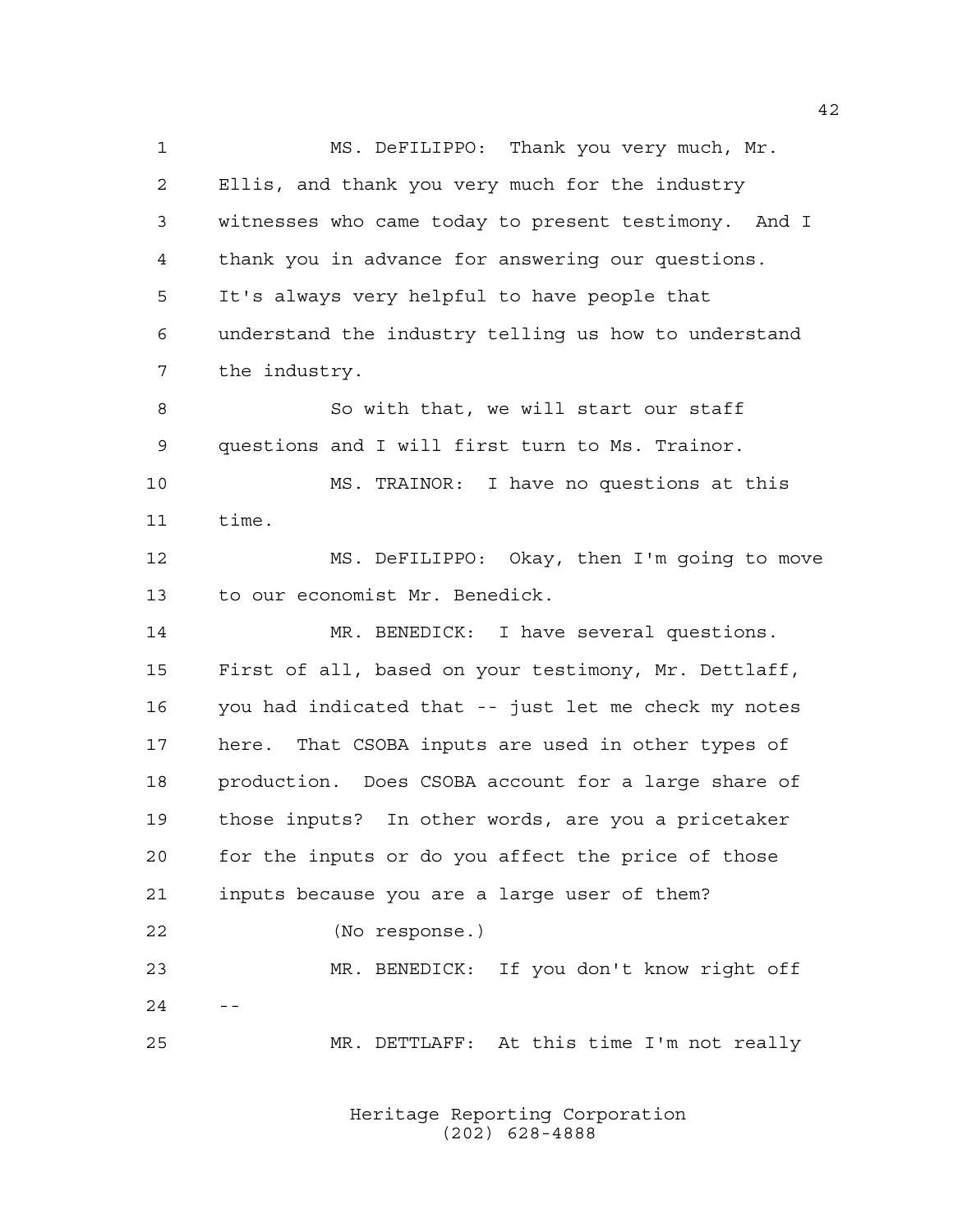sure of the other applications for the precursors of the inputs going into CSOBA --

 MR. BENEDICK: Okay. MR. DETTLAFF: I just know that they do have an overall effect on the raw materials that we do source to make the CSOBAs. MR. BENEDICK: Maybe I misunderstood you. I thought you had indicated some of those inputs were used in other productions and I wanted to know what the impact was of CSOBA demand for those inputs on the price of them. Obviously if they account for a large share of those inputs, then they would have an impact on the price. Otherwise they'd be a price taker. MR. DETTLAFF: The other inputs I was referring to do not directly go into CSOBAs. They are parts of the precursors of the inputs in the CSOBA. MR. BENEDICK: Okay. You mention somewhat dependent on oil prices, the cost of these inputs? MR. DETTLAFF: I would rely more on the chemistry, but the basic benezine ring comes from oil production. MR. BENEDICK: Okay. MR. ELLIS: Excuse me, if I may also -- MR. BENEDICK: Sure. MR. ELLIS: The first part of that, the

> Heritage Reporting Corporation (202) 628-4888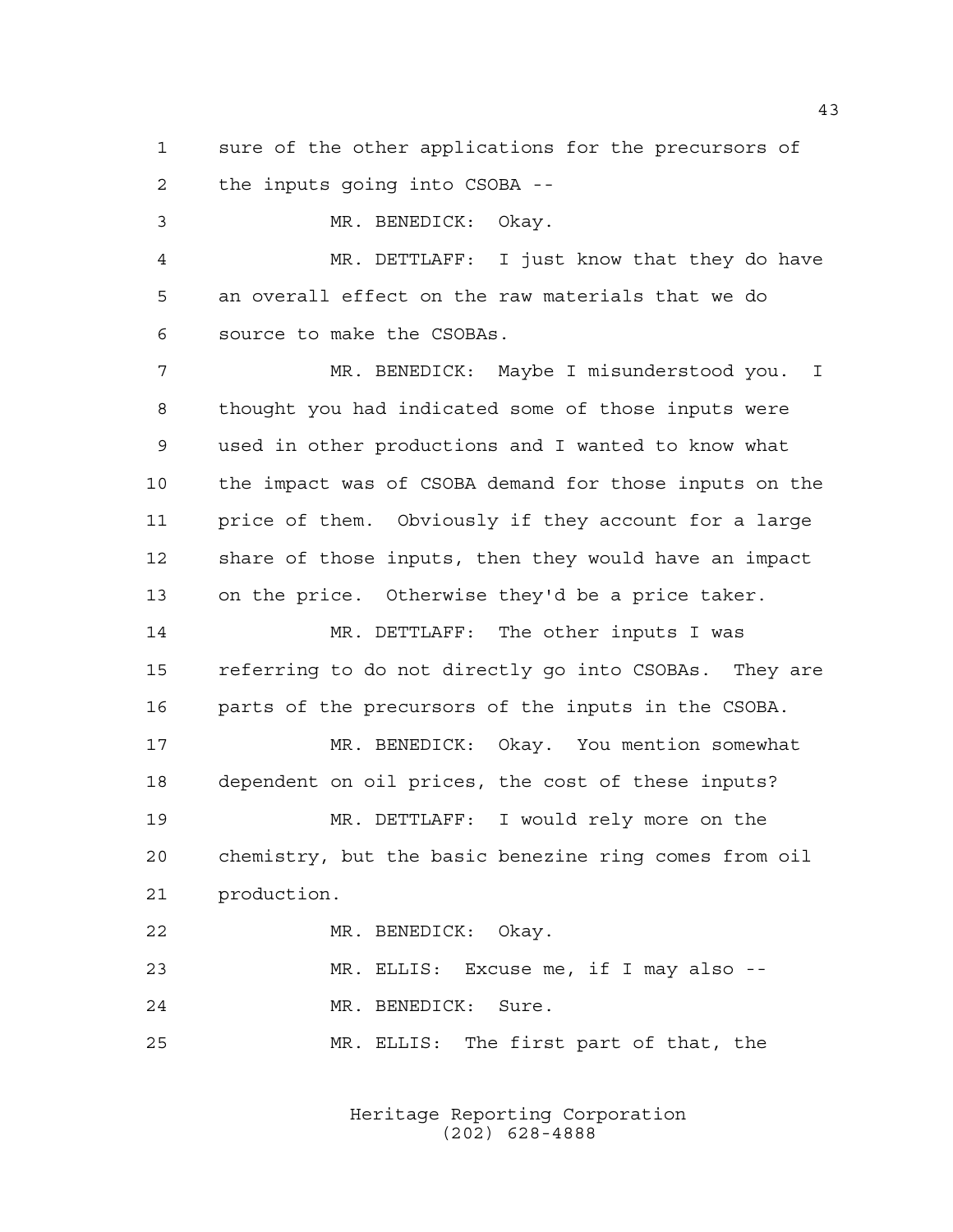precursors to DAS I gather, the products that are also used in the agricultural commodities was the point that Mr. Dettlaff was mentioning. And so the precursors to DAS are also used -- because you also use another product, there can be supply and demand issues back two steps from the actual production of OBAs.

8 MR. BENEDICK: Okay.

 MR. DETTLAFF: Now I think we can document a little bit of that further in writing.

 MR. BENEDICK: Oh, yes. If you could do that. And I'm looking for an overall assessment as to what impact you would have on input prices as a result of demand -- your demand for input as opposed to other industries' demand for those inputs or precursors.

 Okay, I'm going to direct these questions to Mr. Golder and Mr. Dettlaff, but if anybody else on the panel would like to comment, please feel free to do so.

 Would you please describe consolidation in the U.S. paper industry done in the POI and how this has affected competition among U.S. suppliers of CSOBAs during this period. And in turn how that's affected pricing or quantity of CSOBAs in the U.S. during this period.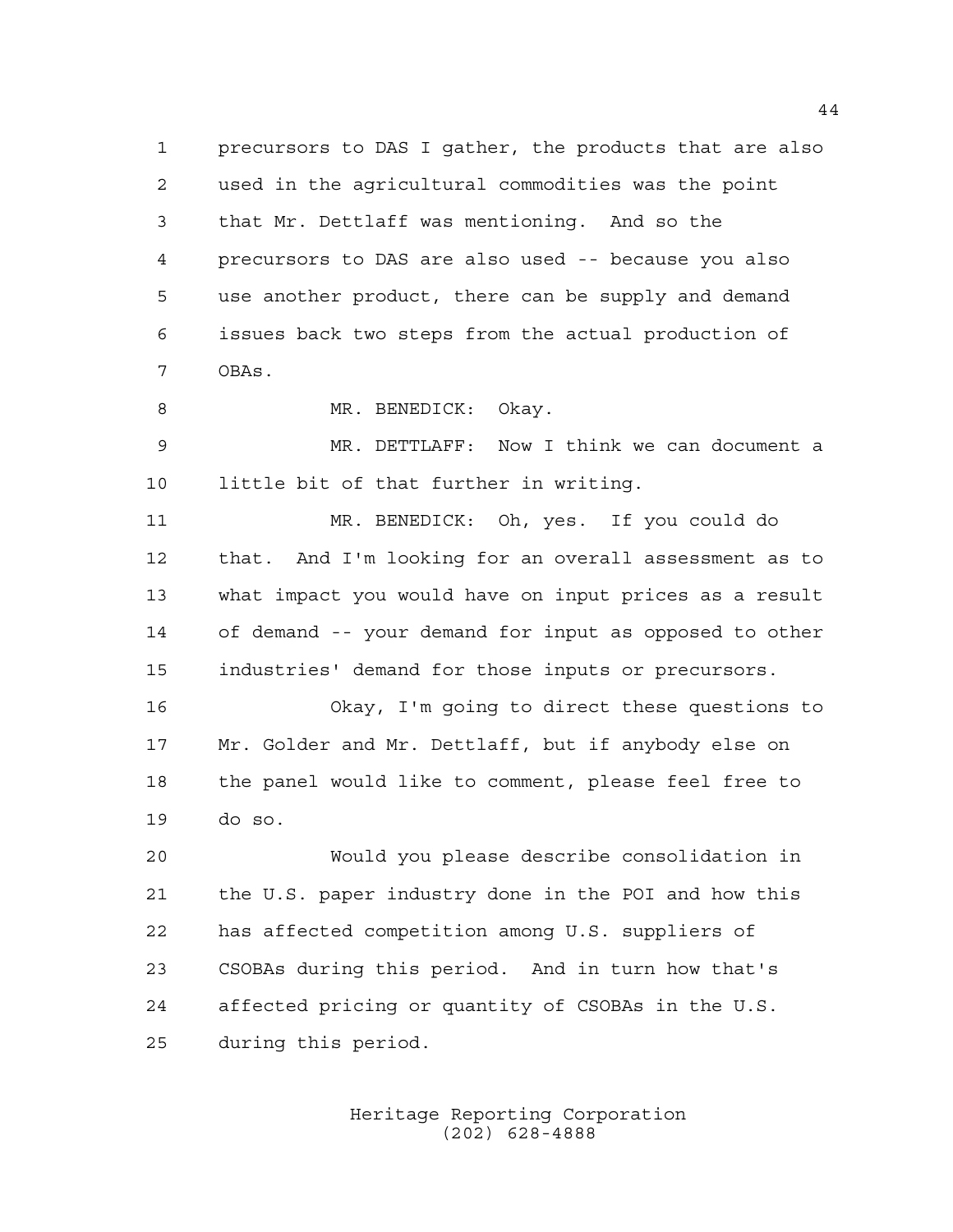MR. DETTLAFF: In general during the period of investigation the consolidation of actual paper manufacturers has slowed. There has not been as much consolidation as there were actually the five years previous to that. So in general I would say that there was not an overbearing amount of consolidation on the customer's side of CSOBA.

 MR. BENEDICK: What I'm getting at is what happened during the POI and what effect that had on pricing, quantity and on competition.

 MR. DETTLAFF: During the period of investigation there was not an overbearing effect by consolidation of bigger paper companies.

 MR. BENEDICK: Did it have any impact on competition among suppliers? Did it have any impact on price or quantity of CSOBAs demanded?

17 And again, if you want to think about it and respond later, that's fine, too.

 MR. DETTLAFF: I would say that we'd need to investigate that in a little bit more detail, but my general impression now is that did not have an overbearing effect --

 MR. BENEDICK: It had an effect though? MR. DETTLAFF: It had a minimal effect on the pricing pressures on CSOBAs.

> Heritage Reporting Corporation (202) 628-4888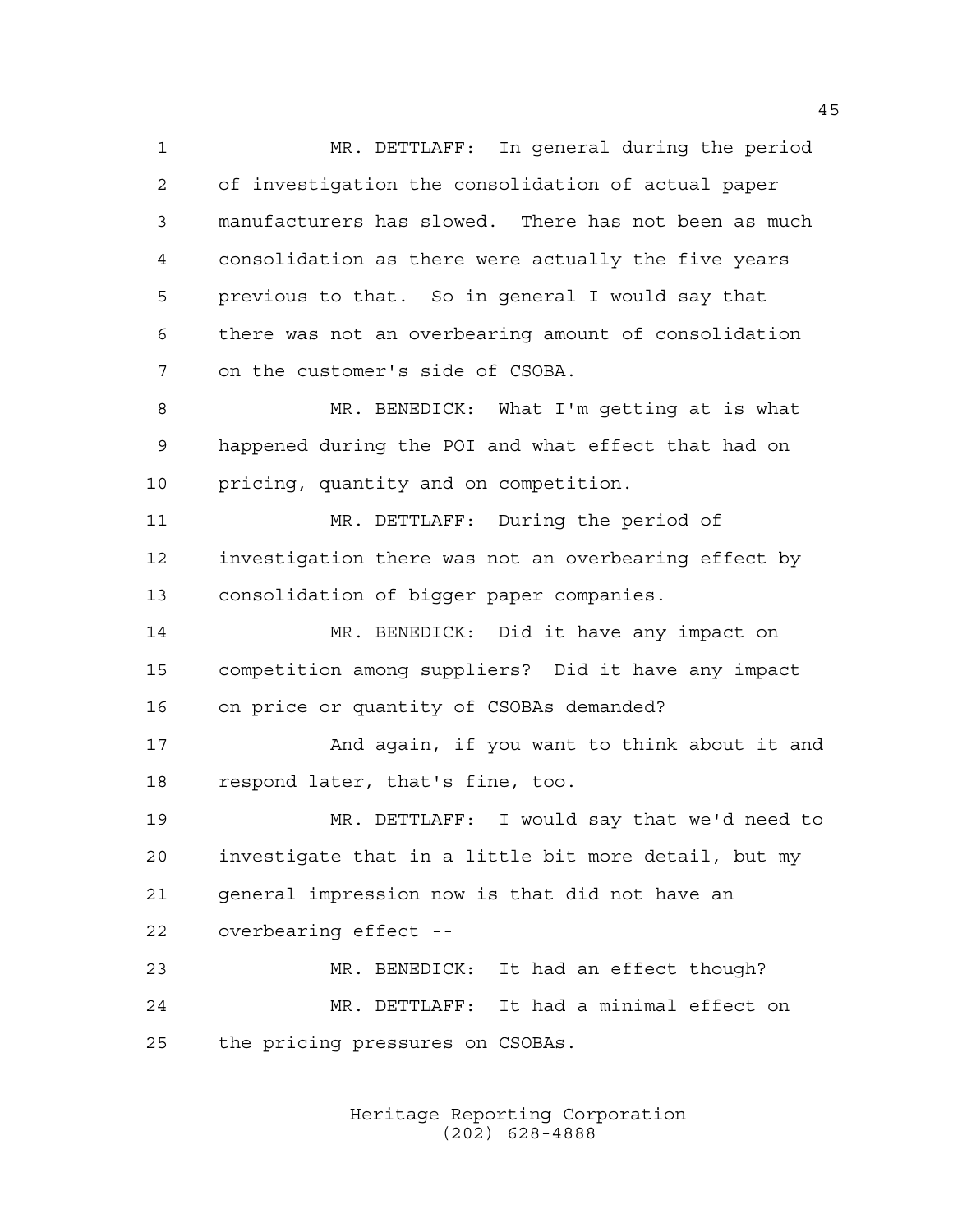MR. BENEDICK: All right. Please describe any changes in U.S. imports of finished paper products during the POI and how any such changes affected U.S. demand for CSOBAs, including the price or quantity in CSOBAs during the POI.

 MR. DETTLAFF: In general I don't know the specifics in terms of the imports of physical paper products into the U.S. So I'd have to investigate a little bit more by more reliable sources than me --

MR. BENEDICK: Okay.

 MR. DETTLAFF: -- in terms of the actual, physical imports of paper. But the impact that it has had on the U.S. market is somewhat generated by the difference in the color characteristics of imports than the domestic paper producers. I don't want to go into too many details, but the -- especially the European market relies on whiteness measurement and tends to use a lot higher levels of optical brightener in their sheet.

 MR. BENEDICK: And do they export that -- I'm looking just at imports to the U.S.

 MR. DETTLAFF: Imported paper, just from knowledge of talking with our customers and the effect on their business, they've changed some of their grade lines to increase the whiteness/brightness of their

> Heritage Reporting Corporation (202) 628-4888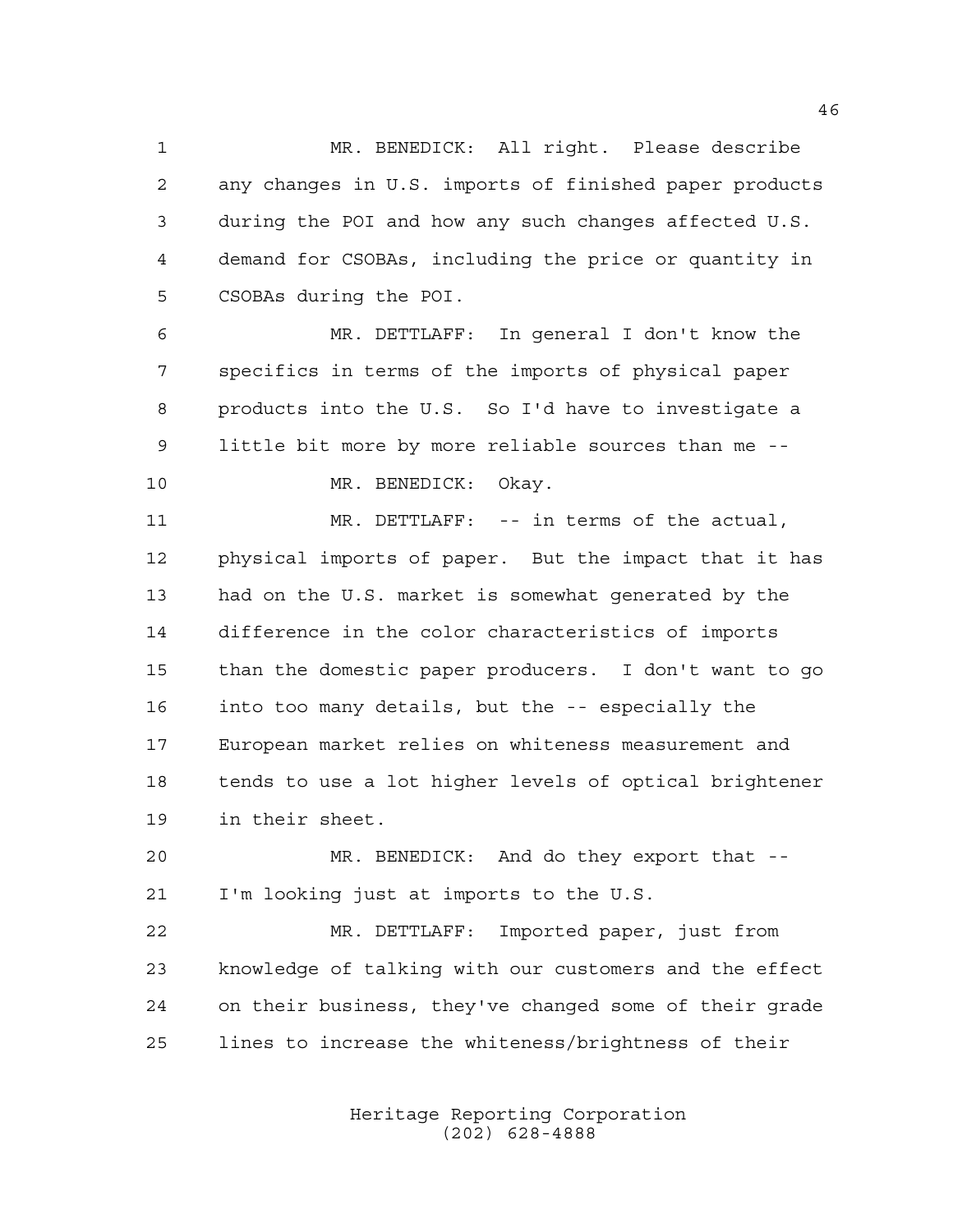paper. And that was somewhat of the information that I had in my testimony, that the whiteness and brightness levels continued to edge up. And that's somewhat related to the impact of imported paper products. MR. BENEDICK: Have those imports increased over the POI? MR. DETTLAFF: That's not within my realm of expertise. MS. HOLEC: We can -- we'll answer more specifically. We did look at this some and the imports, at least the coded sheet paper have dropped somewhat during the period. But we can answer with detailed numbers. MR. BENEDICK: Okay, that would be helpful, thank you. Would you please discuss any shortages in the U.S. market of U.S. produced CSOBAs or those imported from China or Taiwan during mid year 2008. Were import prices, including prices of gas were very high, and did any shortages of the U.S. produced CSOBAs during this period prompt paper companies to shift at least partially their sourcing of CSOBAs from suppliers in Asia? And I don't mean to pick on you, Mr.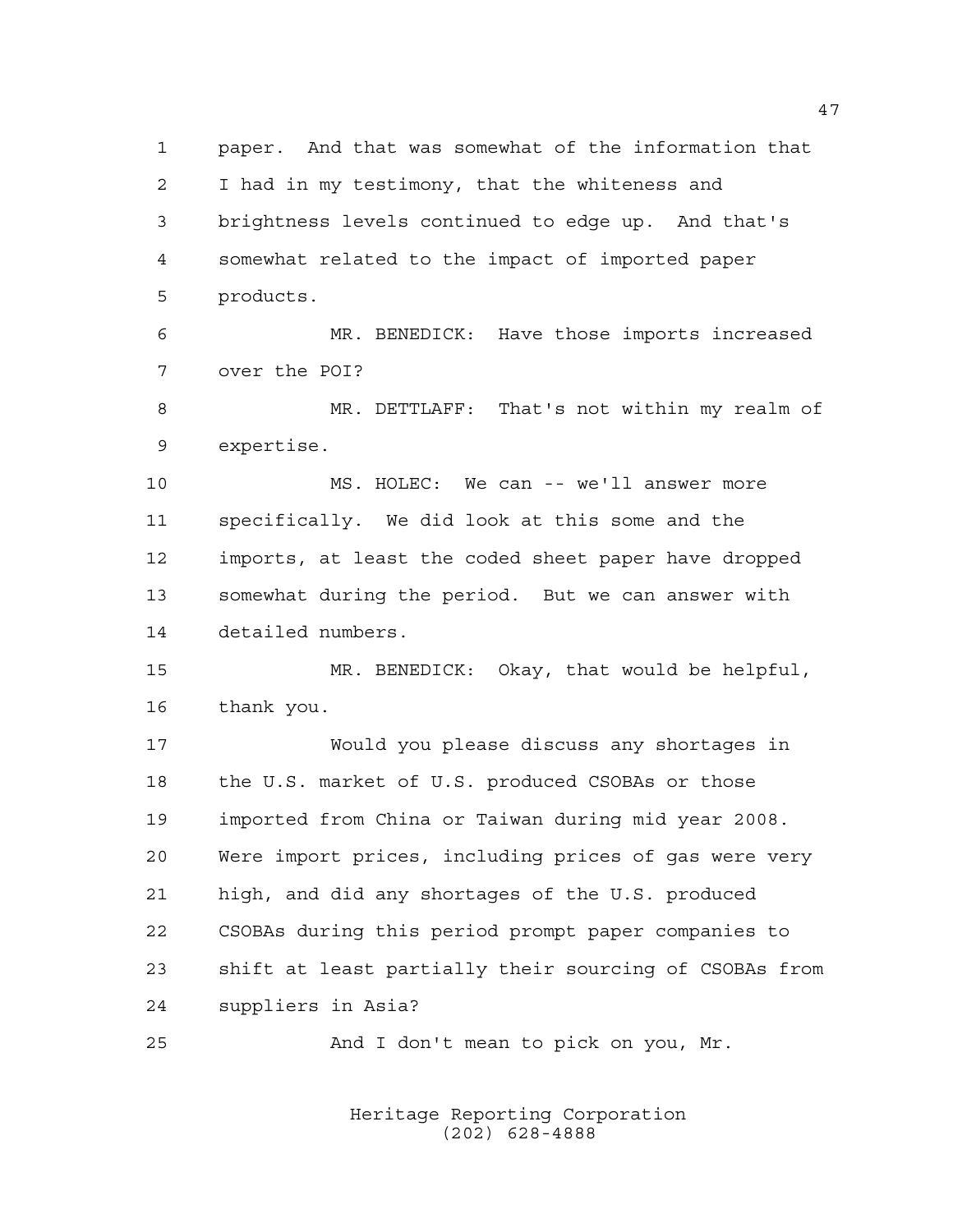Dettlaff. If Mr. Golder wants to jump in, please feel free.

 MR. DETTLAFF: Yeah, everybody picks on me, so don't worry about that.

 MR. BENEDICK: They pick on me, too. MR. DETTLAFF: In general I'd have to investigate a little bit more in detail about the incidents and events around mid 2008. But the one statement I can make is that Clariant did not short any of its domestic customers of CSOBAs during that time period.

 MR. BENEDICK: Do you know if the other two U.S. producers had short supply as a result of that increase in price of the imports?

 MR. DETTLAFF: I personally don't know what their supply situation was.

17 MR. BENEDICK: Okay.

 MR. ELLIS: If I could just add a point. It was mentioned earlier, which is that capacity utilization was very low, even in 2008. So the notion of shortages, I'd be a little skeptical about to be honest.

 MR. BENEDICK: Well, even though the capacity -- there might have been excess capacity, if they couldn't get the price to cover their costs they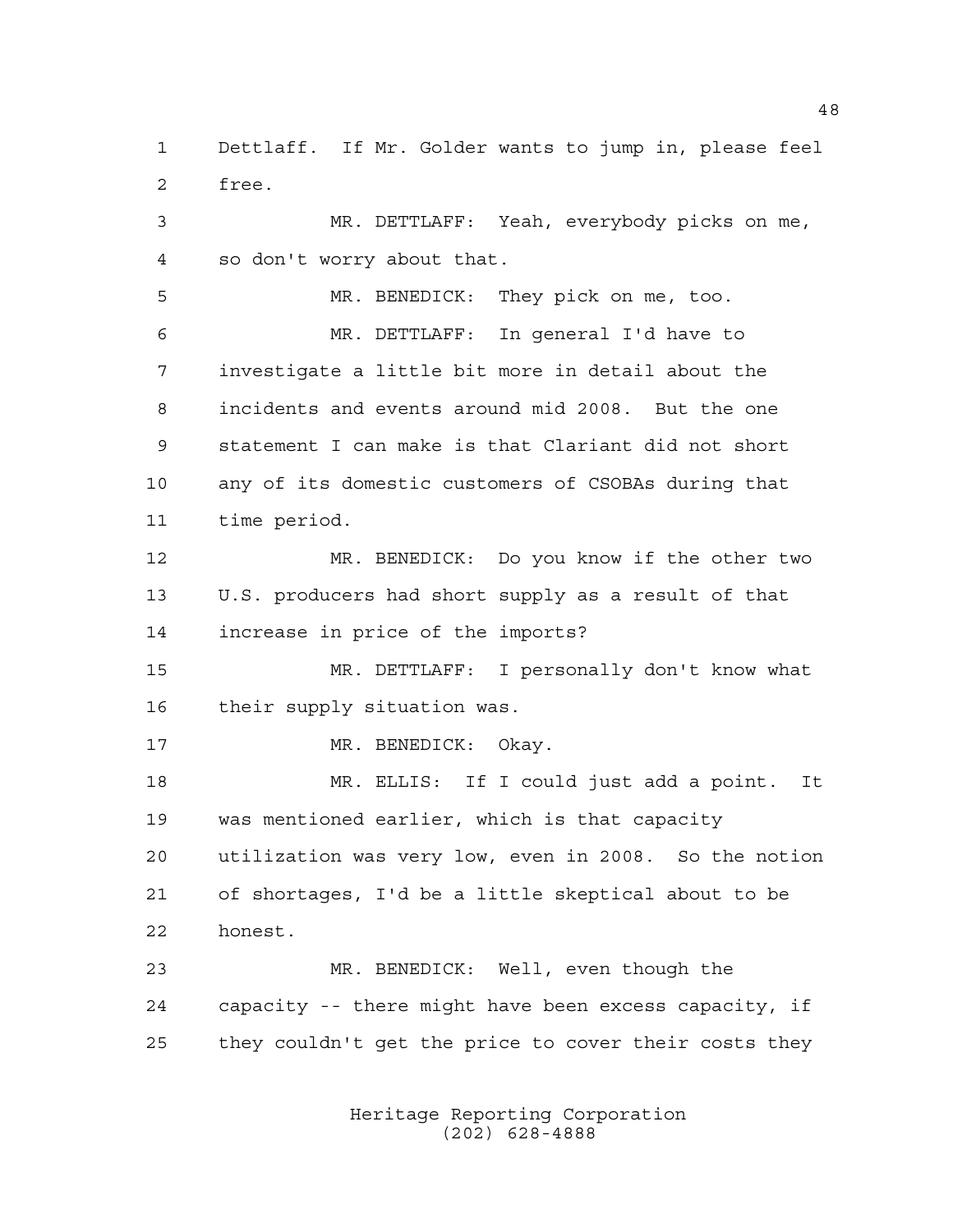might not be able to supply the product. They don't want to run a loss.

 MR. DETTLAFF: The input costs, mainly raw material during the mid 2008 period, was a dramatic effect. I think we can document the cost of basically diaminostilbene, disulfonic acid, as a major increase during the 2008 period. And I kind of referenced that during my testimony.

MR. BENEDICK: Right.

 MR. DETTLAFF: Whether or not customers, end customers, were willing or able to cover that additional cost may have had them look at alternate -- alternate options.

 MR. BENEDICK: Do you know if it caused a shortage of supply of product from Taiwan or China during that period, since we obviously use the same input?

18 MS. HOLEC: Just one comment on the supply situation. I mean even without the pressure from inputs, the CSOBA is not a particularly significant cost into paper manufacturing. So I think it shouldn't have been a problem to pass on the increased cost to the domestic producers if they didn't have pressure from imports that were less required to pass on the cost.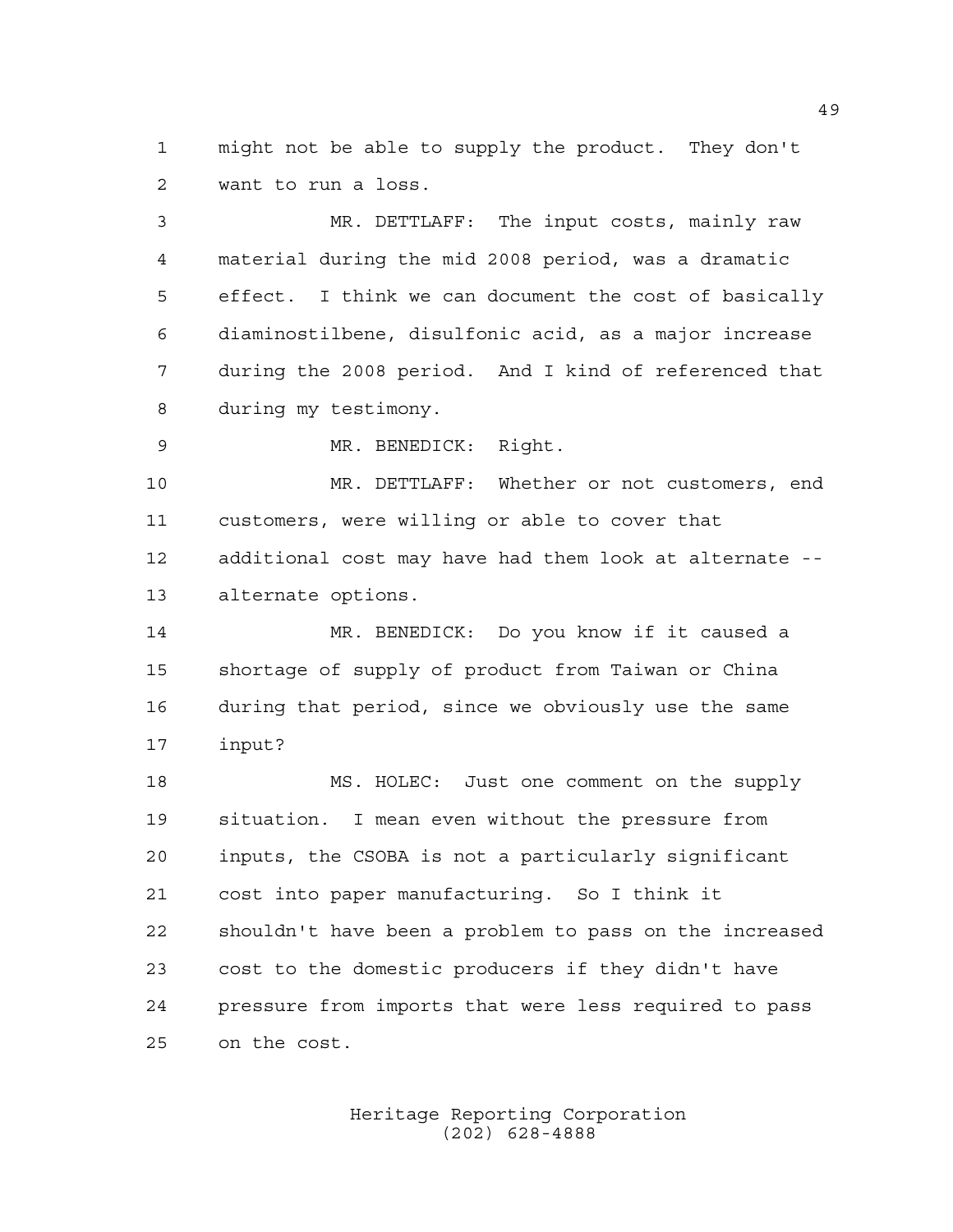MR. BENEDICK: Right, but I understand they do need that as an input and given the high prices, it basically reflected a shortage of the product. So if you couldn't get the product then you can't produce the CSOBA and then the paper company couldn't produce the paper. So it's more than just a price -- price reflects a shortage and that's what I was trying to get at.

 MS. HOLEC: So your question is whether we couldn't get the DAS in order to produce the --

11 MR. BENEDICK: Right.

 MR. GOLDER: Maybe if I could comment just a moment. During the summer of 2008 there was some -- or during the time of the Olympics there was some concern about a supply of DAS and what that -- that created some noise and some disruption to the industry. But in fact, we had ample supplies of the raw material during that time period in spite of the concern that our sourcing people demonstrated and in spite of some of the messages we were getting back from Asia. So if your concern is specifically what was happening around that time period --

 MR. BENEDICK: Yes. MR. GOLDER: -- there clearly was a lot of noise. But in fact that noise was more disruptive to

> Heritage Reporting Corporation (202) 628-4888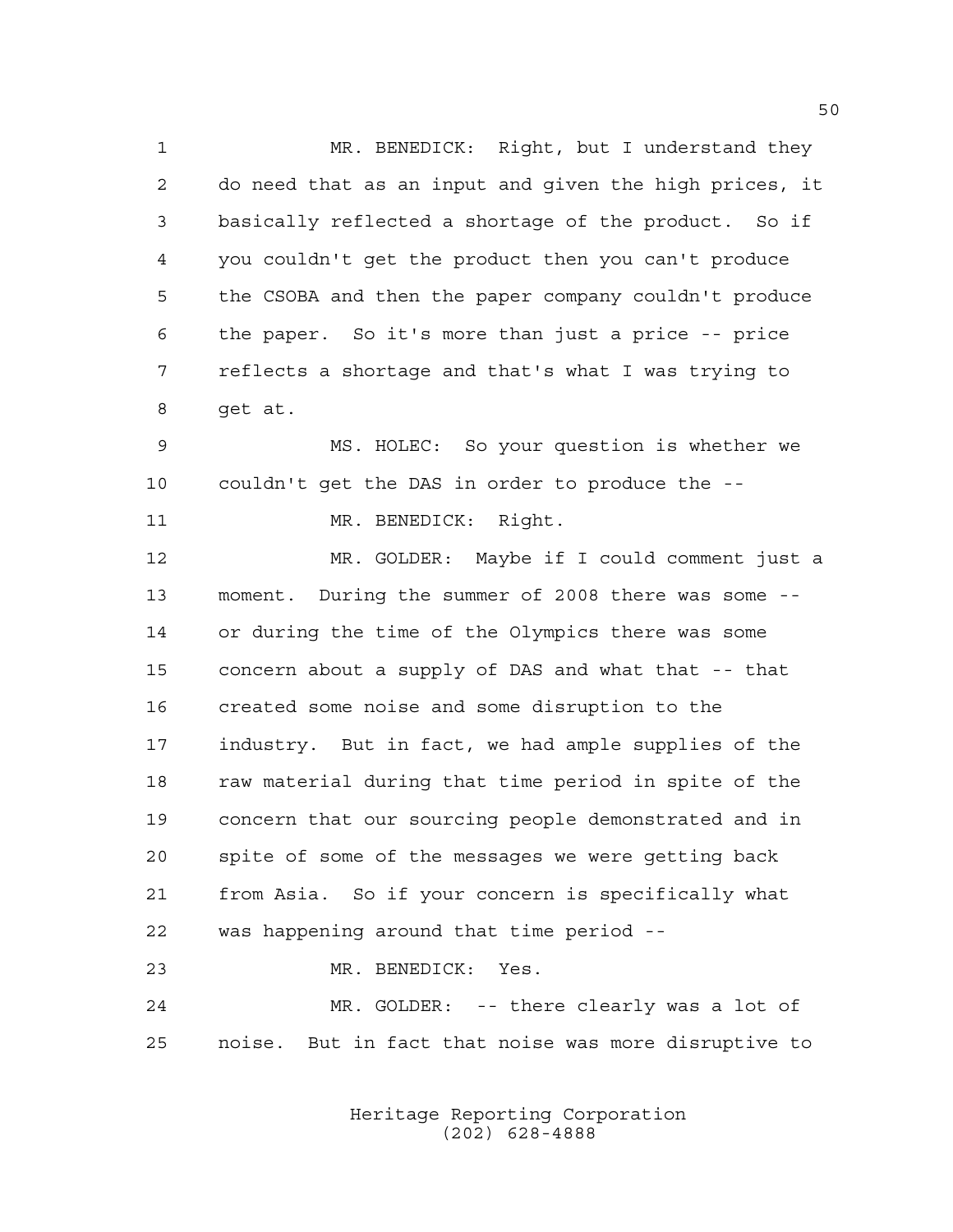the price of the inputs than it was the supply of the inputs.

 MR. BENEDICK: Okay. MR. DICKSON: And there was also a lot of noise in China. Because the DAS supply really, with the exception of BASF which makes DAS in the United States and therefore was not directly affected by that and should have benefitted from it because they were a DAS producer and not dependent upon DAS from Asia. But obviously the Asian producers of OBAs are dependent upon DAS from China and there was great concern, I know, noise in that area as well, which means that ultimately the answer, if there were an OBA shortage, would not be to buy from China. There wouldn't be an answer because there would be a worldwide shortage in DAS that would have caused the fundamental problem for the OBA.

18 Now this is one of the things that I investigated very carefully at the beginning because I was very concerned whether or not during this period there was really any situation that existed that the domestic suppliers could not supply, based upon the DAS that they had, that they made, whether any orders had been turned down, when they ever went on order control, which is what normally big companies do when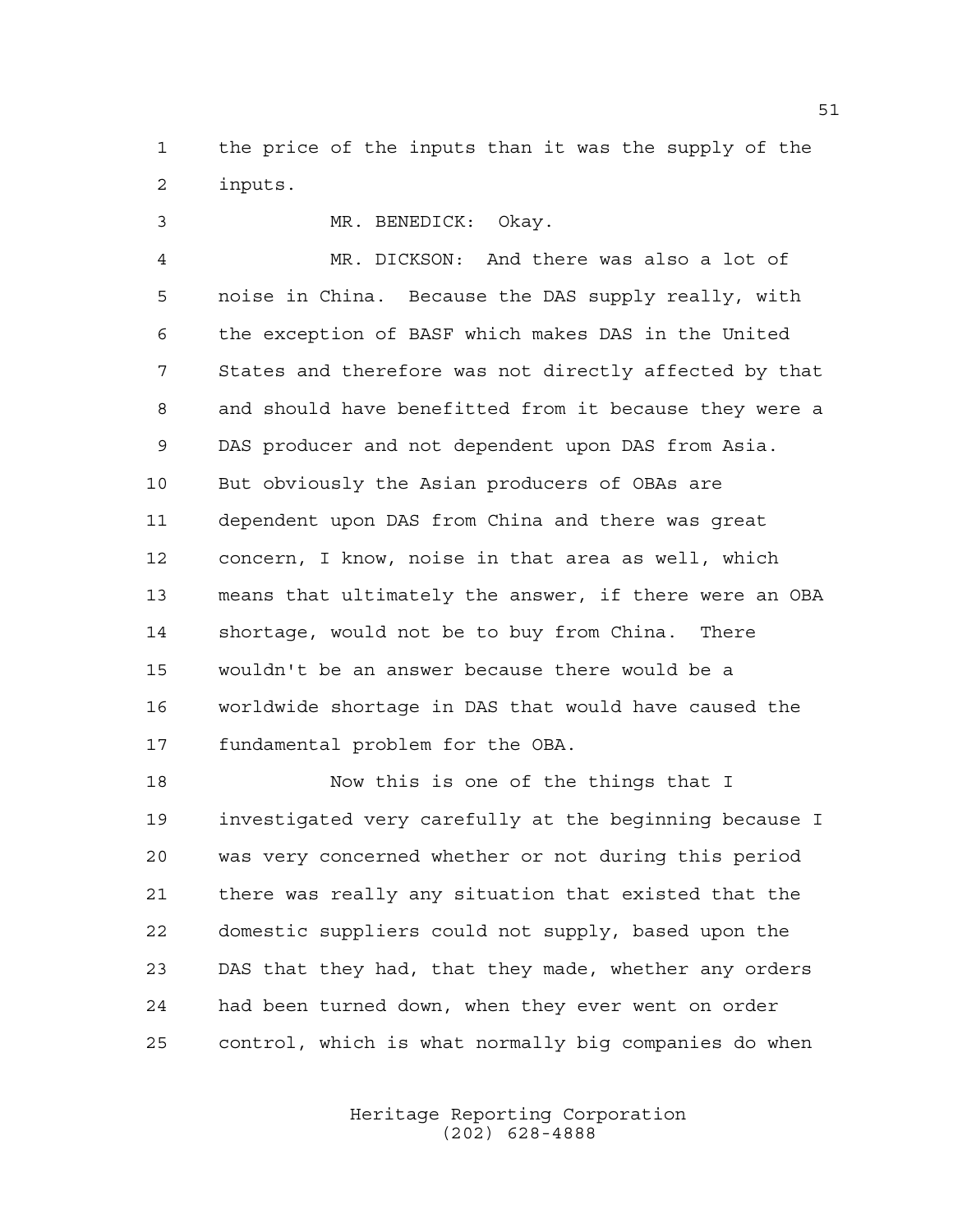there's a problem like that. None of that happened. But there was a lot of noise.

 MR. BENEDICK: Okay. Well, did that noise affect imports of CSOBAs from Taiwan or China during that period, since they were dependent on the Chinese for the DAS?

 MR. DICKSON: I believe the basic trend that we saw in imports, the increased imports, especially from Taiwan, consisted of the normal levels that they had been importing and there was not a dip or a significant increase.

MR. BENEDICK: Okay.

 MR. DICKSON: But just as an aside on this, there was concern in the industry. Major companies like International Paper I know were highly concerned, they were worried because of what was happening in Beijing. They were shopping around, there was some material imported from India for example, that I know was directly related to the situation in China. Like -- well, one month, in the month of October of 2008 material came in and then it stopped because they realized there really wasn't a problem.

 MR. BENEDICK: Okay, thank you for that explanation. Mr. Dettlaff, I'll go back to you. You had alluded to certain types of paper where CSOBAs are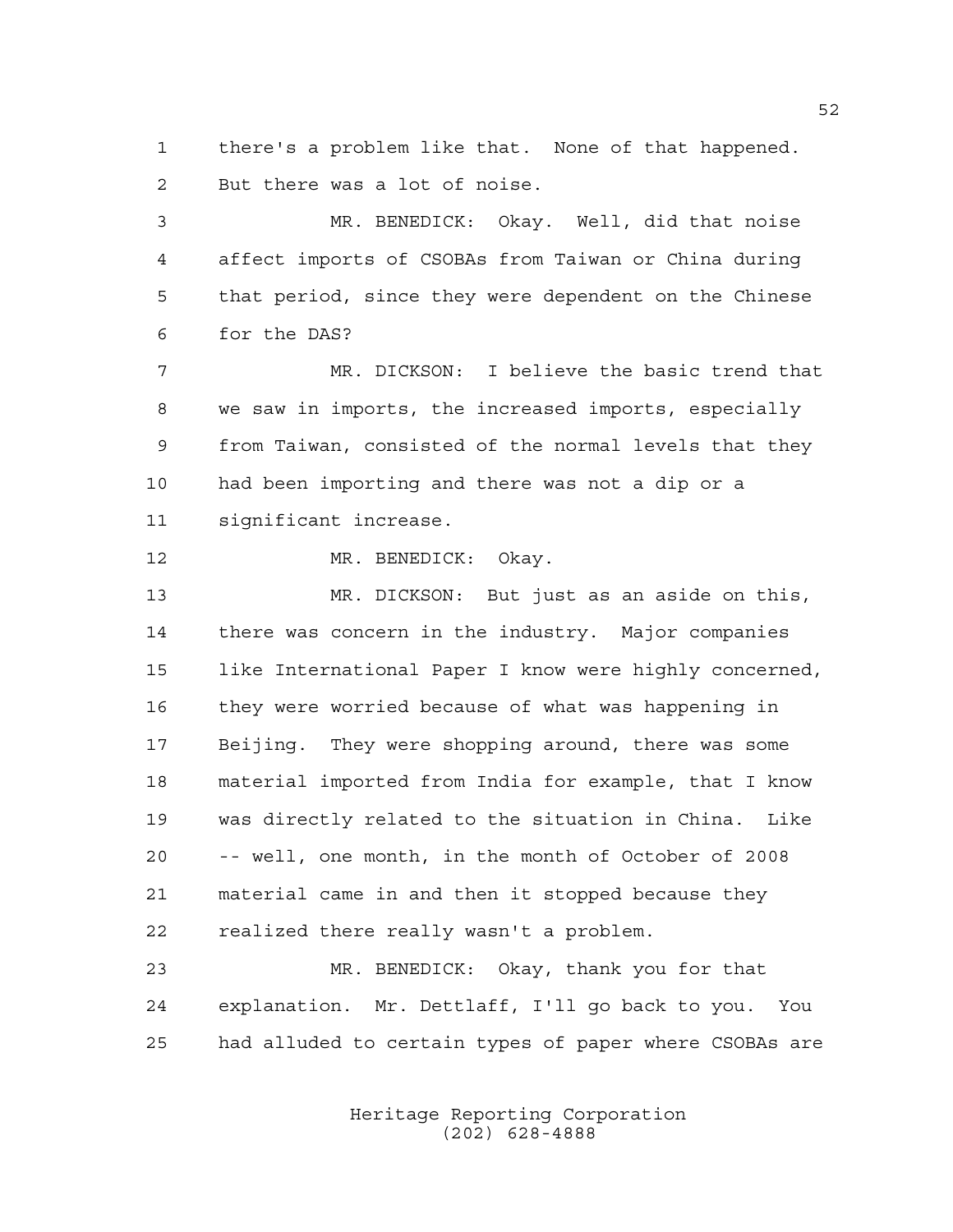an input. Do some types of paper use the CSOBAs more intensely than other types? If so, can you give some examples?

 MR. DETTLAFF: Yes. The answer to your question is yes. There -- the utilization of CSOBAs in different grades of paper, different types of paper, does vary. Even within certain types of paper, copy paper, there was different levels of whiteness and brightness that are marketed on the open market. And to achieve that differential in the whiteness and brightness, they use different levels of optical brightener.

 MR. BENEDICK: Okay. Then that leads to my next question. Then during the POI has there been any shift toward paper types that either do not use CSOBAs or use a minimal amount at the expense of those who use CSOBAs or would use it more intensively? MR. DETTLAFF: During the period of

 investigation I have not seen any leanings towards reducing the overall amount of CSOBAs.

 MR. BENEDICK: Okay. Are CSOBAs used, to the extent it's used, in both coated and uncoated paper for their various uses? And has there been a shift in the demand for coated versus uncoated paper during the POI?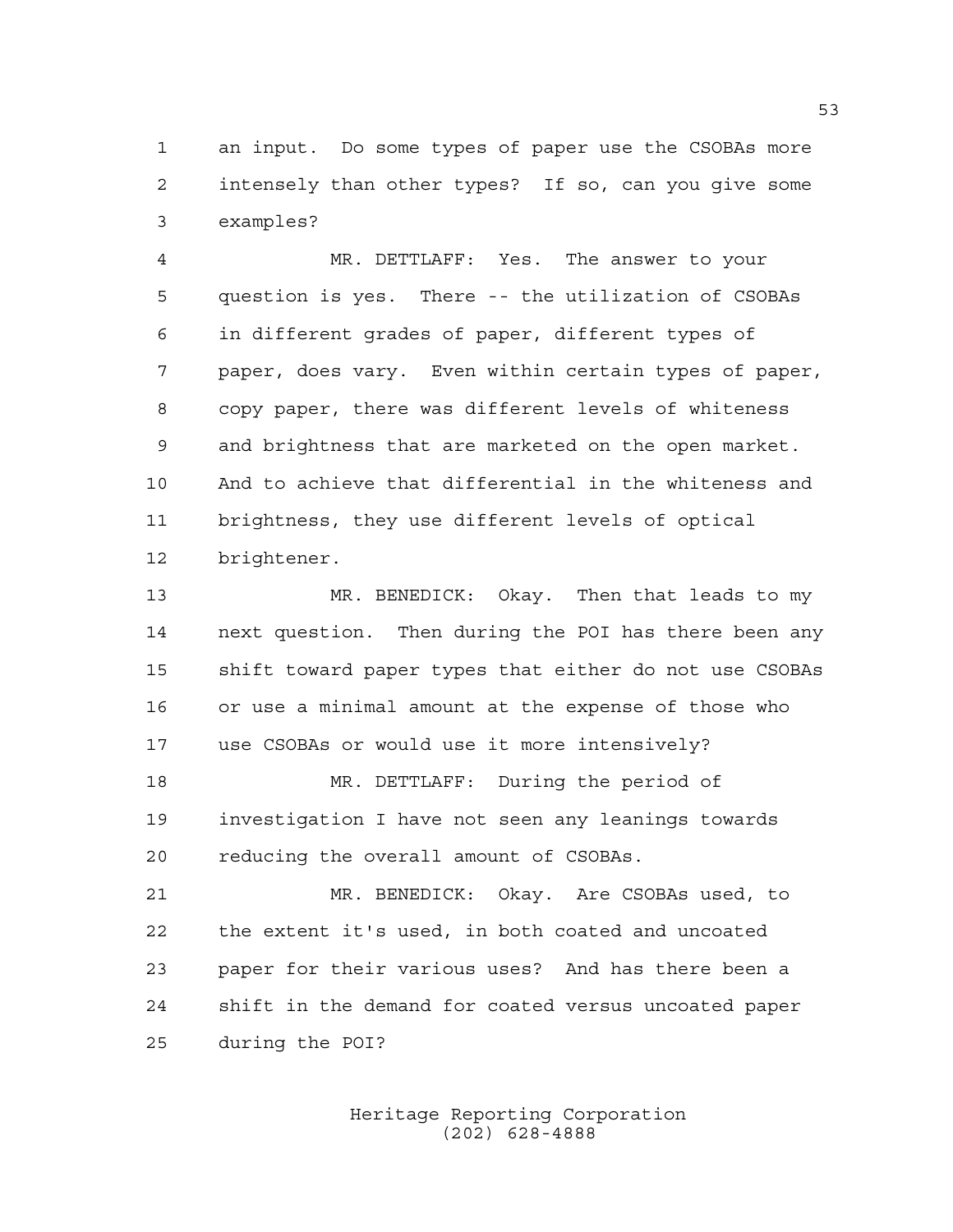MR. DETTLAFF: I would say relatively -- within each of those paper segments, the use of CSOBAs has increased. I would say that it increased more dramatically in the uncoated side of the business.

 MR. BENEDICK: Okay, I'm going to show my ignorance now. Could you tell me the differences between uncoated and coated paper and what their principal uses are?

 MR. DETTLAFF: Certainly, it would be my pleasure. Typically the differential between coated and uncoated, uncoated paper is typically sent through a starch bath to pick up starch on the surface in order to give it some sizing to withstand the printing process and to keep the ink up on the top.

 In an actual coated application, there is applied almost -- if you think of latex paint that you put on the wall, a much more substantial layer put on the surface of the paper substrate that lends itself to producing more glossy paper. So most of the uncoated paper in the U.S. goes into copy paper is a typical application, or that type of application. Whereas, most coated paper goes into the higher value magazine type of applications where you want a glossy picture. You can achieve that surface with a coating much easier than you can with an uncoated piece of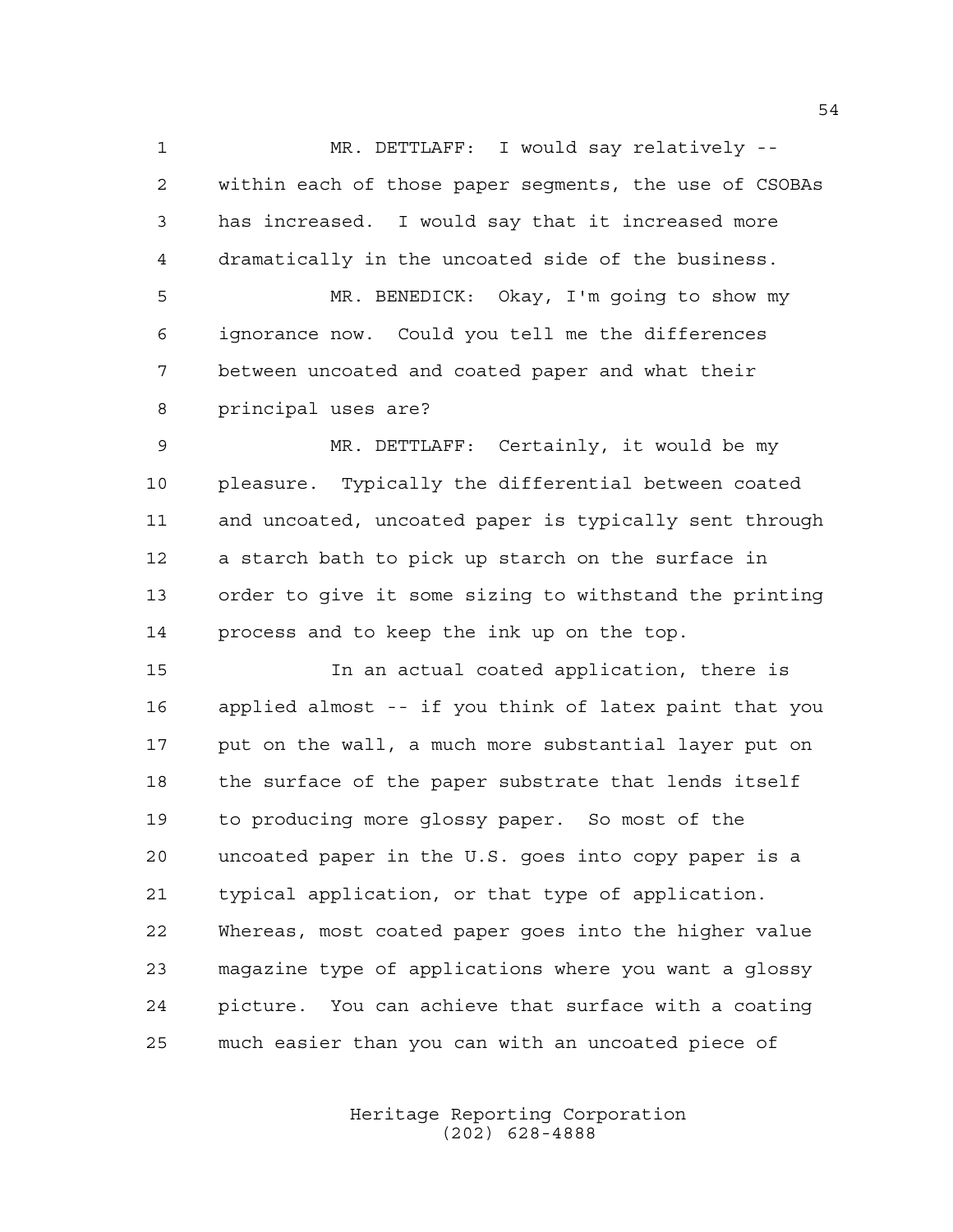paper.

| 2  | MR. BENEDICK: Okay. Well, you had                     |
|----|-------------------------------------------------------|
| 3  | indicated in your testimony that with the advent of   |
| 4  | the e-books, like Kindle I guess or Barnes & Noble,   |
| 5  | that newspaper print, demand for CSOBAs was going     |
| 6  | down, but for magazines it was going up. Yet, if you  |
| 7  | have an e-book you can also get magazines. And so why |
| 8  | hasn't that affected magazines or -- do you have any  |
| 9  | idea why it hasn't affected magazines as much as it   |
| 10 | has news print?                                       |
| 11 | MR. DETTLAFF: I have a personal input on              |
| 12 | that. Magazines are a much higher graphical quality   |
| 13 | that people just cannot achieve with the e-book or -- |
| 14 | there's just much more value in the magazine type     |
| 15 | paper.                                                |
| 16 | MR. BENEDICK:<br>Okay.                                |
| 17 | Whereas, news print is --<br>MR. DETTLAFF:            |
| 18 | it's more about the news than it is the graphics.     |
| 19 | MR. BENEDICK: Right. Thank you for that               |
| 20 | explanation. Again I'm going to show my ignorance.    |
| 21 | Is there a greater degree of whiteness in paper that  |
| 22 | translates to more or less use of CSOBAs. I mean the  |
| 23 | whiter the paper, do you use more CSOBAs or less?     |
| 24 | MR. DETTLAFF: For the most part there is a            |
| 25 | direct correlation between the whiteness level of a   |
|    |                                                       |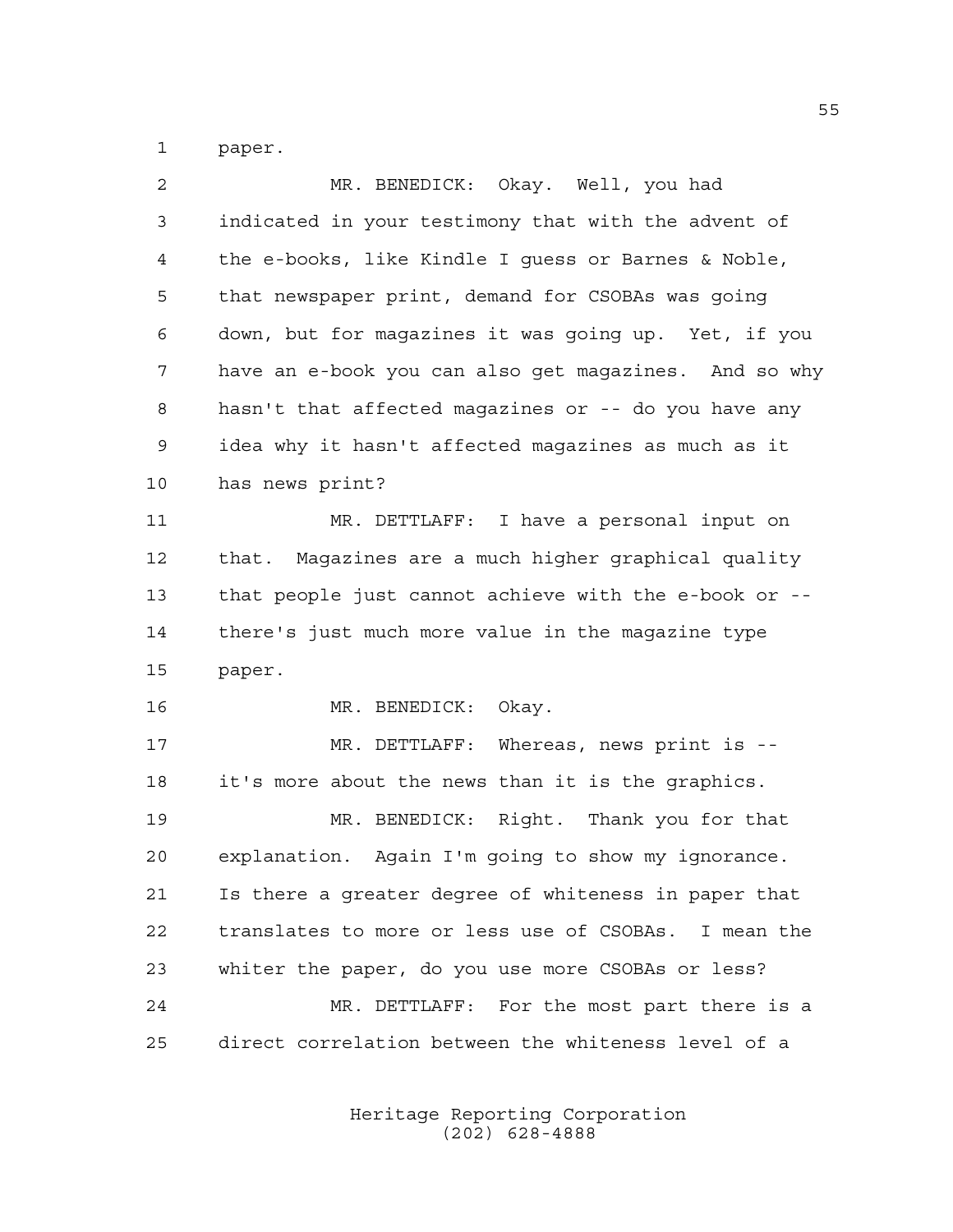piece of paper and the amount of CSOBAs --

 MR. BENEDICK: One to one? So the higher the whiteness the higher the CSOBAs? MR. DETTLAFF: For the most part, yes. MR. BENEDICK: Okay. Finally, could you describe of the paper grade developments in the U.S. market during the POI and how any such developments effected demand for CSOBAs? MR. DETTLAFF: There's one example of a 10 grade development over the period of investigation that has had a dramatic influence on CSOBA utilization. And that would be Colorlok, a fairly widely advertised printing format and formulation in paper that has had a dramatic effect in terms of CSOBA. MR. BENEDICK: Has that increased the demand for CSOBAs? MR. DETTLAFF: Due to the application of the Colorlok technology under the surface of the paper it has developed a larger demand for CSOBAs. MR. BENEDICK: Is that used principally in the higher end magazines or is it used in paper, newspaper print? MR. DETTLAFF: It's actually used more in the uncoated side of the paper due to some print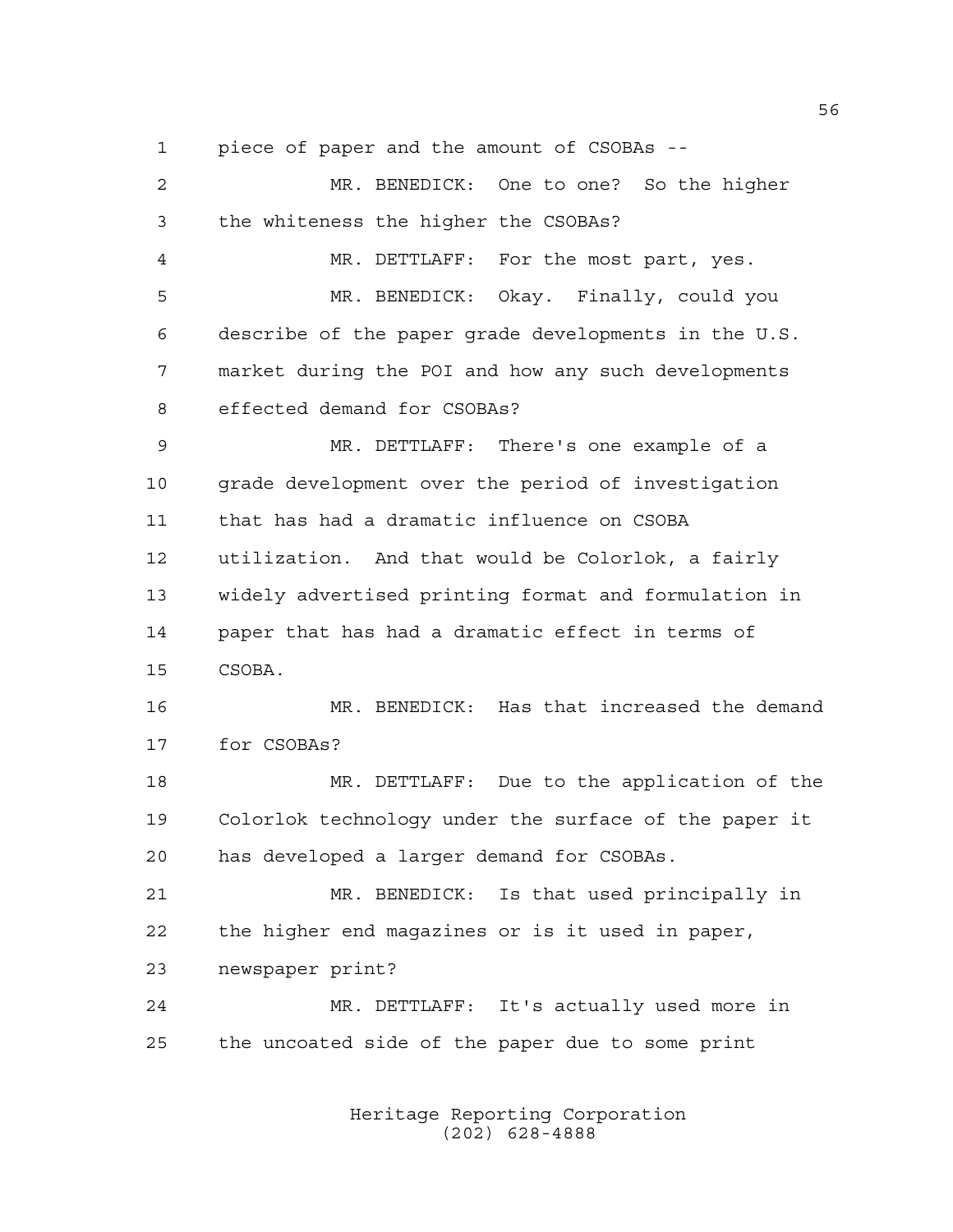quality applications of the colorlok technology. MR. BENEDICK: So would that be copy paper then? MR. DETTLAFF: A lot of it is copy paper. MR. BENEDICK: Okay. MR. DETTLAFF: Now if you wanted more information on the colorlok technology, Hewlett- Packard is the holder of that technology. MR. BENEDICK: Oh, okay. MR. DETTLAFF: So they would have a wide array of information on Colorlok and the tendencies thereof. MR. BENEDICK: I can Google that and look at it. Those all the questions I have, thank you very much. MS. DEFILIPPO: Thank you very much, Mr. Benedick. Ms. Larsen, do you have any questions for the panel? MS. LARSEN: I do. Amy Larsen from the office of Economics. 21 1 I just have a couple of questions. My first one is, how do you compare the quality and particularly the purity of CSOBAs produced domestically with U.S. import? Speaking of the same kind of product, are purity levels different from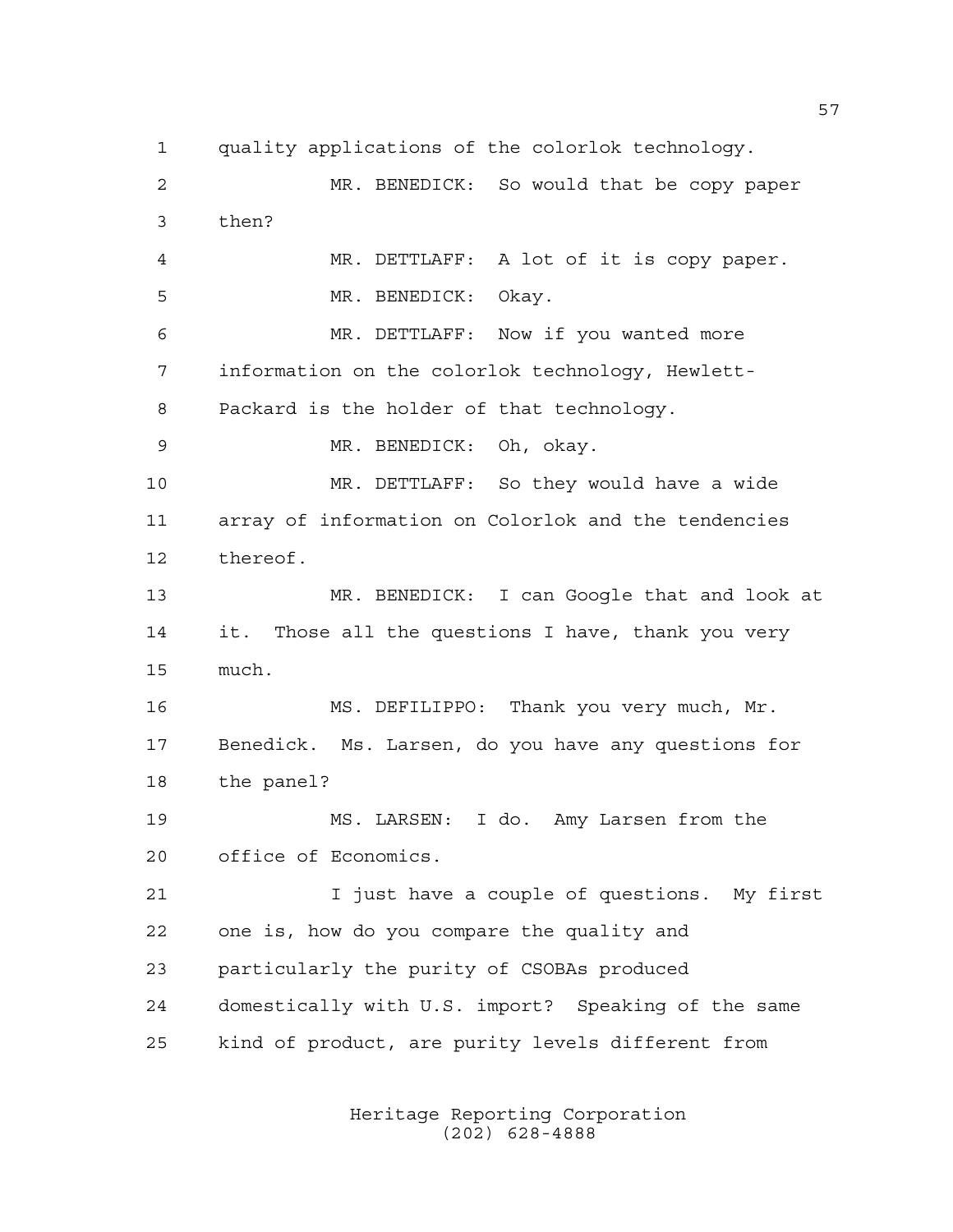domestically from imported? And to go on to that production process, do the raw materials affect the purity of CSOBAs?

 MR. DICKSON: Yes, I think I can address that. As I pointed out in my earlier testimony, the quality of the OBA is entirely dependent upon very straightforward chemistry and very straightforward chemical compounds, and I identified three compounds that make up 99 percent of the OBAs that are used in paper. If you get the reaction, lower quantity is correct, if you get the temperature correct, the solution etcetera and you run through these reactions, these are classic types of reactions that are formed in the organic chemistry laboratory, universities, even advanced high school chemistry classes.

 It is the chemical that we identify, for example, FB220, which is based upon the tetra which has the broadest range, this is a chemical and it is a pure chemical, and it is that chemical and that chemical only that is ultimately performing the brightening operation. There can be additives that make the chemical apply better to the paper and therefore improve its effectiveness, but there's nothing around the active ingredient or the quality of the active ingredient other than it being the pure

> Heritage Reporting Corporation (202) 628-4888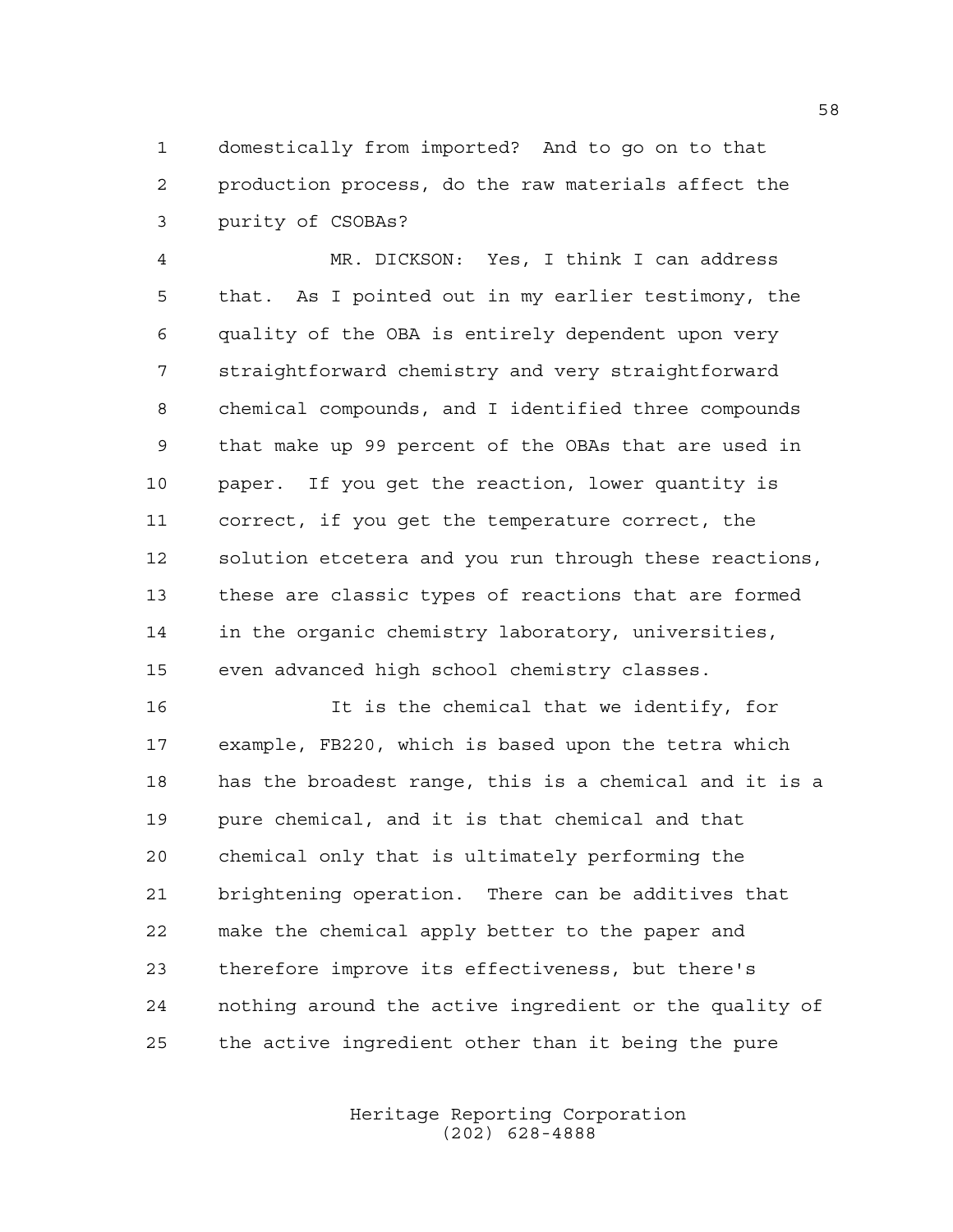material itself as the chemistry almost insures that's 2 qoing to make a difference.

 You could take a look at one aspect that I touched on in what I was describing, and this is what the impurities might be, and because the reactions themselves go to complete the formulation of the 220 optical brightener is almost complete, but it does produce salt, sodium chloride in the neutralization reaction. Now the salt could be present there and in itself would not harm the OBAs activity but what salt will do and has traditionally been used in chemistry is to reduce the solubility of a particular product. As a matter of fact in organic chemistry etcetera, one of the ways that you will purify or knock a material out or crystallize it is add salt solution reducing its solubility and therefore causing the organic chemical to crystallize.

 So, in the case of OBAs, where the solubility of the OBA in water is an important factor, you definitely want to take the salt out. So there are fairly advanced techniques for doing this. One of them is called reverse osmosis. The other is called ultrafiltration. This is all a matter of chemical engineering, if you will, of selecting the right type of equipment in order to remove almost all the salt

> Heritage Reporting Corporation (202) 628-4888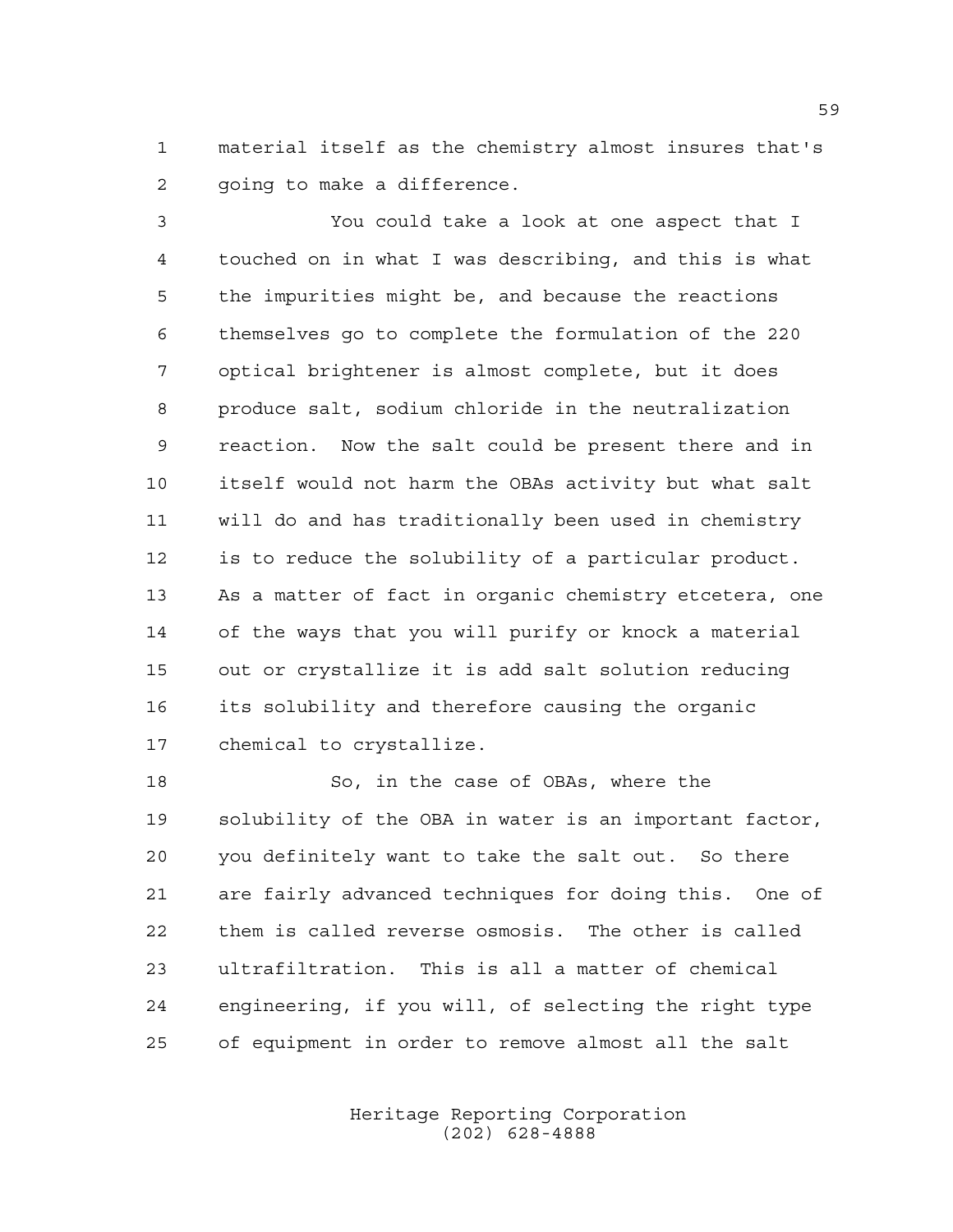that is generated. This is virtually the last step in the production of the optical brighteners. It's well known technology as well. We have no reason to believe it's substantially better or different in India, China, the United States, etcetera, but that's part of the production of the OBA process in their production of those salts.

 So this is the only impurity I know of that can have an effect and it has an effect in terms of solubility, not in terms of the basic chemical. It is only the basic chemical that is produced that causes the optical brightening effect.

 MR. ELLIS: And there will be a quiz after this.

 MS. LARSEN: I guess I should have paid more attention to my high school chemistry, I'm wishing for that now. Thank you. My second question is there seems to be varying perspectives of the importance of technical support offered to purchasers. Can you comment on that. What kind of technical support maybe you guys offer to your customers; do you find that a large part of your marketing.

 MR. DETTLAFF: I think, yeah, in general it is part of our marketing effort in the domestic market. To what degree we put emphasis on our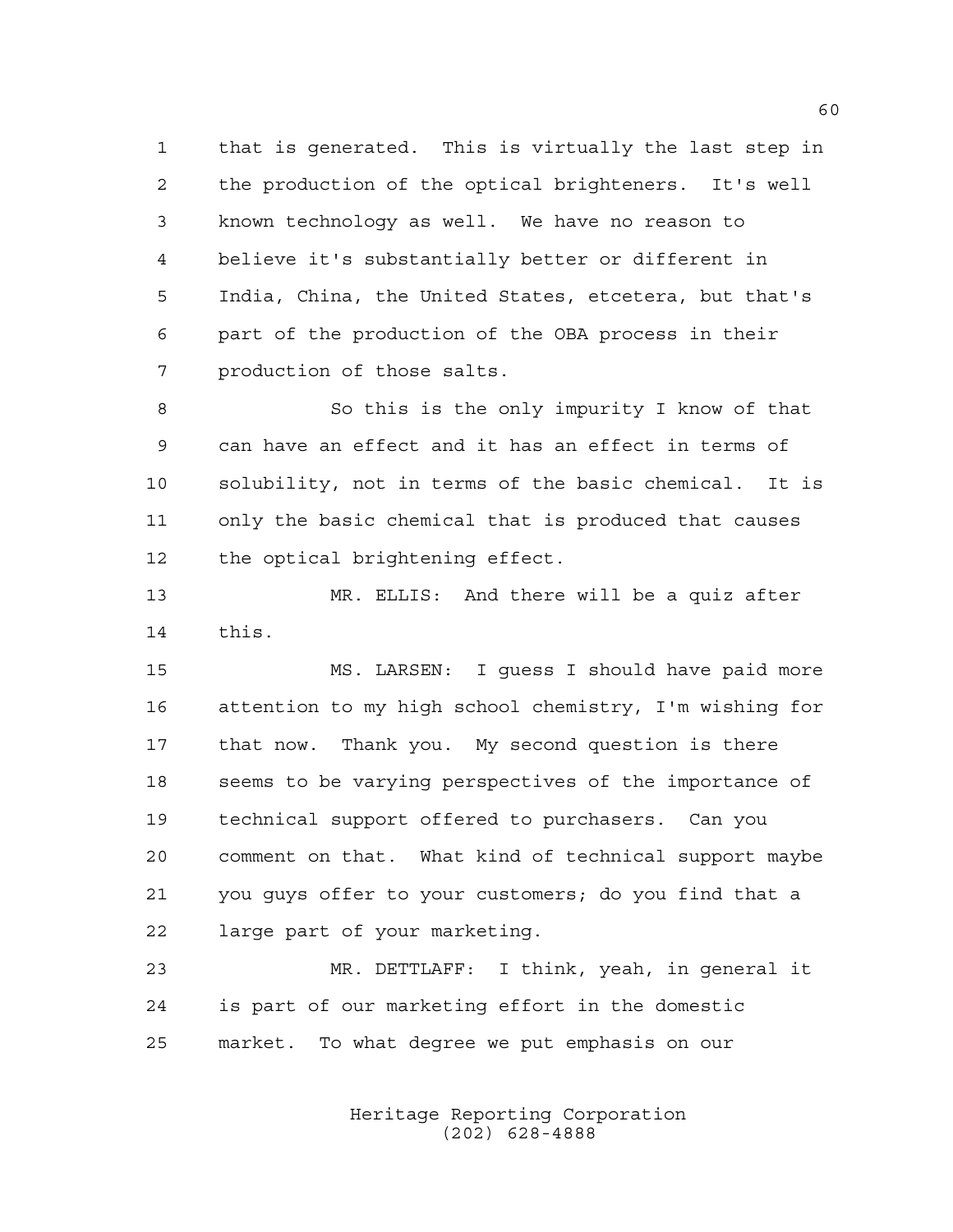technical service and application expertise varies between the domestic suppliers but I think, yes, to answer your question, yes, technical service and support at the local paper manufacturing locations is key to our effort, yes.

 MS. LARSEN: Thank you, I have no further questions.

 MS.DEFILIPPO: Thank you, Ms. Larsen. Mr. Yost? Questions for this panel?

 MR. YOST: Yes, I do. Charles Yost, office of Investigations. I won't show my ignorance. Before starting work on this investigation I'm not sure I could have spelled chemistry and I'm not sure that I'm ready to take Mr. Dickson's quiz, but we'll do the best that we can.

 I have just a couple of questions for the panel. The first one is by-products. Mr. Dickson 18 just mentioned that for example sodium chloride is recovered. Are there other by-products -- what happens to the by-products as a result of the reaction during the production of OBAs.

 MR. DICKSON: As I mentioned in my testimony there are actually very few by-products in the production because the chemical reactions go to completion. If you had an equilibrium type reaction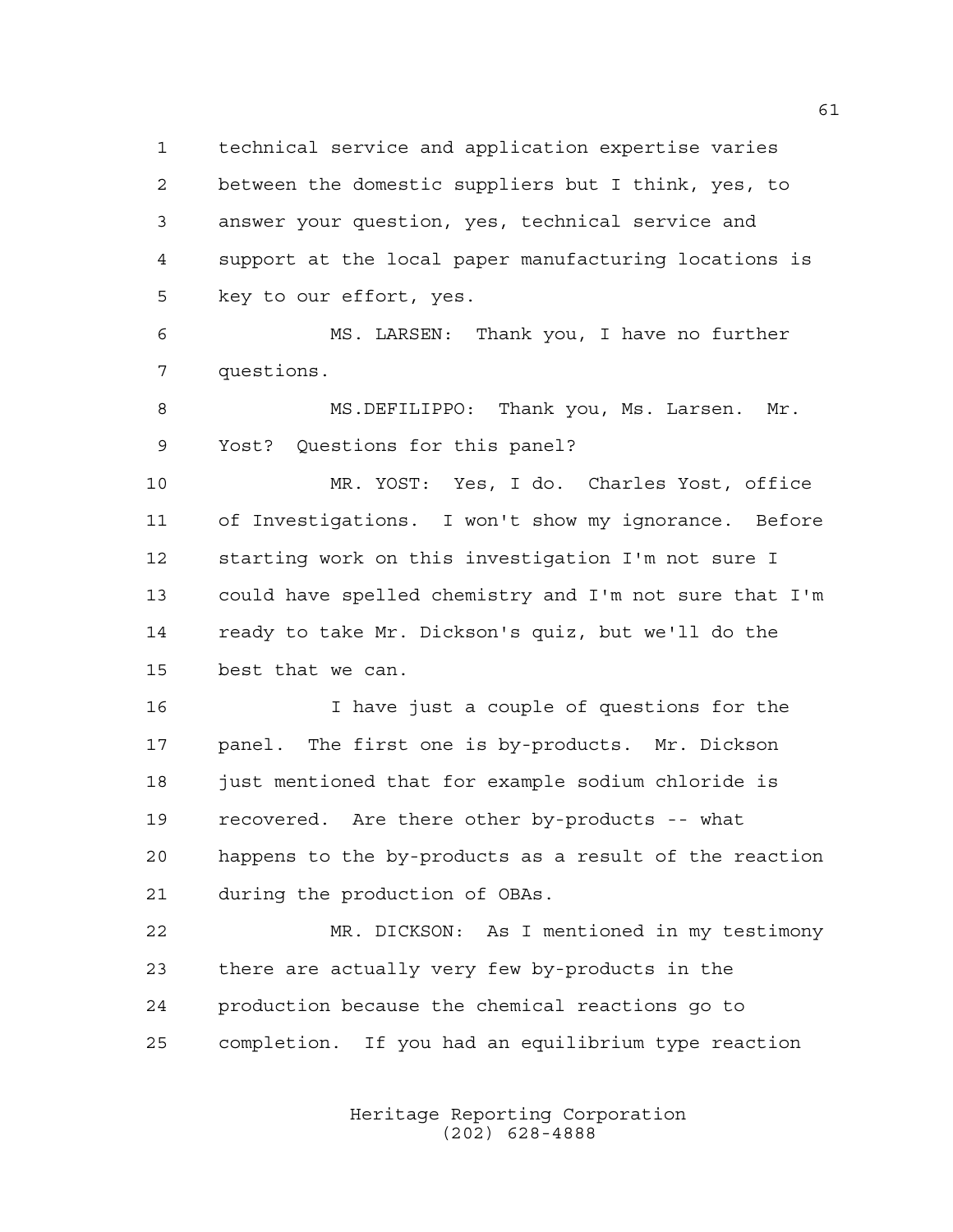in which A and B go to C, but then getting over to C, C starts going back to A and B, then it reaches a chemical equilibrium, but it's very fortunate in the production of the OBAs that the raw materials and the intermediates that are made in the raw materials have a high difference in free energy or a high difference in polarization, therefore, the reactions are absolutely complete. Therefore you have very little of any by-products being formed.

 So the nature of the production of the optical brighteners produces very small quantities of -- I think in any chemical reaction, if you measure it by the type of analytical capability that's available in the United States, you can find trace quantities of small by-products that -- trace quantities that don't have any significance in terms of the performance of the brightener itself. Ultimately the brightener in solution its effectiveness is always determined by its effectiveness at the mill. There are huge investments in these machines, one of the things that I thought about doing was bringing a photograph of one of these paper machines and you would see from that it's a huge investment. Which means that if you are running that machine and you're going to be using an optical brightener there are many other things that can affect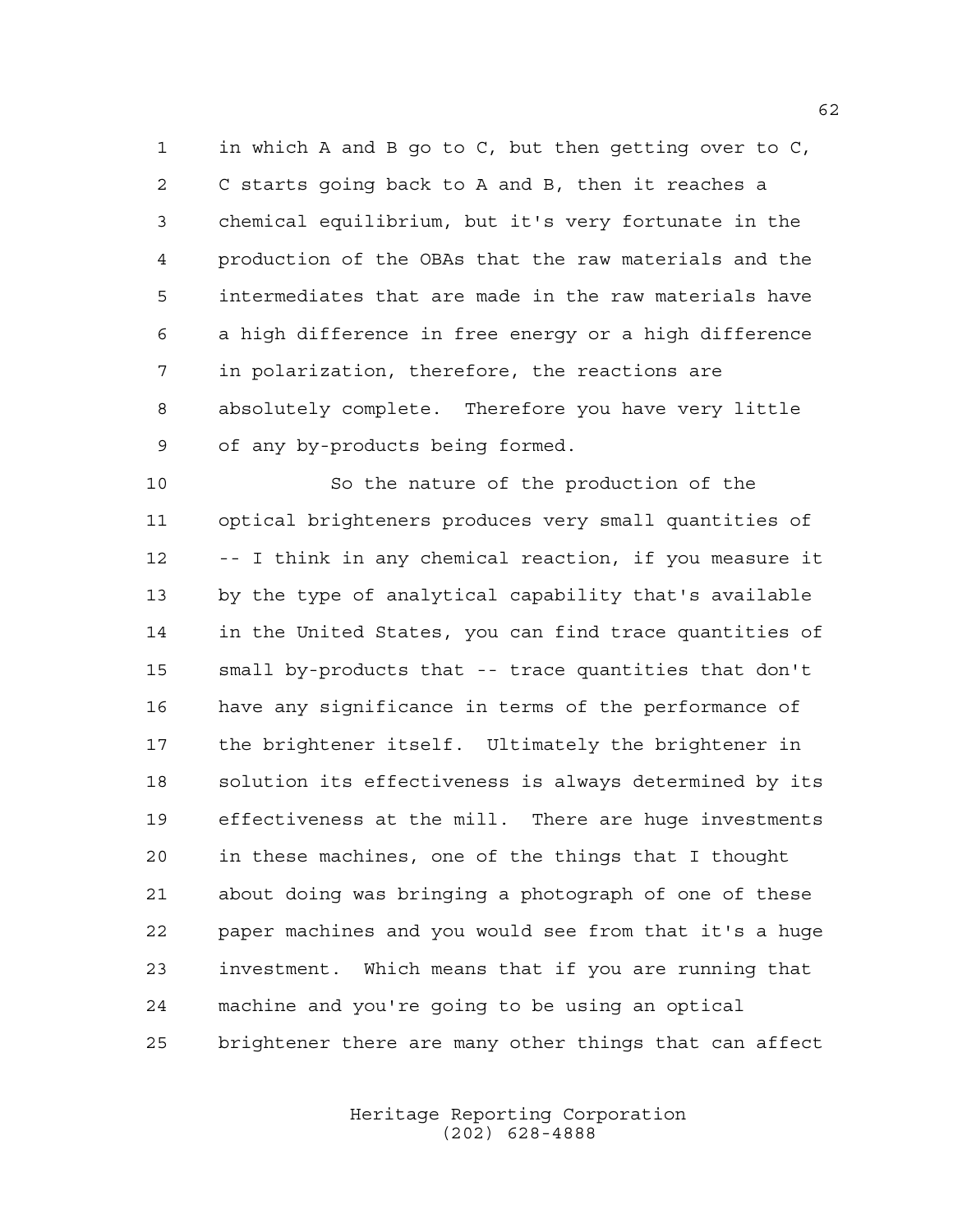the quality, changes etcetera other than the optical brightener itself.

 So if a paper producer is considering a change of an optical brightener because he sees it's a lot lower price, I can save all this money over this period of time and all the chemistry tells me this stuff from Taiwan is the same, he would run an extended test on the material to make sure it worked. But the only way he would ever approve it would be through a long test in which tons of paper were made and showed that other things being equal that it worked.

 That's the ultimate quality test and determination in whether or not a brightener gets approved or not. That's the final application.

 I thought I had covered this before but perhaps not and I may have misunderstood your question. There is obviously the by-product, ultimate by-product of sodium chloride which is salt. That salt solution is in the water and that has to be removed from the brightener by the process we normally call ultrafiltration.

 MR. YOST: And what happens to that, is there a cost recovery effort?

MR. DICKSON: I have never actually run a

Heritage Reporting Corporation (202) 628-4888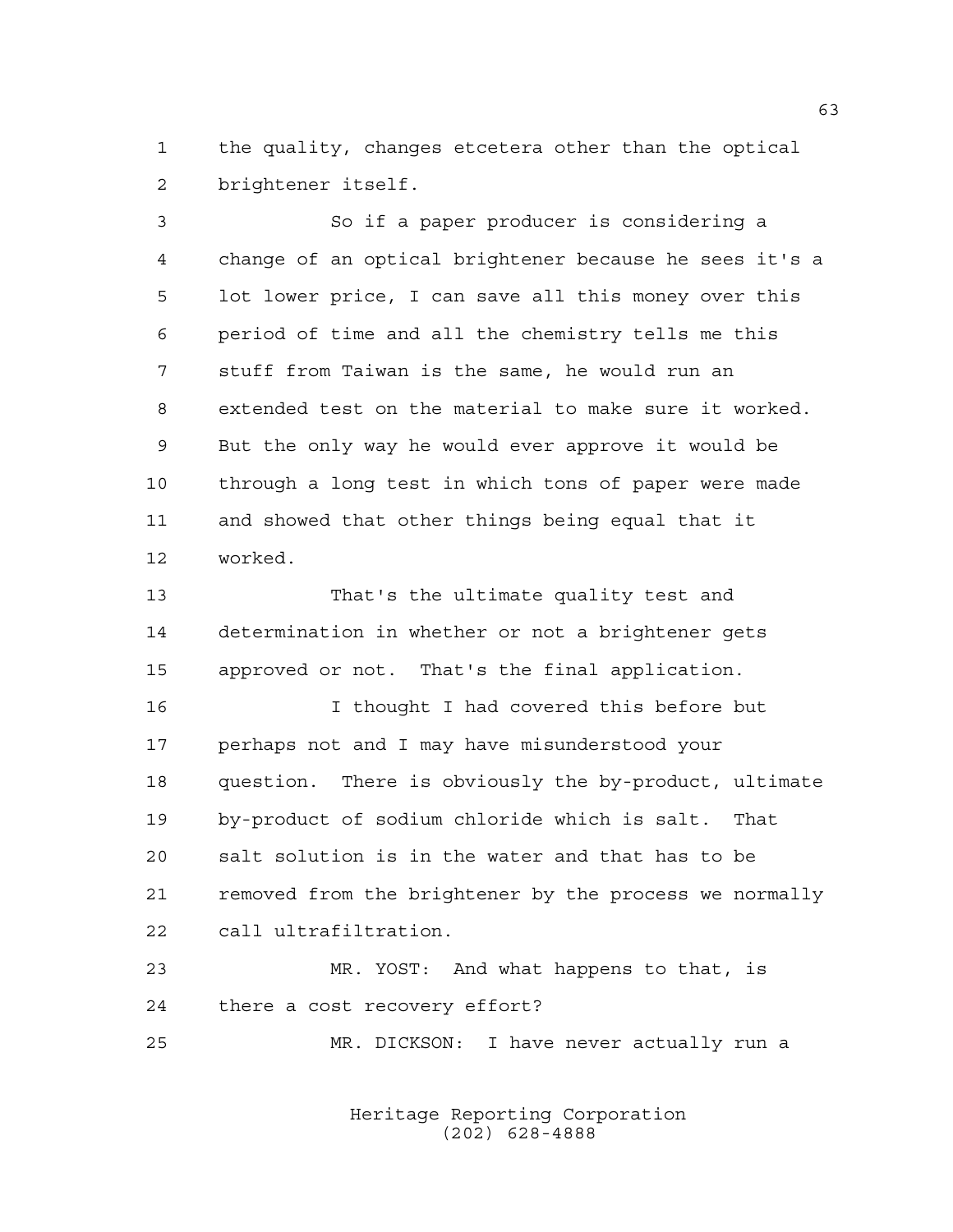salt filtration but what you will end up with is a concentrated salt solution, sodium chloride in water which will also have some trace organic materials present in it and it's usually treated by bacterial treatment, the same type of treatment that a wastewater plant would take. The salt itself, fortunately it's sodium chloride, so we know this does not hurt humans, doesn't really hurt anything. Salt is a major part of human and organic life. But it would have to be treated. And it would usually go to a wastewater facility for treatment.

 MR. YOST: Then is it disposed of or can you recover the salt and sell the salt, or --

 MR. DICKSON: I've never operated one of these machines but salt is so cheap that it's very very unlikely that you would recover salt from wastewater. The salt water -- after being completely cleaned of any organic material or anything else is released back into the atmosphere, to the river or wherever the freshwater stream that the treatment facility is releasing to -- salt goes back to the water, to the ultimate water stream.

 MR. YOST: Okay. Thank you very much. Mr. Golder?

MR. GOLDER: Just a note. He just described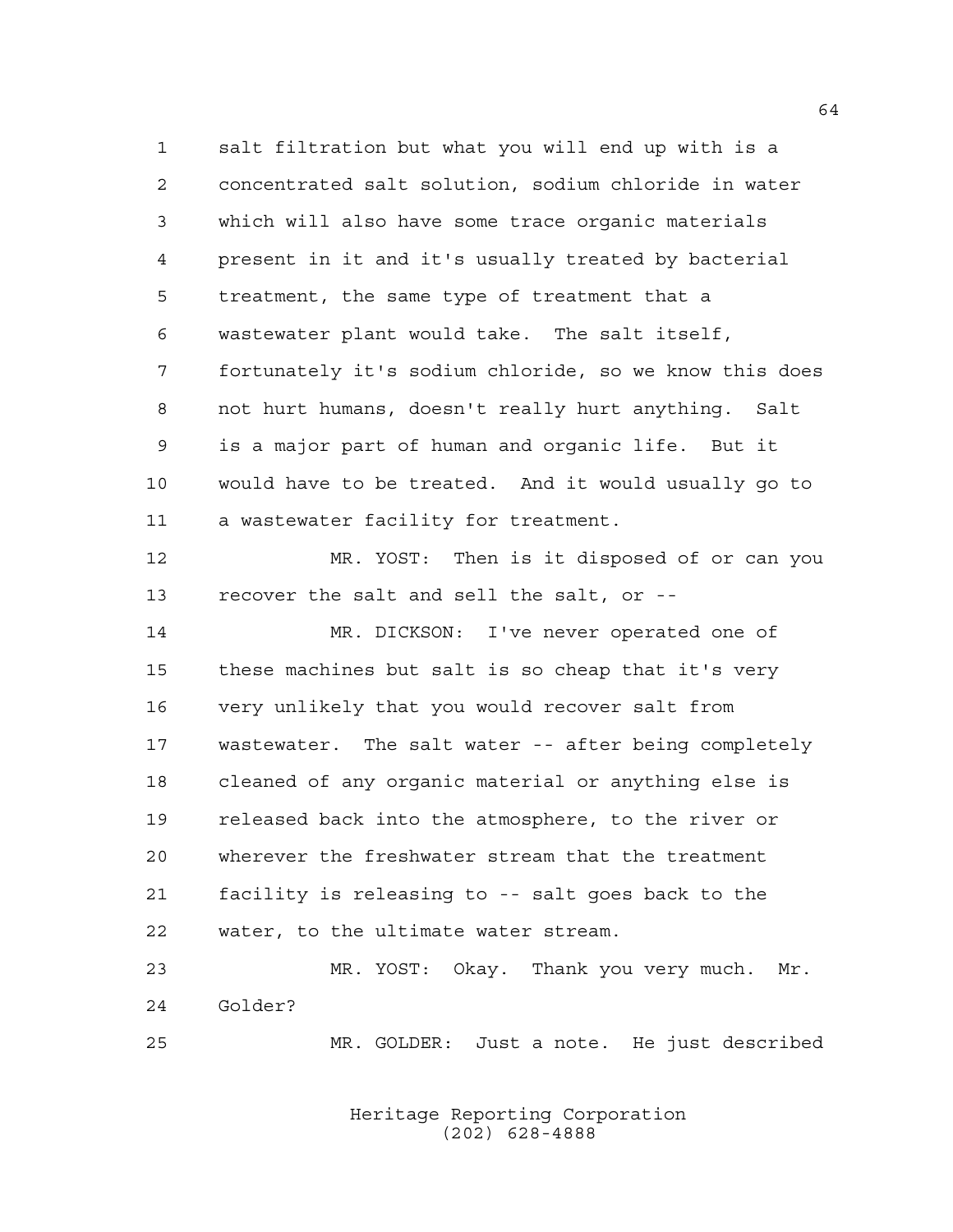exactly what happens. We have an onsite wastewater treatment facility at our Martin site. The water is treated there and is released as clean water to the river.

 MR. YOST: Okay, all right. Thank you very much. No further questions.

 MS. DEFILIPPO: Thank you, Mr. Yost. Mr. Stone, do you have any questions for this panel? MR. STONE: Hello, Philip Stone, office of Industries. One question for Mr. Dickson: to your knowledge are all the domestic producers using exactly the same process and do the producers then in Taiwan and China use the same process as is used by domestic producers?

 MR. DICKSON: The same process in terms of the same chemicals that come together in the same 17 ratios have to be the same. The rules of chemistry, the laws of chemistry require that. However, there can be the difference between what we call a batch process and a continuous process and in my knowledge the two producers in the United States -- this is just from general knowledge -- selling sulfanilic acid to these people, etcetera -- are using the batch process. The Chinese, the Taiwanese are using the batch process, I'm relatively certain.

> Heritage Reporting Corporation (202) 628-4888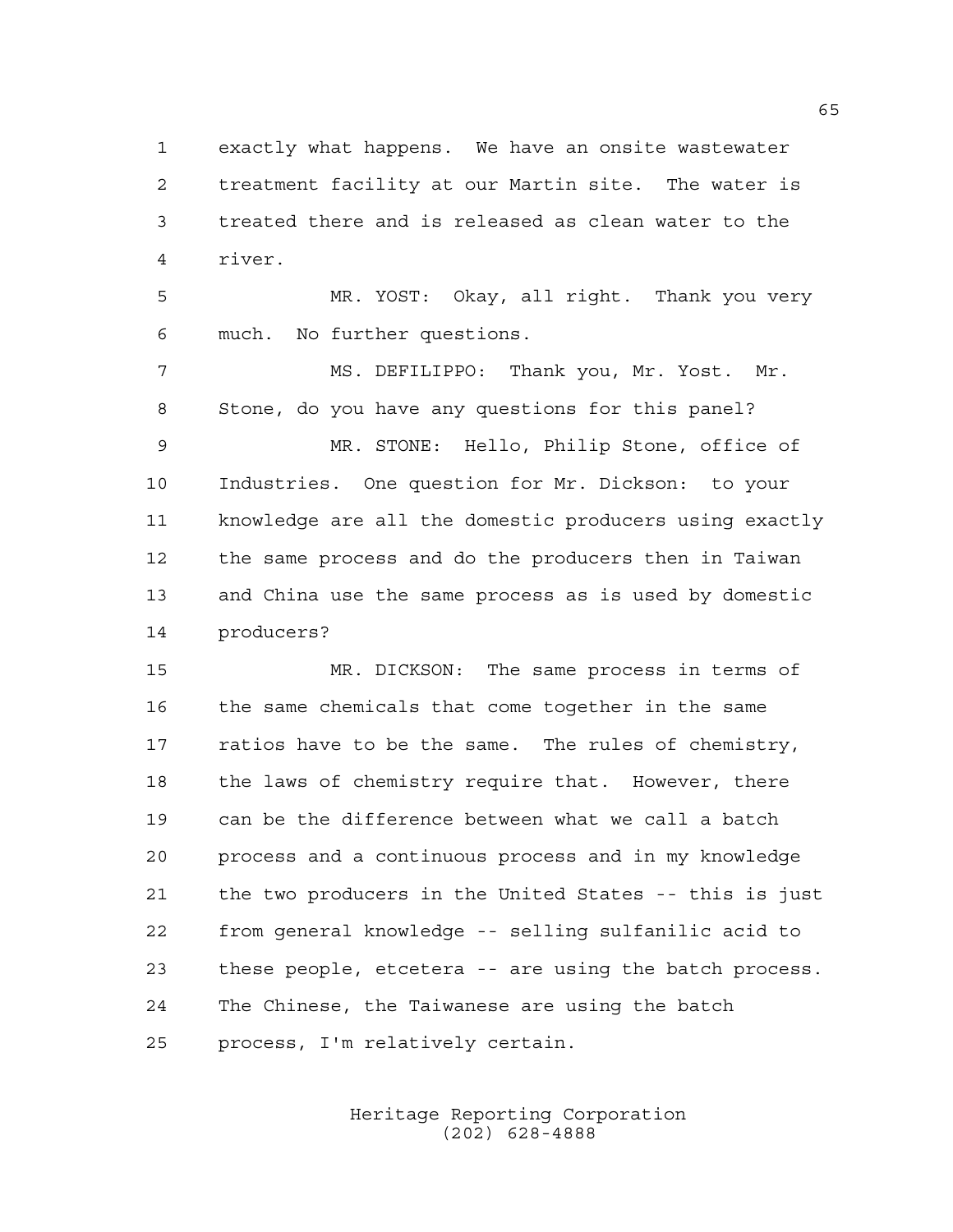It would surprise me greatly if any of the Chinese producers were using anything other than a batch process. There is one exception to that and that is BASF. Long ago, they developed a very efficient continuous process and that continuous process starts with the production of DAS itself and brings itself all the way forward to the production of the ultimate optical brightener.

 MR. STONE: For removing the salt from the final solution is BASF process similar to the other processes to purify the final CSOBAs?

 MR. DICKSON: I do not have that specific information, but that's about the only way that it's done in the industry and they have to remove the salt from the solution so I'm sure that's part of, the ending part of their continuous process. What comes out of the ultrafiltration is a clean material which at the most would be adjusted somewhat for the active ingredients; like if 30 percent material came out, it would be -- to 23 percent which is typically the active ingredients that are used by the paper mills. MR. STONE: And you mentioned earlier what percent of active ingredients were for the di, tetra and the hexa -- are those set by how well they work in

paper machines or is it set by solubility limits or

Heritage Reporting Corporation (202) 628-4888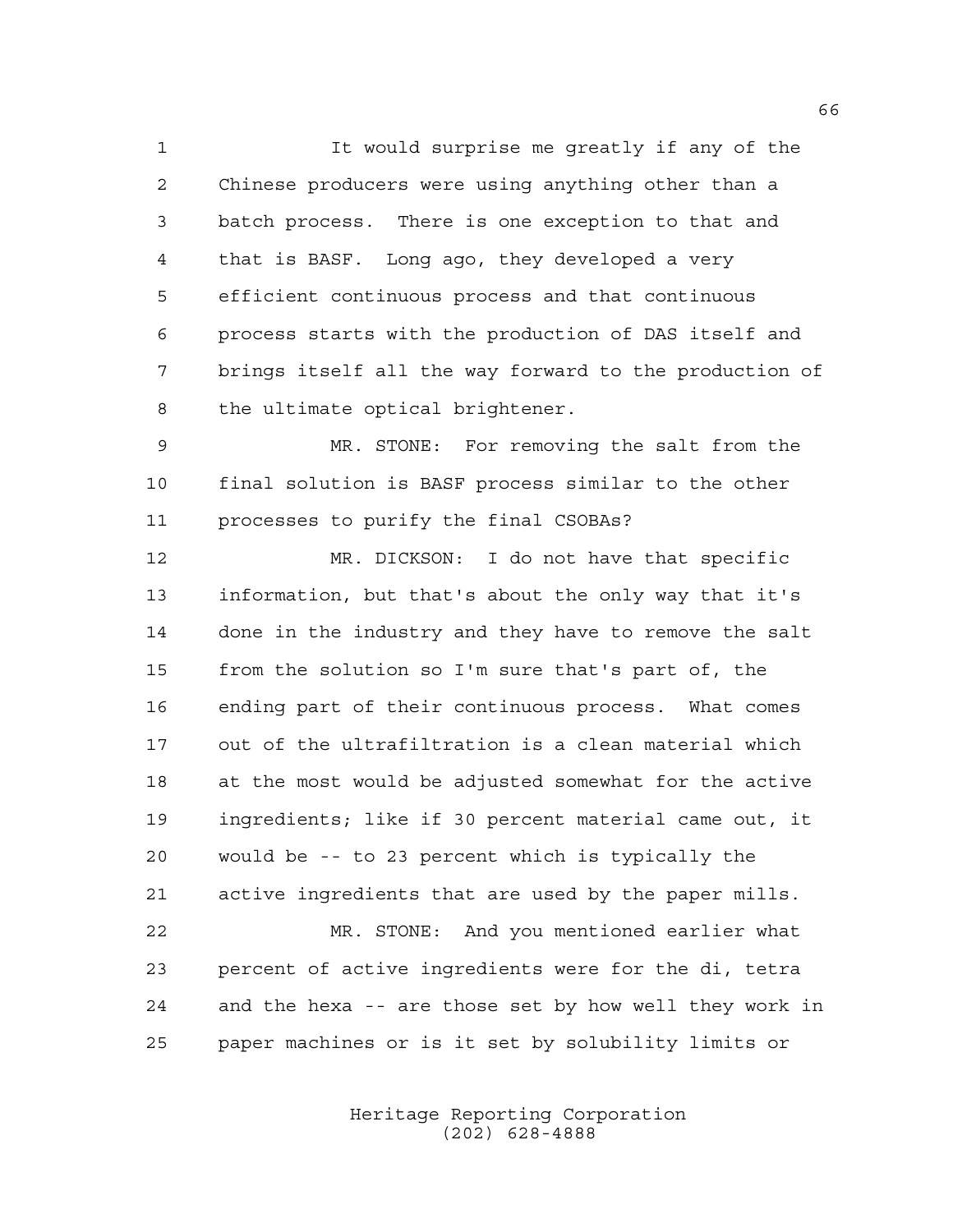what sets those percentage of active ingredient?

 MR. DICKSON: Well, that's an interesting question and it shows in my case where a little bit of knowledge is dangerous, and I have a little bit of knowledge in that area, but having consulted with people that know a lot more than me, I can say with some confidence it is a matter of solubility limitations with the di and the tetra that are in the neighborhood of 20 to 23 percent, which are the typical ranges in which the optical brightener is safely soluble in the water, considering that the optical brightener may not be immediately used. In other words, it's not necessarily just made and 14 shipped to the customer and used the next day; it may be made, shipped to the customer, it may take a few days to get to the customer, it may be very cold in Montana or some real cold place that's -- so it has to be a safe range. Of course, solubility is a function of temperature. So the 20 and 23 percent that we use are pretty good numbers but these numbers will vary dependent upon the producer of the material as to what they actually are.

 But the use of the sulfonate group, the more sulfonated something is, the more water soluble it is. Therefore the hexa sulfinated material does have

> Heritage Reporting Corporation (202) 628-4888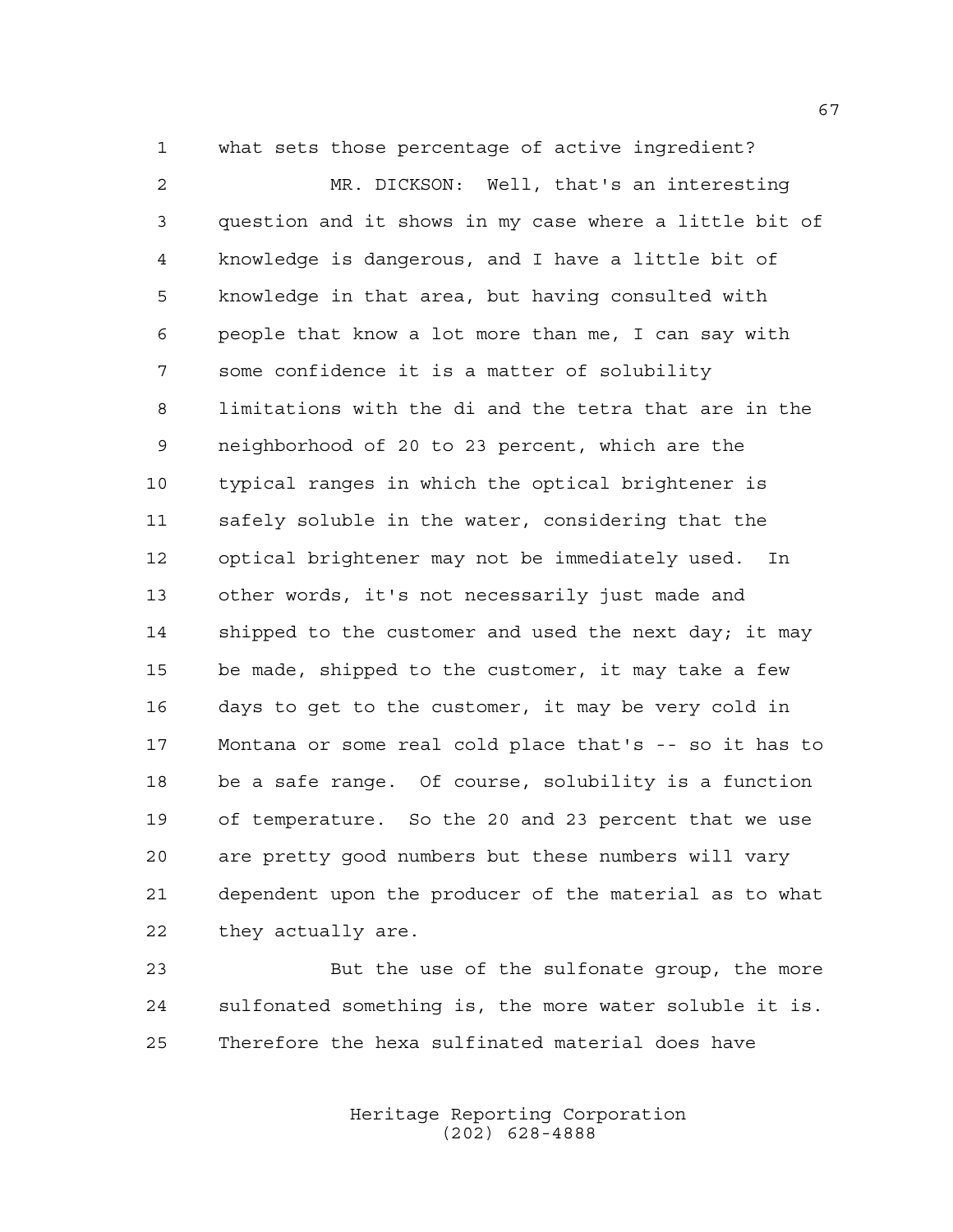greater water solubility, and it is my understanding that you could use a quantity greater than 16 percent. So the question is why 16 percent the chosen number? And as best we can tell, I've asked that question of a very knowledgeable person from Clariant, he says that it goes back to market considerations or he thinks it does, in which the hexa material was a more expensive material to begin with because of its chemistry and the hexa material being more chemistry, etcetera, so it was offered at a 16 percent in order to bring down the price of the solution and make the solution more comparable to the price of the other products. And therefore the industry standard fell in on the 16 percent although probably 25 or 30 percent could be used in the hexa case. Long answer for a short question. MR. STONE: Thank you, that's all the questions I have. MS. DEFILIPPO: Thank you, Mr. Stone. Mr. Fishberg, questions? MR. FISHBERG: David Fishberg, for the office of the General Counsel. I appreciate your testimony this afternoon and I just have a few questions that I'll open up to the entire panel, and

> Heritage Reporting Corporation (202) 628-4888

feel free if you don't want to discuss it now, feel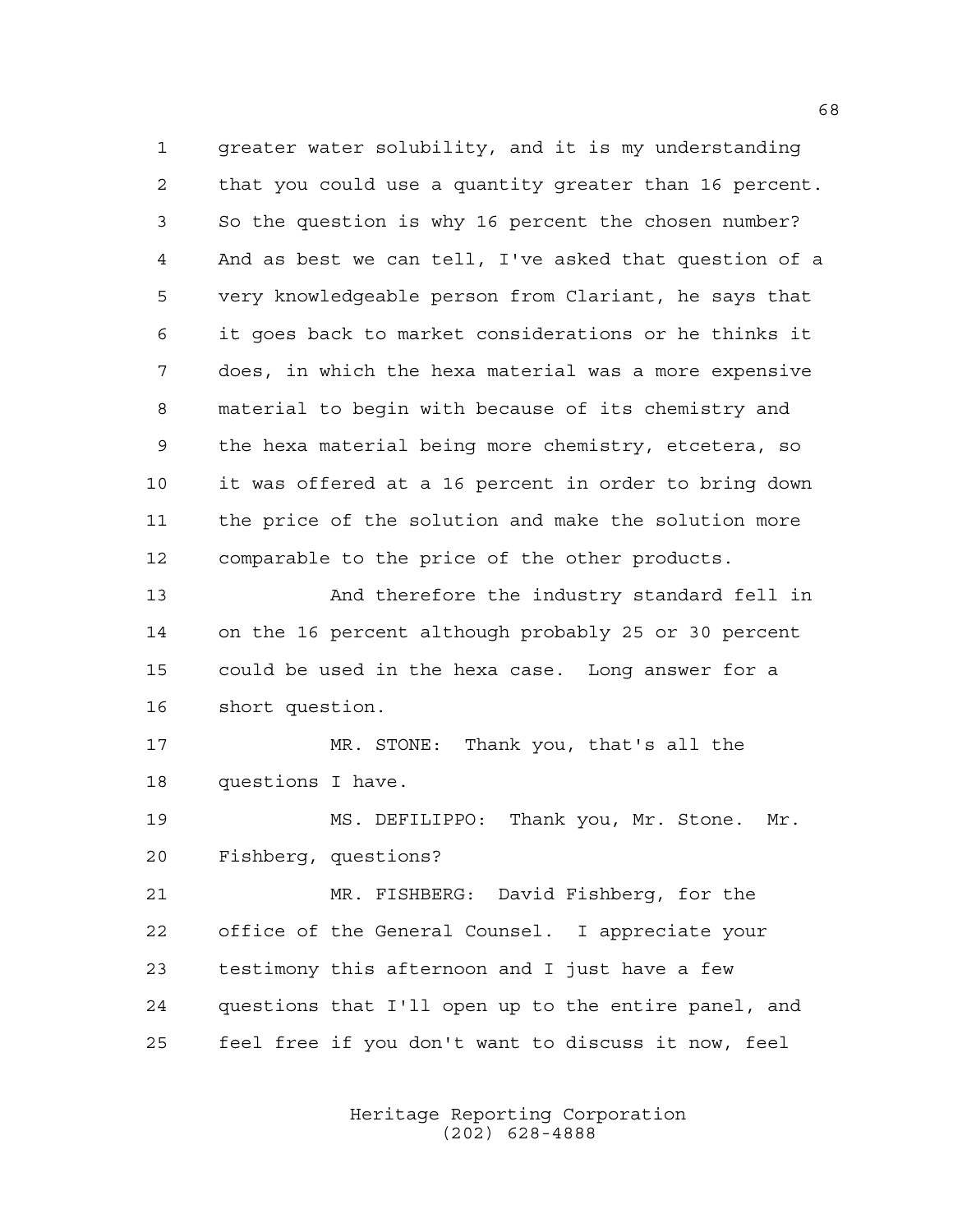free to put it in your post-conference brief. And also I appreciate the next panel coming up, feel free to respond to questions that we ask that panel in your post-conference brief and vice-versa.

 First question I have deals with fluorescent brightener 71, and I heard the testimony this afternoon that it's typically not used in paper applications. I was just wondering if it's ever used in paper applications, and I guess conversely, the CSOBAs within the scope ever used in detergent applications. So I guess is there any overlap between the end uses between the fluorescent brightener 71 and the CSOBAs that are within the scope of investigation.

 MR. DETTLAFF: I guess I'll take that one. Clariant does not market fluorescent brightener 71. We are solely concentrated on the paper market in terms of the CSOBAs. There may be other domestic manufacturers of OBA that produce 71 that could probably, possibly address that question better. In terms of CSOBAs in other applications such as detergents, I have not heard of CSOBAs going into the detergent applications but there are smaller, much smaller applications in say, textiles, very similar because you're brightening cellulosic materials such as cotton and that's what CSOBAs do, brighten those

> Heritage Reporting Corporation (202) 628-4888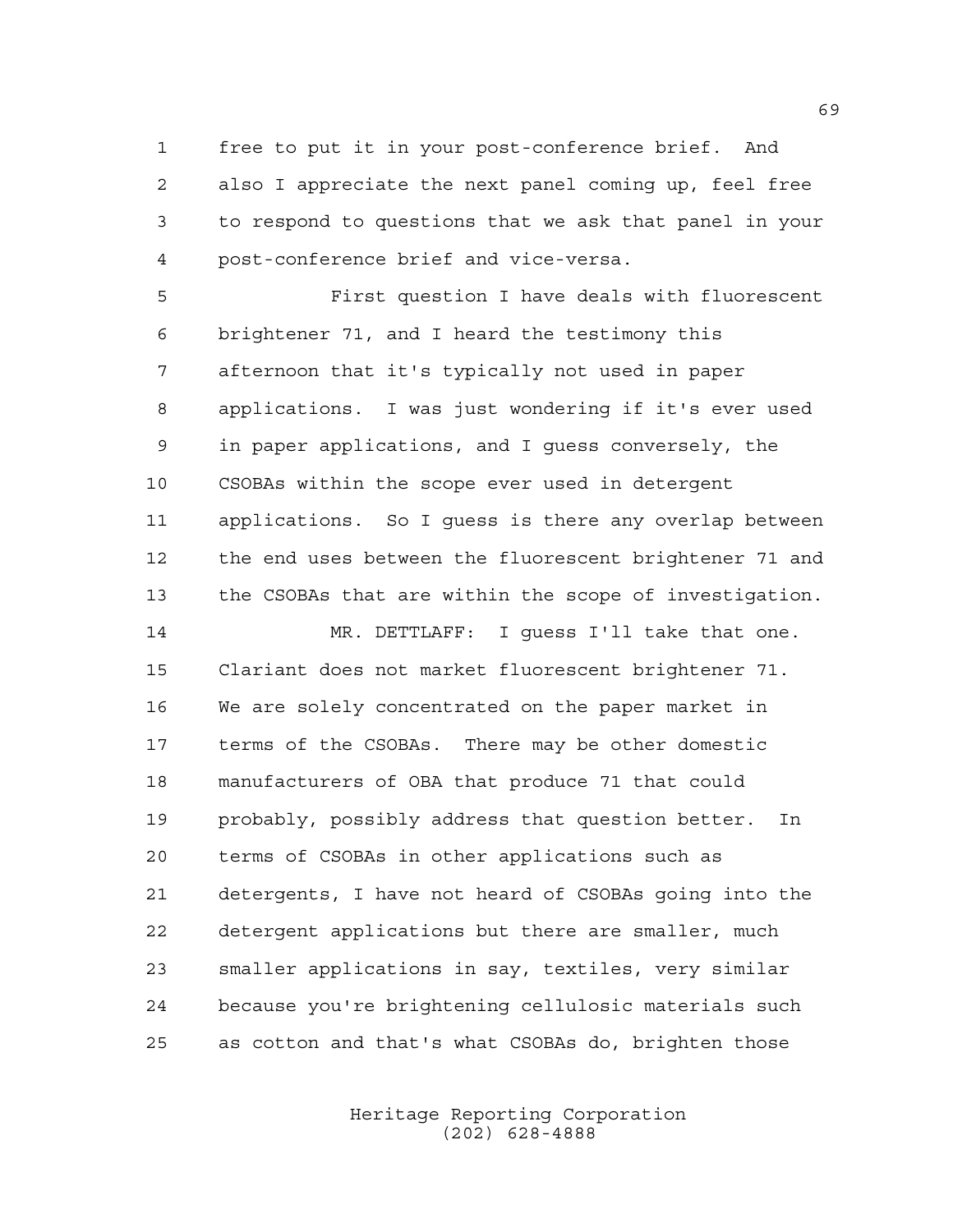cellulosic fibers.

| $\overline{2}$ | MR. FISHBERG: Okay. So theoretically while             |
|----------------|--------------------------------------------------------|
| 3              | there might be some overlap if there is any overlap    |
| 4              | that percentage would be quite small. Am I             |
| 5              | understanding correct?                                 |
| 6              | MR. DETTLAFF: Relative to the CSOBA demand             |
| 7              | for paper applications, it is very small.              |
| 8              | MR. FISHBERG: Okay, thank you. Another                 |
| 9              | question about I guess a letdown process. Are there I  |
| 10             | guess companies that engage solely in that process,    |
| 11             | stand alone companies that just do that for the        |
| 12             | imports? Are you aware of that? That just convert      |
| 13             | the powdered form back into a liquid form or do the    |
| 14             | endusers do that themselves?                           |
| 15             | MR. DICKSON: Around the country, as a part             |
| 16             | of commercial operations that exist, there are usually |
| 17             | warehouse operations that sometimes do a limited       |
| 18             | amount of just, in addition to warehousing, will do    |
| 19             | very simple operations like bringing a chemical in and |
| 20             | putting it into solution. So what would happen is if   |
| 21             | you were making the dry powder and you were wanting to |
| 22             | sell the solution in the United States you would go to |
| 23             | existing commercial operations, these types of         |
| 24             | warehouse operations that are more than just bringing  |
| 25             | material in and shipping it out. And essentially what  |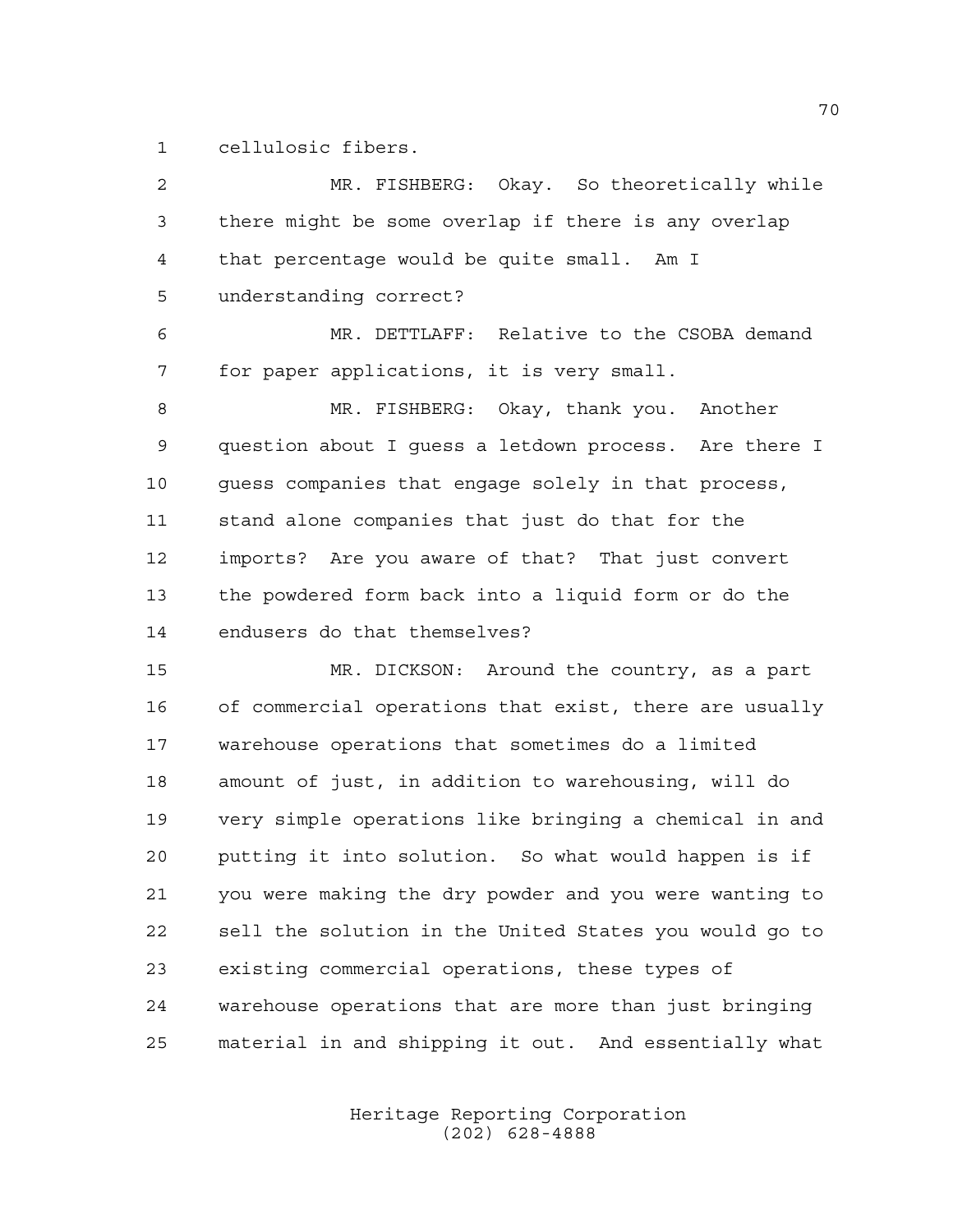you set up is a very simple stainless steel stirred tank with a stirrer in it and you put a certain amount of water in it, and then the OBA would come in in what we call bulk bags, which would be typically 500 kilograms.

 You put a certain amount of water in, being stirred, forklift operator comes up, opens up the bottom of the bulk bag, the material drops down into the water about 15 or 20 degrees centigrade, which is around room temperature, it's stirred for a period of time, tested for completion of solubility. They know what the required ratio is -- it is given to them, essentially the product is ready. Could be that a biocide is added at that point, because a biocide is usually used in the formulations because anytime you have an organic chemical in a water solution you have the potential of the bacteria starting eating the organic chemical so the biocide would protect against that and therefore stabilize the water solution.

20 But from that point it's ready to ship to the customer either in a tankwagon which would be very common, or in these IBCs, the intermediate bulk containers -- about 500 gallons or something of that quantity. But that's the basic operation that's done. Does that answer the question?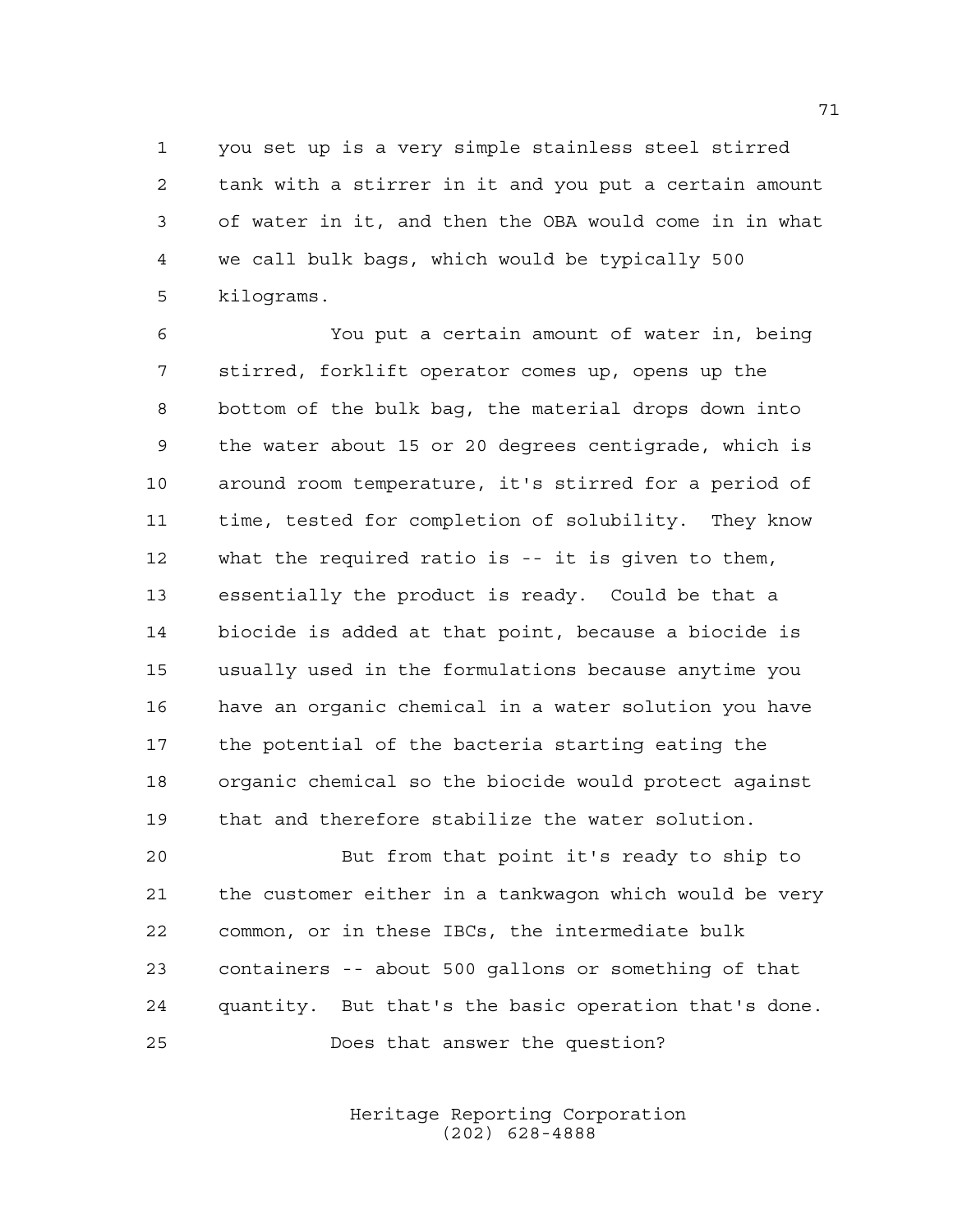MR. FISHBERG: It does. I anticipate I know what the answer will be, but Mr. Ellis, if you could put in your post-conference brief whether these converters are engaged in sufficient production related activity to be considered to be part of the domestic industry. If you could just address that issue for these converters, that would be helpful.

 MR. ELLIS: Great. You know our answer to that question. But also to answer the second half of your first question, my understanding from my clients are that the endusers typically do not do this. If fact, we only know of one, I think, one instance or one customer who has engaged in that. So it's third party tollers or subcontractors who are engaged in that activity.

MR. FISHBERG: Okay.

 MR. DICKSON: But I would like to add that this is the absolute opposite of rocket science, so what you will find in the United States is there's a certain resistance on the part of large companies to engage in activities that have very little value added. They want the others to do those types of jobs so there will be a natural resistance on the part of a paper producer to taking something in that's different than what he's done before. So the natural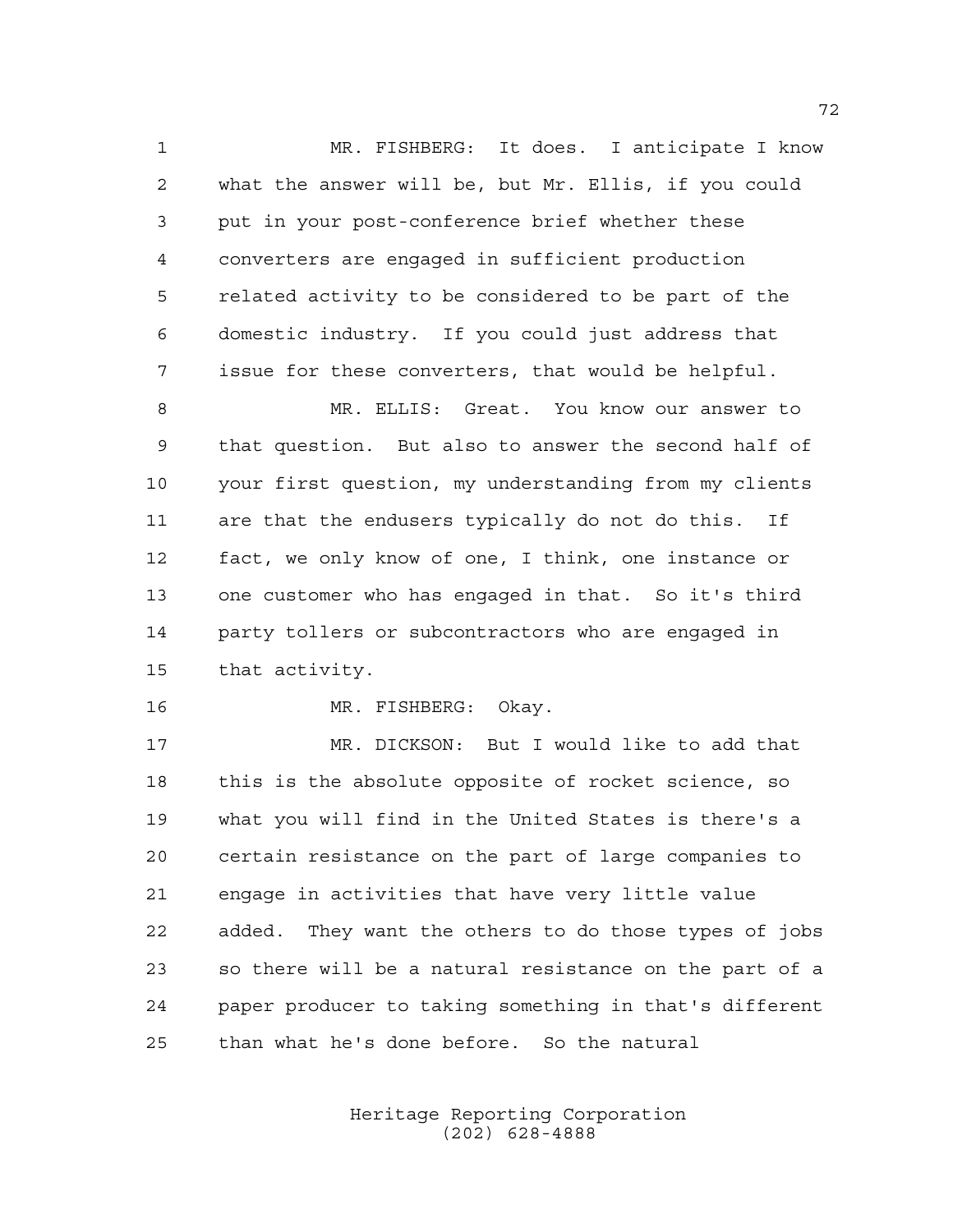inclination is I've been using solution from the beginning, I want to use solution, I don't want to bother with a mundane activity of putting it into solution before I use it, as another activity.

 MR. FISHBERG: Okay. Thank you. I also take it that since a significant percentage of this imported product is shipped in powdered form and none of the domestic product is shipped in powdered form, I assume that it's your position that that has no impact on overlap of competition

11 between the subject imports and the domestic production because I think -- from a point today essentially shipping in the powdered form is a cost savings device and has no impact on the end use of the product.

 MR. ELLIS: That's right. And also my understanding again is that the competition is delivered liquid solution equivalent to whatever -- so everybody has to quote prices as a liquid and it's consumed as a liquid by the endusers. So there's no difference, there's no competitive impact that some of the time it's shipped over the ocean in powdered form. MR. FISHBERG: Okay, thank you. This question you'll probably address in your post-conference brief. Could you please address any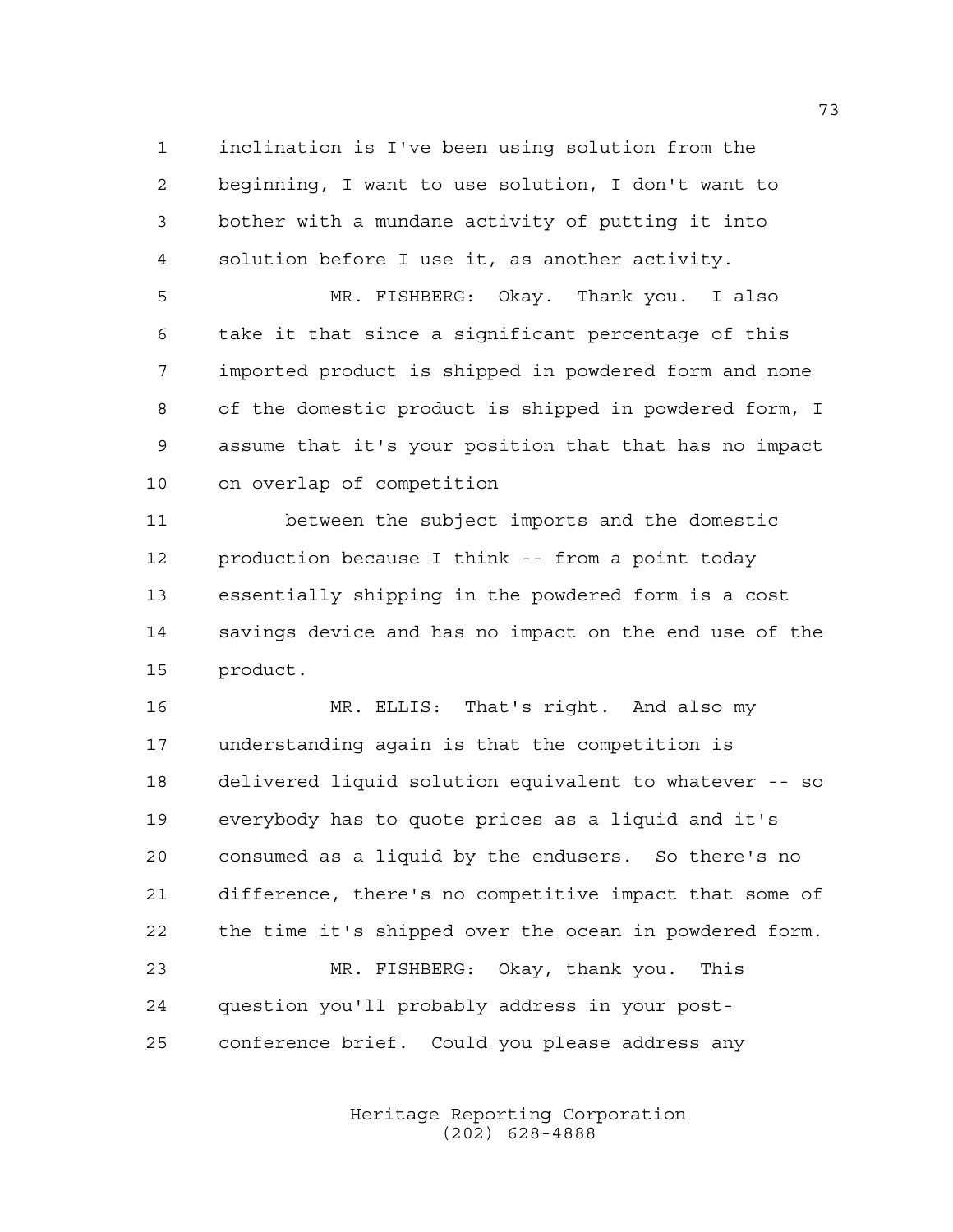related, if there are any, any related party issues in this case. I don't know if there are any, but if there are, feel free to address them in your post-conference brief.

 One thing I notice in terms of the data in the slides about the import volume and this might become a nullity depending on what we do with cumulation, but it does appear, according to the Census data that Taiwanese imports increased in every year of the period, but the Chinese product, whether you use the Census data or the CBP data, actually declined from the beginning of the period slightly and also appears to -- may have followed demand more closely.

 Would any of you like to comment on what appears to be somewhat differing trends between the Taiwanese import volume and the Chinese import volume and if there is a reason for that.

 MS. HOLEC: I don't know if we know the reason for that nor are we -- from the CBP data we're confident that the volume we've found exists, we're not confident that we've captured all of the volume from China because you don't have it conveniently categorized like for Census in an HTS category. You've got to search for the name of the product,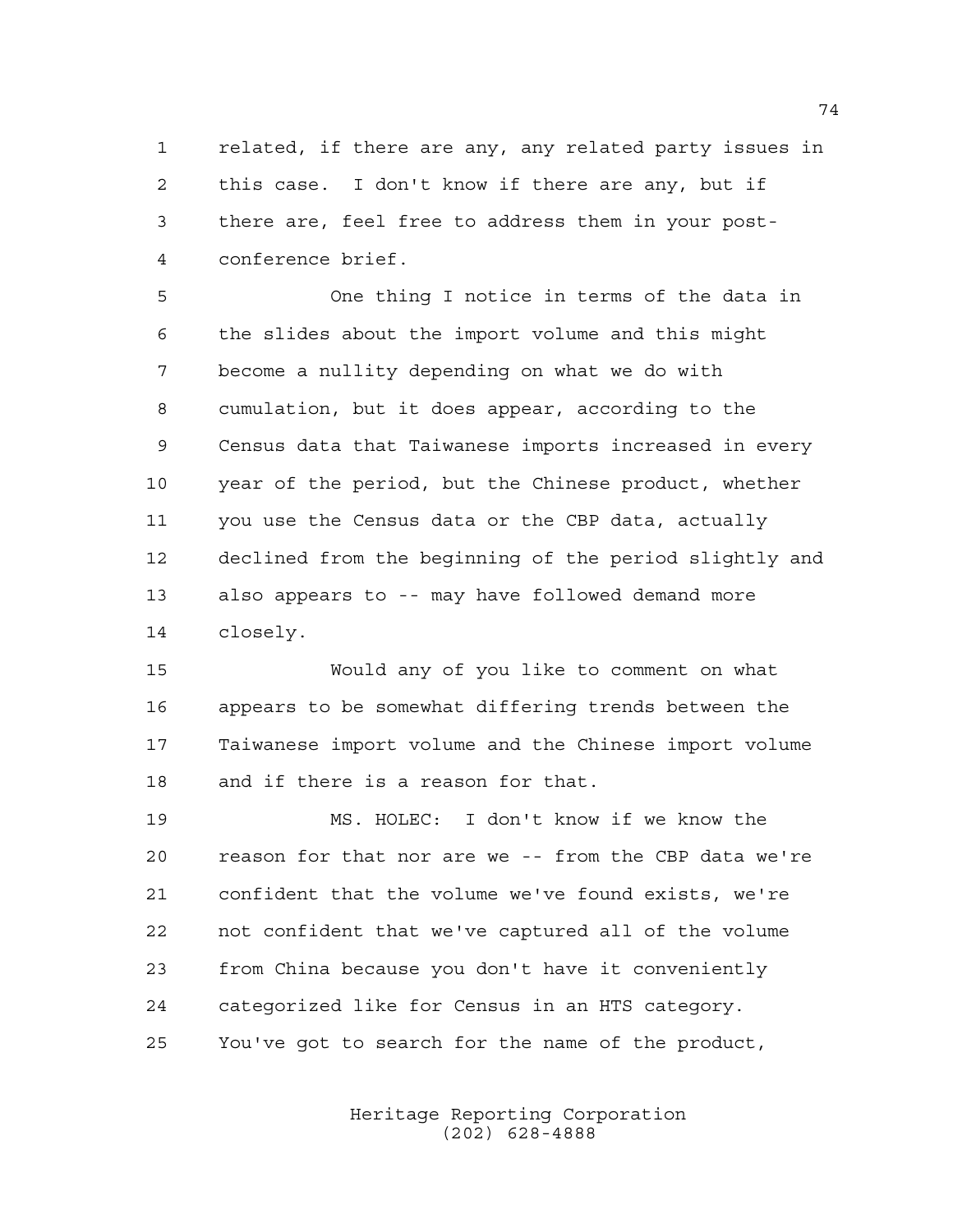etcetera.

| 2  | That being said, I don't know that we know             |
|----|--------------------------------------------------------|
| 3  | the specific explanation for the drop in 2009 slightly |
| 4  | from China, but obviously it's robustly here in 2010   |
| 5  | and then they're now also shipping it in powdered form |
| 6  | which suggests that they have a continuing interest    |
| 7  | targeting exports in the U.S. market.                  |
| 8  | So, if that addresses it.                              |
| 9  | MR. ELLIS: Yes, we'll address it more.<br>The          |
| 10 | legal issue's more in the post-hearing brief but we    |
| 11 | think that despite the somewhat difference in trends   |
| 12 | -- first of all, the difference in trends we think are |
| 13 | somewhat smoothed out when you look at the clearer     |
| 14 | data to the extent we can get our heads around it.     |
| 15 | But second, it's sufficient to meet the criteria for   |
| 16 | cumulation in this case, but we'll talk about that     |
| 17 | more in the brief.                                     |
| 18 | MR. FISHBERG: Okay, thank you, I appreciate            |
| 19 | that. And finally, just touching on the subject of     |
| 20 | nonsubject imports, I understand from the testimony    |
| 21 | this afternoon that basically nonsubject imports are   |
| 22 | immaterial. Does that reflect a lack of production in  |
| 23 | other countries or just a lack of imports from other   |
| 24 | countries? Are there production facilities in          |
| 25 | nonsubject countries that just, for whatever reason,   |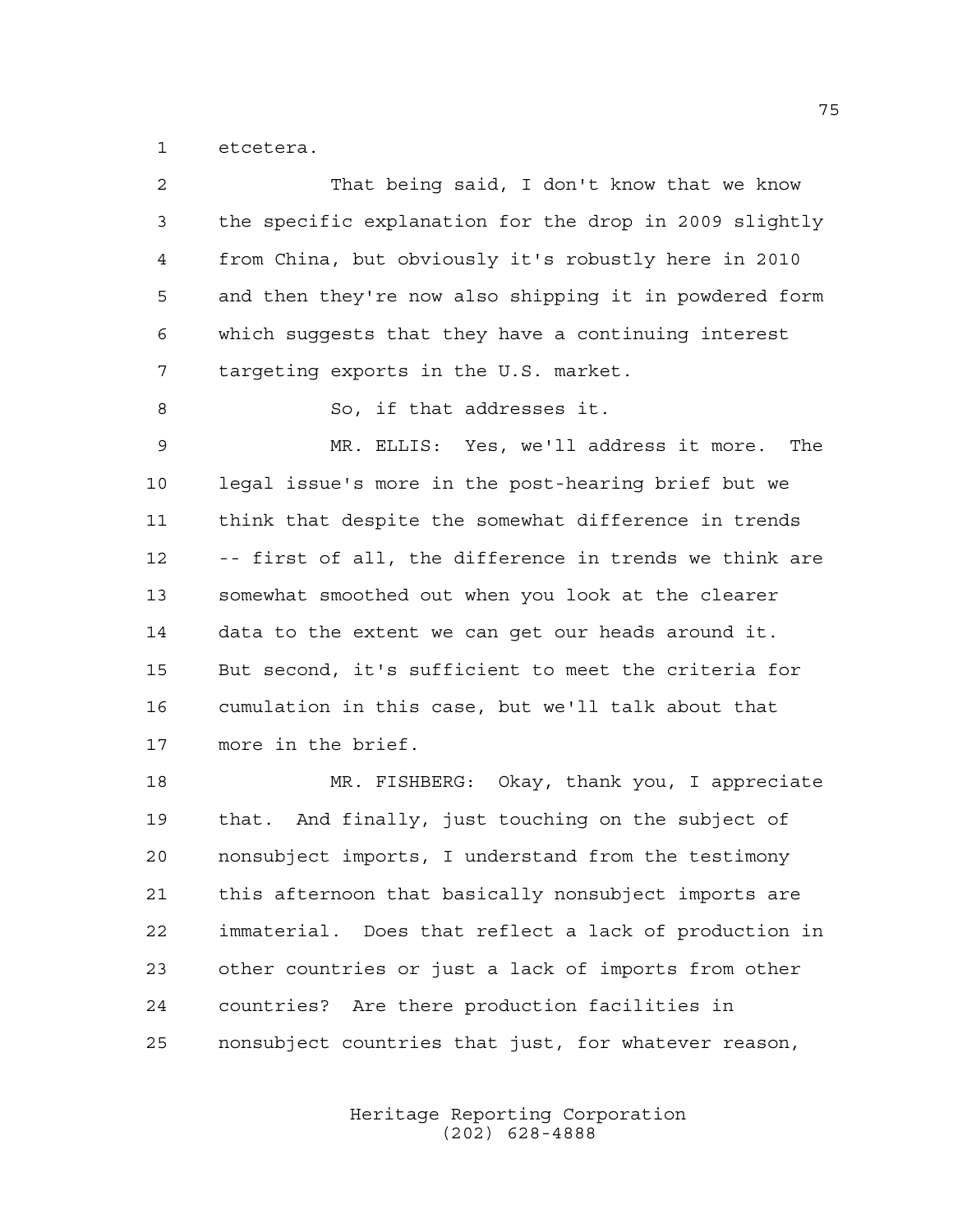and maybe you could explain if you know, why they're not being imported into the United States or are there just not production facilities in these other countries.

 MS. HOLEC: One, there's not that much production. The production facilities you have abroad, clearly BASF and Clariant have production facilities abroad, but there's no reason to ship it to the U.S. when they have production facilities in the United States.

 So, one, limited production facilities. John mentioned there's some production in India. We don't see that coming in here much. Most of what you see in the HTS categories it also includes detergent imports so the import volume you see from other countries is detergent, also you can see higher AUVs there.

 MR. FISHBERG: Okay. That's all the questions I have. I appreciate your testimony and your responses this afternoon. Thank you.

 MS. DEFILIPPO: Thank you, Mr. Fishberg. I will turn to Mr. McClure for any questions for this panel.

 MR. MCCLURE: Most of what I know about chemistry I've probably learned from John Dickson. Of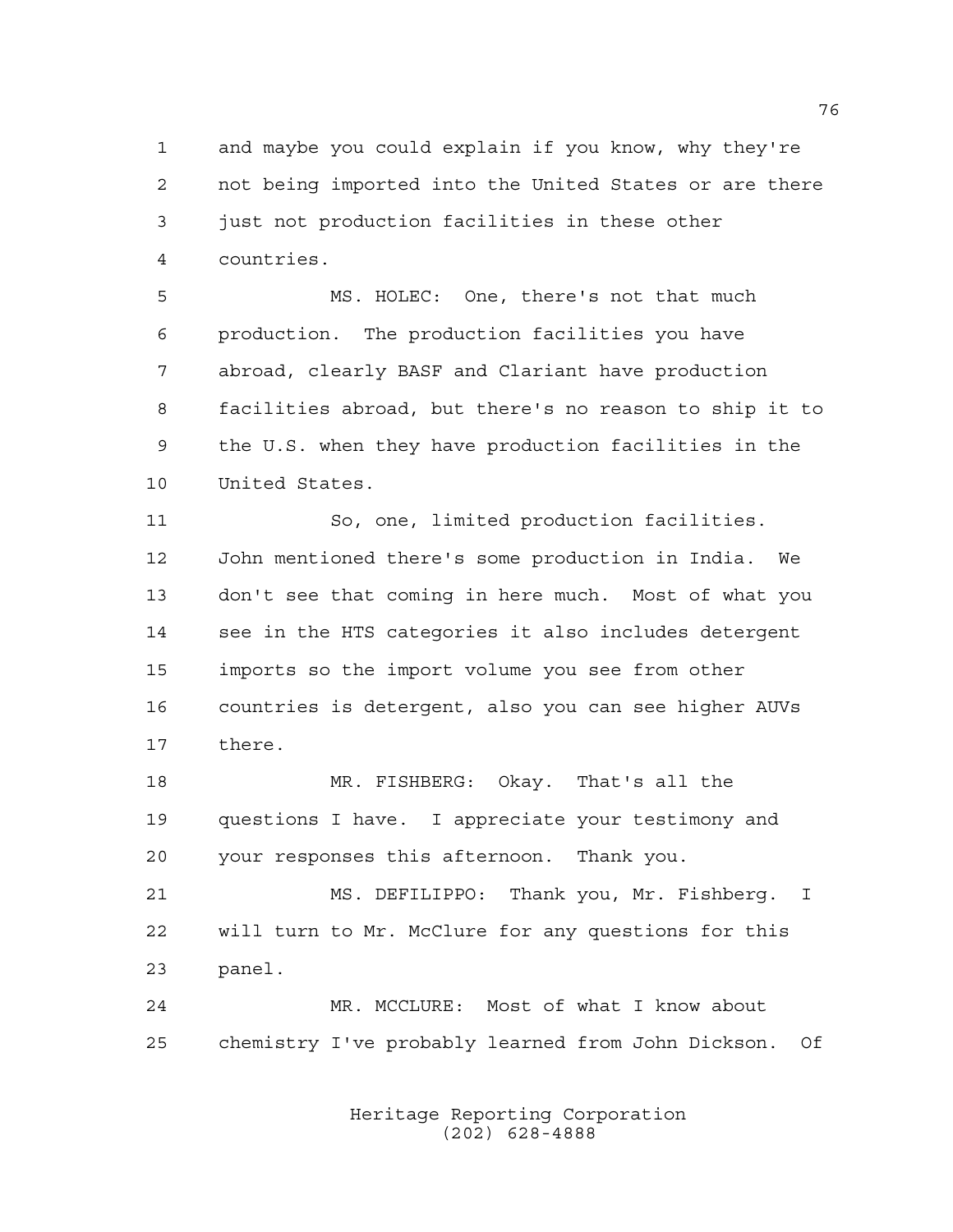course, he was starting with an empty vessel, but I have no questions. I appreciate you coming up here and I admire your expertise. In all my years at the Commission I've learned in all investigations chemical to defer to the expertise -- chemical because it's diagrams like these that made me a liberal arts major. 7 Thank you.

 MS. DEFILIPPO: I second those sentiments. It's been a long time since I've taken any chemistry class. As usual my staff has done a wonderful job in getting me to cross off most of the questions that I made along the way, but I think I have a couple quick things to finish up on.

 One, in the chart here, where it shows allocation of lost sales, lost revenues by domestic industry and you can see sort of a concentration over here and over here -- I haven't studied the industry so I don't know where the paper industry is -- but are there any paper producers in here, is this big lack of white showing that you didn't lose any sales there, or that there weren't any customers to which you could have lost sales.

 MR. DETTLAFF: The shaded area on the map does typically represent where the concentration of paper mills are. Very few trees in the Plains states,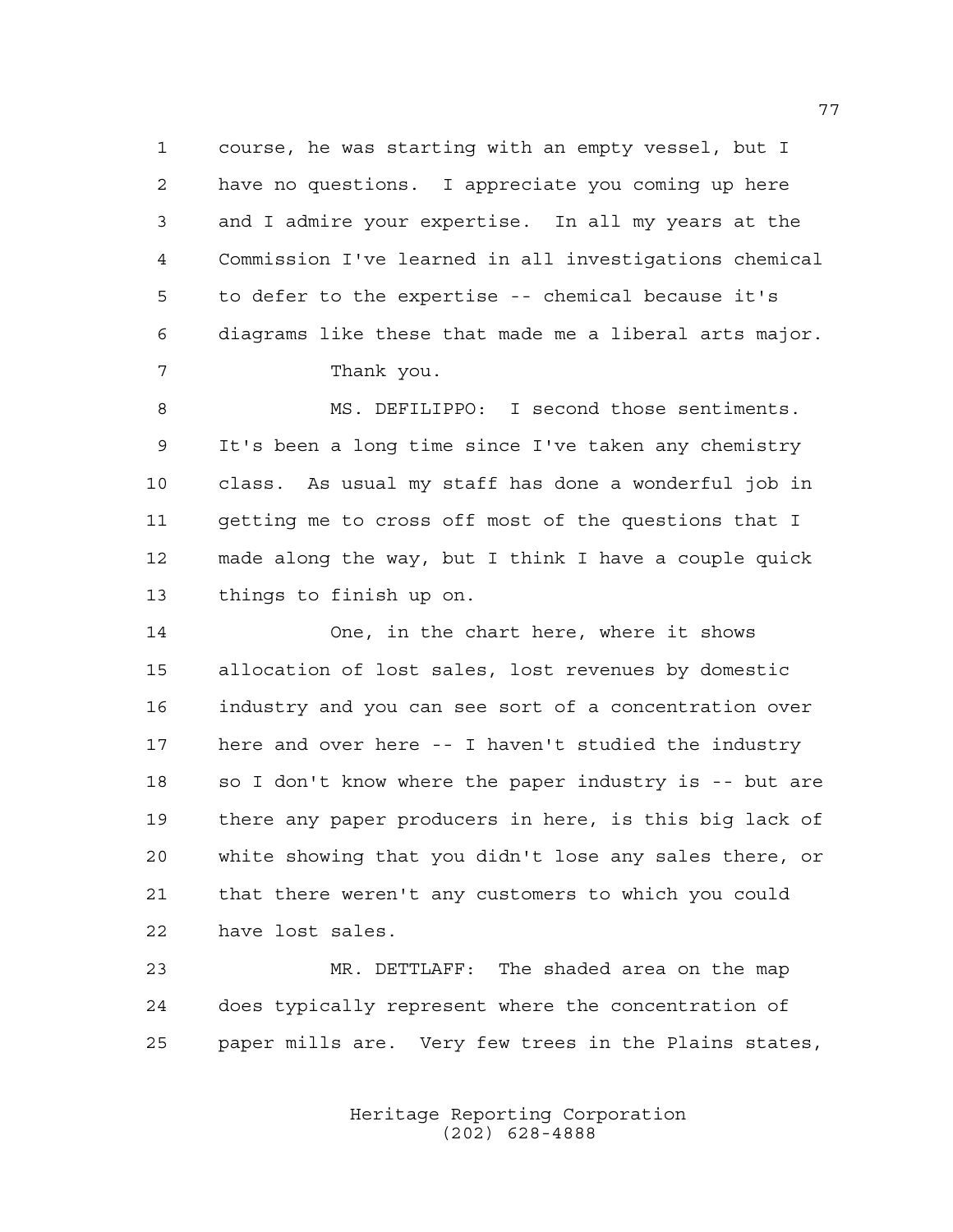so --

| 2  | MS. DEFILIPPO: I figured, but I thought it              |
|----|---------------------------------------------------------|
| 3  | was worth asking to clarify. Some of your discussion    |
| 4  | I think mentioned the nature of contracts and that you  |
| 5  | had meet or release clauses with those contracts.<br>Do |
| 6  | the paper producers tend to dual source in that         |
| 7  | they're often having supply agreements with more than   |
| 8  | one producer -- and you may not know -- but to the      |
| 9  | best of your knowledge do you know?                     |
| 10 | MR. DETTLAFF: Typically, from my knowledge              |
| 11 | of the paper industry in the U.S., a great majority     |
| 12 | are single sourced contracts for CSOBA. Very rarely,    |
| 13 | they'll have dual supply, for a myriad of reasons.      |
| 14 | Both from logistics reasons as well as actual control   |
| 15 | of enforcing the contract.                              |
| 16 | MS. DEFILIPPO: So if you were not to be                 |
| 17 | supplying a certain paper for a producer and they were  |
| 18 | buying from me, are there opportunities to try to gain  |
| 19 | their business or once they sort of lock in for a       |
| 20 | contract you're not really going to have an             |
| 21 | opportunity until they perhaps -- I don't know how      |
| 22 | long the terms of the contracts are, whether they're    |
| 23 | one year, two year, less than a year.                   |
| 24 | MR. DETTLAFF: Contracts vary by situation               |
| 25 | and by companies that engage in those contracts with    |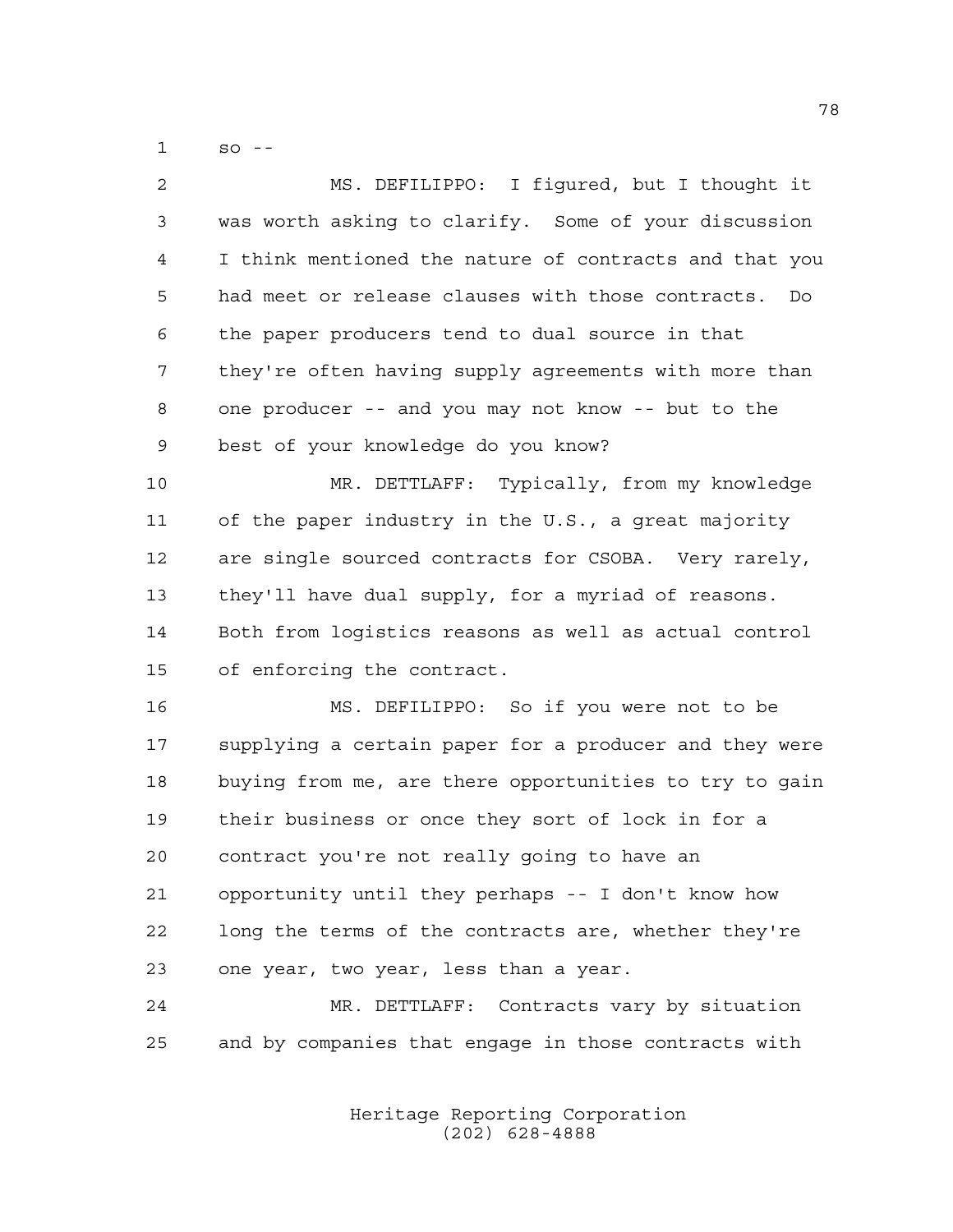various clauses and lengths of contracts, but I think it's fair to say that once a contract is finalized, it's honored from both sides and that efforts to break contracts by outside suppliers typically involve price leveraging. That's typically when defending a contract what we faced, somebody comes in with a lower price to try and pique the interest of the contracted customer.

Did I address that issue?

 MS. DEFILIPPO: Yes, you did. And this may be something that would be more appropriate to respond to in a post-conference submission, but to the extent that you have any information on how frequently over the POI you've had to actually change prices in response to or invoking a meter release clause. That would be useful to see. I'm pretty sure you probably want to deal with that in a confidential manner.

 Mr. Ellis, just to make sure that I'm understanding this, you were talking about this I think to Mr. Fishberg, about the third parties that are doing the letdown of the product and you answered part of my question. When a paper company is buying the imported product, I think you stated, which answered my question, they're actually being quoted and paying the price for the final liquid product that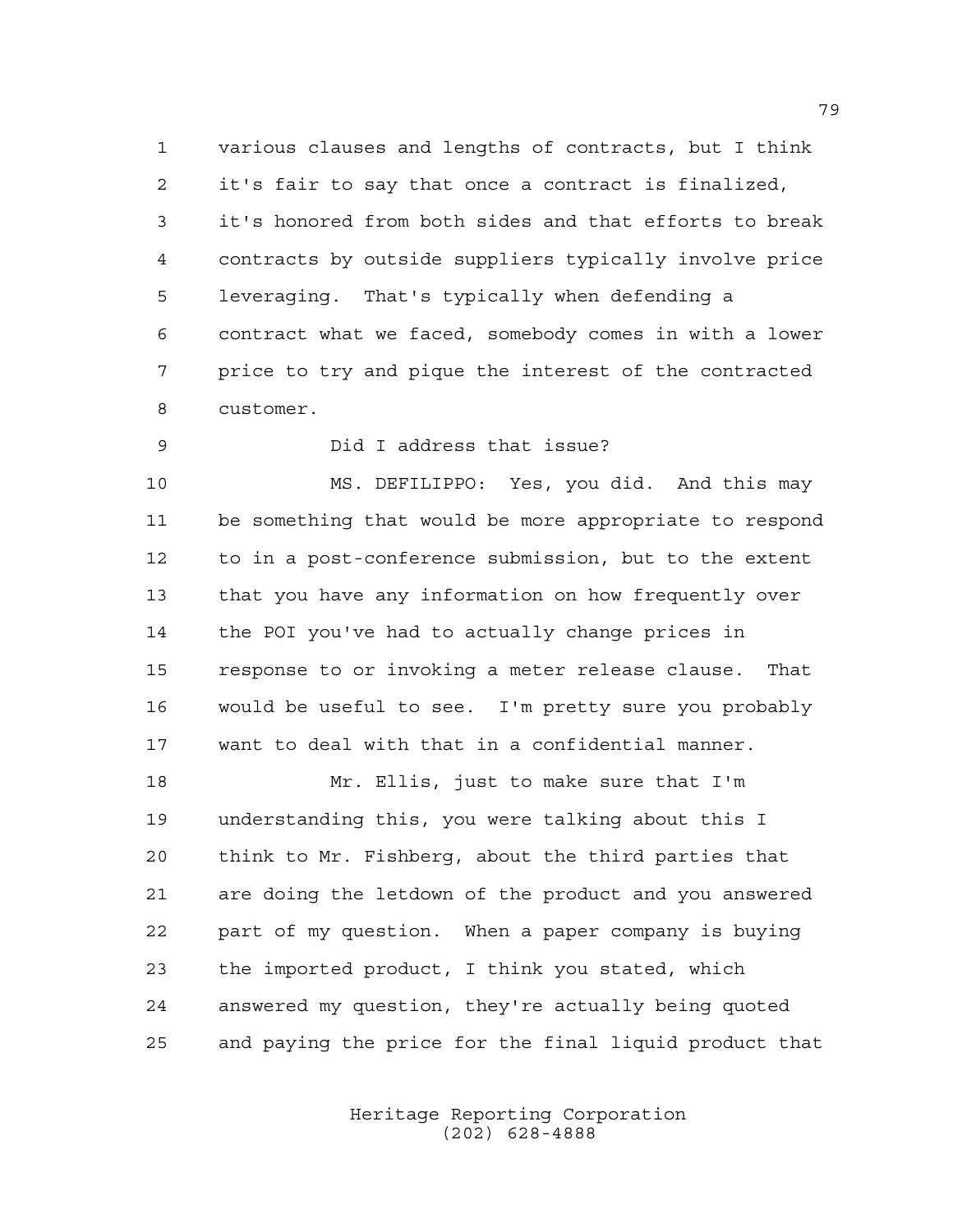they're going to use. So in the negotiation and sale process is that third party that's doing the letdown just out of the process so that the customer is dealing direct with either the importer here that's representing the foreign producer or the foreign producer -- the company just doing letdown, are they not involved in the sales negotiations of this?

 MR. ELLIS: I'm going to do something really dangerous and try to answer that question and then the guys here can tell me why I'm right or wrong. My understanding is that the letdown facility is not involved in the negotiation. It's a negotiation between for example TFM North America and the customer, and TFM North America imports the product and deals with the letdown as a subcontract. The product may be shipped from the letdown facility directly to the customer but it's still all negotiated by TFM itself.

 MS. DEFILIPPO: Okay. That's what I thought, but just wanted to clarify.

 MS. HOLEC: And just to clarify about the letdown, the letdown's a very minor process, it's really the warehouse that's doing it, it's not much more than warehousing and stirring it up into water. MR. ELLIS: Which gets to Mr. Fishberg's

> Heritage Reporting Corporation (202) 628-4888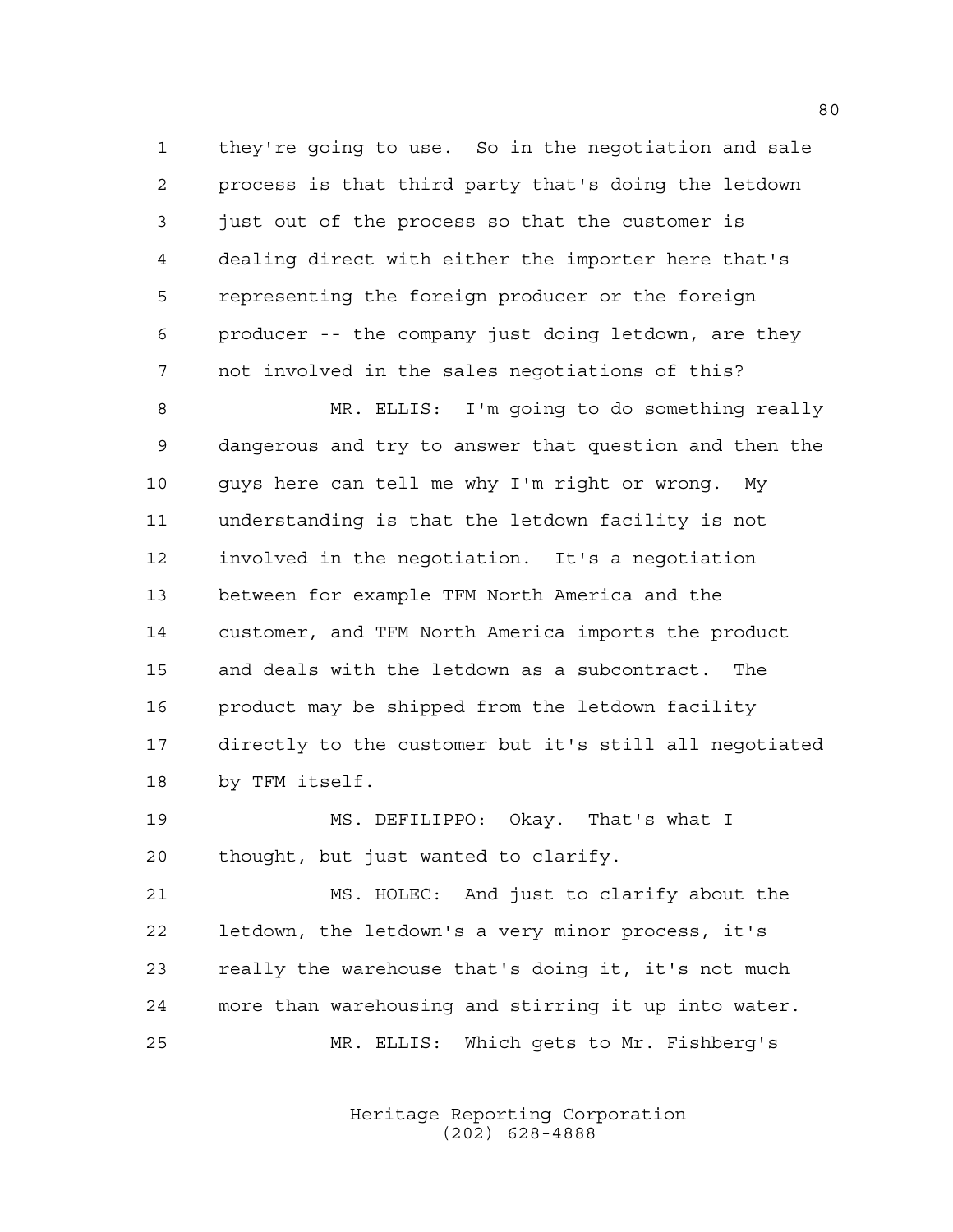other question about whether they're doing enough in North America to be considered part of the U.S. industry.

 MS. DEFILIPPO: So I guess along that line tying back to a question that Ms. Larsen had earlier about quality, which Mr. Dickson answered, going from liquid to blow drying to powder back to liquid, that has no effect ultimately on the quality. Is liquid A number one and the final liquid the same, assuming they do the processing right.

 MR. DICKSON: Yes, it would be the same. This is a very thermally stable material so that when it does go through spray drying it comes out about 95 percent, the rest would still be in water, but it's in a powder form and a little bit of water doesn't make it anything other than nice free flowing powder. So if it sustains that operation and it's kept clean as it would be and it's a clean bulk bag as it's shipped to the United States, big fabric bags, and it's dropped into clean water and then possibly filtered after the letdown just to make double sure that some dust or something didn't get in.

 The reconstituted product would be virtually identical to the product that actually was in liquid solution before it was shipped from Taiwan. I do want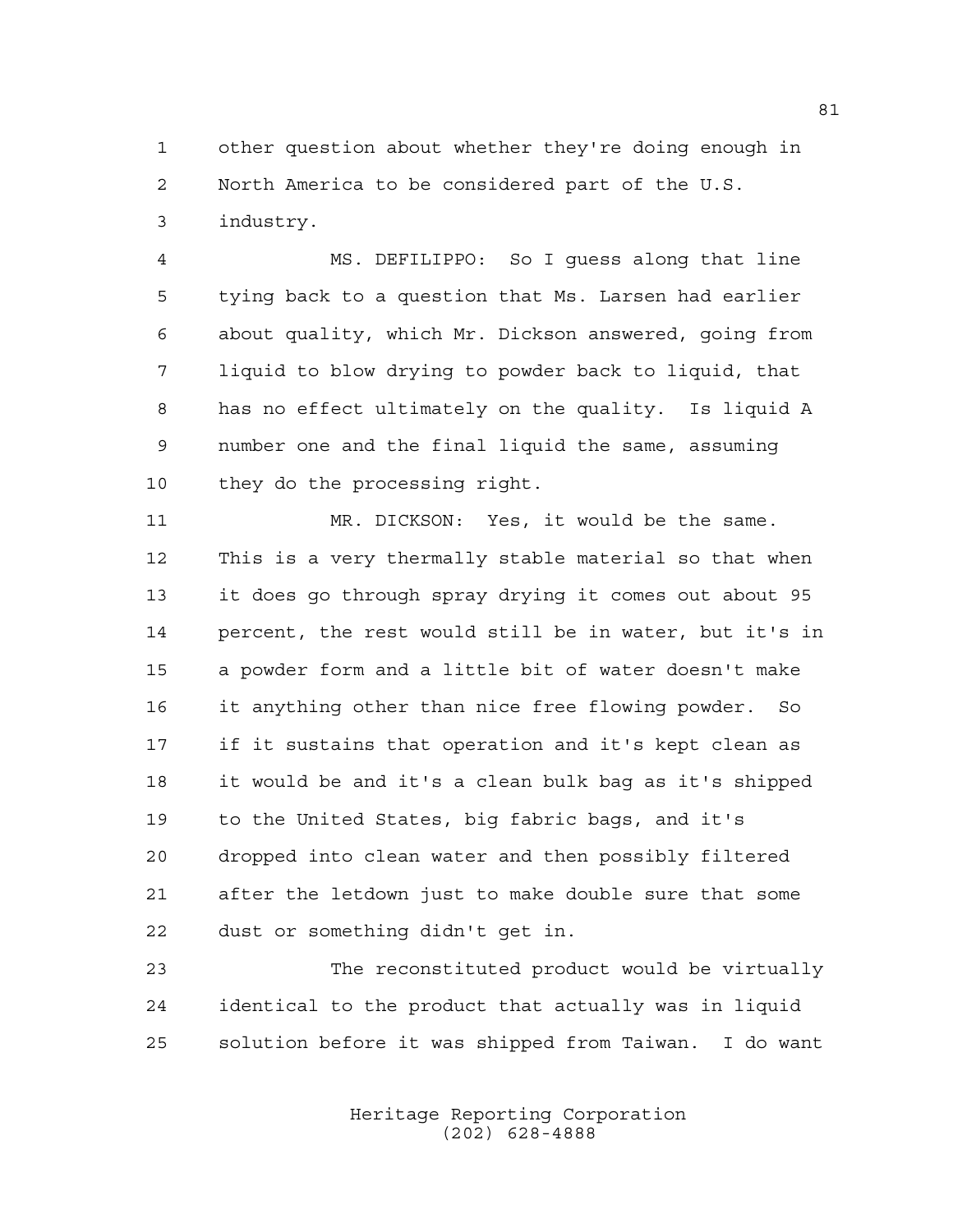to mention, however, in the case of TFM and the letdown facilities. We have one situation in which the ultimate product is offered as we understand by TFM North America, which is a wholly owned subsidiary of TFM, so this chain to the paper mill by TFM is complete. But in the case of the Chinese material, the Honga material, which is mostly what has been coming in, we understand that Greenville Colorants is also a big warehouse but also a big marketer of colors and other chemicals to the color industry or to the color users, etcetera, is actually the purchaser, the importer of the material from Honga, brings it into his warehouse and converts it into water solution and ships it to the middles.

 So the Chinese situation is different than what the TFM situation is.

 MS. DEFILIPPO: And you probably have said this -- the U.S. product is all shipped in liquid, is that correct, there's no shipping of powder to a warehouse that's closer to the customer and letdown. Everything that the domestic industry is sending out is all in liquid.

 MR. ELLIS: That's correct. They don't spray dry it and then let it down. It's all -- MS. DEFILIPPO: I didn't think so but it

> Heritage Reporting Corporation (202) 628-4888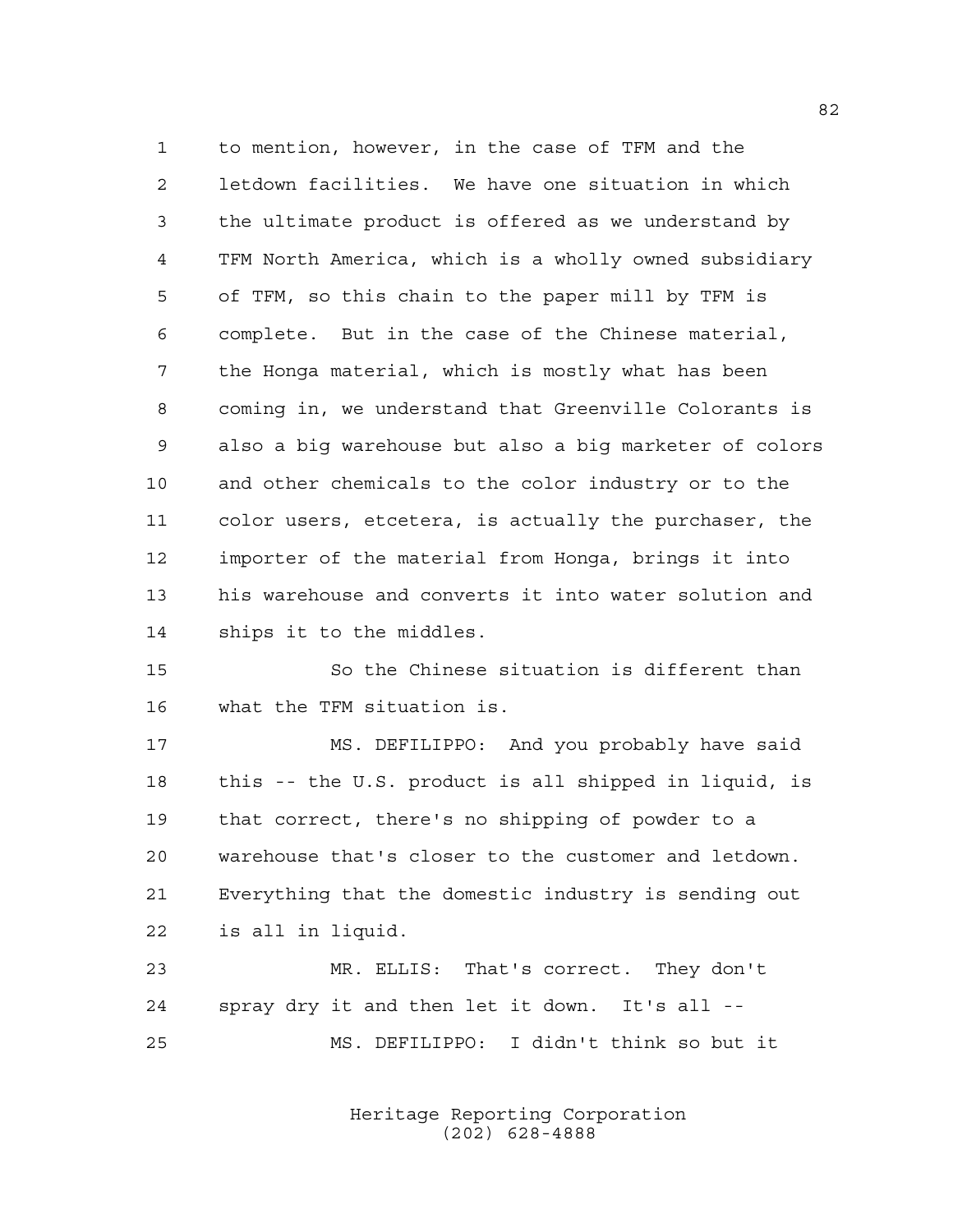sounded like transportation of the liquid was expensive, so I didn't know if there was any thought given to that. But it looks like they're geographically close enough to their customers. It wouldn't make sense. Finally, Mr. Ellis, any other AD/CVD orders or ongoing cases on this product in any other countries for China and Taiwan that you know about? MR. ELLIS: No. MS. DEFILIPPO: Okay. With that I am done - - oops, I see Mr. Yost. Would you like to ask another question? 13 MR. YOST: If I may.

14 MS. DEFILIPPO: You may.

 MR. YOST: When you say thermally stable it raised a question in my mind. Is there seasonality to shipments? For example you're shipping to the northern states, Minnesota, Michigan which of course have freezing temperatures over the wintertime. Do you have to ship in heated rail cars or heated containers of some sort. I'm sorry, I didn't want to pick on Mr. Dettlaff.

 MR. DETTLAFF: I enjoy abuse so bring it on. Not to get into too much confidential information of how we align our supply chain to our key customers but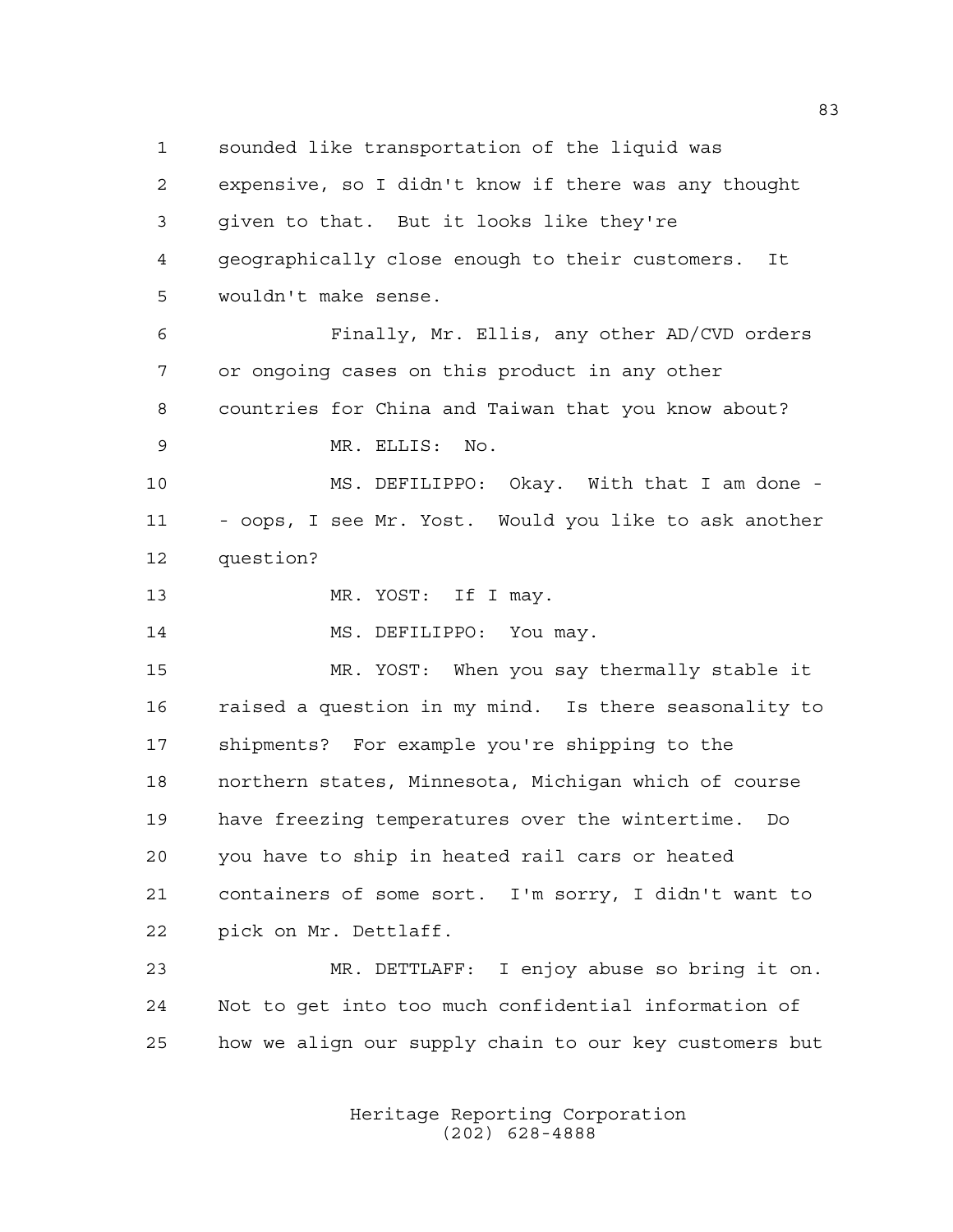I think it's fairly safe to say that there's not really seasonality involved in the consumption of CSOBAs. So that it is 365 days a year type of concern to get product from production to the end customer application. Does that meet your -- MR. YOST: Thank you very much. 8 MS. DEFILIPPO: Any other staff questions. Seeing none, thank you very much for coming today and both providing testimony and answering all of our questions. It has been very helpful. We'll do a quick five minute break just to allow people to switch positions and stretch their legs, so in five minutes we will return to the table. Thank you. (Brief recess.) MS. DeFILIPPO: I apologize, I did not look behind me to see if my trusty Court Reporter is behind me. I guess that's my fourth conference in 30 hours, it's starting to get to me. We are now going to move to direct testimony of those in opposition and, Mr. Koenig, welcome, and if you could please just repeat your introductory remarks, we will reset the clock so that you have all your time. But thank you.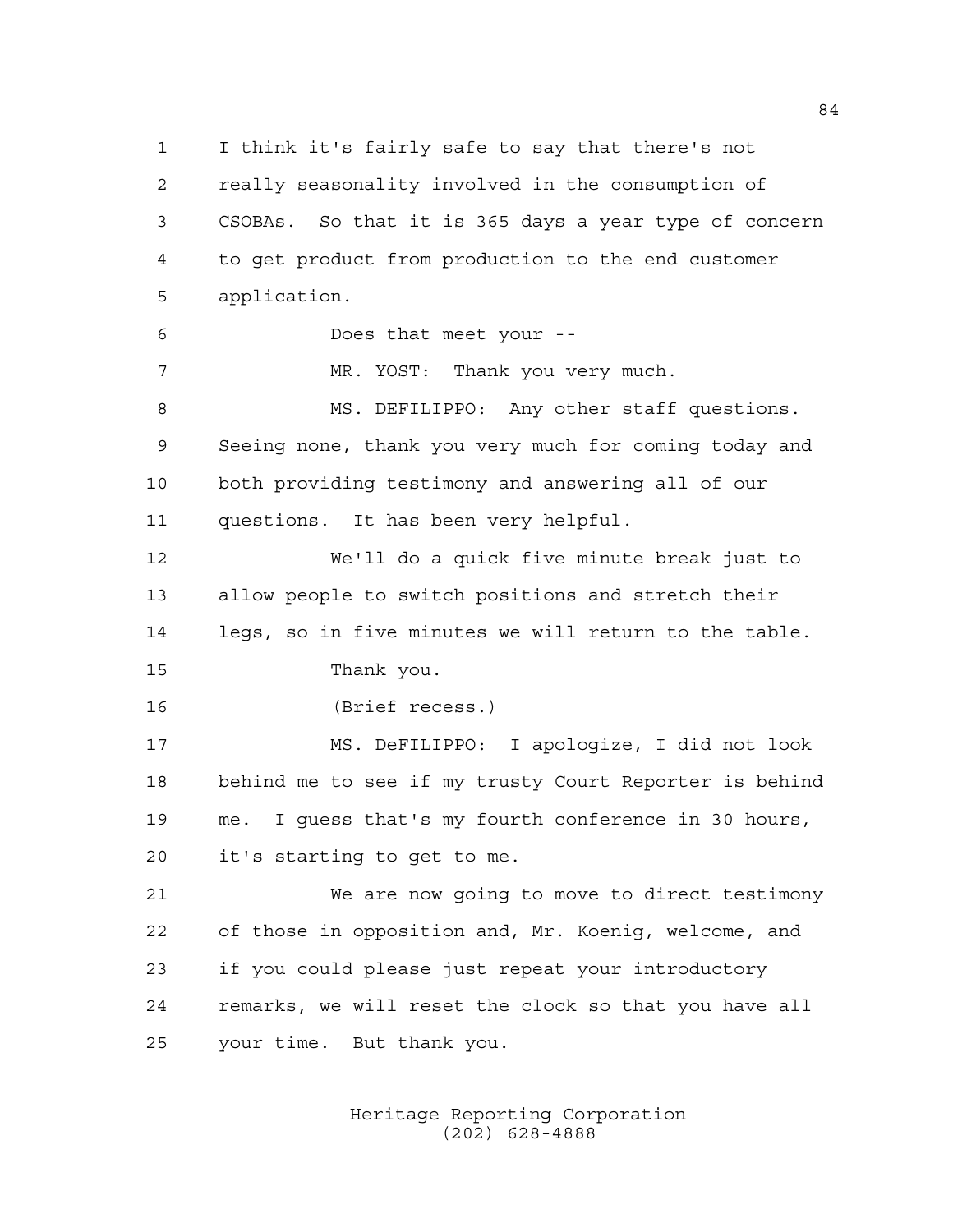MR. KOENIG: Okay. Peter Koenig, Squire, Sanders, counsel to TFM North America. With me here are Mark Huang, General Manager, TFM North America, to my far right; and right next to me is Randy Nelson, the Manager, Technical Services TFM North America. And we'll start with Randy. MR. NELSON: Yes, good afternoon. Thank you, my name is Randy Nelson. I'm with the Technical Service Group, TFM North America, based in Vancouver, Washington. So you know a little bit about me, I unfortunately am the chemist here. And some of us here in this room have listened to me talk about what we call chicken wire. I go into this. I'm a Ph.D organic chemist. I received my doctorate at Dartmouth College. I did an NIH post- doctoral fellow at Columbia University. I also went from there to Sintex Pharmaceutical where I was a process chemist charged with designing, figuring out how to make molecules and then making them and then transferring that to production and scale up. After that I joined ITT Rainier in the paper business and I was a research chemist there. My specialty was high-vacuum distillation of solids. We

> Heritage Reporting Corporation (202) 628-4888

operated a valin plant which is what makes vanilla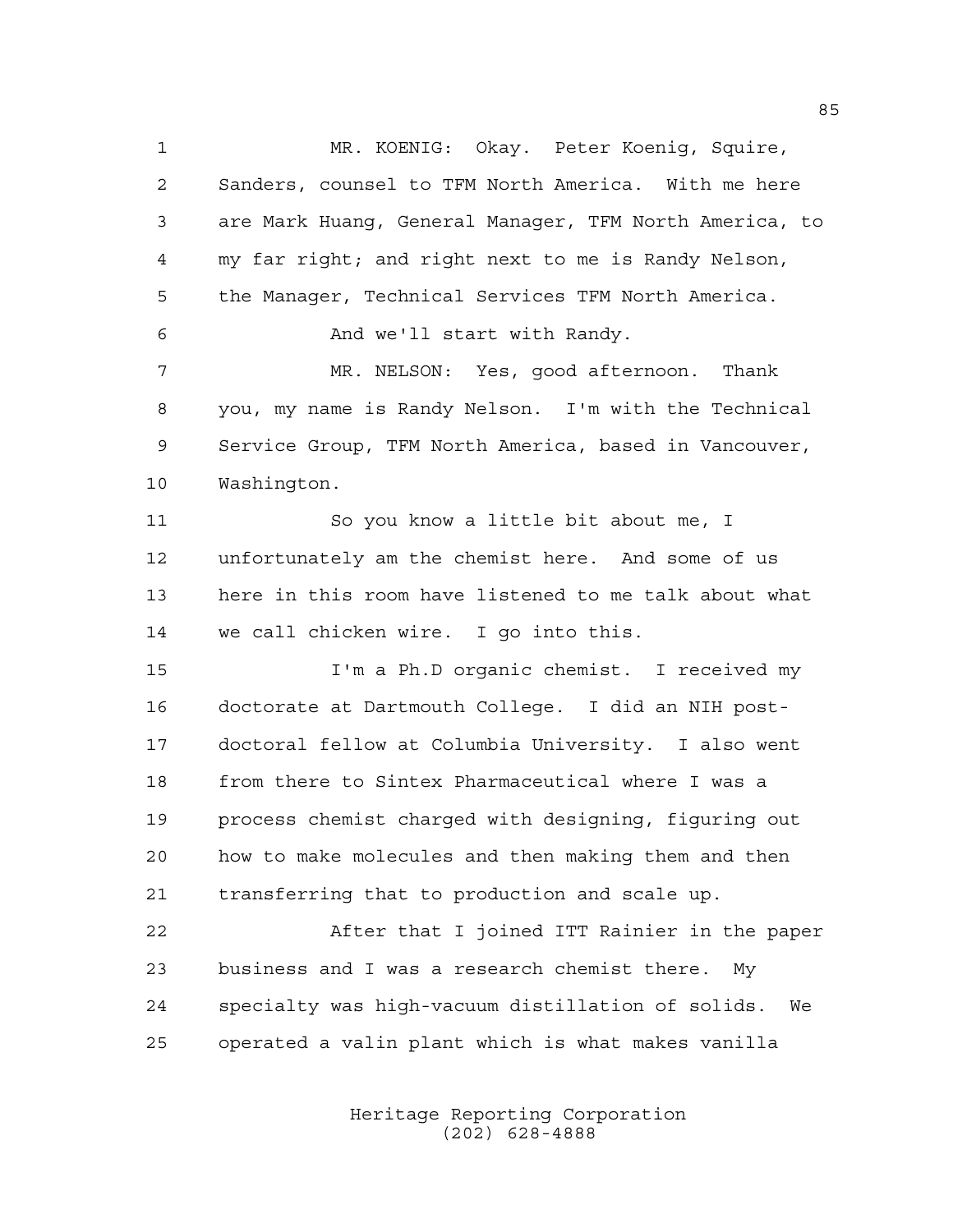flavoring and chocolate. And I ended up getting pulled into the paper business strongly and I became the group leader in pulping and bleaching where I operate a group -- I ran a group with about 12 chemists and five technicians.

 After that I left Rainier, went into marketing for a while with them. But then was called by Ciba Geigy and I joined Ciba Geigy, which is now part of BASF, which is why you saw me saying hi to Ted. And I spent 17, almost 18 years with Seba and I left the company in 2009 and consulted for a period of time before joining TFM in their business.

 So in summary, I've been involved with the paper business specifically as it applies to optical brighteners for some 20 years. And in the pulp and paper side of business and all the peripherals I've been around for 40 years. My degree, I graduated college in 1970, so you can do the math. I'm not quite late placed but I'm getting close.

 But I am here to testify about the OBA business but before I get into some of my prepared remarks, I really feel compelled to address a few questions and comments that I think I should clarify. I agree that paper makers freely choose what they purchase. And I believe that they choose quality.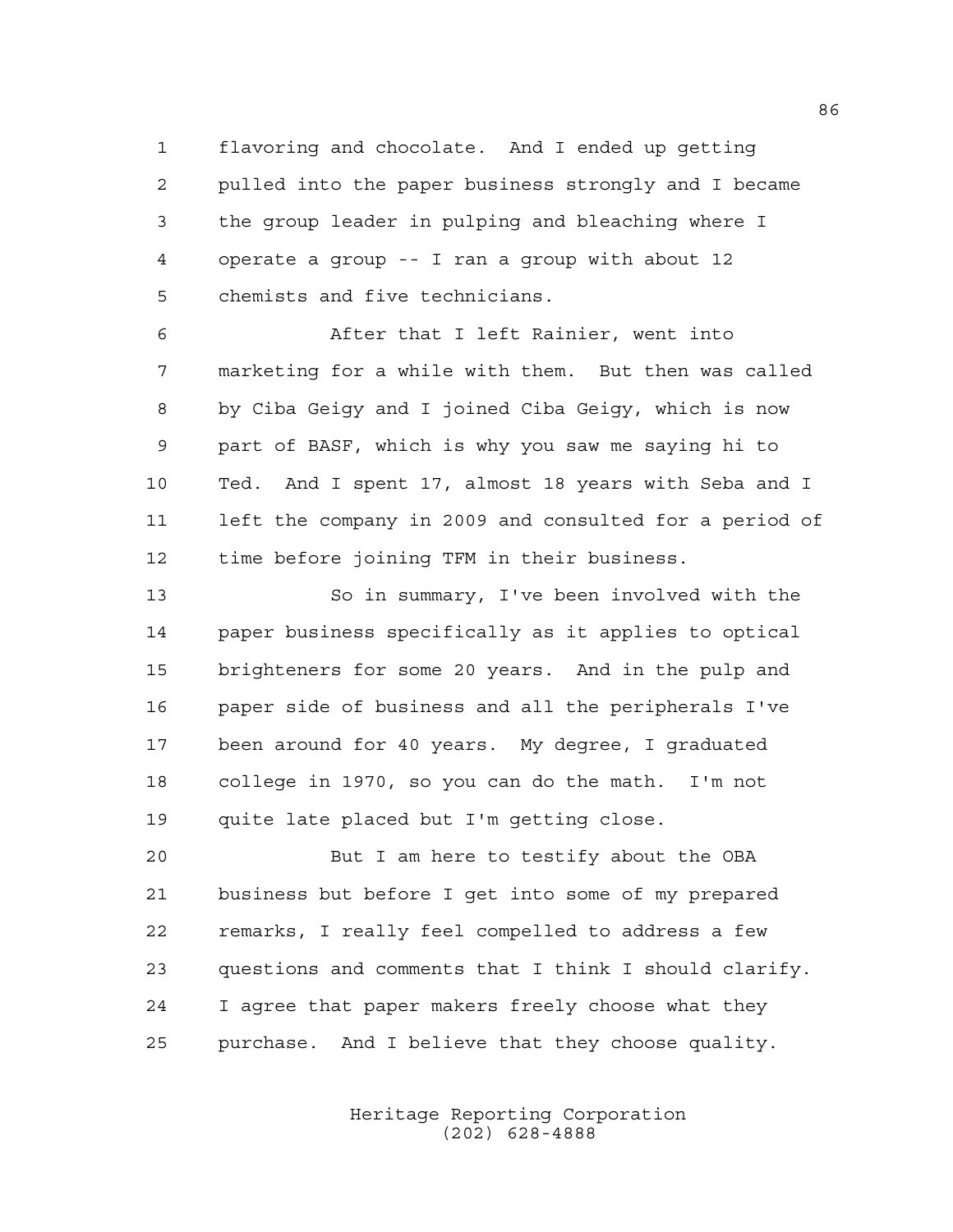1 The optical brighteners that we have discussed and we saw structures, whitener 220 and 71 and all the others, they are not interchangeable. Absolutely they are not interchangeable. If you know the structural differences and the chemical properties that they exhibit, you can get different effects. And getting those effects is what is absolutely critical and key to being successful.

 There are not minimal differences in quality. In fact, the differences in quality are substantial, major and they have enormous impact on the success of how you use those properties -- those products in making paper. It's absolutely critical if you're a manufacturer to run the chemistry correctly with the proper stoichiometry, meaning how the equivalent products are balanced in making the material. You do not get 100% completion, you always get a fair amount of bi-products and it is absolutely critical to remove those bi-products and the salt to get the effects that you want.

 This business is driven off of effects. And those effects can be maximized or minimized by what you do in manufacturing and by what you do in applying them at the paper mill.

I also want to comment that TFM has been

Heritage Reporting Corporation (202) 628-4888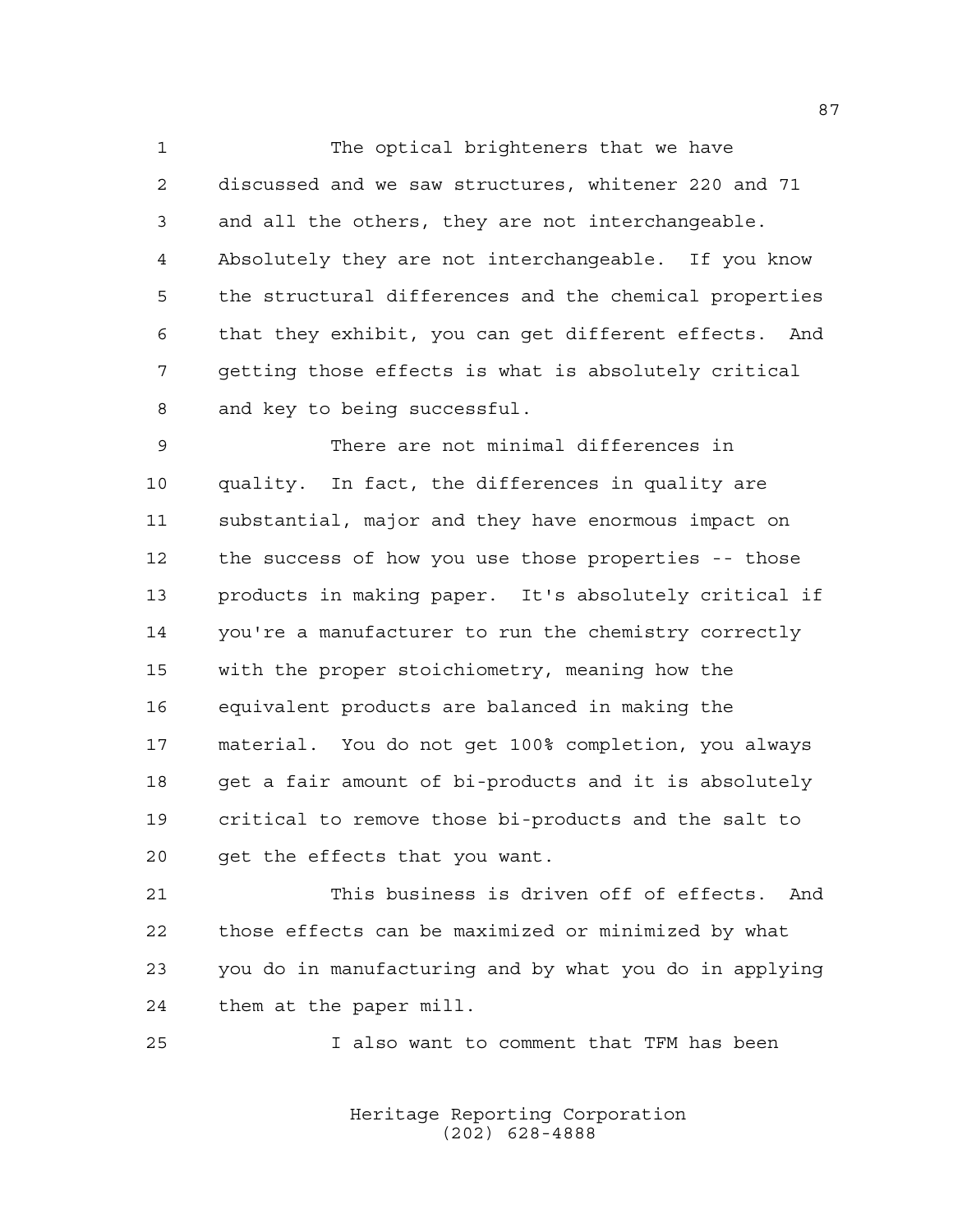running spray driers since 1998. It's not something new. We're not something new.

 With respect to the question about salts, salt basically is a non-sequitur. It is -- it needs to be removed up to a certain point but it is not active. In fact most -- in paper mills add sodium chloride at the size press in order to control static. So that -- it does not really matter. What really does matter is the type, the chemical structure and the absolute level of the contaminant or impurity products.

 So, I'd now like to go on talking about more of my prepared remarks and I will come back to visit each of these comments in turn. But I felt like I really needed to clarify that before I started.

 First of all, I'd like to explain briefly, again apologies to some of those who know a lot about this, the reason why OBA purity matters so much to the paper maker. The presence of the impurities that come from the reactions, incomplete reaction, side reaction, condensation reactions, if you do not remove them, they can lower the brightness of the paper that you're making in the paper mill by as much as 5 to 12 points of brightness, depending on the exact structure.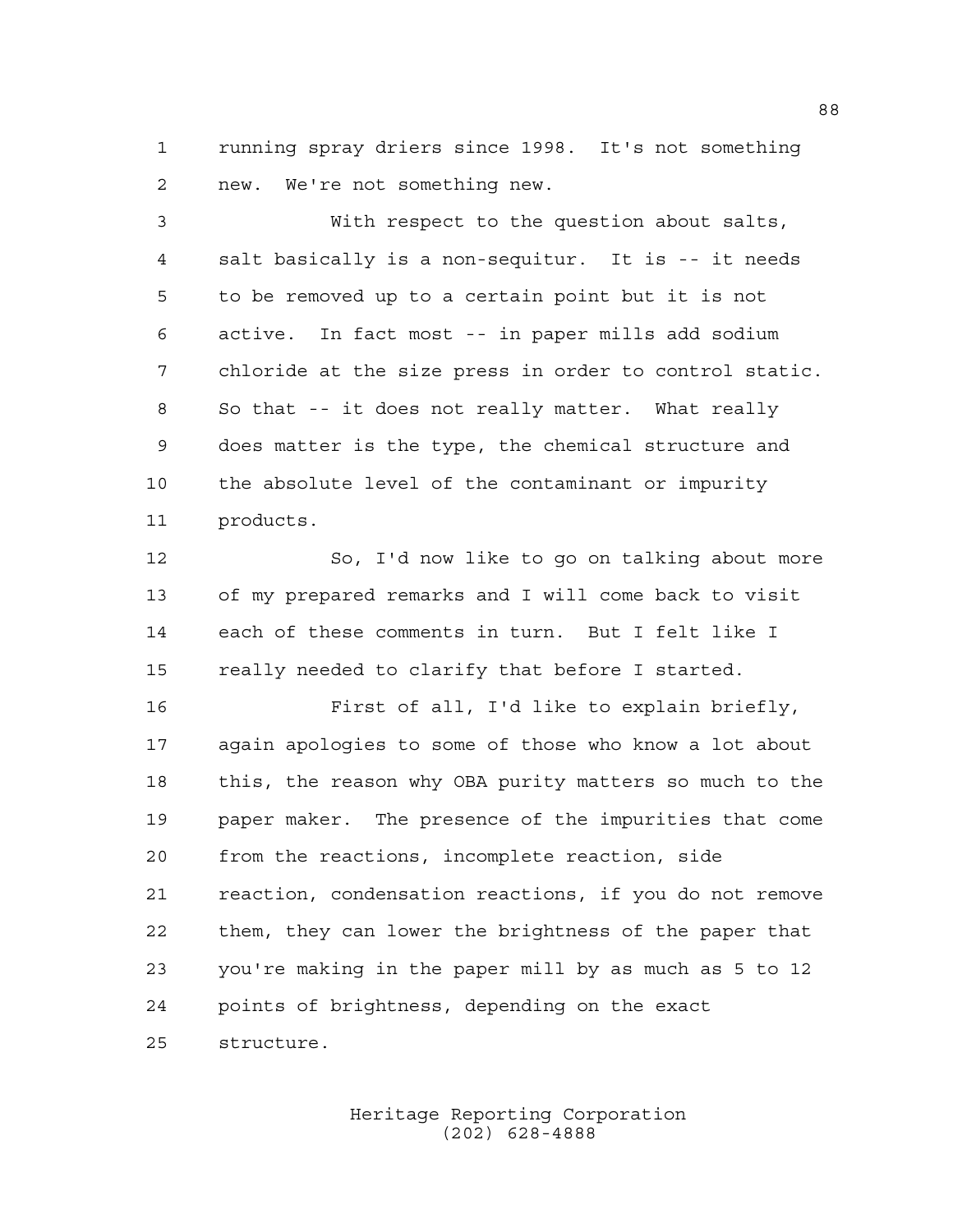1 I can talk to you about some of the structures. I've had the opportunity to actually determine those structures with one of my customers. We were very fortunate that way.

 A less pure OBA can also cause the paper to fade and yellow more quickly than the more pure optical brightener will. For example, if you're adding ten pounds per ton, which is a very typical application rate, of an only 90% pure optical brightener, and I mean by purity there irrespective of the salt, I'm talking about organic impurities, side reaction impurities. If you're adding ten pounds per ton of an only 90% pure optical brightener, that's effectively the same as adding one pound per ton of a quenching or darkening agent. And since the overall goal is to make higher, brighter paper, you're basically shooting yourself in the foot. So that's one reason why it is absolutely critical to have a pure and high -- a highly purified optical brightener.

 It follows that by using a pure optical brightener, you can avoid causing those effects. You take out the darkening agents, the paper is going to be brighter.

 This is especially important as we start moving in the market place from say the 92 brightness

> Heritage Reporting Corporation (202) 628-4888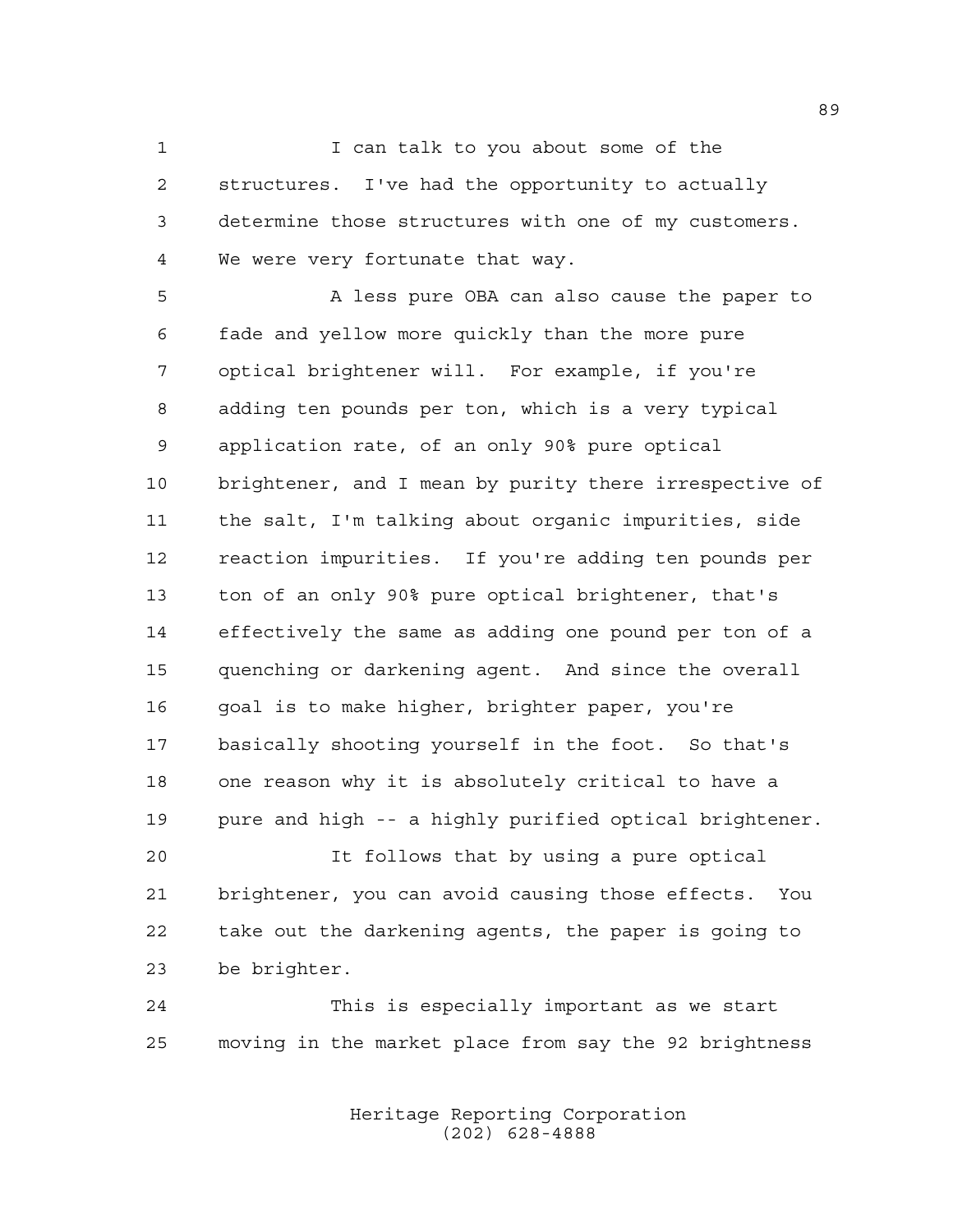paper to higher, like 95, 96, 98, because we start chasing the European standards. That is going to be a more and more important factor.

 Poor optical brightener purity becomes a definite negative on the size press. And I need to back up and explain what a size press is. Paper machine makes a web of paper and it goes through driers and all kinds of different things and then it gets to what looks like a pair of two rolls, I wish I would have brought a picture of it. It's a -- it looks like the old washing machine rollers where you would dry out things.

 Okay, that usually is inverted so that the rollers are on the side and there's a pond of liquid sitting on top. And a sheet of paper goes through that pond and it allows you to at the very last stages apply some optical brightener on the top of the sheet. And you use the size press for efficiency and for the highest brightness. Because you're just adding it right at the surface. Because that sheet is wet and when it dries that optical brightener migrates to the surface, it's right there, it's shining in your face. So any optical brightener that has impurities and is of lower quality is going to be

extremely detrimental to using -- being used in a size

Heritage Reporting Corporation (202) 628-4888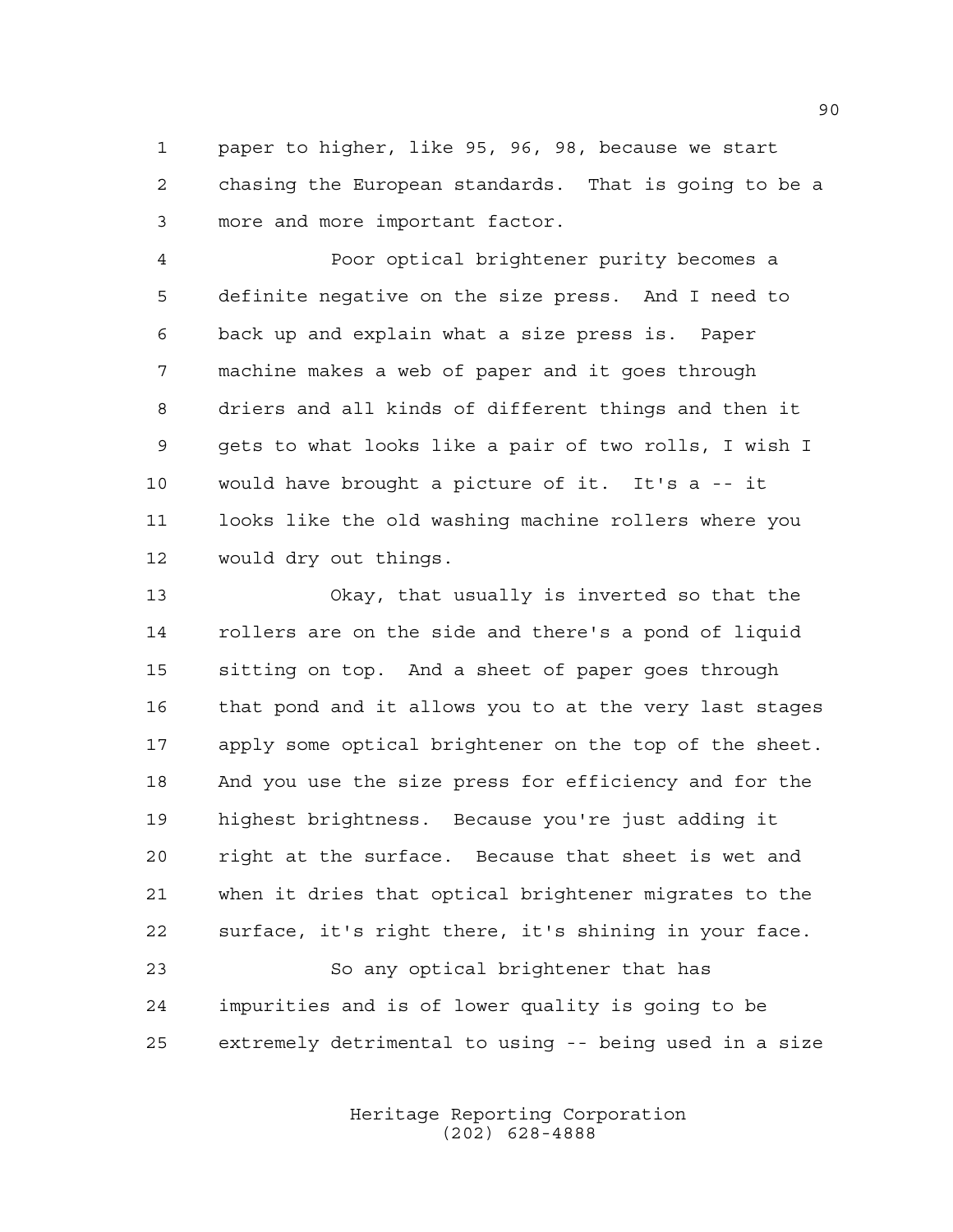press. And you're going to lose some of the brightening effect. Especially when you consider that some of the impurities in this material, in the optical brightener mixture, costs you brightness. They don't add, they subtract. And so -- and to complicate that situation further is, when you're using a size press it's usually when you're trying to make the highest brightness.

 And so any time that you use an optical brightener with the less -- less than absolute best purity, you're hurting yourself. You're not getting the efficiency you want.

 Now, I said that all optical brighteners were not equivalent and that's especially the case at the size press. Because that's where you use the hexasulfinated optical brightener. Very highly soluble. You basically paint it on the surface.

 If you are to use that optical brightener at the wet end with huge volumes of water, it would just redissolve. So you're forcing it on the surface and you use the -- you use that molecular property that the compound has of being soluble so that you can get concentrates in the size press and you want it to migrate and dry right to the surface to maximize the effect on the surface. So you know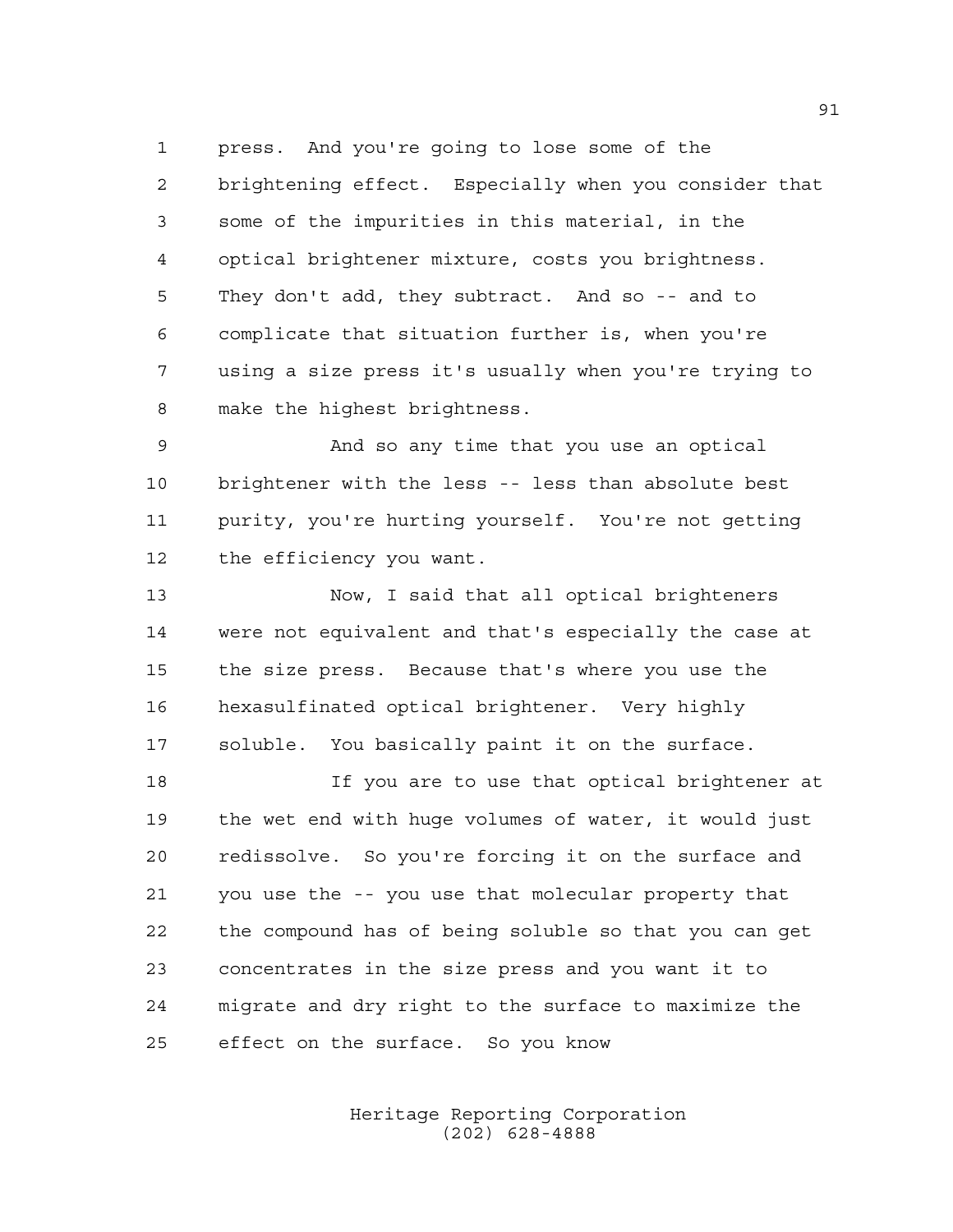-- by knowing how these molecules operate differently, you take advantage of them commercially. And that's what we do at TFM. We sell our market expertise in having high purity. We know how to do this.

 Just as a side note, people may wonder why - - why the difference between size press and the wet end. Paper machine is a big operation that uses huge volumes of water. So if you have a relatively impure optical brightener, you've got a large volume of water for that to get deluded and to go away and hide and stay in the water system. A size press is a small operation. So if you have a concentration of impurities that are going to darken it, it's going to be much worse and cause you more problems at the size press.

 That directly relates to our purities which we have in our Table 1. I don't know if that's been distributed -- it has? Okay.

 We typically can run -- well, I have one here. Look at the chart there, Table 1, the hexas. Our competitors products, we've listed several, the Clariant material, a Blancophor material and a 3V material. The 3V and the Clariant materials would be the ones of concern, versus a TFM. TFM product has 2.5% impurity levels, versus everybody else's ranging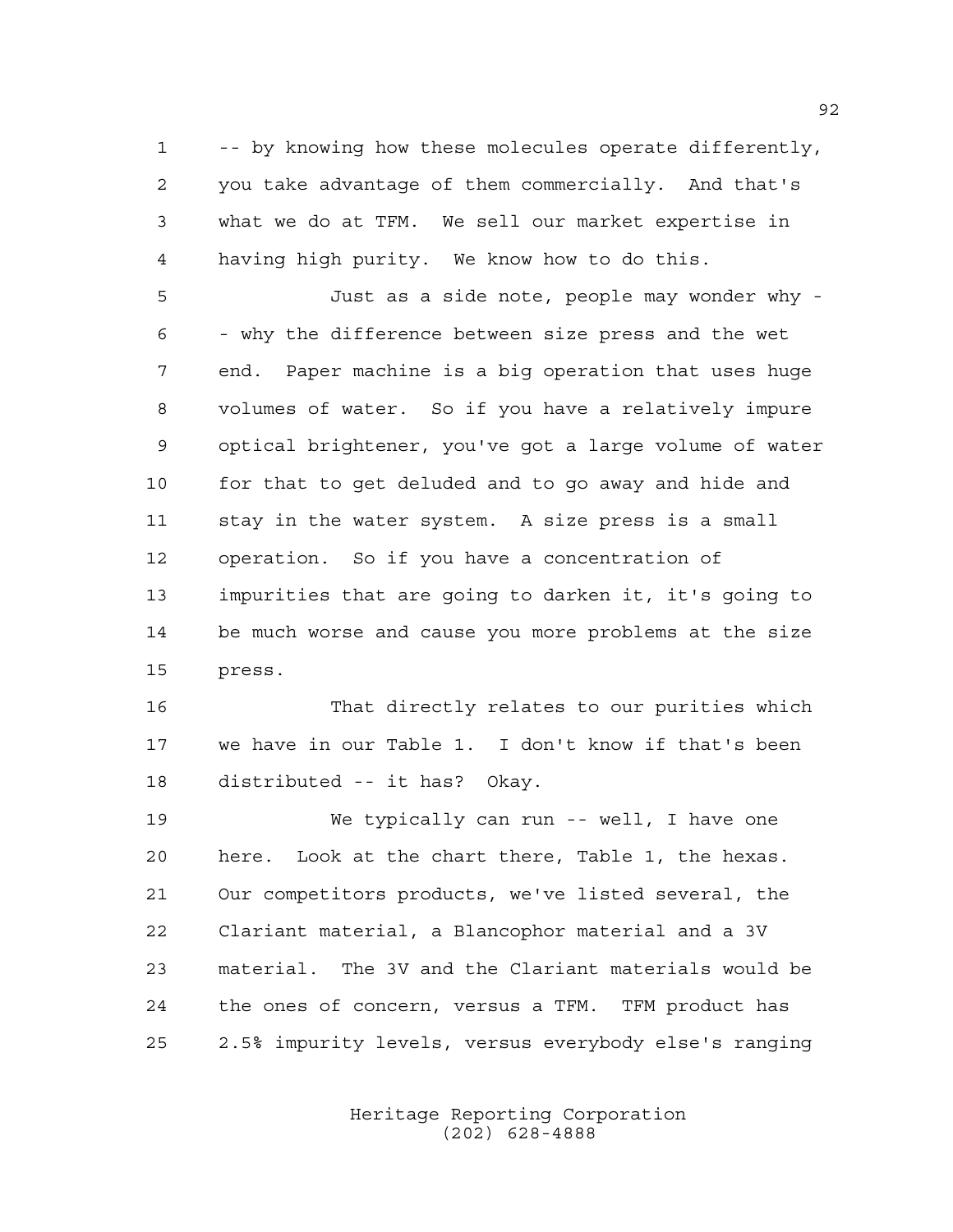15 to 20% impurities.

| $\overline{a}$ | I'm going to get -- I'm going to do an end              |
|----------------|---------------------------------------------------------|
| 3              | run and say these are our analyses, but these analyses  |
| 4              | are done using high pressure liquid chromatograph,      |
| 5              | which just about anyone who's technically competent in  |
| 6              | a laboratory can run and they could generate these      |
| 7              | same results.                                           |
| 8              | I've seen these results from other companies            |
| 9              | over years and they're entirely consistent with what    |
| 10             | TFM generated here.                                     |
| 11             | But particularly in the size press, I wanted            |
| 12             | to point that out because that's where -- that's an     |
| 13             | incredibly big difference, and that's where we are      |
| 14             | working to capitalize on our market advantage.<br>We    |
| 15             | have better quality.                                    |
| 16             | The same -- but the same thing goes for our             |
| 17             | tetra products and our disulfinated product. Our        |
| 18             | disulfinated product is about 4% impurity level and     |
| 19             | compared to my former employer, they were about 8 or    |
| 20             | The tetra material is closer. We are again at two<br>9. |
| 21             | and a half but the Ciba/BASF material was actually      |
| 22             | pretty close. Where the Clariant material again very,   |
| 23             | very far away from us in terms of purity.               |
| 24             | And this relates exactly to how you make the            |
| 25             | molecule and how you control the process and the        |
|                |                                                         |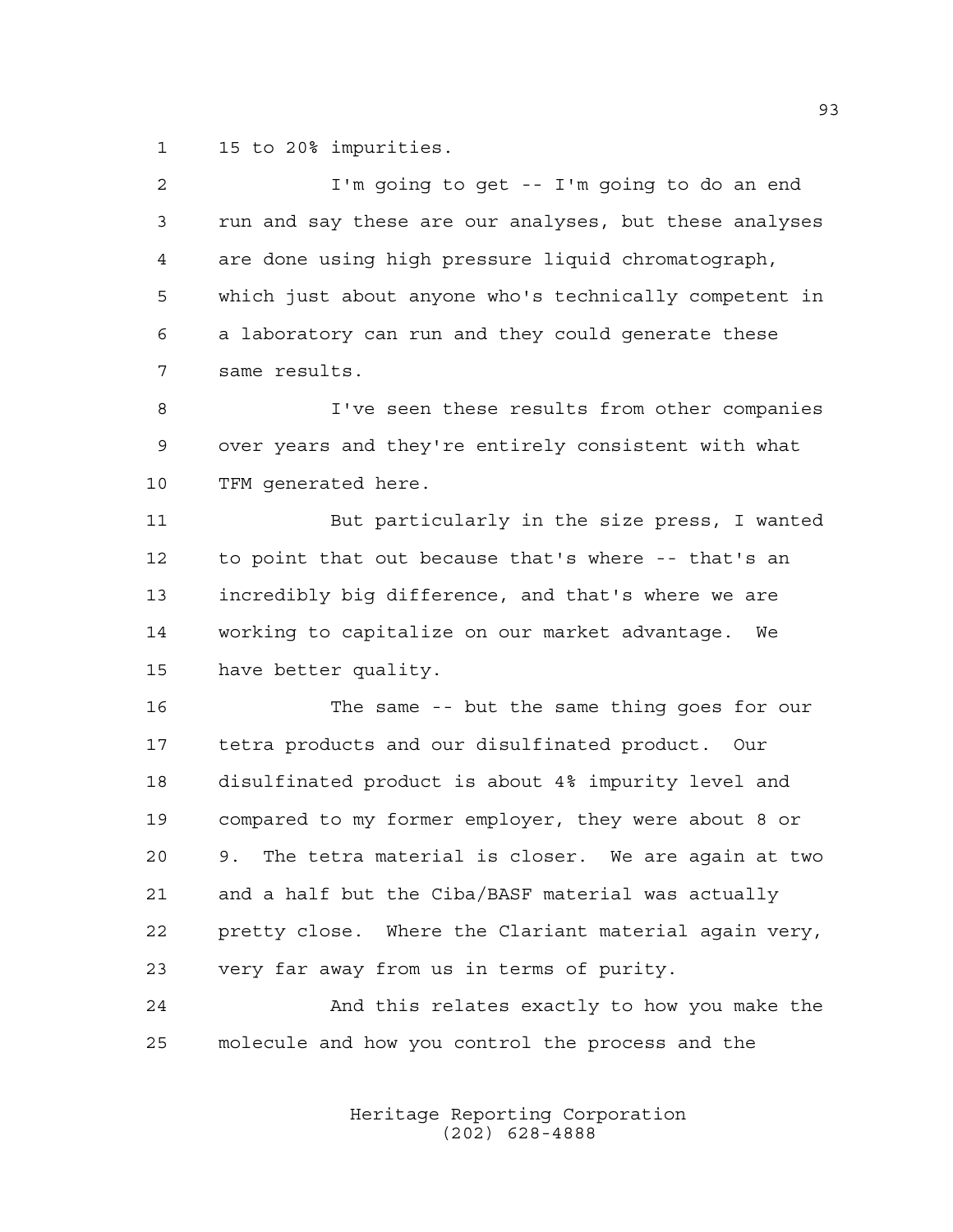stoichiometry. TFM controls their process very rigorously and uses very highly purified raw materials going in. And the bi-products that we do make, we take out. We don't do just ultra-filtration. We go through nano-filtration which takes out a good majority of the materials that can be taken out. Then we spray dry the product.

 In contrast, if you look at some of the patents from our competitors' materials, when I looked at them the stoichiometry was all over the map. In fact, a couple of the examples, the yields that were expected were only 85% to 88% in the first step. That's not going to completion. And because you don't 14 qo to completion, you have side reactions that occur. Those side reactions are what give you the products that give you the darkening.

 This purity condition with Clariant and 3V has existed for quite some time. It's so well known that when I was with Ciba several years ago, I used that as a selling argument against Clariant. I said their products were less pure than ours. By buying Ciba's material you could do better. That was a very standard tactic that I used in selling.

 Prior to the time that TFM entered the market here, I, and many people within Ciba and Bayer,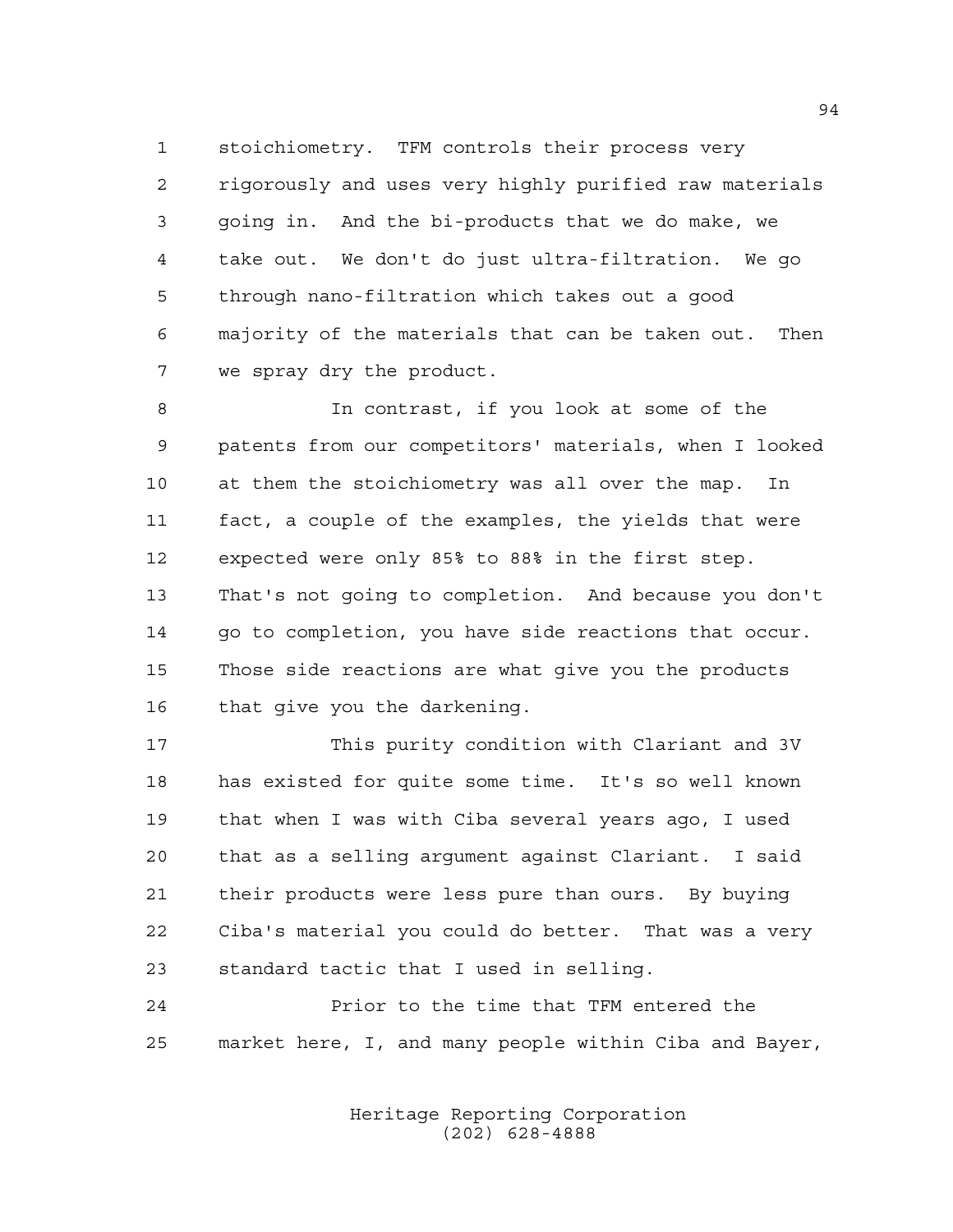I knew people in Bayer, we thought that Ciba had the absolute best purity and the best process for making OBAs. That was -- that was my understanding. Because the Ciba material only had 6% impurities. That's very good. Even back then, compared to the Clariant material, that was a significant advantage and I was very successful selling against them.

 When TFM showed up in the market and I had a chance to see some assays and some of the results, I was actually stunned by the performance difference. Stunned in the right word. I did not expect to see that level of response. It took me a couple different trials to see those results come at me to start gaining an understanding of what could be possibly going on. And I became convinced that purity was a factor. And this was before I even joined TFM.

17 So I want to digress just for a minute here. As I said, I spent several years as a process chemist designing processes, maintaining processes. Having some interesting times with processes. So I understand exactly what the difference is that you can do by making this molecule different ways. You will get different impurities, you absolutely will. It's almost like adding -- if I had filled this -- this was coffee. If I filled this cup half with coffee, then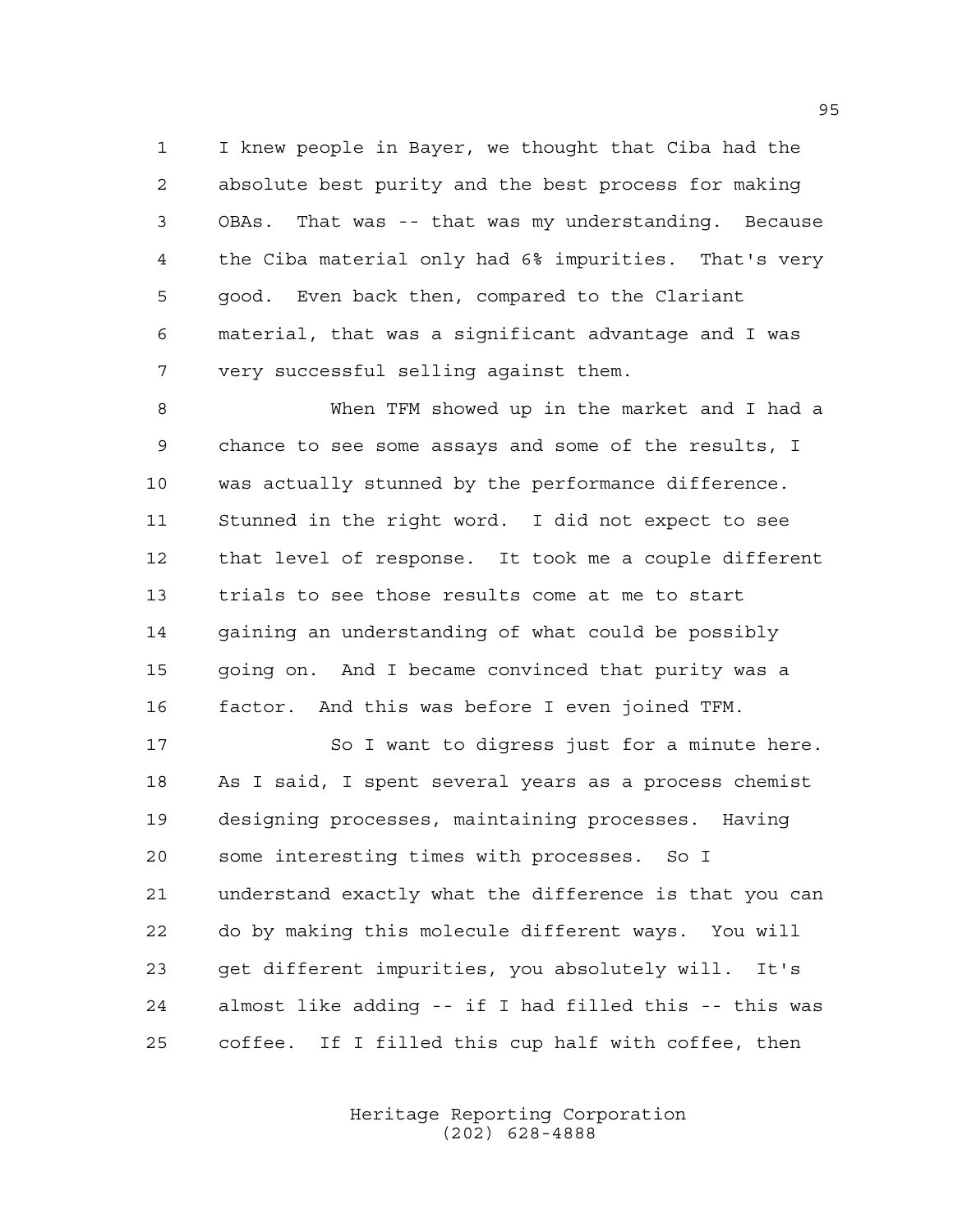added water to that, as I add water that coffee is going to taste differently and it's going to do different things with caffeine. I'm going to get less jazzed. If I take water, fill the cup half full and add just incremental amounts of coffee, it's entirely different.

 What we're talking about is the difference between the kinetic effect and the thermodynamic effect. In the limit, both of them are the same, equally diluted. But how you get there and how things happen because of the things coming together is different. That's a real key fundamental understanding for chemists. And you use it to your advantage.

 You use it in the paper mill to your advantage because by understanding the differences between kinetic versus thermodynamic effects you can make things happen on a paper machine that you would not expect to be able to happen.

 For example, I have personally made paper bright by using the detergent brighteners. It's quite possible to do that. We presently aren't doing that, but there's no reason why we couldn't. If you understand and have the knowledge, you have power in this industry. And that, again, is what TFM sells on.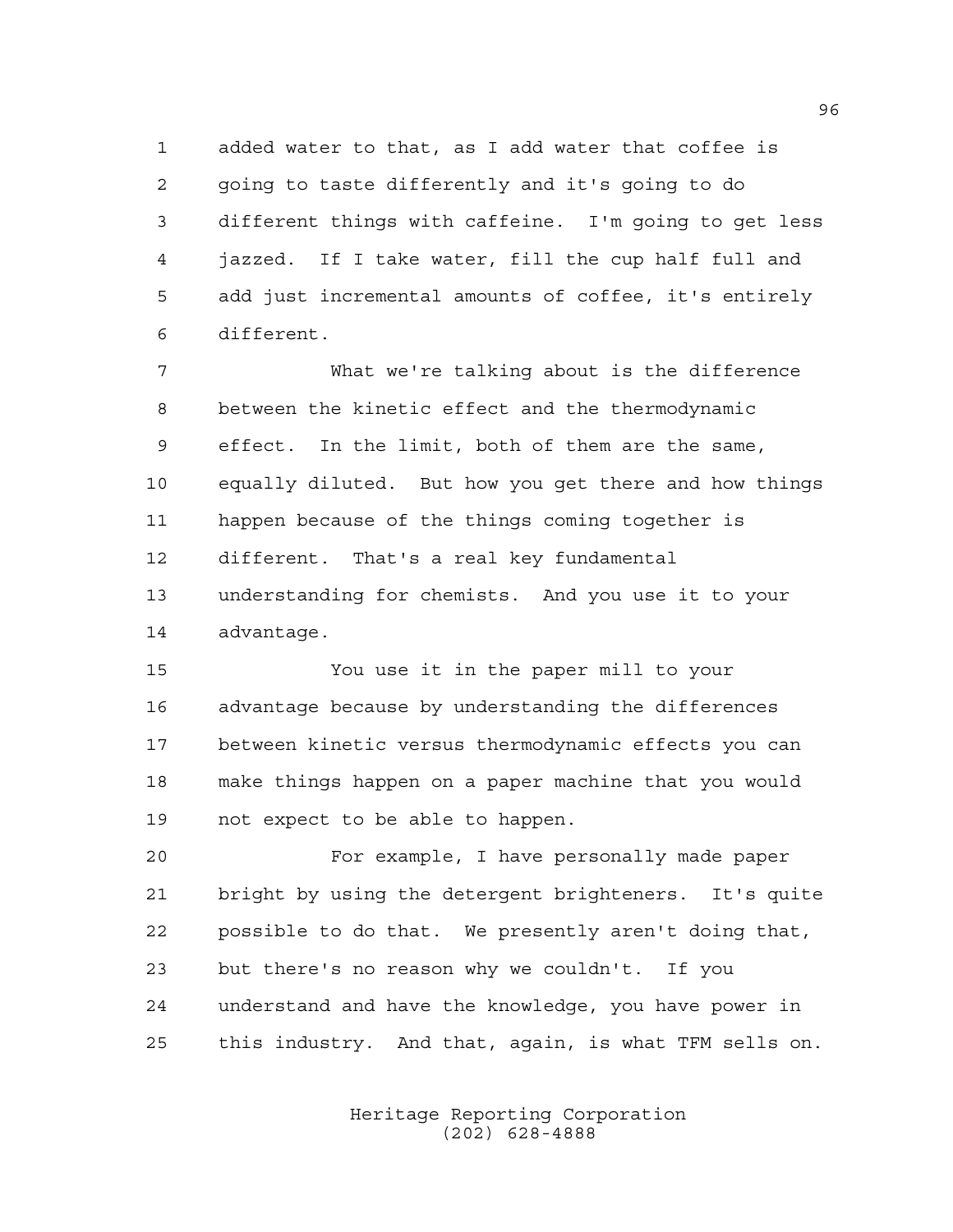We sell on our capabilities to help the customer and have a very high purity product that allows us to do these things.

 I did mention -- yeah, I want to talk about the liquid versus solid comment here. We do sell most of our products as a solid because we can spray dry them. When you have a highly purified product it's quite easy to spray dry this material, it's very efficient. If you have a less pure product, it's more difficult because the impurities will give you problems.

 So optical brightener usage is actually quite a critical factor in paper mills. For example, it's often times much less expensive for a mill to basically dye the paper white than it is to bleach the paper white. Bleaching can involve chlorine and there's always been concerns about dioxins and bi- products from bleaching. So the mills are very happy to dye it white if they can. But there's only a certain amount of whitening that you can get.

 In the real world, I go into a paper mill and I'll have the -- the mill manager says, geez, I need to get 12 points of brightness. And I'm likely to say, you know, I'd like to help you but every day, day in and day out, you've got enough process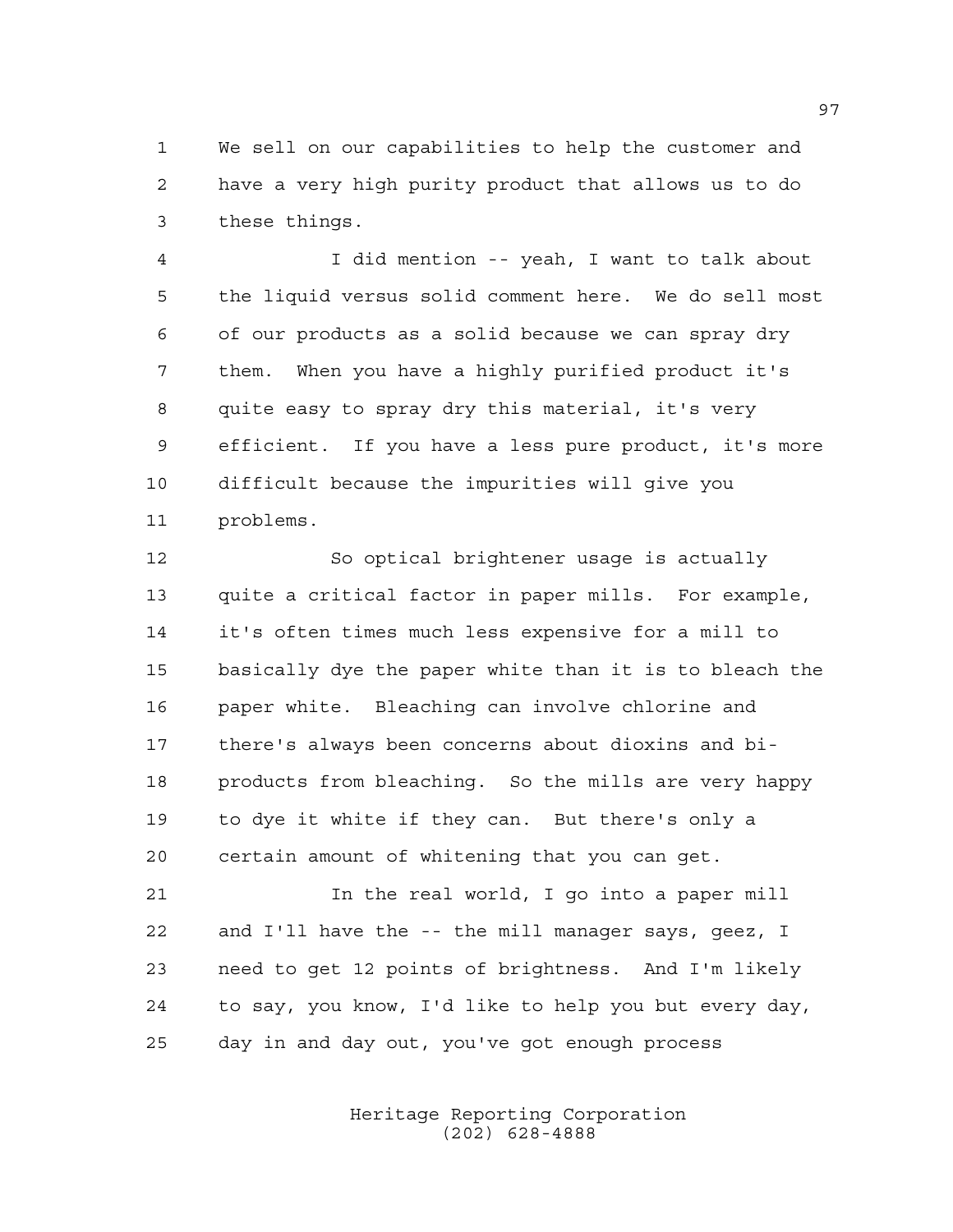variability that for me to promise you more than 10 points, I would be lying. And in order to get that 10 points all the time, everything has to sing. I mean the stars have to be in alignment.

 If I need to make that 10 points and maybe push a little and I have a less pure brightener, I'm not going to get it. And that customer is not going to be happy because he needs that. The cost differential is substantial.

 I mean I ran a trial here not very long ago where the paper mill -- the paper mill got additional brightness by using the optical brightener. And they bought brightener because it was cheaper than bleaching. The paper mill didn't get to take the savings, the pulp mill did. They used less chlorinedioxide and so they came at it from the other direction. So it was a big savings to the mill.

18 I had not even thought of that. I was assuming the paper mill would take those advantages and put it in the bank.

 Anyway, over time, as I said, it was a point of pride at Ciba that we had the best brightener. And Ciba does still make a very good product. I observed that there was a rather large margin, and like I said, I began to attribute that to the purity advantage. So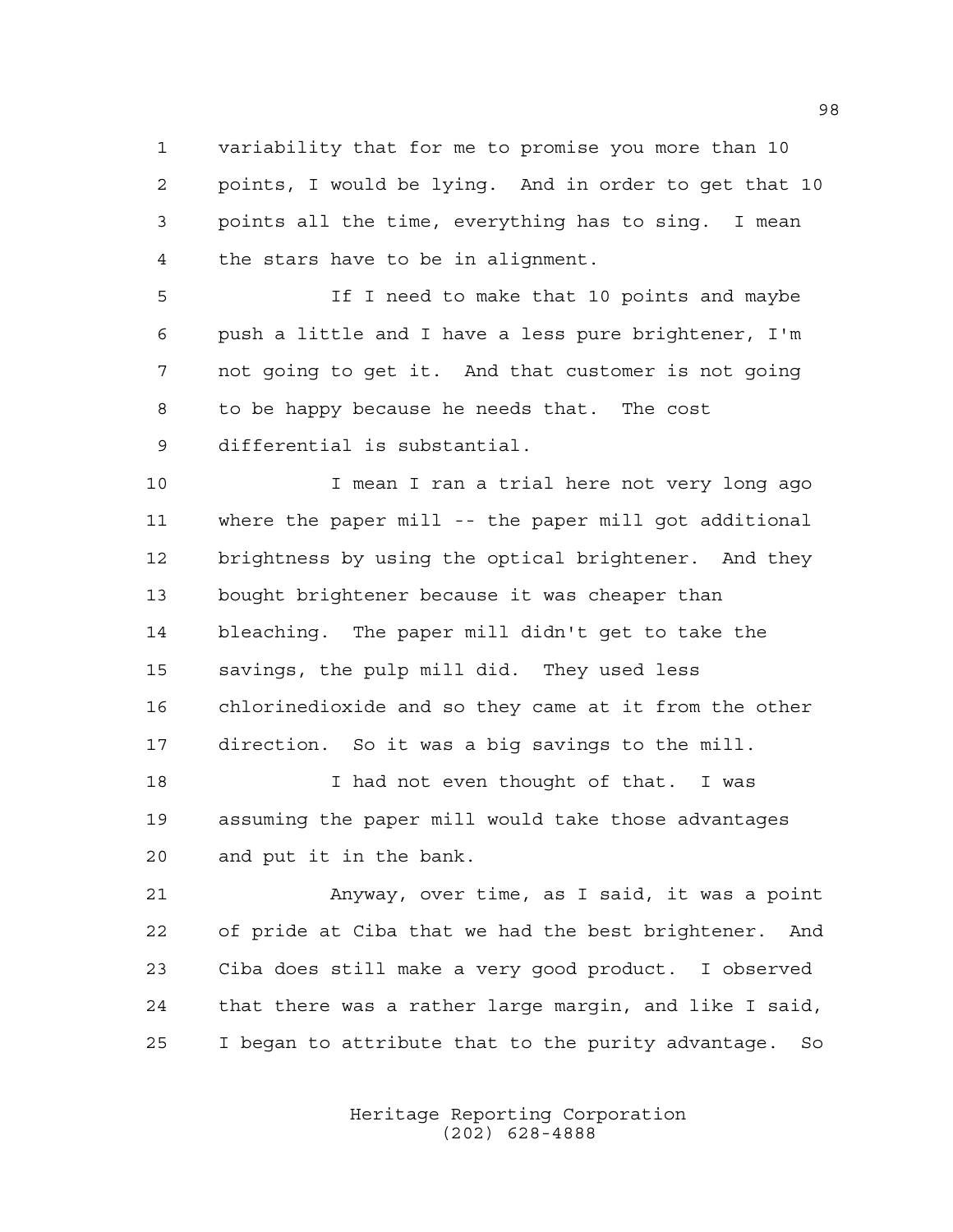a paper maker who wants to make the absolute highest brightness and is challenged -- I mean if you ever go to a paper mill, those guys are really clever. I mean to take what they do and make bright paper, they are really clever artisans.

 So to give them a tool to make their product better and have it perform in the market place the way they would like is just a huge benefit for them. Absolutely a huge benefit.

 So -- and understanding that there's -- there is a limit as to how much optical brightener you can have, I said high -- the high level is about 10 points of theoretical brightness, there is a sweet spot, you know. It doesn't -- it doesn't keep getting brighter and brighter. I mean I had one paper mill manager who complained to me, he says I'm adding almost 40 pounds per ton of your material and I'm not getting any brighter. And then I said, John, in order for you to get that kind of brightness with what you're using, we'd have to move the plan up to Beetlejuice because there's no more UV.

 The way optical brighteners work is it's sunscreen for paper. It absorbs UV and it spits out blue light. If there's no more UV you're not going to get that performance advantage. Now if you're taking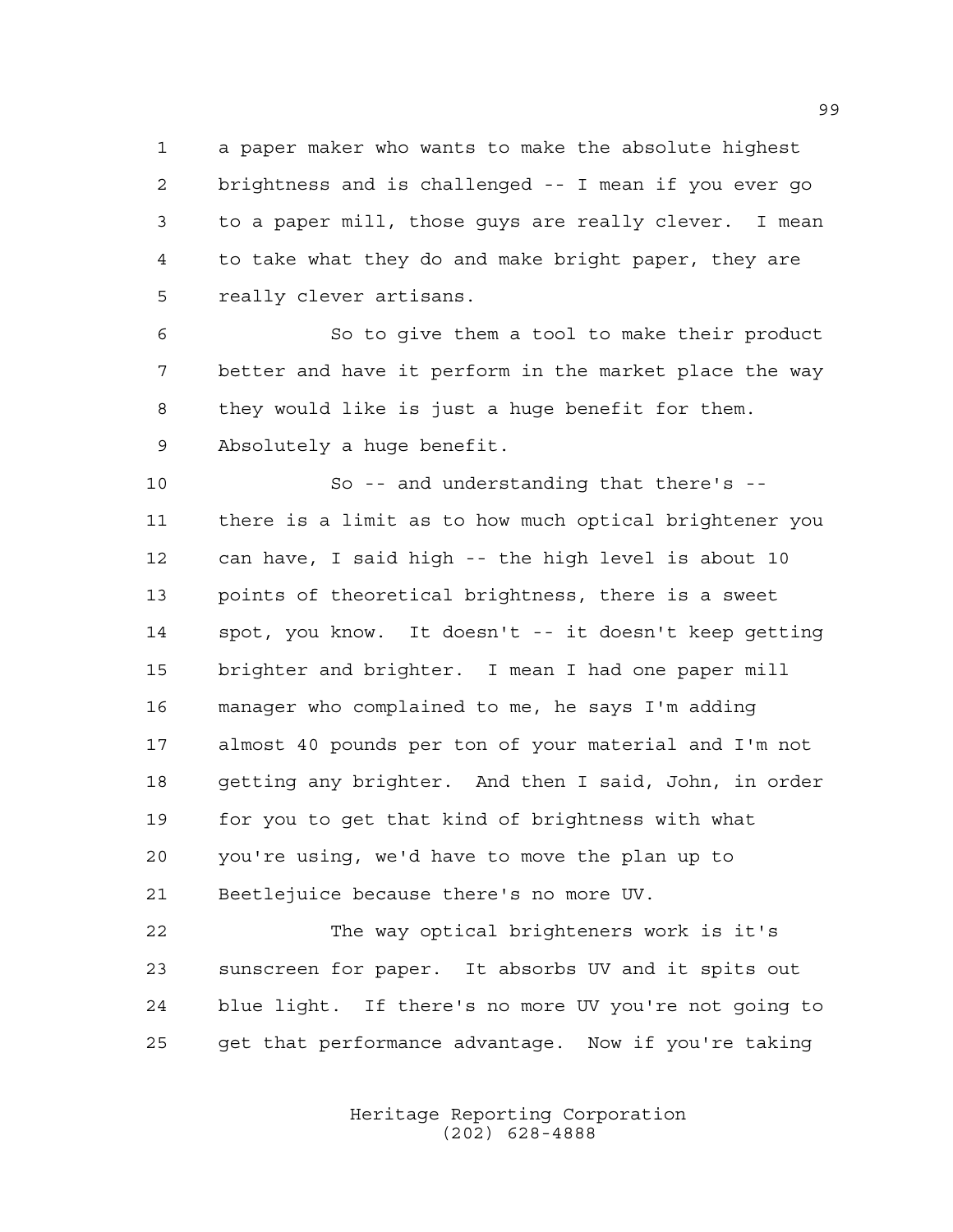a 90 percent pure optical brightener and that 10 percent is sitting there absorbing UV because it's only a certain amount and only 90 percent of it's working for you you're going to be at a disadvantage. Take 98 percent of that optical brightener now working for you, that's a plus. All of it is working for you. And that's where TFM sells. We've done very well with that.

9 Since there are fewer impurities in our optical brightener, our optical brighteners, we expect, to respond better, and more effectively at lower doses, and what it does is it gives the mill more latitude to accommodate the other process variables that they encounter, or in the case of color loss, which is a very challenging grade for most people, and as I think the Clariant folks mentioned.

 Clariant is a big development. It is difficult because the way that you make according to the Hercules patent, the way that you make color loss is you add calcium chloride, and calcium chloride is dull.

 So to get the performance of color lock, you are adding a dulling agent. That is one of the places that we have done very well, because our product is better. It responds better. I want to talk a little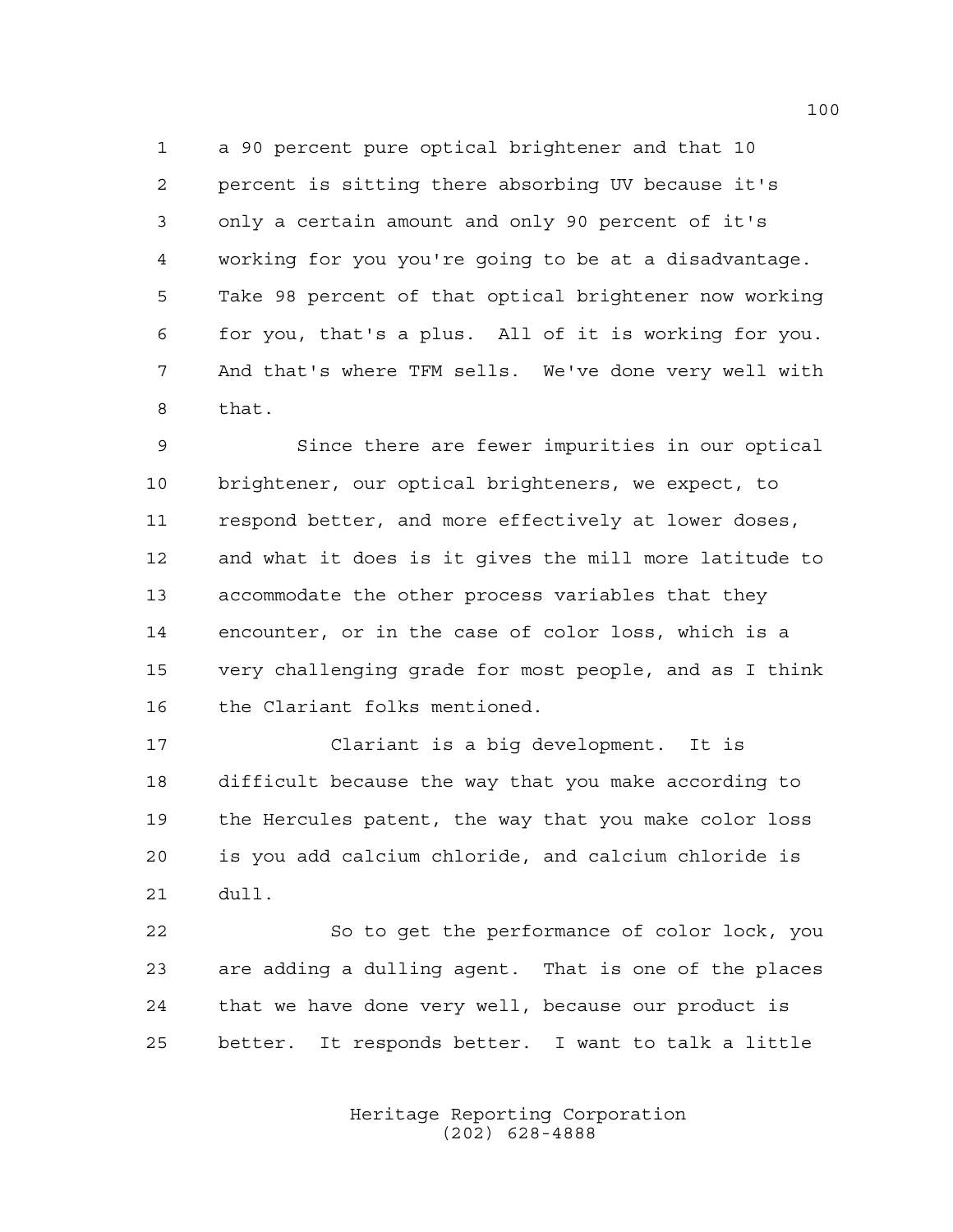bit about marketing, and I will sneak back to the lock here in a bit.

 Paper mills have really diversified their optical brightener sourcing as a response to several factors, and those factors are independent of the accused imports, particularly TFM. The paper mills have been responding to changes in the marketplace before TFM entered the market, particularly in 2005, International Paper decided I think that is a good marketing idea.

 We are going to try and chase a lot of these guys out of the business that can't make this higher brightness of paper as we can, and we want to consolidate our position. So they raised the brightness suddenly.

 I mean, they announced that we are going up from 88 to 92. That is going to be the new standard. It was really interesting to be in the business at that time to watch the mad scramble for everybody else to try to obtain supplies.

 And the reason that I mention that is because International Paper at that time had principally contracted with Clariant for their optical brightener business. Clariant did very well during this time.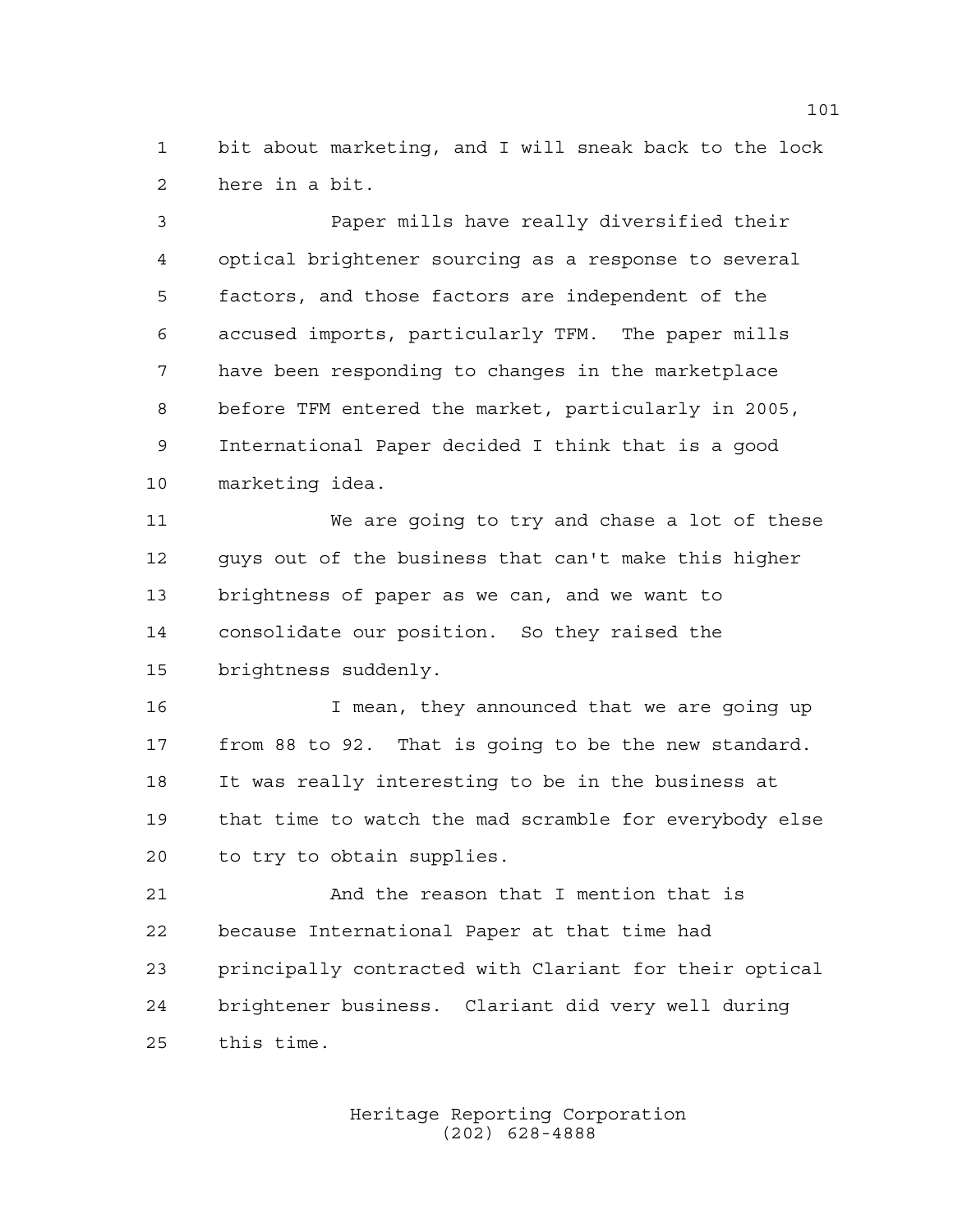1 1 I had people calling me. I mean, it was a sales guy's dream. People were coming out of the woodwork looking for -- I mean, people who would not have talked to you six months earlier, hello, hello. I mean, they were very interested, any way, any how, any shape, any form. People would try just about anything.

 They had to be there. International Paper moves and shakes the market. So in 2005, we got this big change. So, suddenly everybody is selling a lot more optical brightener, and things are just trying to quiet down, and get stable, and supplies are in a pretty good shape.

 And in 2008 Olympics hits, and that is when the Chinese decided that we can't have people making as much DAS, because we have got to take care of the air quality in Beijing, and that really threw a rock in the pond.

 I thought that it threw a rock in the pond. My customers thought that it threw a rock in the pond. So that DAS shortage -- and DAS is dinostillbene, that is really the core raw material produced in China, and in India to some extent, and most all optical brightener manufacturers, including Clariant and 3V, rely on for their supply.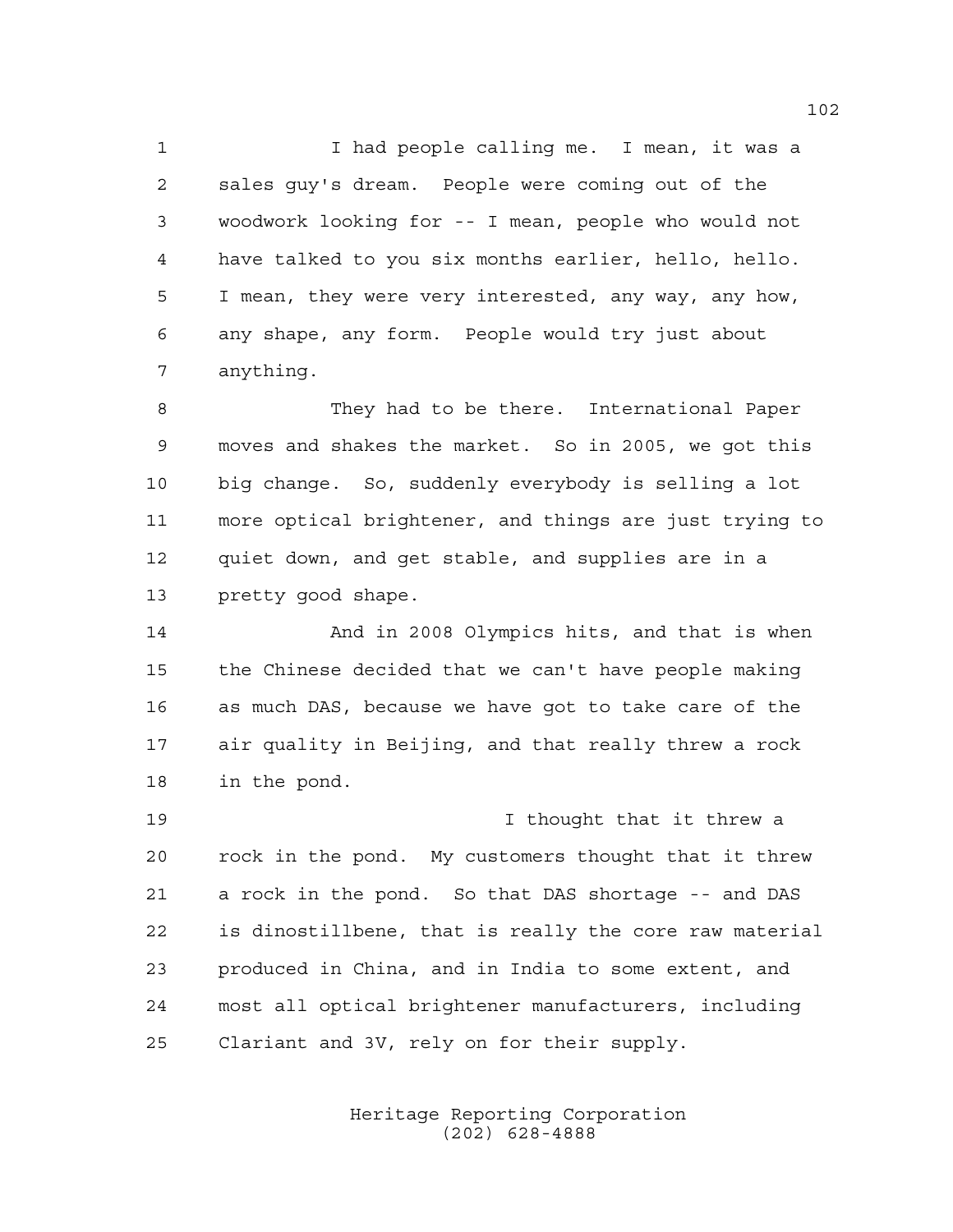As I said, Ceba still makes their own DAS, and MacIntosh. I don't know if that has changed, but anyway, that was a really significant disruption, and then it caused an immediate disruption of DAS, and most suppliers could not provide enough material.

 And some of those people to our knowledge were Clariant and 3V. TFM did come into the business actively at that time. We were drawn in. There was a market need. So the people that we supplied when others couldn't find themselves using a product which is quite superior to what they have been using previously.

 The normal response of that customer is going to want to stay with that better material. I mean, if you are going to have a choice of driving around in a Yugo versus a Lexus, you are going to take the lexus. So that is kind of normal.

 And there is some degree of loyalty. If you help somebody, they typically remember that. The paper industry is a pretty closed market in that way because everybody knows everybody and favors are remembered.

 Anyway, this event really drew the paper companies into looking more and more globally for supplying the domestic business. Most all of the

> Heritage Reporting Corporation (202) 628-4888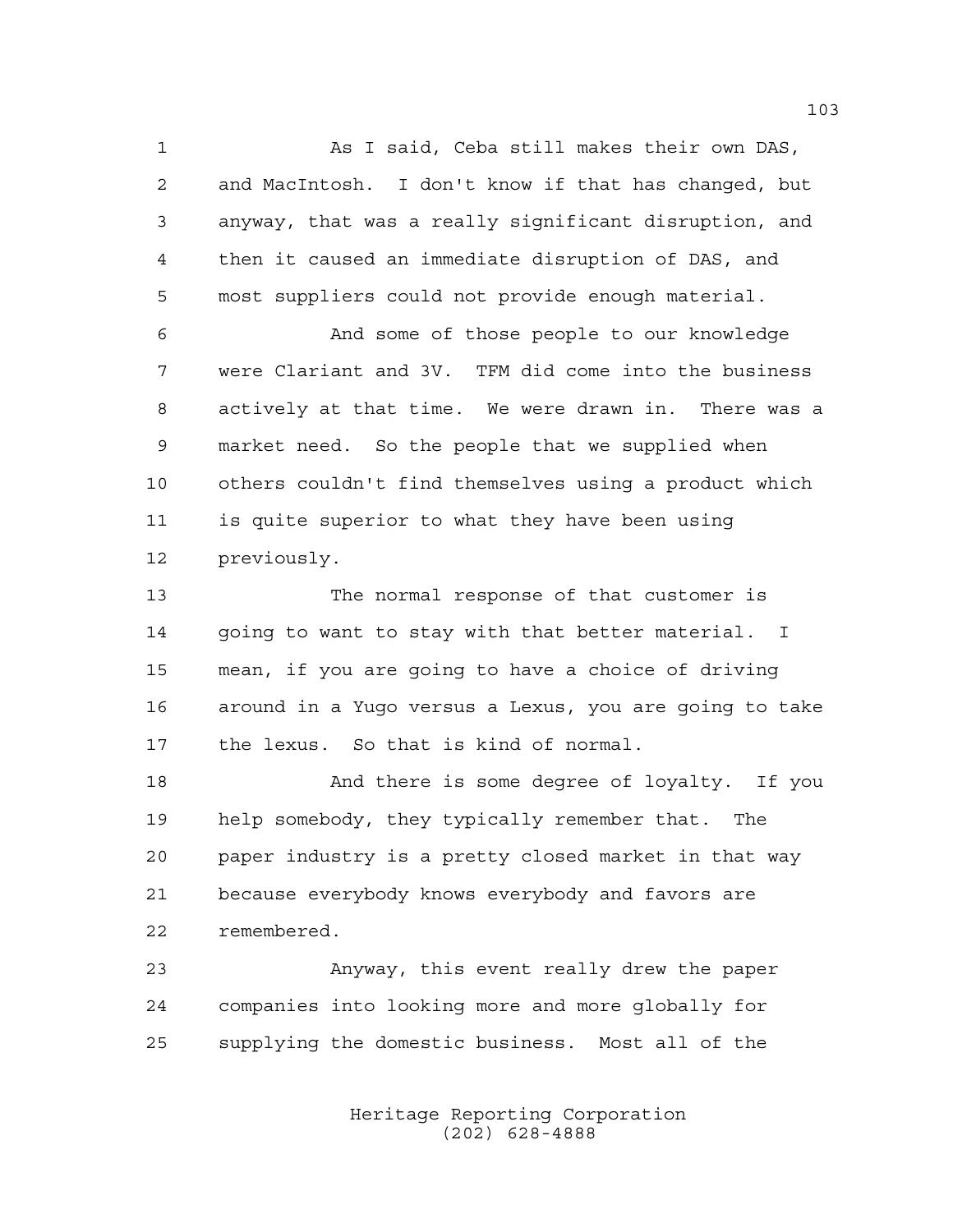suppliers, most of the big companies, like Boise, Georgia Specific, IP, already had had an international sourcing effort going on. This redoubled their efforts.

 So in summary the 2005 and 2008 events really as I described were really market driven events. It forced paper companies to go to Asia for their OBA sourcing. It was a cautious and responsive decision of the mills, and as a cause, and not as a result, of more imports being brought into the U.S. market.

 Prior to these events of 2005 and 1008, I never really saw imports. Pricing wise, TFM's prices really never undercut the domestic prices of Clariant and 3V. I want to contrast that. In my 20 years if being in this business, 3V and Clariant have always been the market disrupters.

 I mean, I was always responding to a competitive threat from Clariant when I was handling the business on the West Coast. I in fact developed new markets for optical brighteners, and new applications just to keep my business away from them, because they would always show up within 6 months, 9 months, and say I will offer you material for a few pennies a pound less.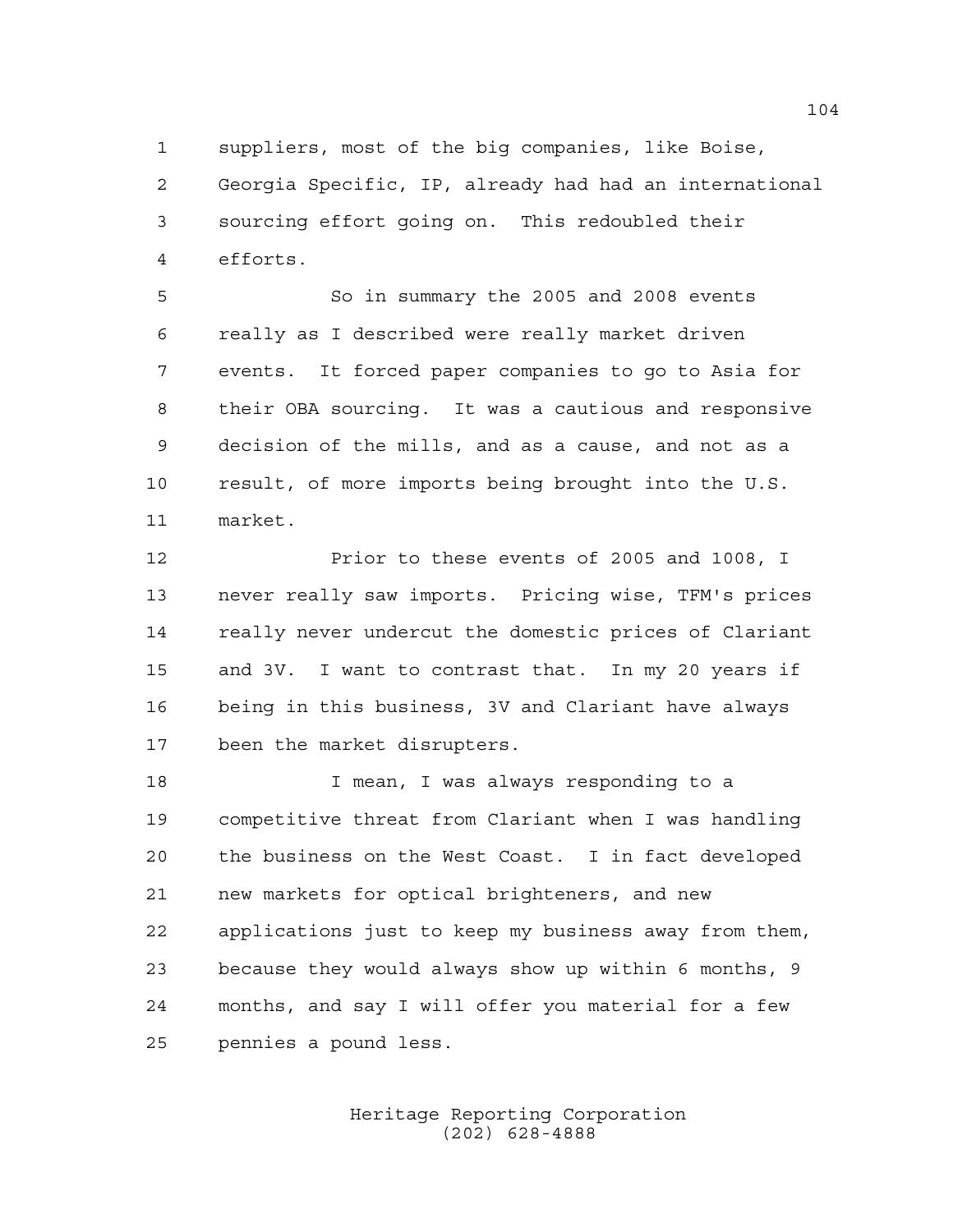I mean, that was to me was the market strategy that was being driven, and because they were importing the low price DAS from China before anyone else -- and I was with Ciba at the time -- they had a better position. I had to sell under quality. I sold under quality of the Ciba material.

 So I also remind people that in response to the Clariant and 3V pricing that Ciba actually as we know now is part of BSF, filed a petition to seek relief against dumped imports of DAS. So it is kind of an interesting change in the past few years.

 And I would also like to note that discussing pricing with some of the paper mills, I have had several customers very recently inform me that our prices are actually quite a bit higher than Clariant's and TFM's. I mean, of Clariant's and 3V's. The TFM prices are actually higher.

18 And as an example, I mean, right now there is a couple of customers that we know of that it is 10 percent less. I am not going to disclose who. In fact, in the fourth quarter of 2010, we were told that it was between 5 and 10 percent lower than our price. Anyway, optical brightener demand is continuing to grow. I mean, since IP started this in 2005, the brightness levels are continuing to rise,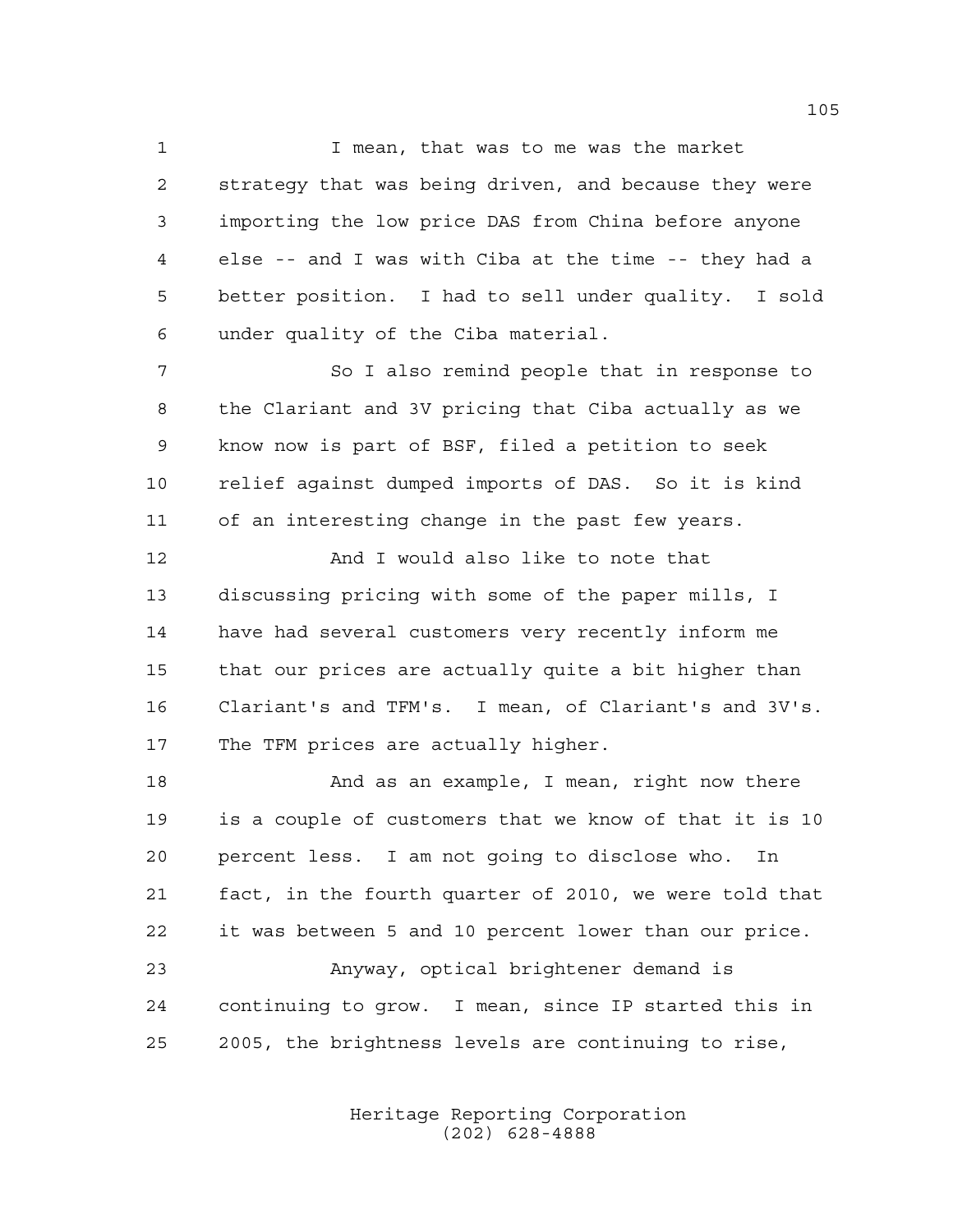and while they rise, there is an increasing focus on more recycled content, which is inefficient with optical brightener.

 So more optical brightener is used as a function of more recycled content, and as I said, the high bright color lock technology is now having, I think, a very positive impact on the OBA growth domestically.

 So the non-traditional markets are also growing. I mean, as I mentioned, the hundred percent recycled fiber, I just spent some time with a mill trying to develop a 96 bright, hundred percent recycled grade, and they marketed it as ecologically friendly, and we did it. We did it. We did it in spades. We did it like 97.

 So that is a market driver. There is a demand for that type of paper; high bright, color lock, and recycled. Technically, we can do that. We have the purities that allow us to do that. So for such challenging grades of paper, the optical brightener price is going to be less important than the purity, because the purity is what allows the manufacturer to make the grade and be in the market that they want.

In conclusion, given the conditions that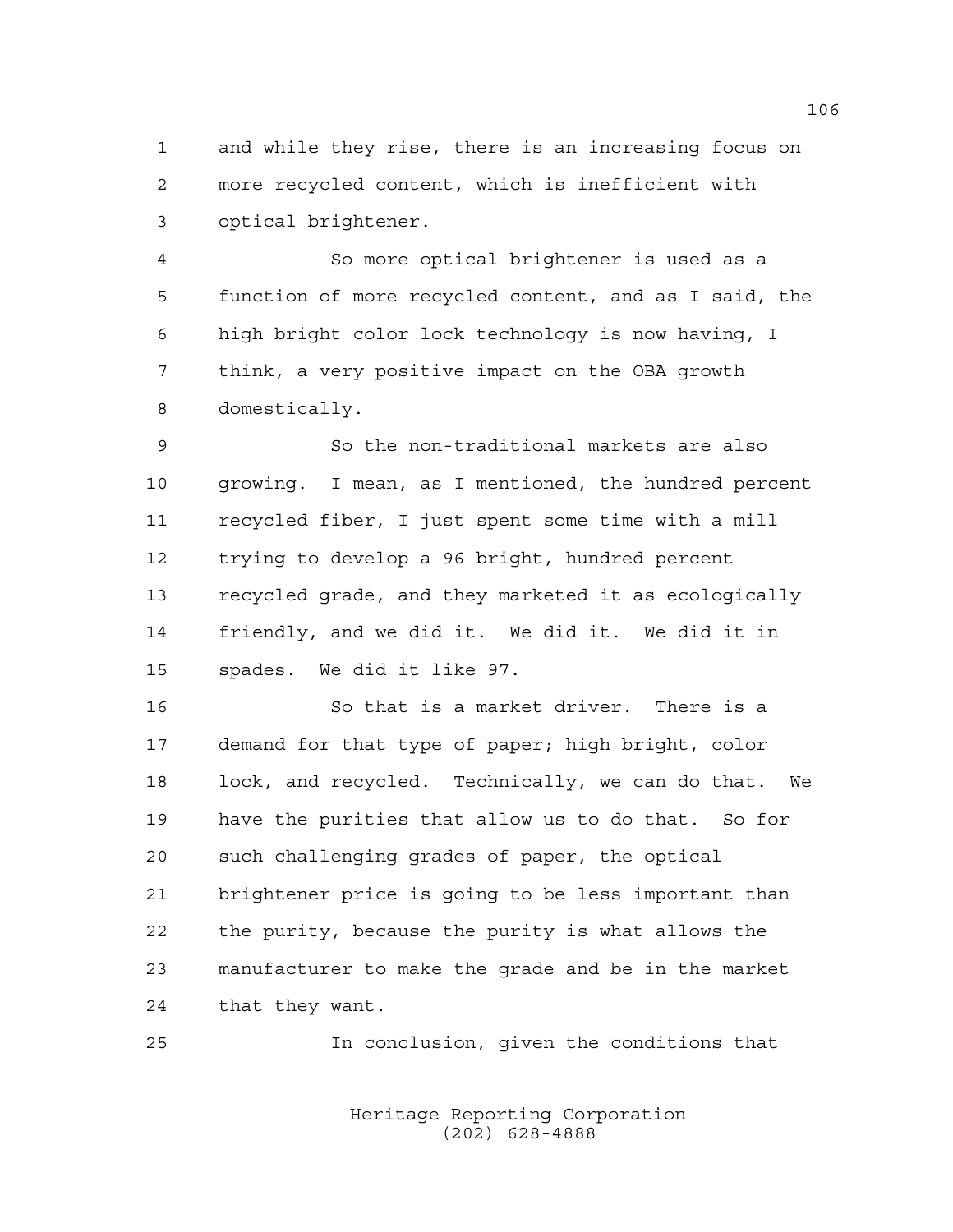exist now, and actually during the recent past five years, success will favor the optical brightener supplier who supplies a higher purity brightener that is needed in the changing market place today. I thank you for your attention, and I welcome your questions.

 MR. HUANG: I just would like to make some more points, and TFM's gross relies on customer's trust, and eventually they feel comfortable with the quality, the constant quality, and especially during 2008, we were able to help customers with the difficulty that they might have.

 They had problems getting enough material delivered to their paper machines to make the grade, and during that time, we secured our supply to our customers under contract, and we also opened up to some customers who might order one truck, or two trucks, and we shipped that.

 We don't care who they contract with because they are not only our customer, and if they have a problem there, we just do our best to helping out, because paper machines cannot run without this chemical, and then they will lose big money, and then they get into a problem.

 And like Dr. Nelson said, that after they use our product, they understand about what we have

> Heritage Reporting Corporation (202) 628-4888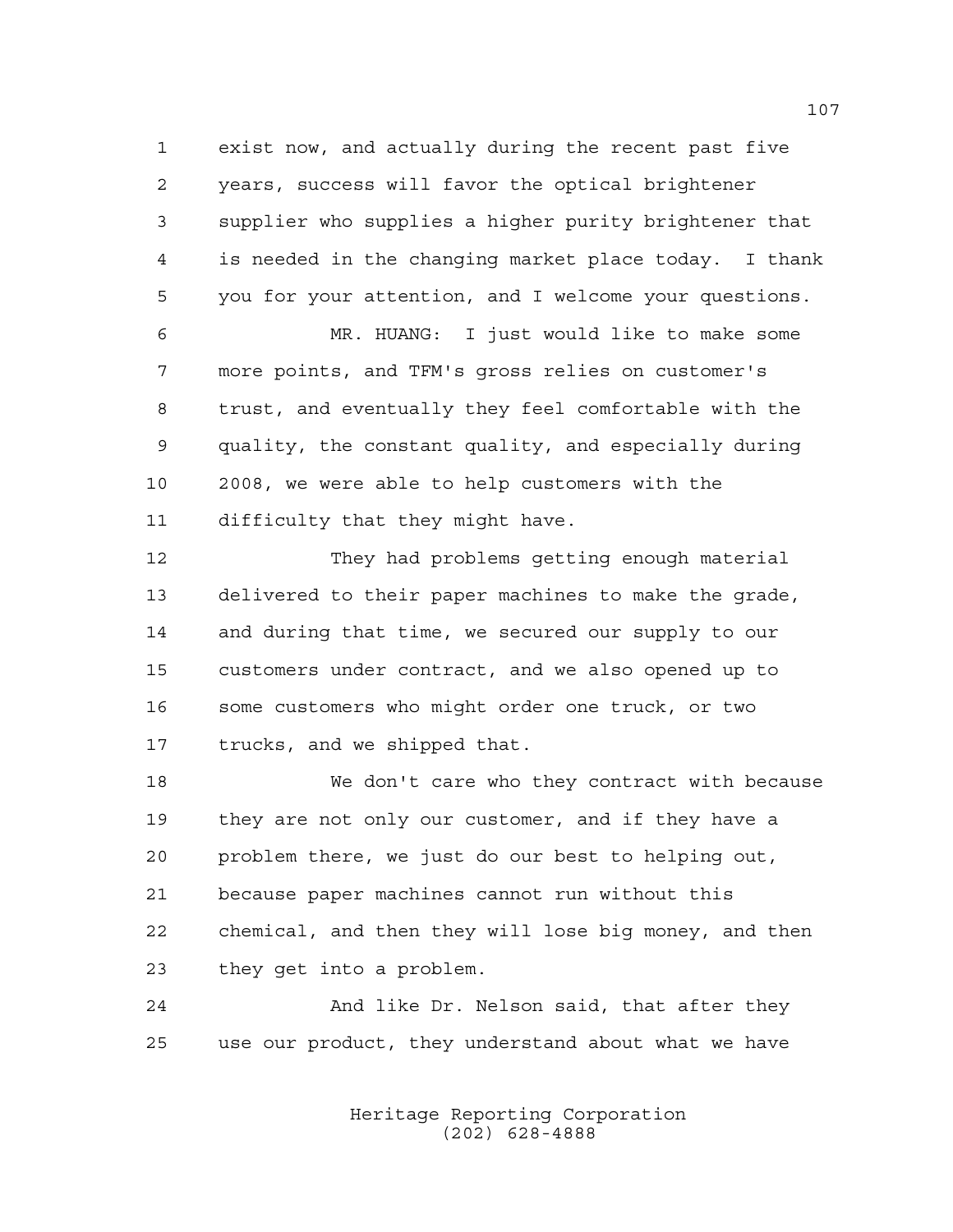and talking about the quality, and they actually see the difference before using our product and after.

 So I would think that we are not coming here to cut our price, and ship product to a customer. We provide a good quality product, and we want to save our customers overall costs. Like Dr. Nelson said, it can be from the usage of the stillbenic and the same grade.

 And many of our customers have successfully seen the improvement by that, and even so they keep telling us someone lower the price by so much, but we always talk to them about the savings that they have seen, and they normally just stop talking about it and keep using our product, because it is quality consistent, and also we provide the service that our customers need.

 We help the customer to optimize their usage. We are not only a company that tries to sell as much as we can for these customers, but actually we help many of our customers to use less. So I think that this is really the point of why we can go in the market, and even many of our own customers refer us to other customers, and not that we contact them by ourselves.

And it is because of our reputation and that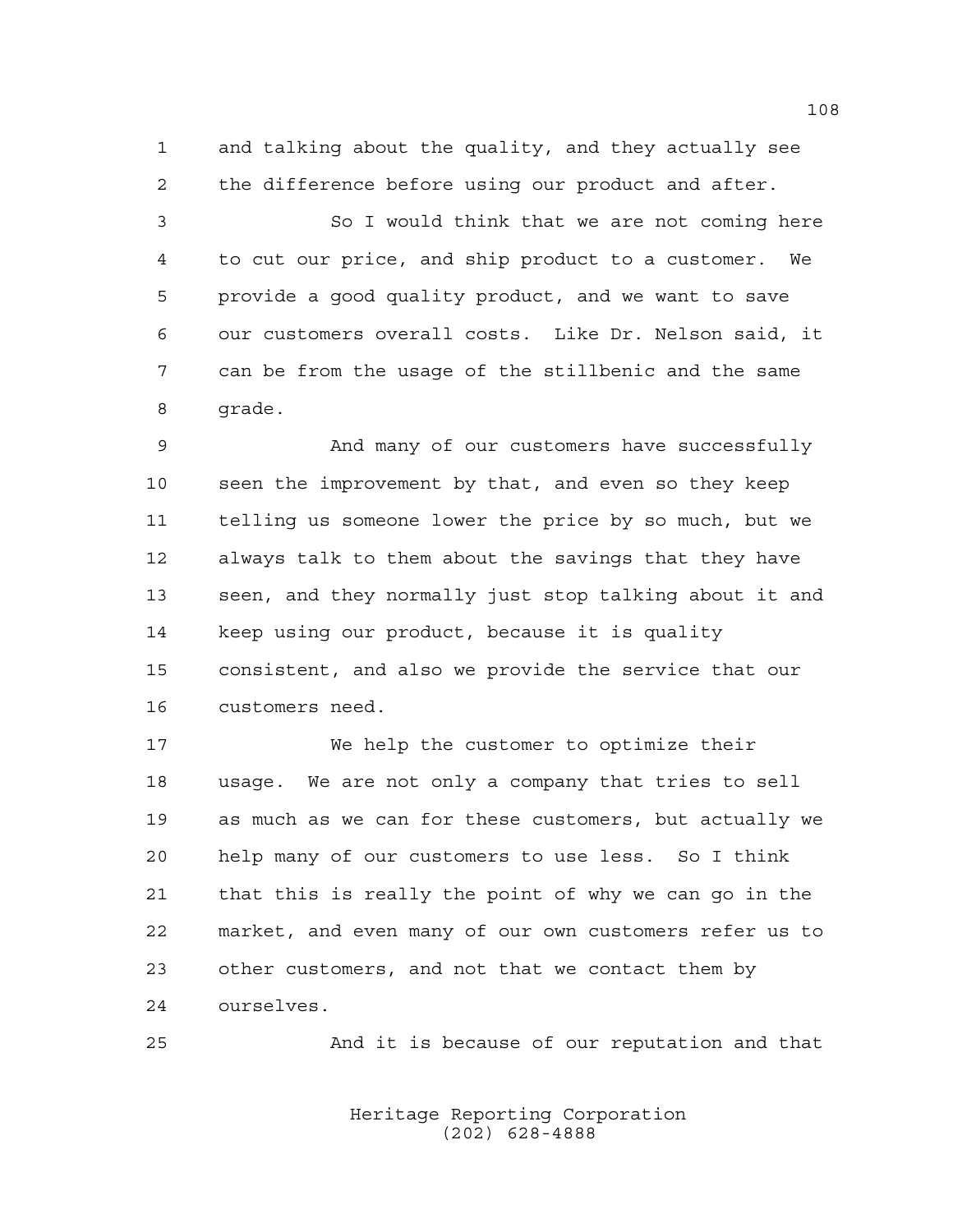we want to establish in the market, and we also understand that there is a challenge in making difficult grades, and fortunately with our product, most of our customers can achieve their target, and they feel satisfied with the performance. So I think that quality and service are our main focus, and not the pricing. Thank you so much.

8 MR. KOENIG: That completes our presentation.

 MS. DEFILIPPO: Thank you very much, Mr. Koenig, and thank you Dr. Nelson and Mr. Huang for coming today to testify. As I think the panel demonstrated, some of us are not the most well versed in the chemical industry, and it has been very helpful having people here explain it to us. So with that, I will turn to one who does know chemicals, and that is Ms. Trainor. Any questions for this panel? MS. TRAINOR: Yes, I do have questions for

 this panel. I am Cynthia Trainor, of the Office of Investigations. This question is for Dr. Nelson. Forgive me, but I am coming off of a very bad cold. You said that in about 2005, if I wrote this correctly, paper mills diversified their sources independent of imports. Is that a correct statement? And for what reasons would they have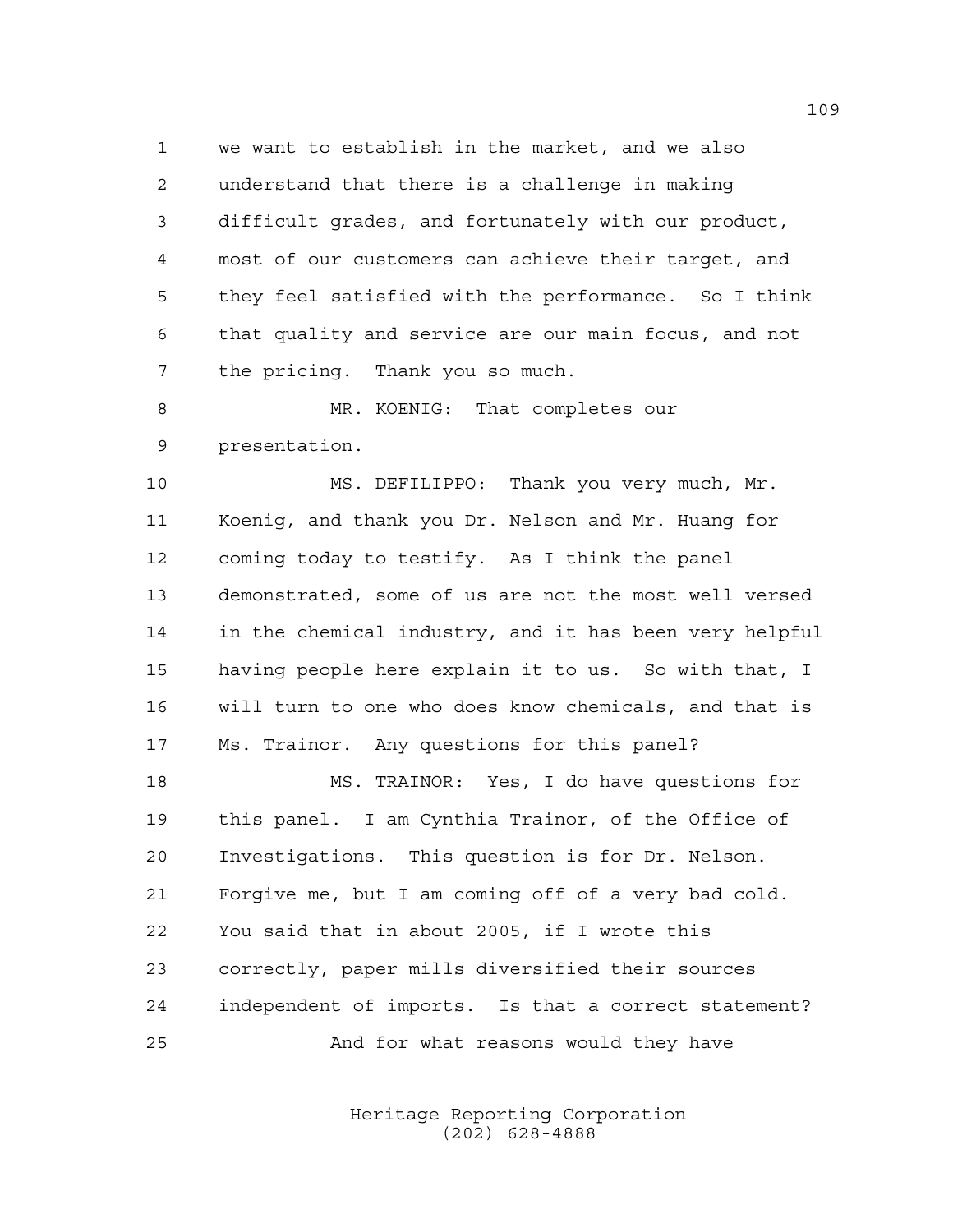diversified their sources since we heard testimony from the Petitioners that companies tended to stay with a sole source of supply? DR. NELSON: Actually, in 2005, when IP raised the brightness standard -- MS. TRAINOR: That was going to be my followup question to that. 8 MR. NELSON: That's what it was. I mean, to go from 88 to 92 brightness requires a lot of optical brightener, particularly if you are not brightener, particularly if you are not bleaching all that much. Optical brightener has a dose response. I mean, it is easy to make 92 brightness if you pulp mill is bleaching to 90. You are cruising, but if you are making 85, which is where a lot of the technology exists for the pulp mills, it takes seven points of lift to get to 92, versus two points of lift from 90. Most of the American mills are designed to run -- pulp mills are designed to run the 85 brightness standard. A lot the big ones in the northwest are hard pressed to make 85 on a regular basis. And to make it a higher brightness requires a lot of chlorine dioxide, but that was the seminal event in 2005 that caused that change. People were

> Heritage Reporting Corporation (202) 628-4888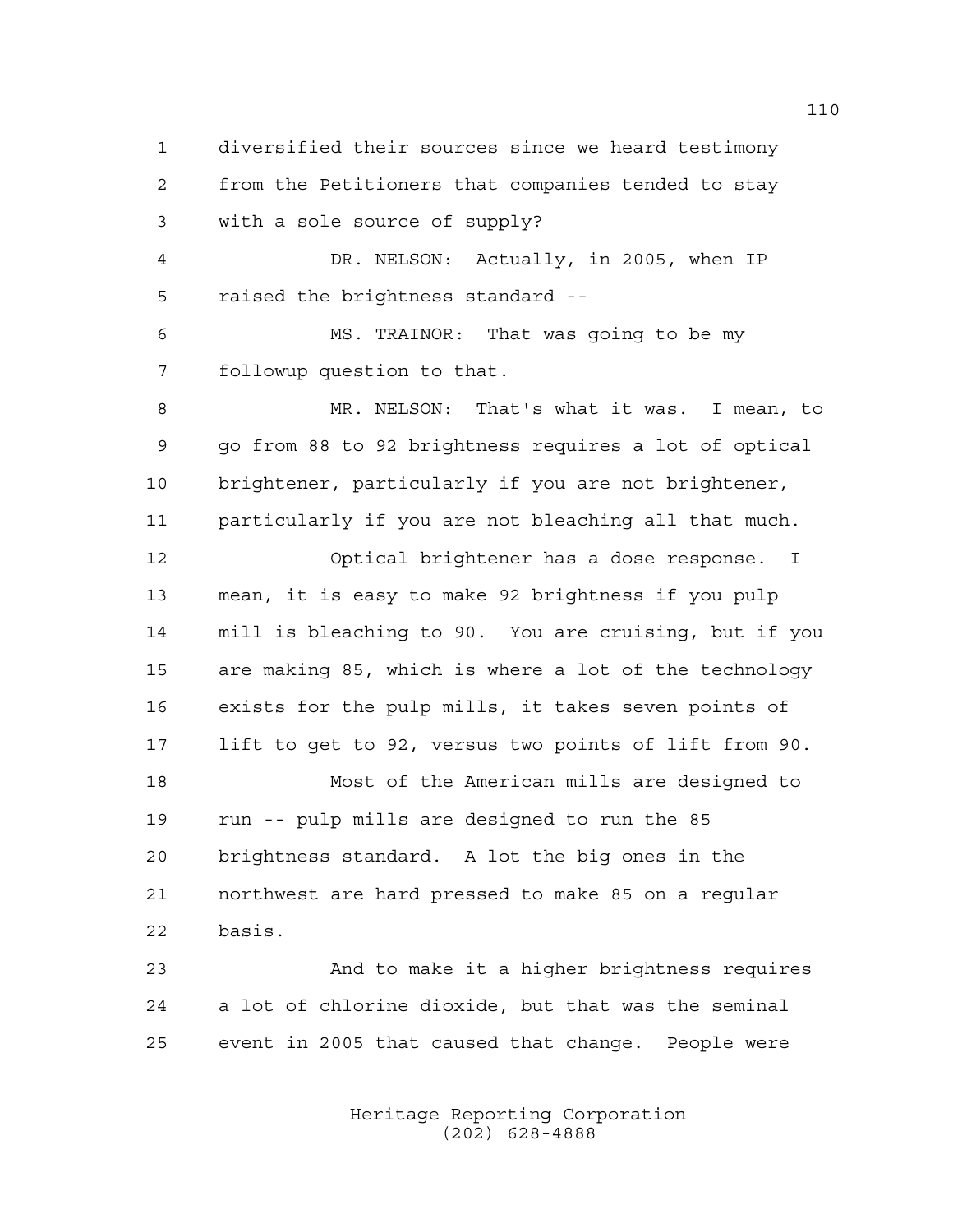trying to get brightener wherever they could.

 MS. TRAINOR: Okay. I was trying to make that correlation and you made it for me. Am I right to assume then that TFM, either here or -- well, not here, but in Taiwan, do you make your own TAS, or what is your source of TAS, and if you can't answer that publicly, would you please put it in your post- conference brief. DR. NELSON: Yes, we will do that. MS. TRAINOR: Thank you. I was so focused on the diversification and the sources. You talked about the side press process for applying optical brighteners to papers, specifically at the hexa level. Is it also used for the guy and tetra levels? DR. NELSON: A good question. The hexa is the preferred product for making the highest brightness grade. You can use tetra, and there is a company that has been very successful at using combinations of dye and tetra to make high brightnesses, but I think that was in response to them not having as good a hexa available. So to make the highest grade of white paper, the hexa is going to be the product of choice. You may use it in combination with tetra to the sized

press, but generally you can't use the disulfonate at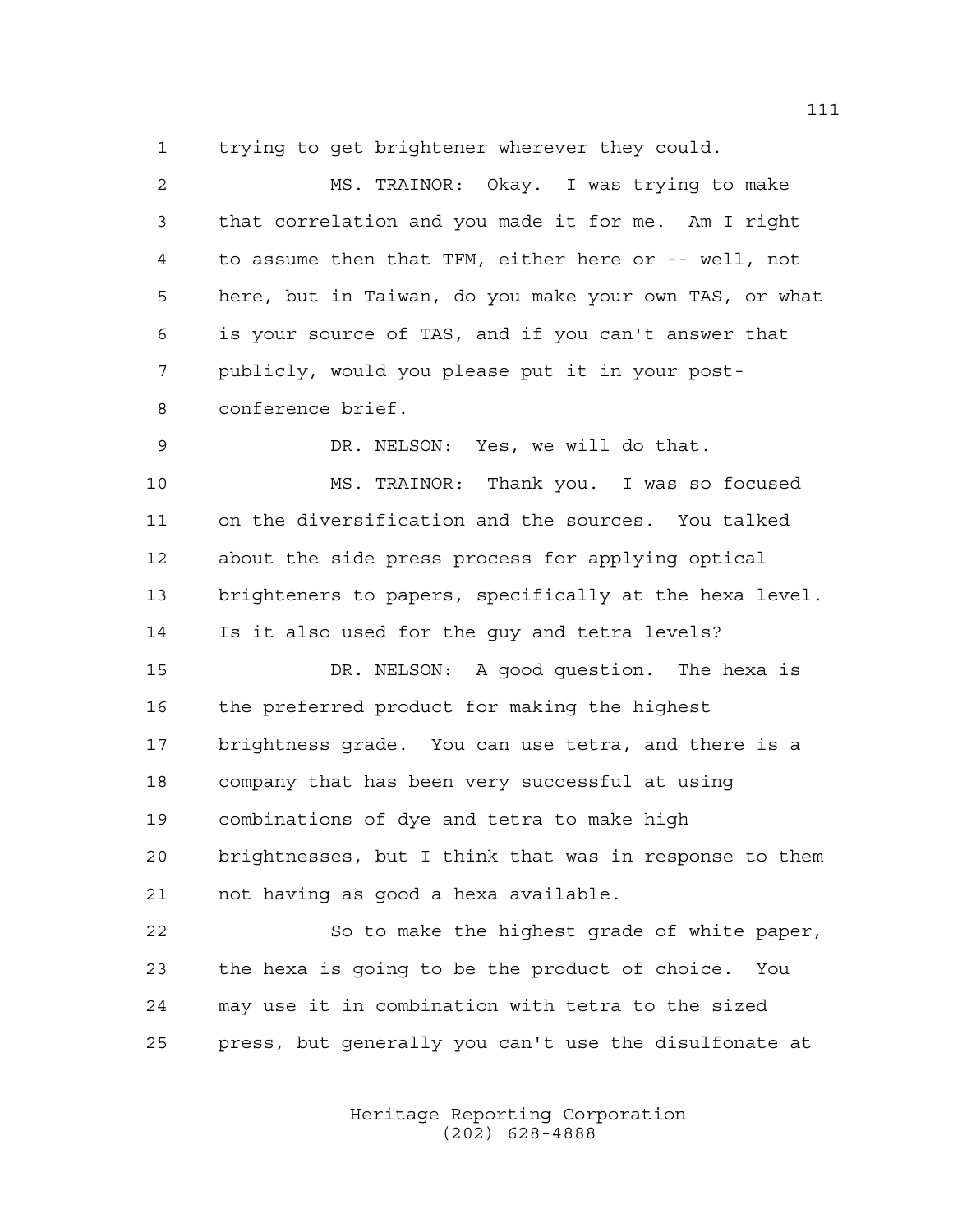the sized press because if you use starch, you start getting interactions, and the viscosity goes infinite. If you use a non-starch base carrier at the size press, you can in fact disulfonate at the sized press, but not very many people would think to try that. And there are disadvantages to doing that anyway, because the disulfonated material doesn't have the light fastness that the tetra does. So if you want a stable high brightness, you want to maximize the use of the tetra and hex size press, and not the disulfonate. MS. TRAINOR: I believe that you just mentioned a company, and I am not asking you to identify that here, uses the tetra and hexa in combination. DR. NELSON: Most people do that. 17 MS. TRAINOR: Okay. 18 DR. NELSON: That is pretty common, because traditionally the hexa had a lower purity aspect to it than the tetra for most suppliers, and so you would try to use -- get as much of your lift as you could with the best product, and that was typically the tetra until TFM showed up with our hexa being about 97 plus percent.

There were also some cost constraints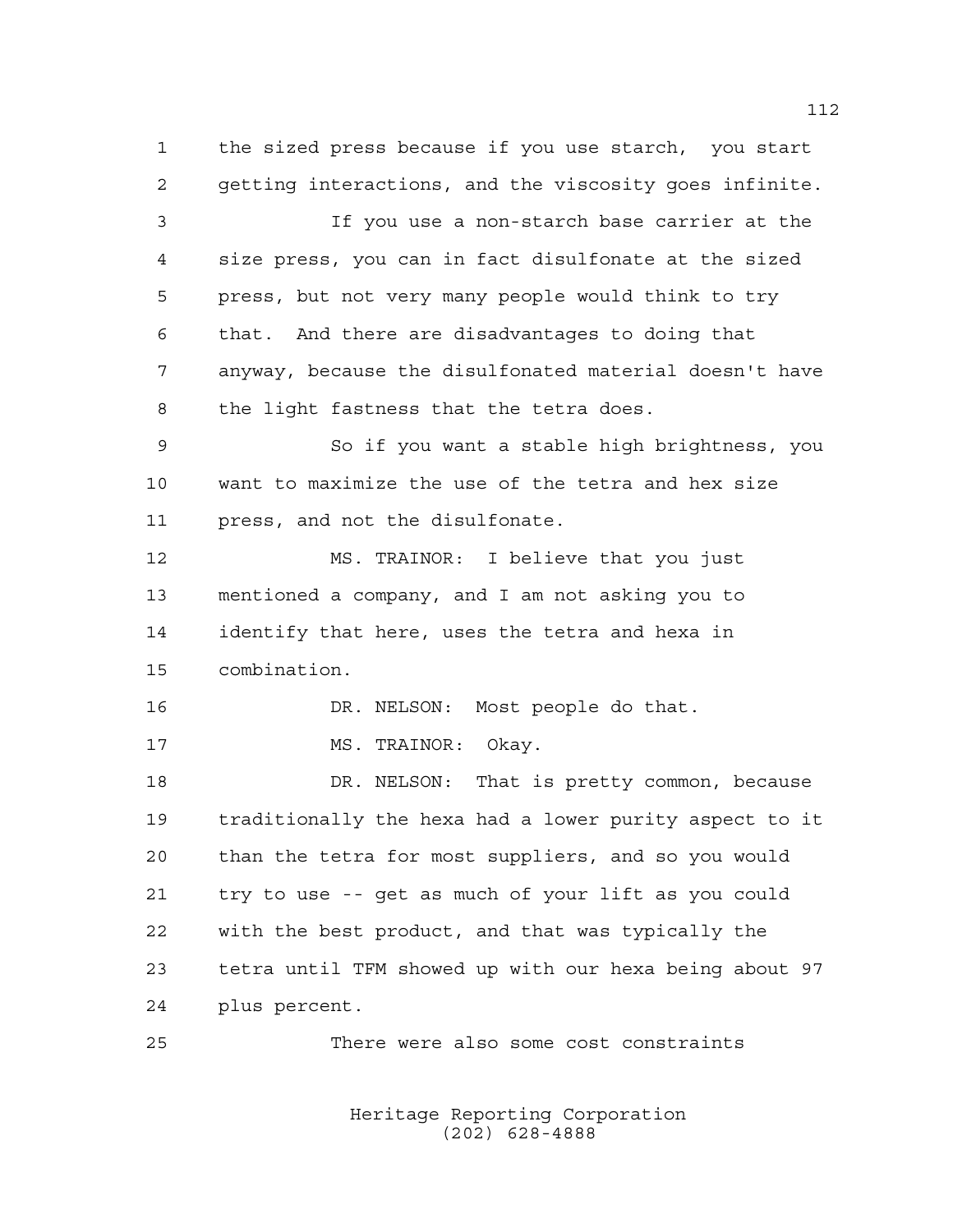because there is a cost escalator. Actually, it looks like an inverted parabolic curve. Disulfonate is more expensive than the tetra, and the hexa is more expensive than the tetra. So the curve looks like that.

6 And that relates pretty much to the difficulty of manufacturing and putting in solution. The disulfonated material is very difficult to make as a stable liquid solution, and so leadthon is a biological term, and makedon is what I prefer to express when you take the power material and you make it into a liquid.

 The disulfonated material is harder. I don't care whose it is. That is the nature of the molecule. It is insoluble, and you use that insolubility in some cases to your advantage, but when you are trying to make a liquid solution it is frankly a pain. Tetra is a piece of cake. The hexa is so soluble that in fact it causes people problems. For example, if you are making a lot of very high bright white paper, and you are using a lot of hexa, and paper machines always recycle a certain amount of their paper because it is called trim. So if you are using a lot of hexanesulfonate, and it is going back to the wet end,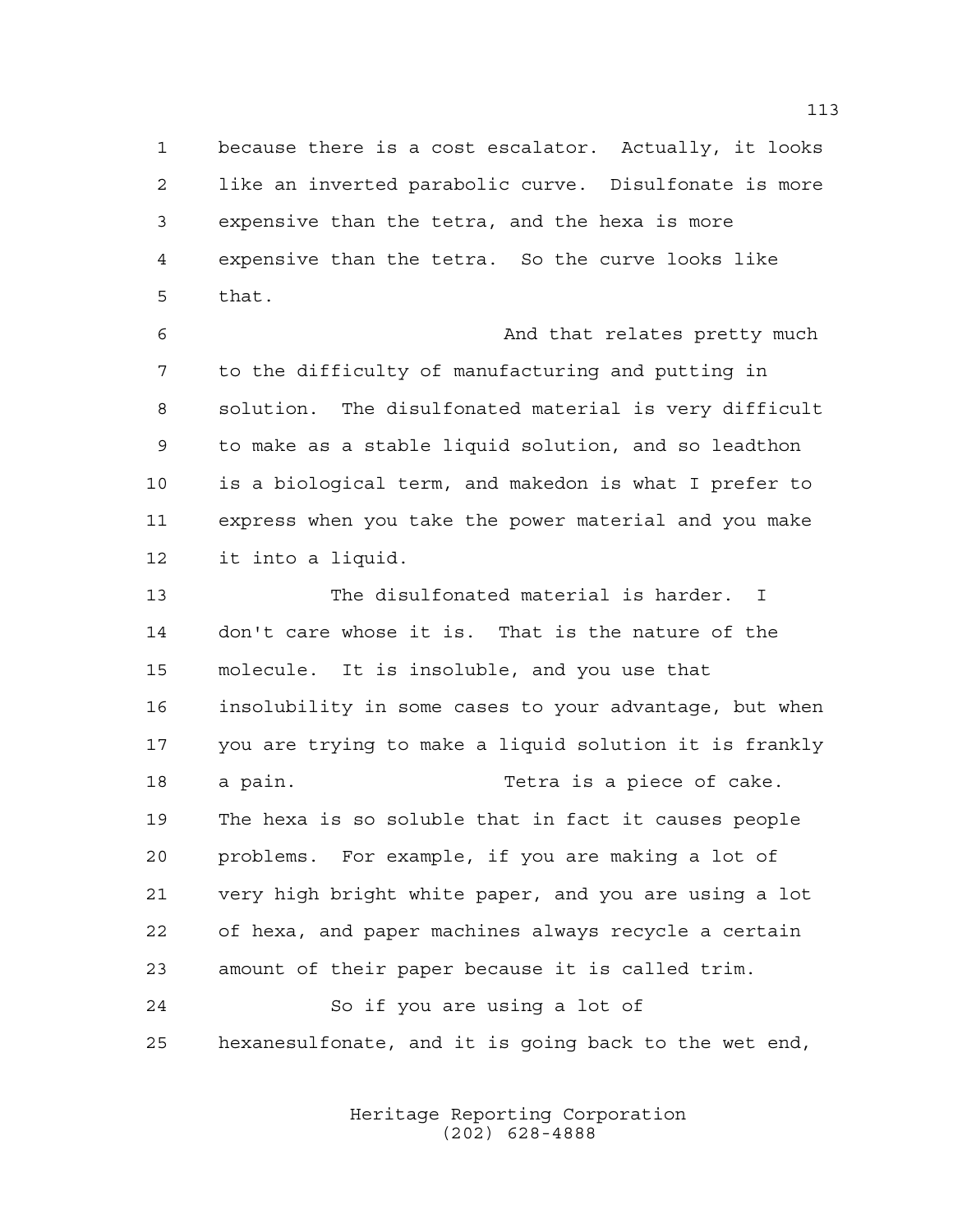that hexanesulfonate starts impacting the retention program. So you kind of wind down because you need to retain ashe at the same time that you are getting the brightness.

 So there is strong chemical reasons why you would want to minimize the amount of hexa to only what you really need at the sized press. I'm sorry for getting carried away there.

 MS. TRAINOR: And I don't know if it is Mr. Huang or Mr. Nelson, whoever is more appropriate to answer this, but Mr. Nelson stated it that the optical brightener demand continues to grow with the high bright color block, and recycle technology having a huge impact on the market.

 Is there any particular segments though showing a greater growth than others? I hate to keep going back to coated paper, but coated paper versus non-coated paper, or is this something that you can discuss publicly, or if not --

 DR. NELSON: I think so. I will try it. I can talk about this a little bit or he chime in. The color lock is typically a printing and writing type thing. It is used for -- well, what it does is that it allows ink jet printing to work very well.

All it does is that you have calcium in the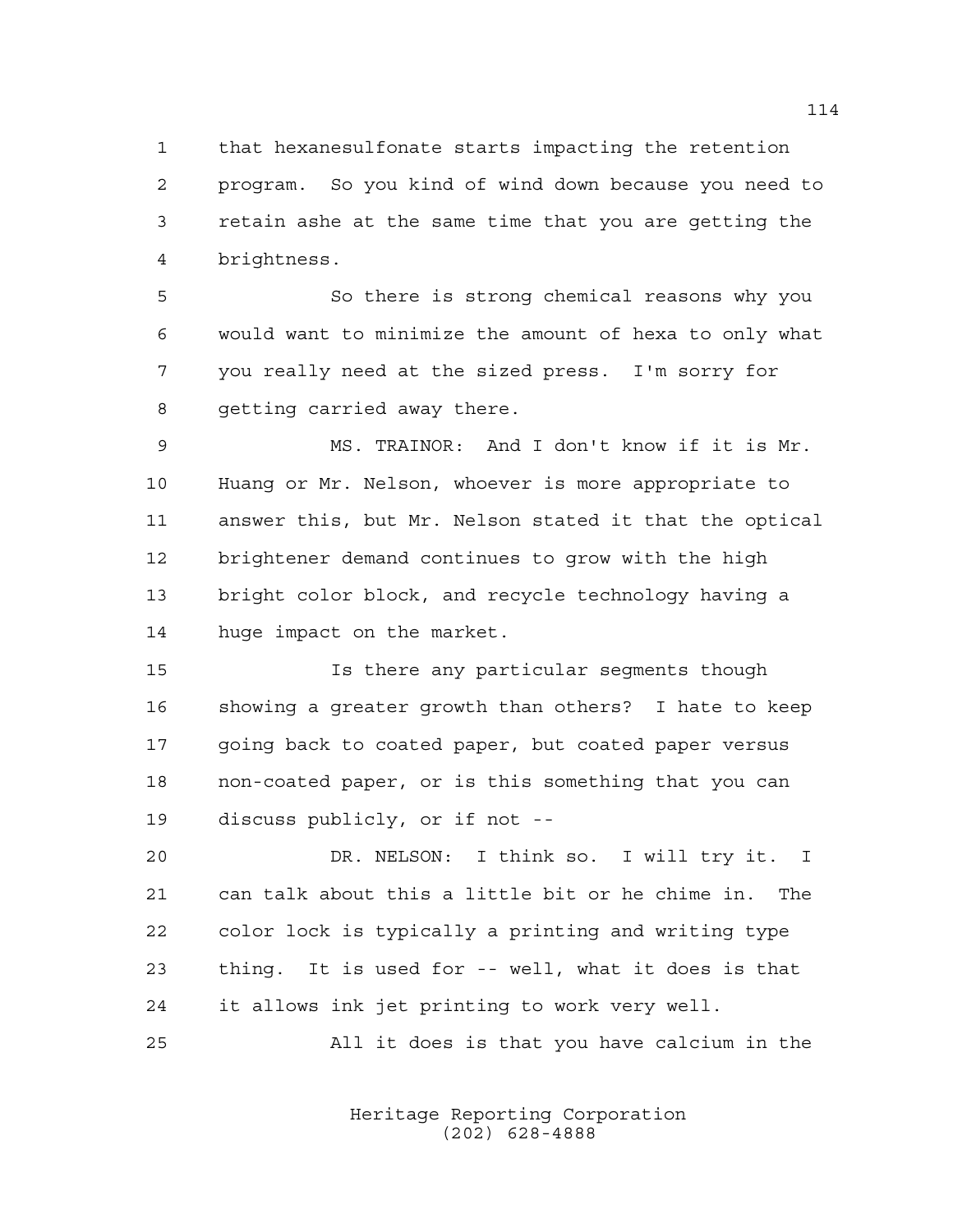sheet, and it basically pigments the dyes and the ink jet printing very quickly and very sharply. So that makes for a sharper printing image. And that is how that technology works.

 So if you wanted a very bright color lock, you have got to remember that you are adding a dulling agent to the paper, and so the way to make color lock is to use hexasulfolnate. We have the best purity there.

 So we are enjoying some good business there with hexasulfolnate and color lock rate. We can do it also in some of the lower grades with the tetra because or tetra is so pure. Purity really starts making an impact as you start making more challenging grades of paper.

 If you are just making bread and butter 90, 92 brightness paper, it is pretty simple to use anybody's stuff, but when you start making the higher demanding grades, that is where purity really starts to make a difference, and that is where we are.

 MS. TRAINOR: Okay. I think that is all the questions that I have for now.

 MS. DEFILIPPO: Thank you, Ms. Trainor. Mr. Benedick, do you have any questions for the panel? MR. BENEDICK: Yes, these can be addressed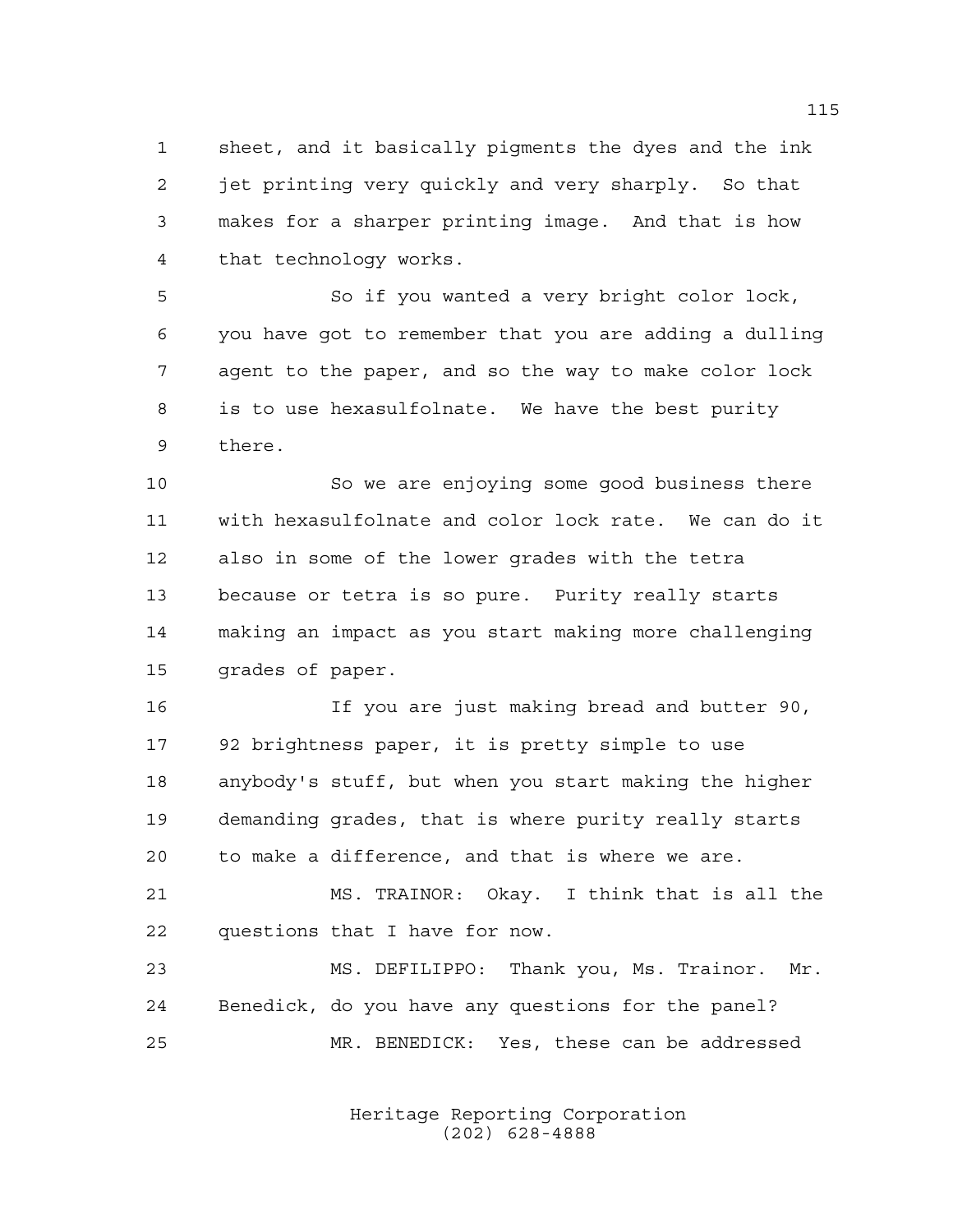to either Mr. Huang or Mr. Nelson.

 Dr. Nelson and Mr. Huang, I wonder if you could comment here or in your post-conference brief on three inconsistencies between the Petitioner's testimony and yours. One is the price difference between the domestic and the imported product from Taiwan.

 The domestic claim that your prices are lower, and you assert their prices are lower than yours. So if you could at least comment on that in the post-conference brief. Another inconsistency was with respect to shortage. They said that there was no shortage of CSOBA, and yet you assert there was, and that is what brought Taiwan into the market in 2008.

 And the third one was purity. You testified that everyone uses the same process. They take out the sodium chloride, and everyone is comparable. You have raised some issues on purity other than sodium chloride. Again, if you could address the difference between them and you that would be helpful.

 Now, let me ask you. How do you all react to a lower price quote? You had just indicated towards the end of 2010 that you were told that Clariant's prices were six percent lower than yours. Do you try to meet that price?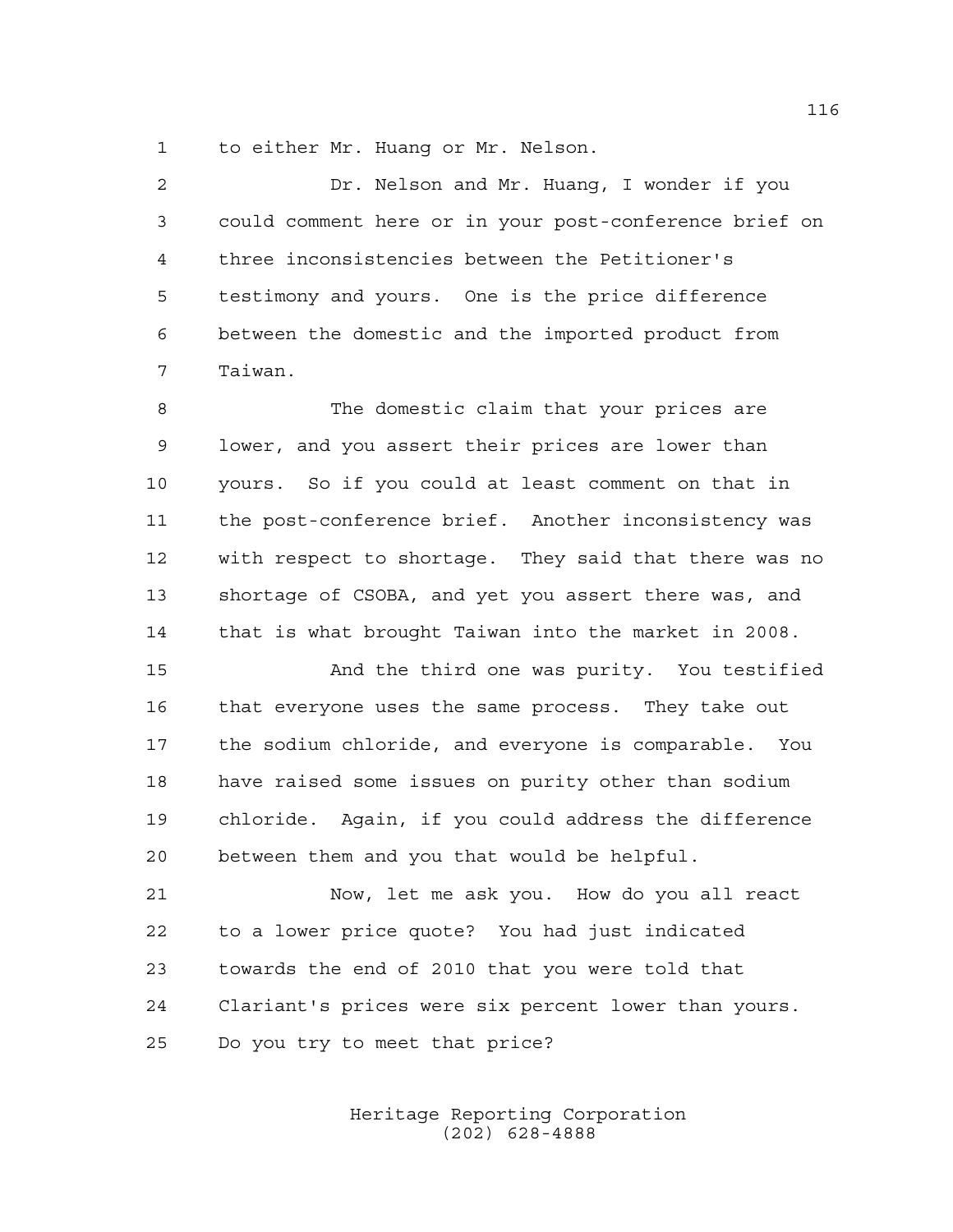MR. HUANG: No, because we sell by quality, and we try to convince the customer with our product that you are saying this more from the price difference that you perhaps are seeing now. So like one example, a customer saves 20 percent of usage. If you consider the 20 percent usage saving into the pricing, I don't think anybody can beat it.

 But we are more focused on the overall cost that the customer would have, and not only the usage of the product itself, but other chemicals. So normally we do whatever we can, but we really do not push very hard in order to earn a single business, because we try to let customers understand that it is not only the product, it is also what we can support.

 MR. BENEDICK: So you are selling service product purity as well?

17 MR. HUANG: Yes.

 MR. BENEDICK: And you feel like you get a payback and your prices cover that, and is that why you feel like your prices are higher than Clariant or maybe 3D?

 MR. HUANG: For most of the situations, we were informed by the customer that there is a lower price than yours, and if the customer -- there is two types of customers. The first type is the purchasing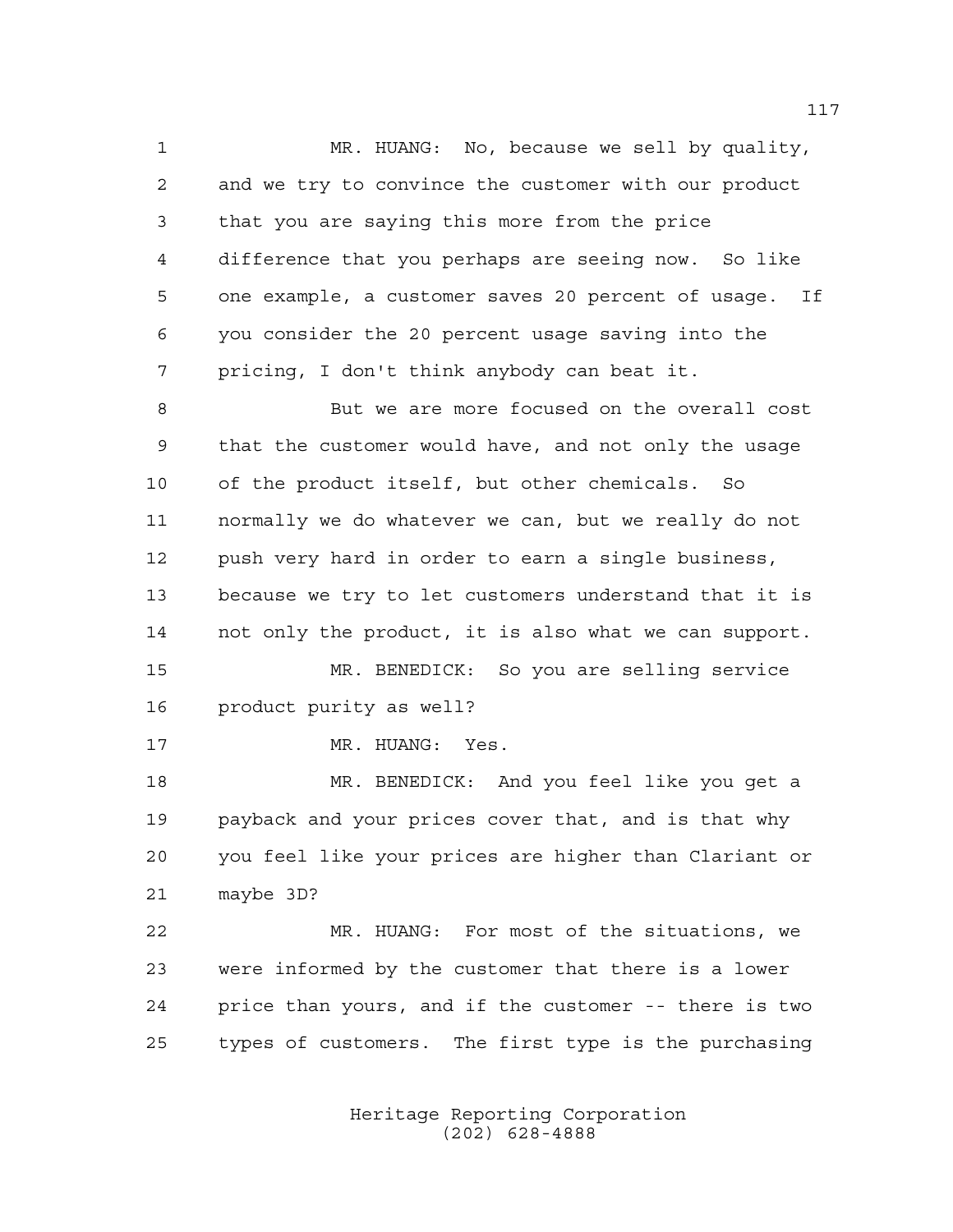people look at the price difference and decide which one to do.

 The second one is that they take your advice, and they try it, and in the end, they compare it, the trial and the price. And for some situations, if the purchasing people pretty much look at the pricing, then we still convince them to understand the product difference.

 But we don't want to do something to miss out on the market, because it a non-gain situation. You lost your margin, and they lost your margin and who wins? What we try to do is we convince customers from the purity and our service.

 There is a reason why we grow after 2008, after the shortage, when more and more customers use our product, and understand the difference between our product and other's products. Then they can make a very fair comparison, and not only based on the price.

 MR. BENEDICK: So is there an advantage to your customers using your product versus Clariant's, and that to achieve a certain level of brightness using your product, they can use less CSOBA than they can for, let's say, Clariant?

MR. HUANG: Yes.

MR. BENEDICK: Okay.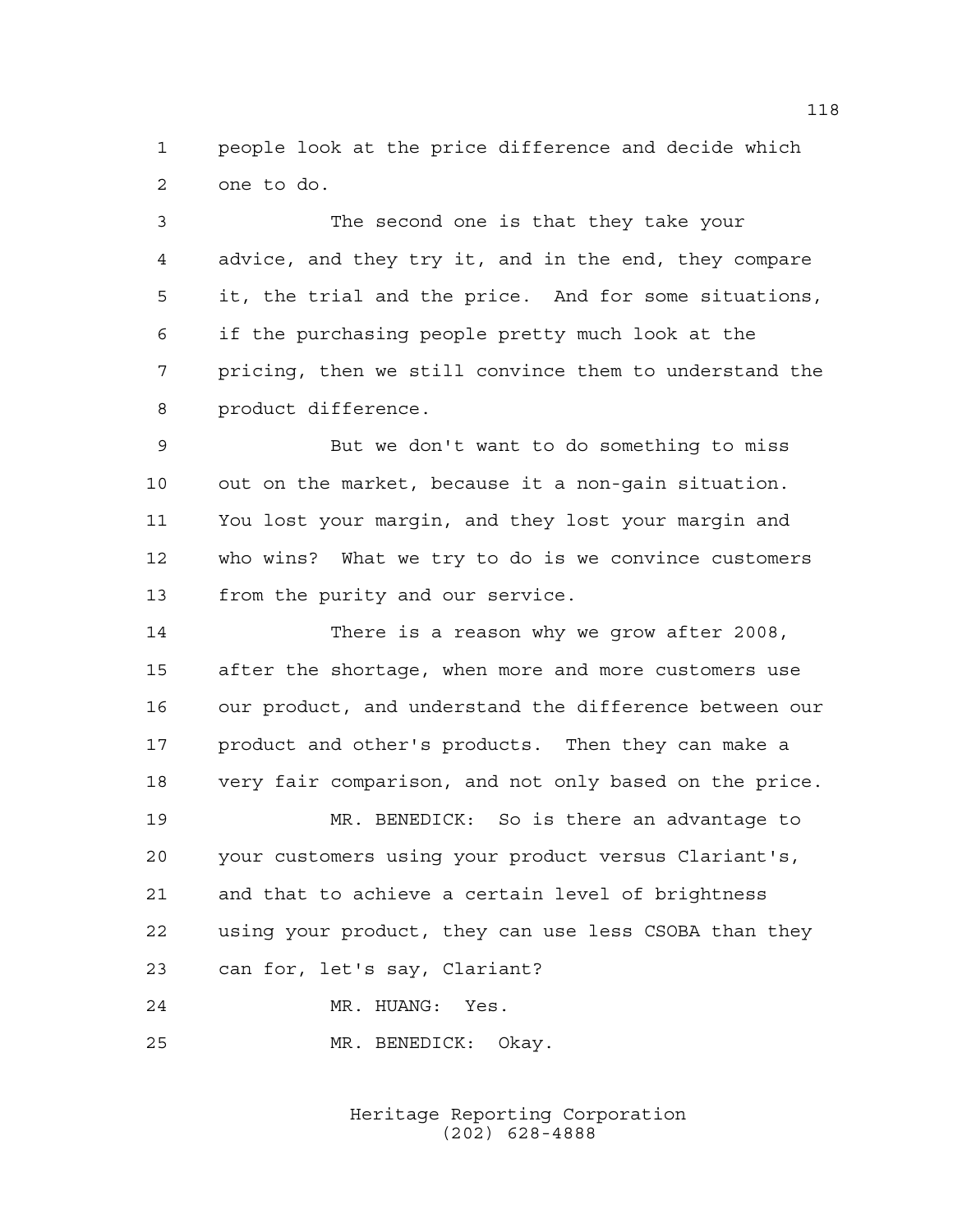1 DR. NELSON: There is a pretty substantial difference actually. If you look just at the purity differences, often time the differences are 15 to 20 percent in terms of the usage, and it relates directly to the purity. I don't know if I would put an R- squared on it of one, but it is very strongly dependent on the purity. MR. BENEDICK: Thank you for that. This is again a little bit of my ignorance on the chemistry here, and so I will ask Dr. Nelson. Are CSOBAs used in pulp mills as well as the paper mills? 12 DR. NELSON: In some places they are. MR. BENEDICK: To bring up the whiteness of the pulp? DR. NELSON: Absolutely. MR. BENEDICK: Okay. Now I have a few questions that I asked the Petitioners earlier, and I would like to go over it with you all. Would you describe consolidation in the U.S. paper industry during the POI, and how has this affected competition amongst suppliers of the U.S. market, and how it has affected prices and quantities in the U.S. market?

 DR. NELSON: There has been a fair bit of -- are you talking about consolidation of the suppliers, or of the --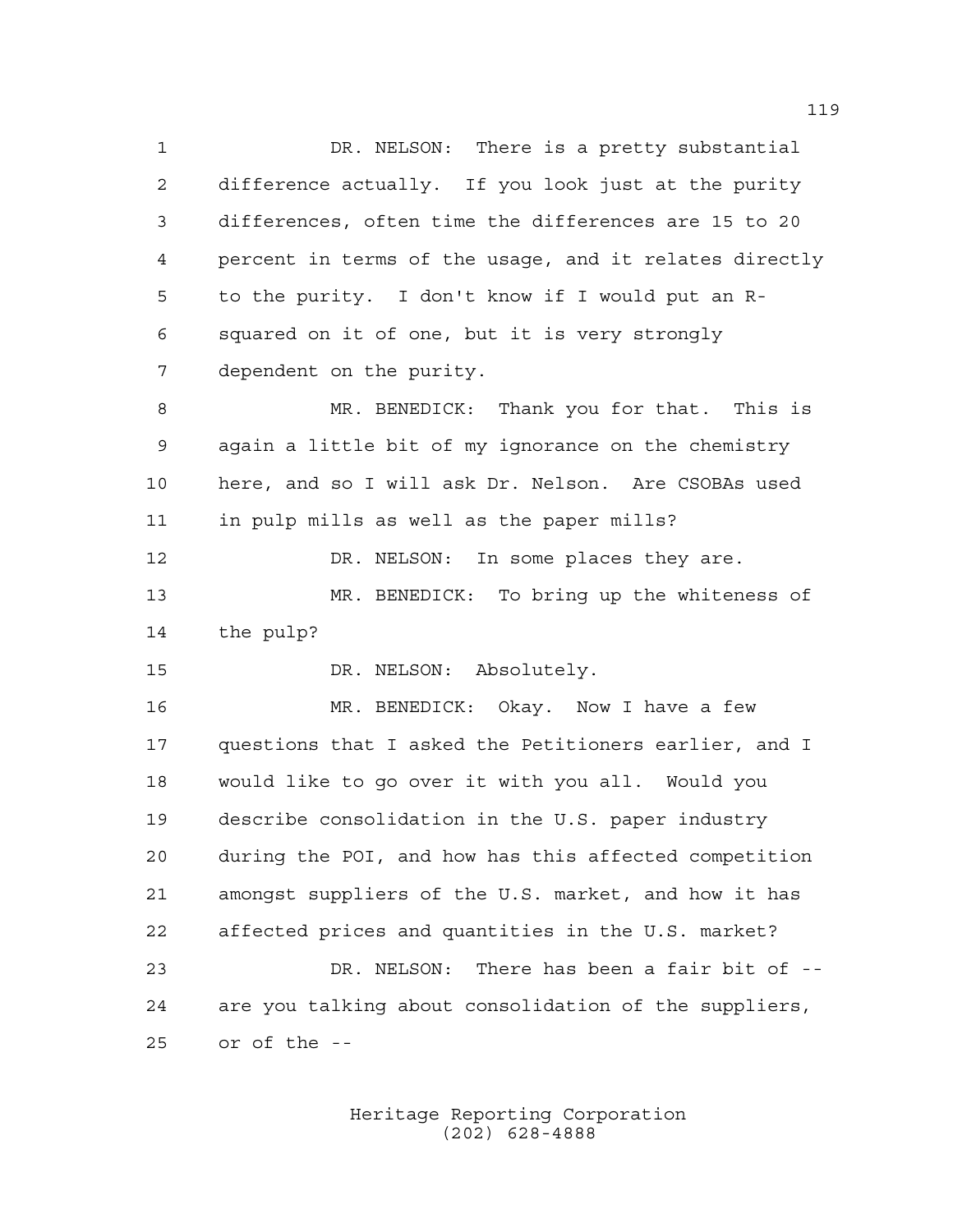MR. BENEDICK: No, of the paper, within the paper producers.

 DR. NELSON: Paper producers? Well, the reason that I asked that is because there has been a consolidation in both over the past several years. MR. BENEDICK: You mean pulp mills as well as paper producing mills? DR. NELSON: Absolutely. I know actually suppliers of CSOBA. I mean, the BASF mill owns what was Ciba before. MR. BENEDICK: Well, I am here just focused on the paper producers. DR. NELSON: So, paper producers? Yes. There has been a lot of consolidation, and a lot of it has been driven by the changes in newsprint, for example. Everyone knows the -- well, if you look at the USA Today now versus seven years ago, it is hardly a shell of itself. There is more things on-line, and so newsprint has suffered quite a bit. Printing and writing I think has pretty much held its own after some bumps. Coated paper has gone down, too, but it

 MR. BENEDICK: Okay. So would that affect the trend line of demand growth? Would growth be --

has kind of leveled off. Magazines are still popular.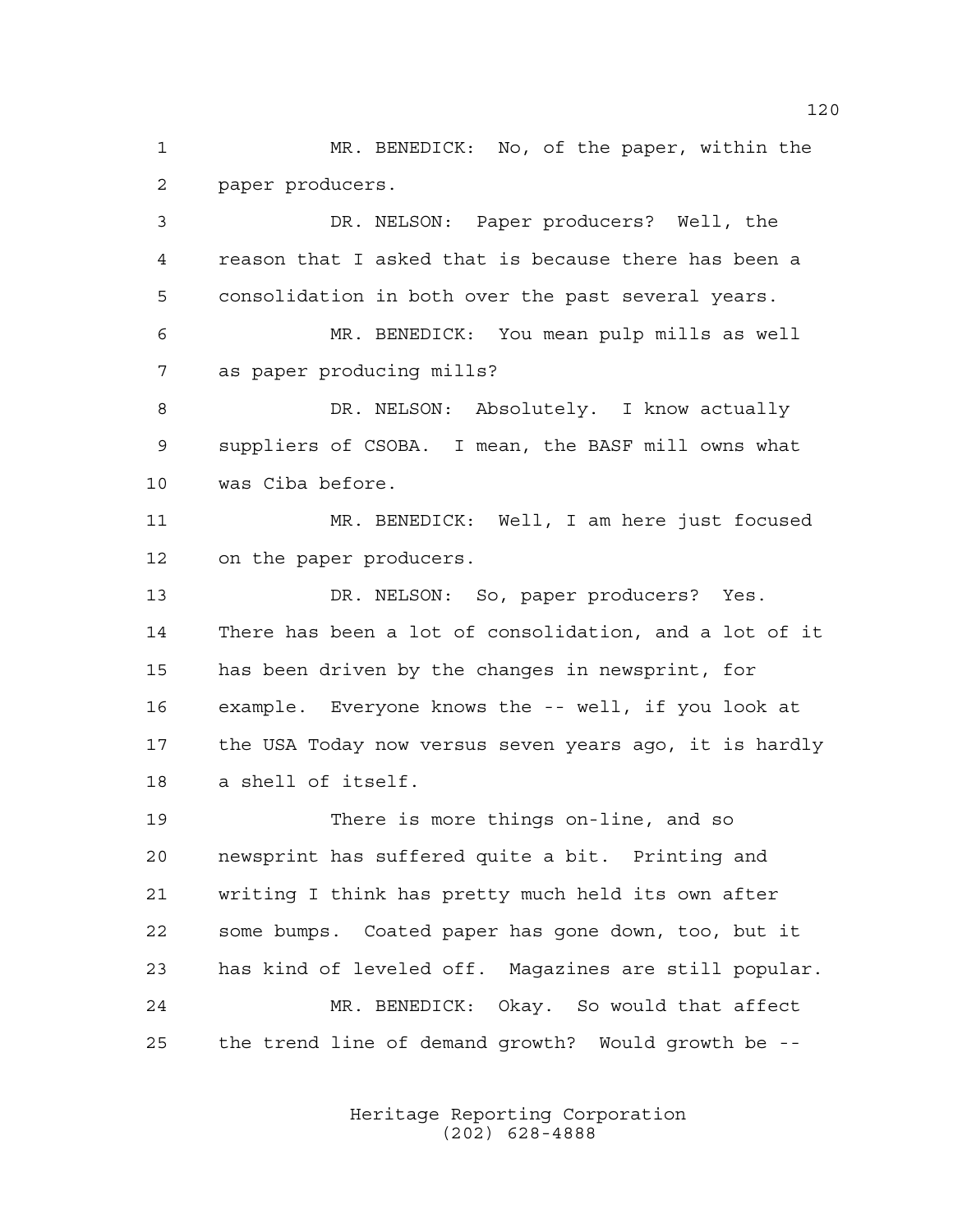and this would be demand for CSOBAs. Would the growth for CSOBAs be muted be cause of that, or were there other developments like color lock, increasing the brightness of the paper over time? DR. NELSON: I think the curve -- if I were to graph it, I would say the curve is at the very worst flat or slightly above because of the brightness increases. MR. BENEDICK: Thank you. Okay. How did the U.S. recession affect demand for CSOBAs in the U.S. market? DR. NELSON: I would have to speak more from a regional aspect there than a national aspect, and I am speaking originally about the northwest. Actually, a couple of the companies that I know well did better in the recession than they are doing right now.

17 MR. BENEDICK: Why are they countercyclical? DR. NELSON: I think they were selling more paper overseas.

MR. BENEDICK: Oh, export?

 DR. NELSON: Yes. And so that's why I think the northwest is probably not -- and I will defer to someone else on that, but I was strongly involved there, and the northwest was ideally set up to export to Asia and Australia. So they did very well during

> Heritage Reporting Corporation (202) 628-4888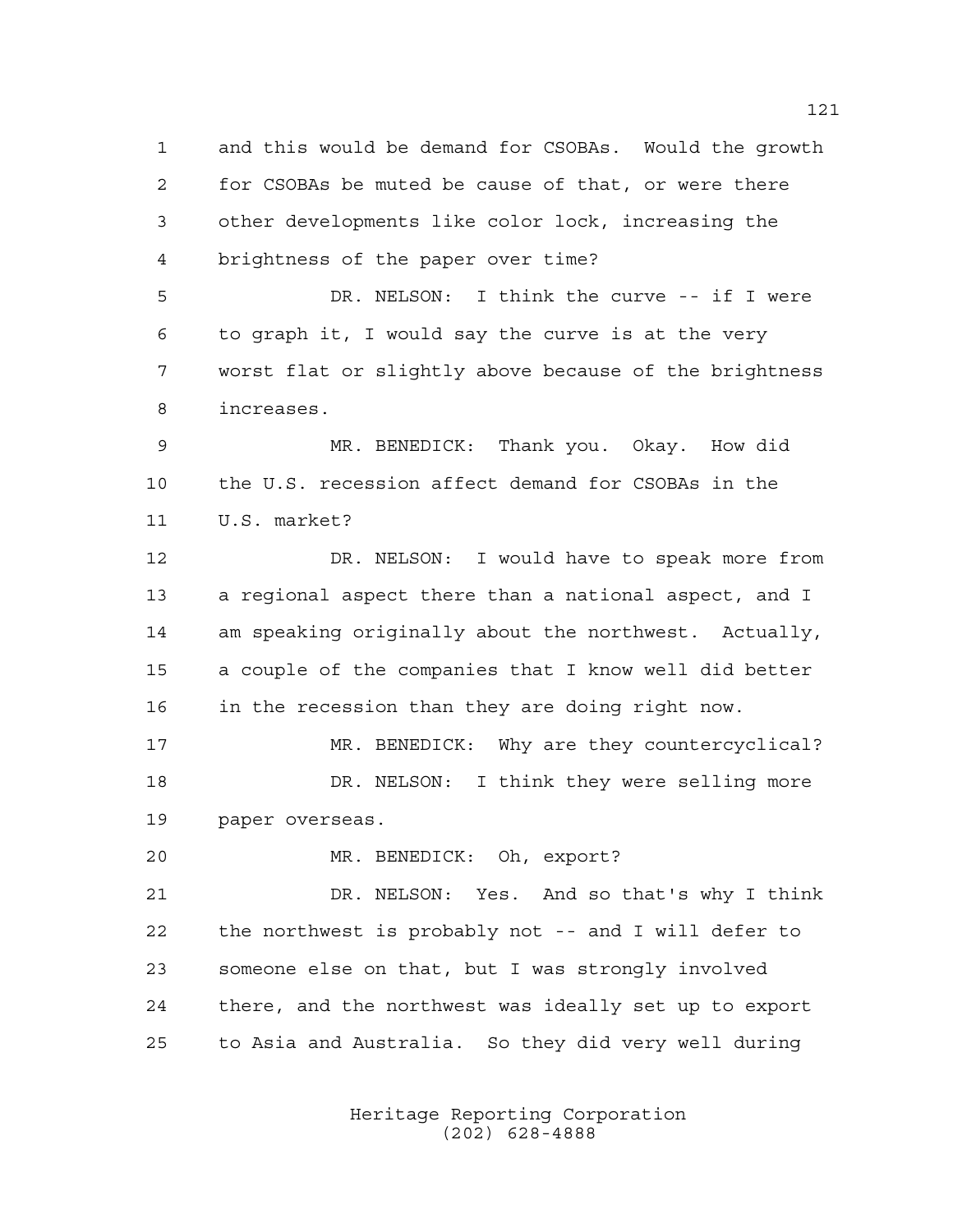the recession.

| 2  | MR. BENEDICK: Well, looking at Commerce's              |
|----|--------------------------------------------------------|
| 3  | data on shipments for the paper industry, it did go    |
| 4  | down for a period in 2008, and it has pretty much      |
| 5  | recovered by now. So how did the recession affect      |
| 6  | paper, the demand for paper?                           |
| 7  | DR. NELSON: I still think that newsprint               |
| 8  | and advertising would have been lower and would have   |
| 9  | borne the greater brunt of that.                       |
| 10 | MR. BENEDICK: All right.                               |
| 11 | DR. NELSON: So advertising. There was also             |
| 12 | during that period of time a decrease or an increase   |
| 13 | in the interest in -- for example, a lot of the coated |
| 14 | paper is annual reports and things of that nature.     |
| 15 | So there was a lot of stuff like that that             |
| 16 | went on-line, and so I think those -- I would probably |
| 17 | say those are independent of the recession though.     |
| 18 | That is probably a market trend versus actually a      |
| 19 | cause and effect of the recession.                     |
| 20 | MR. BENEDICK: Okay. And I think that you               |
| 21 | discussed with this color lock, that that would be the |
| 22 | new paper grade development that is occurring in the   |
| 23 | market?                                                |
| 24 | DR. NELSON: Right.                                     |
| 25 | MR. BENEDICK: And that has promoted more               |
|    |                                                        |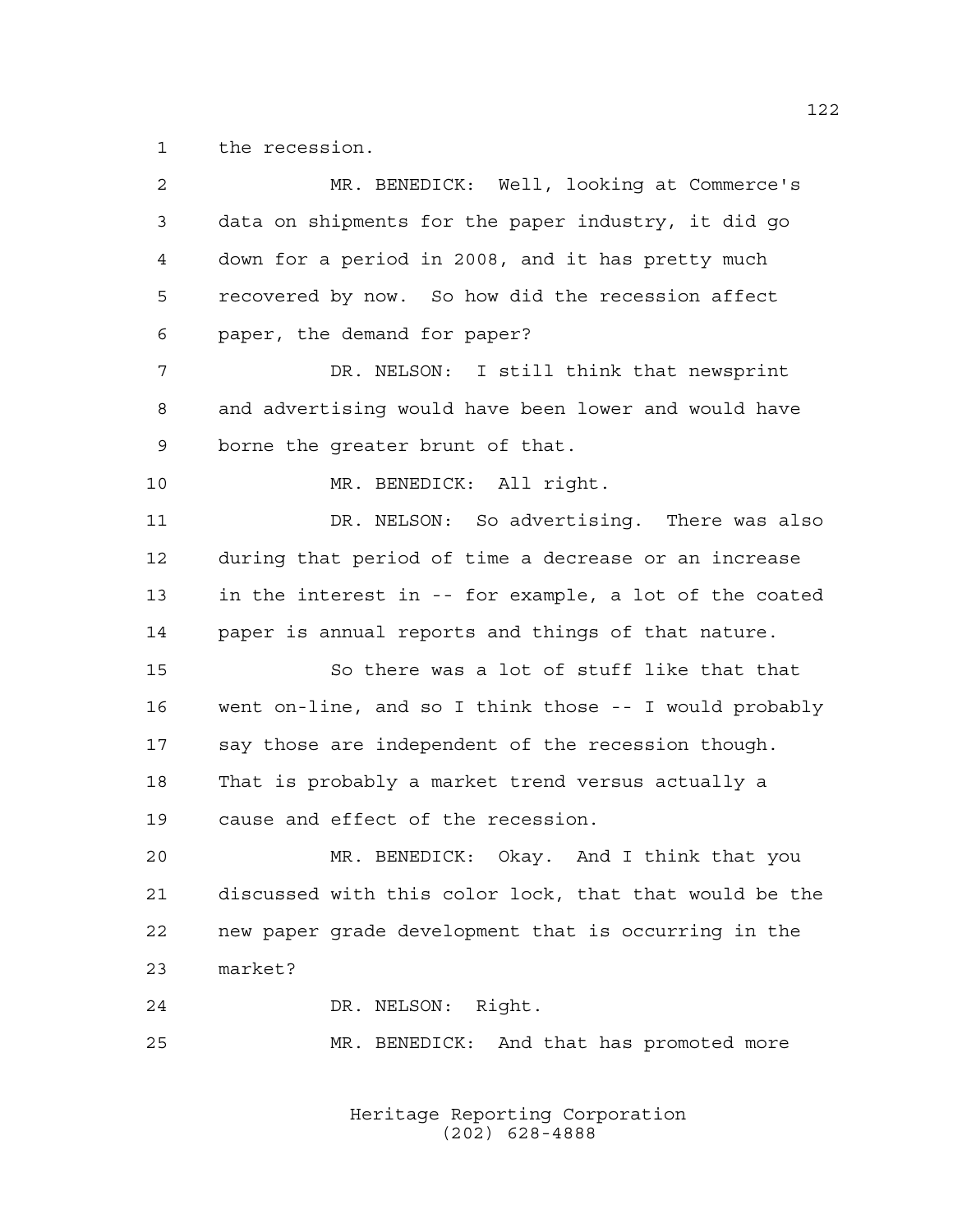sales on CSOBAs?

 DR. NELSON: Yes. It has to, because in order to get the same brightness, you are adding a dulling agent. MR. BENEDICK: Calcium, yes. DR. NELSON: Yes, calcium, which has an infinity for fiber, and it dulls, and then you basically have to get it back, and then try to go above that if you want the higher brightness. So it has been substantial. MR. BENEDICK: But the calcium will help the ink jet printers? DR. NELSON: Yes, absolutely. There is several divalent where that won't work, in calcium, and magnesium, and all these different -- and citrates, and carbonate. Well, not carbonate, but chlorides, and bromides. I mean, they have patented a whole range, but in the real world the ones that work right now are the chlorides, and people are using that because it is very inexpensive. MR. BENEDICK: Right. Well, thank you very much. That is all the questions that I have. MS. DEFILIPPO: Thank you, Mr. Benedick. Ms. Larsen, do you have any questions for this panel? MS. LARSEN: Good afternoon. Amy Larsen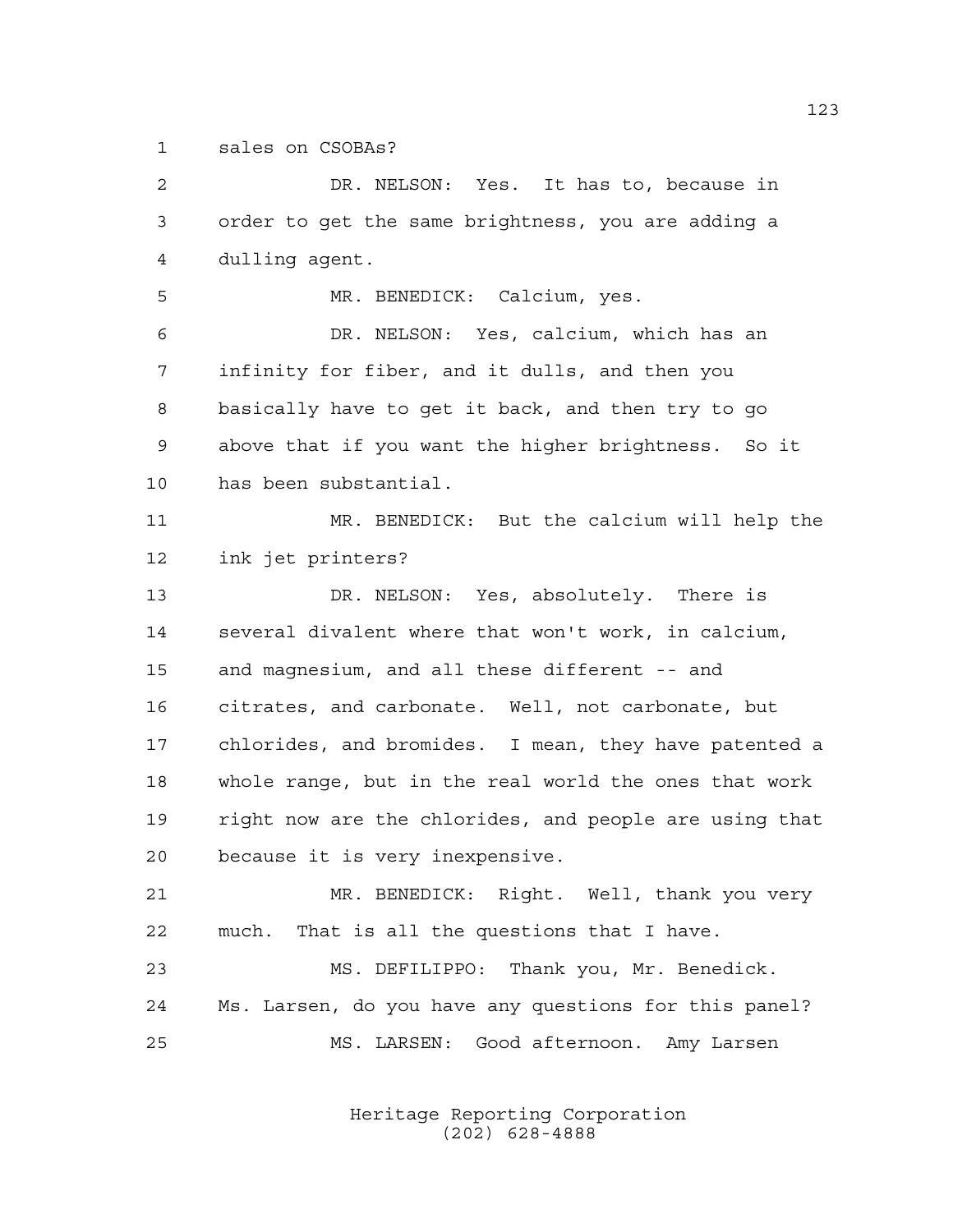from the Office of Economics. I just have one real quick question, and kind of a followup from what you already mentioned with the technical support, and the question was already asked to the Petitioners.

 What kind of technical support are you guys actually offering to the paper mills? Are you guys going in there and being in consultation about how your product can improve their process or what?

 DR. NELSON: Yes. Actually, I can give you an example. Over a week ago, I was spending extensive time in a mill helping them develop a new grade completely from ground zero. New business for them, and they got an inquiry. How do we do this. So I spent a lot of time working with them on actually how to make the grade, and then making it happen.

 That is one extreme. The other will be that I will show up at a mill and work with either the technical or the mill manager as to how to improve the use of his optical brightener. We still optimize material, our process, even though they have been using it for a while.

 If we go in and we see opportunities to improve that is part of our charge, is to tell them how to do that. I will be working with another mill who came to me with a problem in reversion.

> Heritage Reporting Corporation (202) 628-4888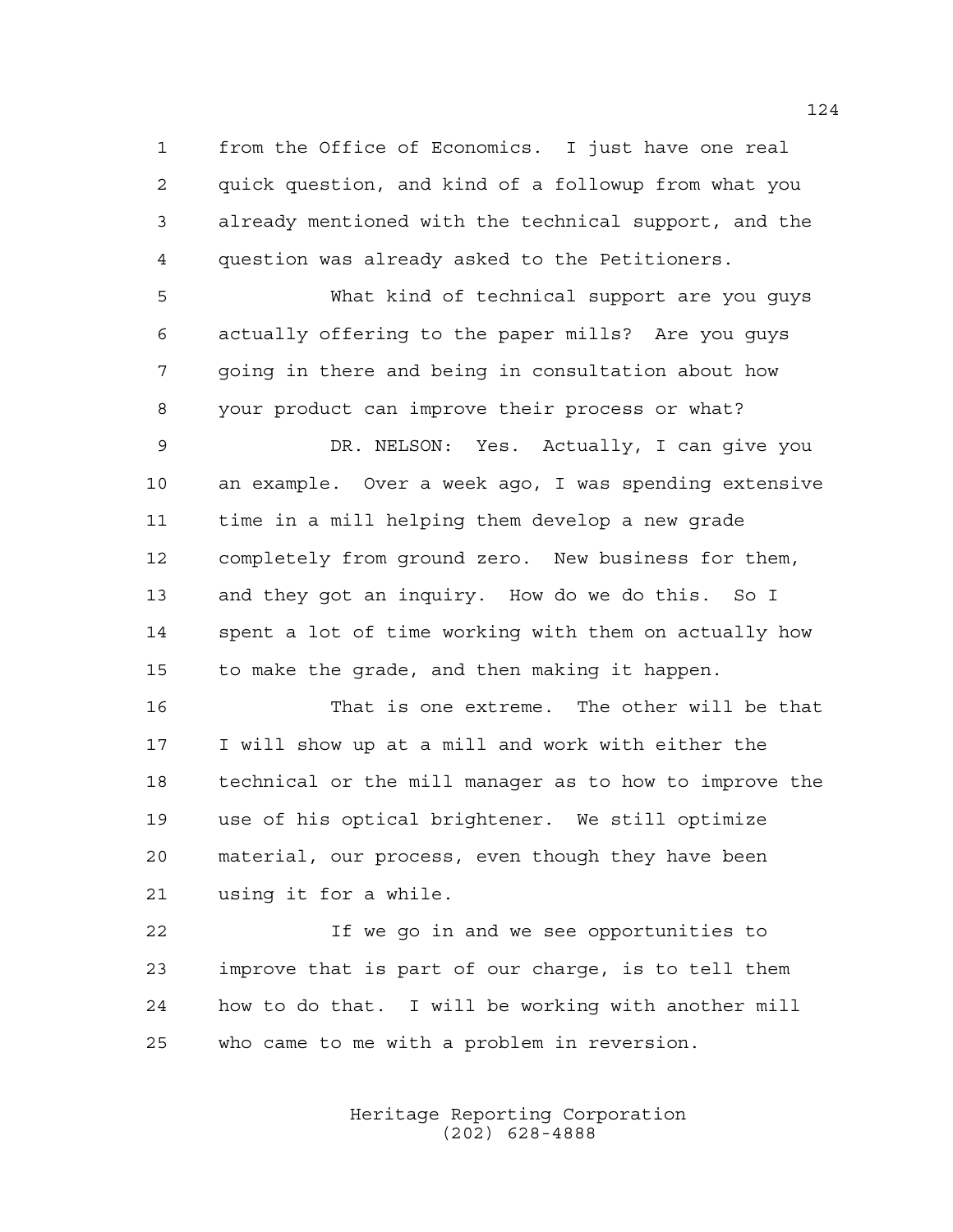Reversion is when the sheet goes yellow, like when you used to sit the newspaper outside, and it would go yellow. That is reversion. They want to stop that because they want to be selling their paper for advertising, and they want it to last a little bit longer than say the two or three days. So they want help there.

 And you can do that using an optical brightener, because there is two mechanisms that cause that reversion. One is thermal, and one is ultraviolet. Well, optimal brighteners is about the cheapest ultraviolet absorber and sun screen that is going to help you.

 So a little bit of optical brightener goes a long way to that. So it is a very wide ranging charge that I have, and that's why I said yes, and it depends.

 MS. LARSEN: Are these kind of home visits common, or is your firm one of only a few around that do these kind of technical support questions?

 DR. NELSON: Now it is unusual because over the years other manufacturers have really pulled in their technical support levels, and TFM has actually gone against the grain if you will by actually focusing on offering technical support and help like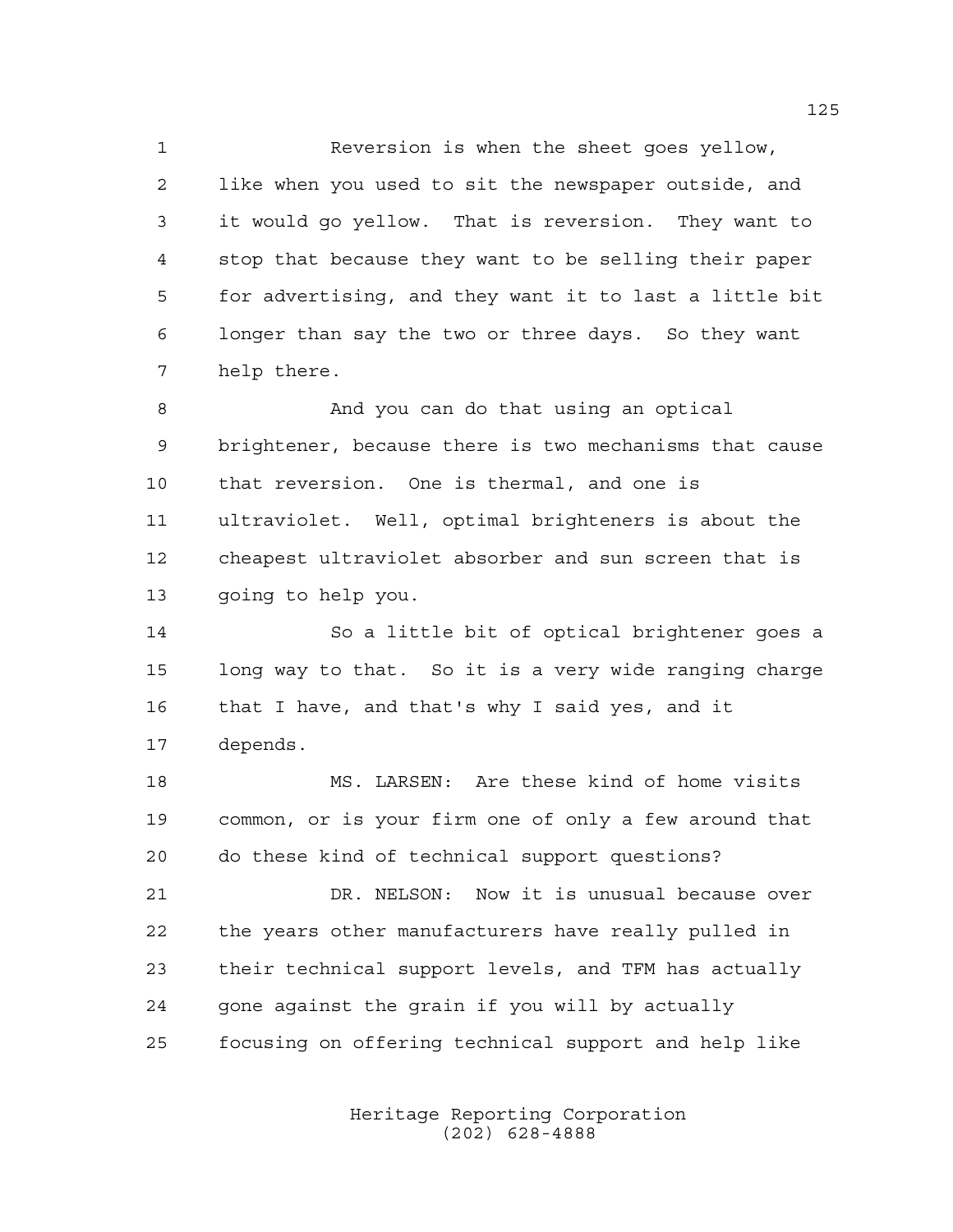that.

 Whereas, most of the other manufacturers have really diminished that.

 MS. LARSEN: Thank you very much. I have no further questions.

 MS. DEFILIPPO: Thank you, Ms. Larsen. Mr. Yost, questions for this panel?

 MR. YOST: I am still learning about chemistry. Thank you. I would like to join my co- workers and colleagues in welcoming you to this panel. I do have a question. You were just discussing with Ms. Larsen the technical service.

13 Are the charges or the costs of technical service built into the price of the product, or are these charged separately, or is this just the cost of doing business? And if this is confidential, you can please answer in your post-conference.

 MR. HUANG: Yes, we would prefer to brief it in the post-conference information. Thank you.

 MR. YOST: Thank you very much, and I have no further questions.

 MS. DEFILIPPO: Thank you, Mr. Yost. Mr. Stone, questions for this panel? MR. STONE: Philip Stone, Office of

Industries. Dr. Nelson, if possible, can you explain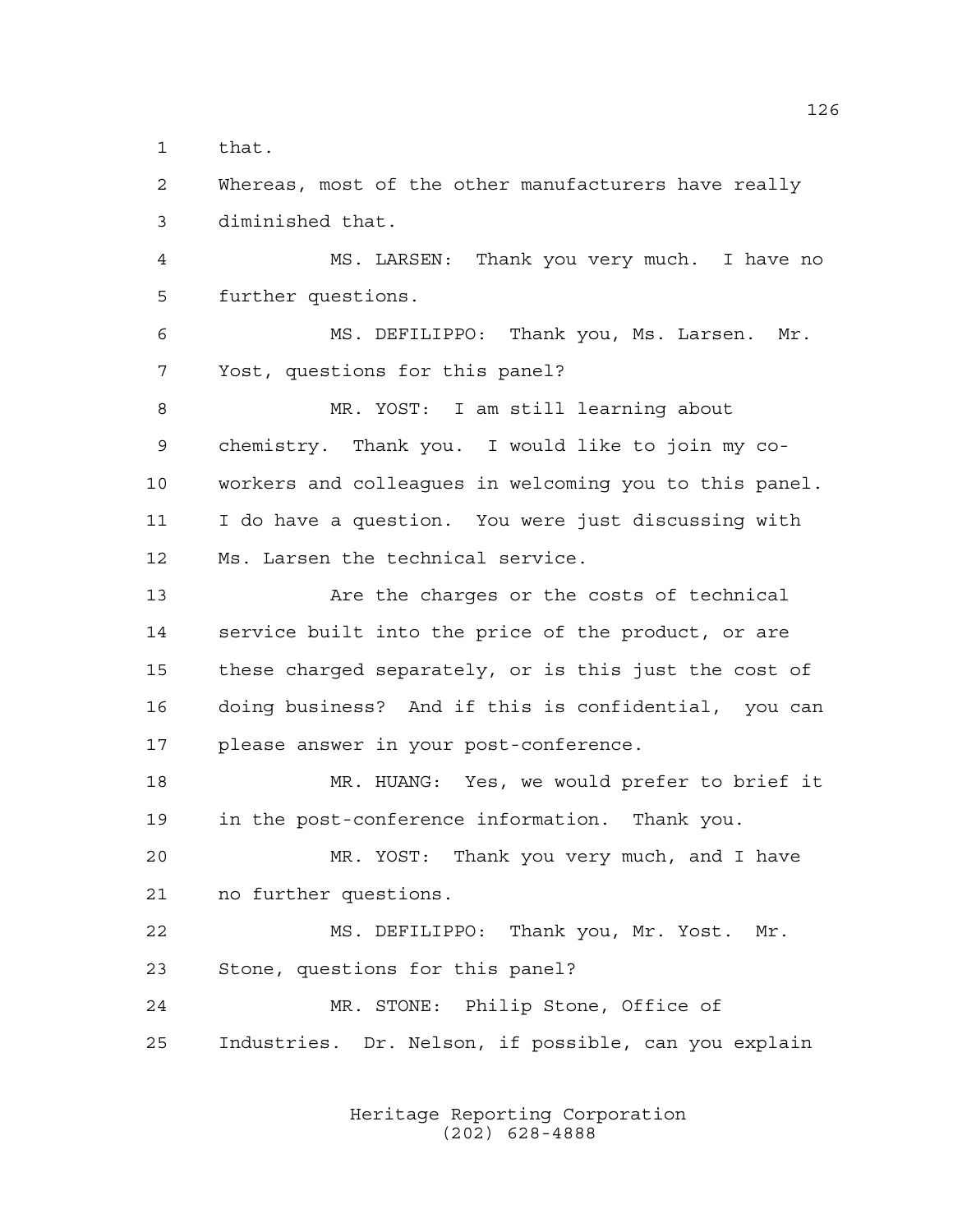how TFM -- how they achieve a higher purity than the domestic manufacturers?

 DR. NELSON: I would actually love to, except that is probably something that I shouldn't, and that would be something that we would talk about in the confidential record. Most of the people who know me, know that I would love to talk about that. MR. STONE: Thank you. I have no further questions. MS. DEFILIPPO: Thank you, Mr. Stone. Mr. Fishberg. MR. FISHBERG: David Fishberg from the Office of the General Counsel. I would like to thank this panel for their testimony. Most of my questions are sort of legal in nature, and so I will run through them because I know that everyone is enjoying this discussion on chemistry more than the legal side of

things.

 So, Mr. Koenig, you can feel free to respond to these in your post-conference brief, unless you really feel the need to comment on them now. I will be happy to hear your answer.

 DR. NELSON: Mr. Fishberg, I need to tell you that sometimes I have a saying that I only solve additions of two plus, or addition problems, which is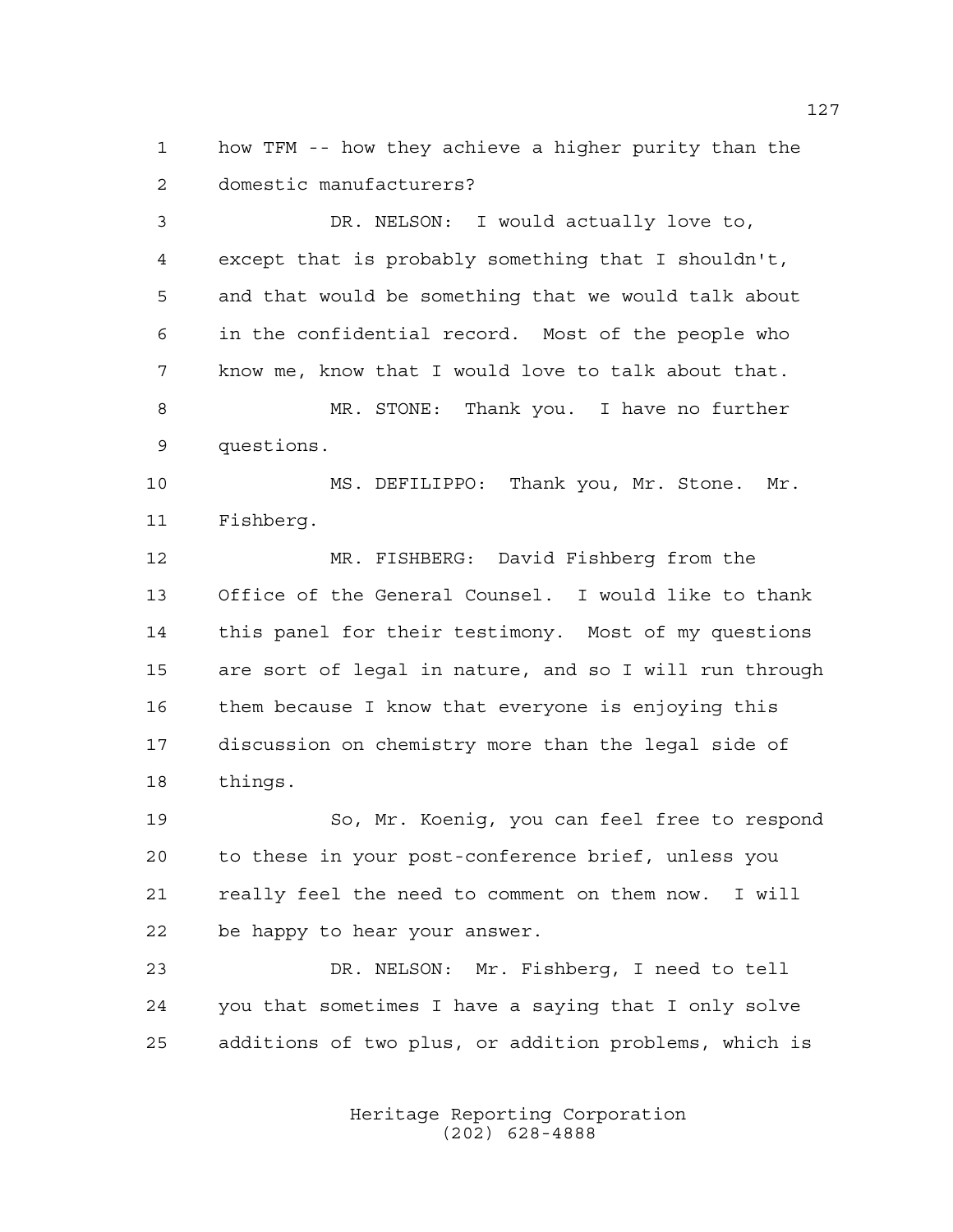a very arcane subject.

| 2  | MR. FISHBERG: All right. Well, Mr. Koenig,             |
|----|--------------------------------------------------------|
| 3  | this is going to domestic like product, and I was just |
| 4  | wondering again, and you can put all this stuff in     |
| 5  | your post-conference brief, but how would you define a |
| 6  | domestic like product for purposes of this preliminary |
| 7  | investigation.                                         |
| 8  | And if you disagree with the position that             |
| 9  | the Petitioners have taken, please discuss that in     |
| 10 | your post-conference brief.                            |
| 11 | MR. KOENIG: We will mainly discuss it in               |
| 12 | our post-conference brief. We think that the           |
| 13 | Petitioners have too narrowly defined the domestic     |
| 14 | like product, including from the past Commission       |
| 15 | precedent, and it should be broader.                   |
| 16 | But we think that there are other reasons              |
| 17 | why this case should terminate now based on the fact   |
| 18 | that quality is the reason that TFM is getting the     |
| 19 | sales, and the fact that producers want more supply    |
| 20 | sources for reliability. So we will address like       |
| 21 | product in our post-conference, unless someone wants   |
| 22 | to say something about that now.                       |
| 23 | MR. FISHBERG: Okay. That would be great.               |
| 24 | On the issue of accumulation, if you are going to I    |
| 25 | quess challenge accumulation in this case, please      |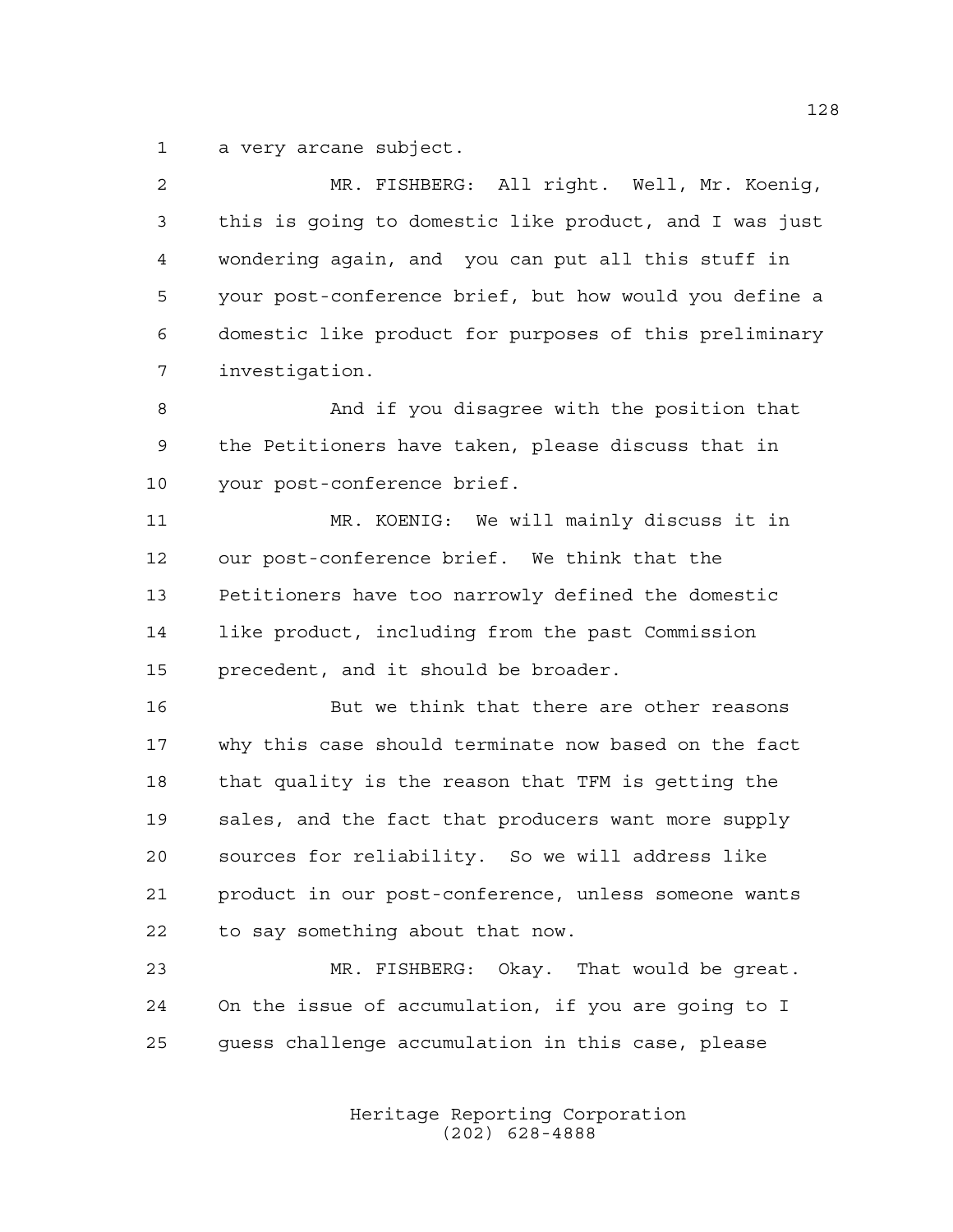describe why you think that subject imports should not be accumulated for purposes of this preliminary investigation.

 MR. KOENIG: Right. We don't believe that Taiwan and China should be accumulated, and we can deal with that in the post-conference brief. I think that you have probably already heard some reasons why Taiwan is unique as far as the quality of product it provides. And I don't think that they even compete with China in the market is my understanding.

 MR. HUANG: It is based on the data that you have, an we have very few chances to have head-to-head competition with them, and normally our customers, they won't tell who is the competition, and we only understand those domestic users and the competition, and then we really have no idea. We just do what we can do, because based on the data, you can tell that it is very few imported products from China during this period of time.

 And even with this activity, we cannot find it now because we are isolated in Taiwan. We have no connection with those producers in China, and we don't know what is their activity.

 MR. FISHBERG: And I guess a followup question to that is, Dr. Nelson, when you are talking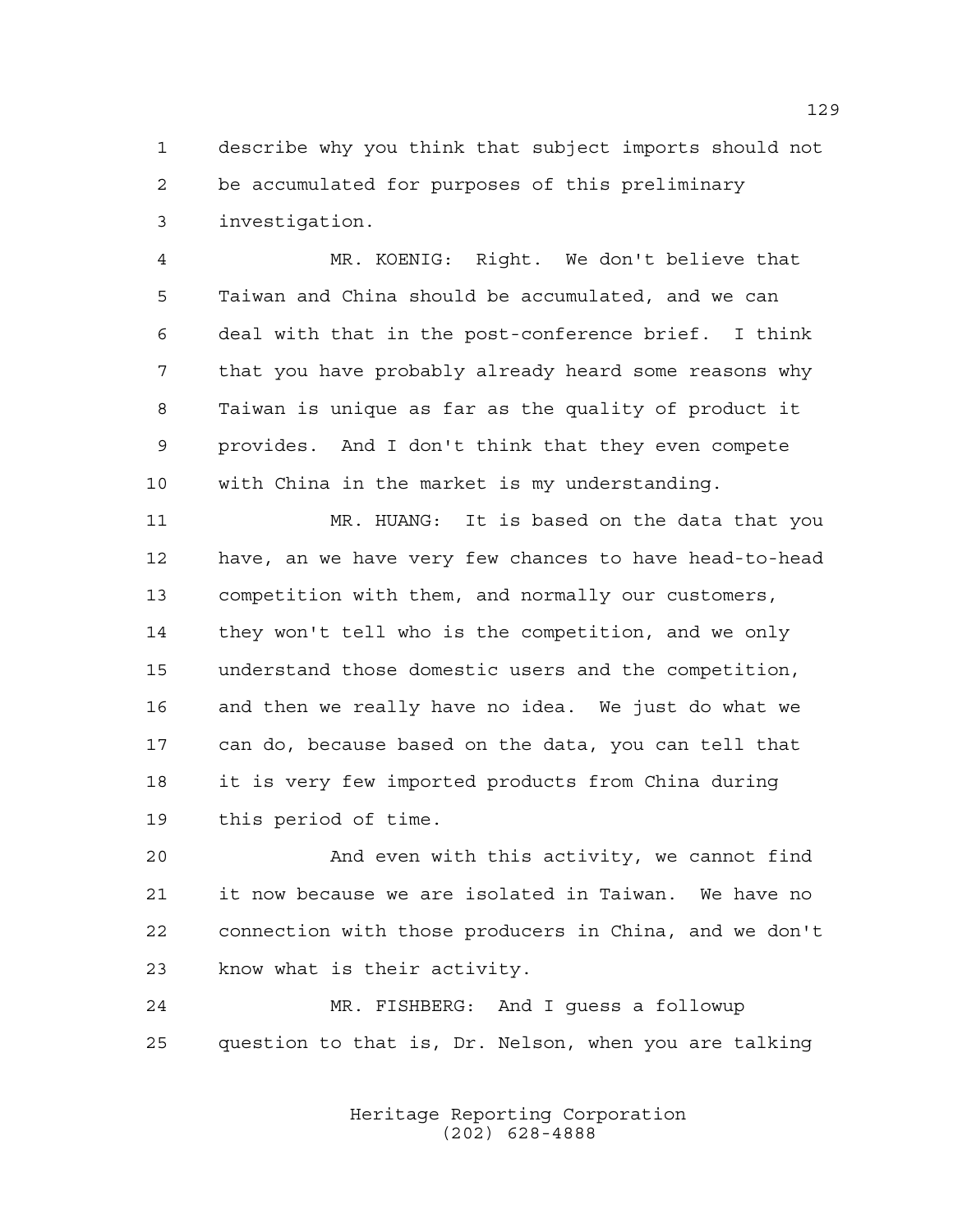about the higher quality, you are talking about TFM's specifically? Do you have any information on the quality or quality for Chinese product at all? DR. NELSON: I have seen some things, but nothing that I would really hang my hat on. If you have a source, I would like to take a look at it. MR. FISHBERG: Okay. So you haven't heard that the Chinese product, in terms of a range of quality, you don't know whether the Chinese product is -- what their purity levels might be? MR. HUANG: Yes, because there are so many Chinese producers in China, we don't know what the average quality is that the producer makes in China. It is very hard, and it is also batch by batch. They can make a good batch this time, and they can make a poor batch the next time. So unfortunately we don't have any data which we can provide to you from our end, because it is not easy to have accurate data to present to you for a reference. So we have to apologize here. MR. FISHBERG: But when you are talking to your customers the main feedback that you receive from a customer is that you are competing with U.S. product, and the Chinese product is rarely mentioned in this equation. Is that what you hear?

> Heritage Reporting Corporation (202) 628-4888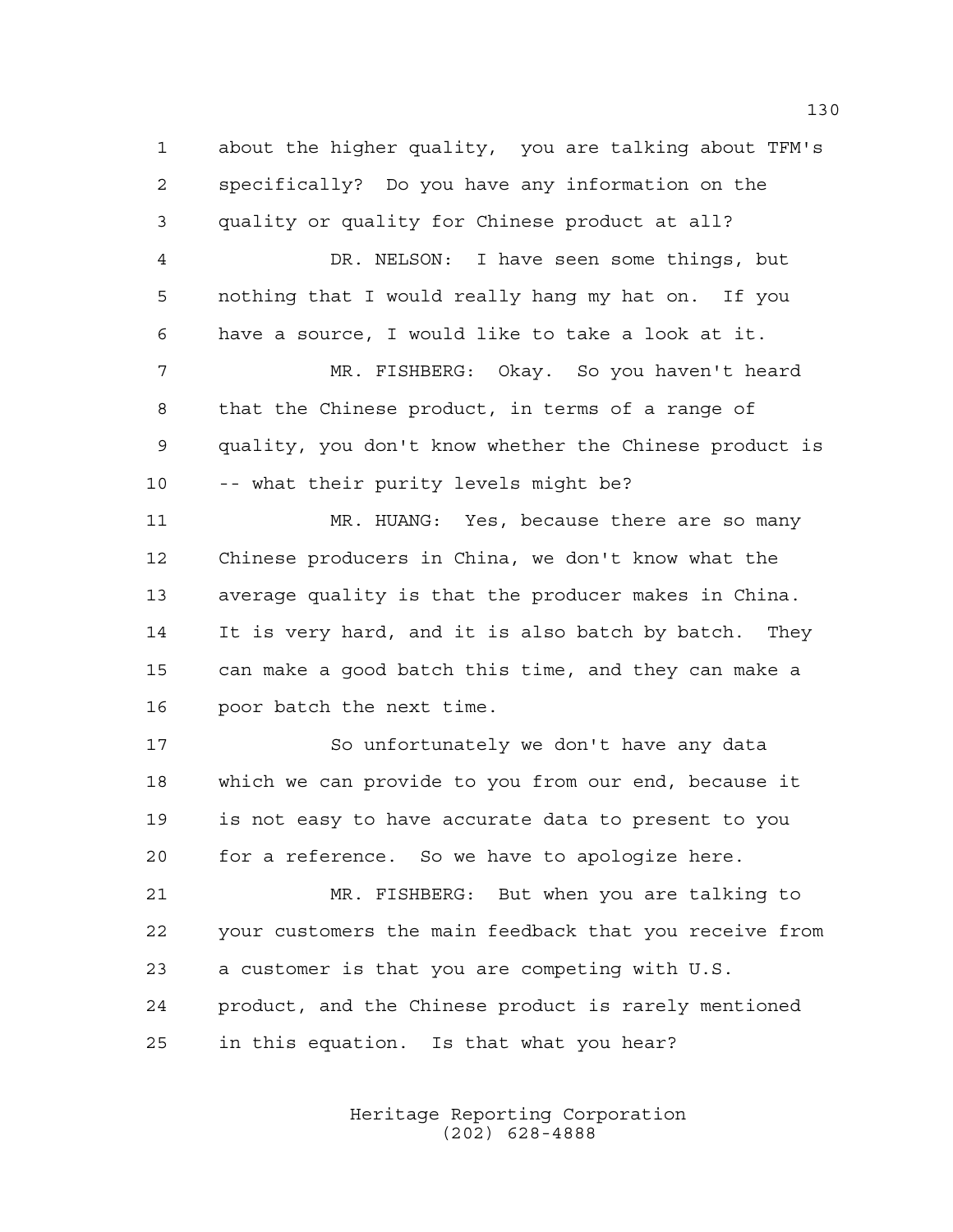MR. HUANG: This is what we heard. That is what we heard, yes.

 MR. FISHBERG: Okay. Thank you. I think, Dr. Nelson, I think you mentioned that the shipping the powder product is not a new phenomena, and it has been going on since 1998. In the slides that the Petitioners presented, they showed I think that since 2008 the percentage of Taiwanese product that was being shipped, there was a much higher percentage of the powdered product.

 I guess it went from 22 percent up to 76 percent, down to 57 percent in 2010. I guess, first, would you dispute that, and secondly, if not, is there a reason why more and more is being shipped in powdered form?

 DR. NELSON: I don't have a good answer. I would defer that to Mark.

 MR. FISHBERG: Well, I know that you have just seen it for the first time today, and so if you do have an argument about that, I would appreciate seeing it in your post-conference brief if you do take issue with the alleged increase in the percentage of shipments in powdered form.

 MR. HUANG: Sir, actually, I was not involved in the question of data, and so I don't have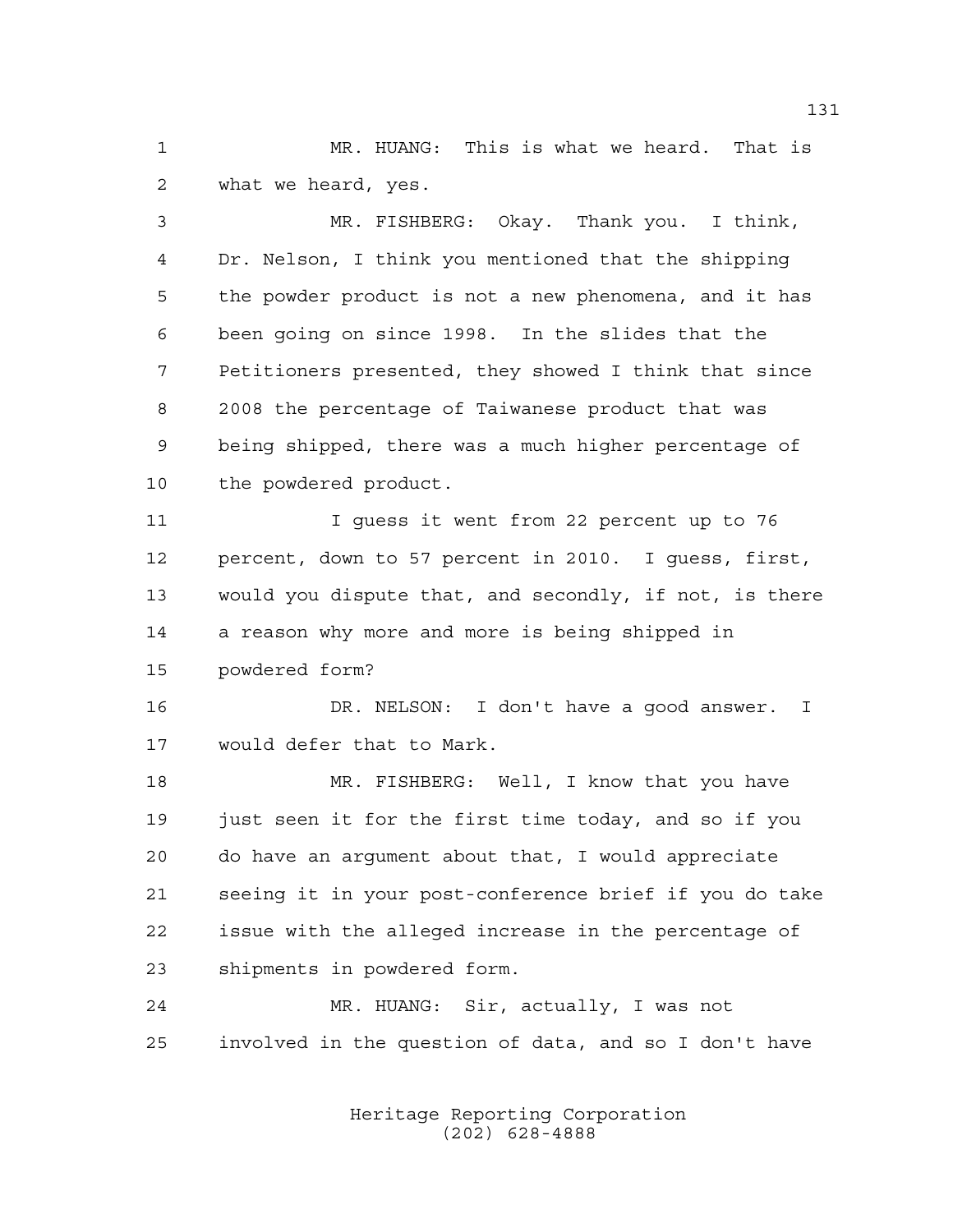the number in my mind about what percentage of the powder and liquid, but of course we will work together and review everything, and have all the information in a summary in the post-conference.

 MR. FISHBERG: Yes, that would be helpful. MR. HUANG: Yes.

 MR. FISHBERG: And in terms of a past assumption, I think everyone here has seen that there was a drop in 2009. Is it your argument that while there may have been a drop industry-wide, there wasn't a drop for your specific product because it went into sort of a higher -- there was an increase in higher grade paper demand, and therefore the demand for pure product remains strong, whereas for the entire industry, it may have declined, and there is almost like there is sort of a segmentation there? Am I understanding that?

 DR. NELSON: That's exactly my contention, is that we have a segment in the market, and we are working towards a stronger effect, and so we are looking and that is where we do well. I mean, if we were to go into a -- if we were trying to make 88 or 89 brightness, the advantage of our product is going to be lost. You can do that with just about anything. But where we do well is in the more challenging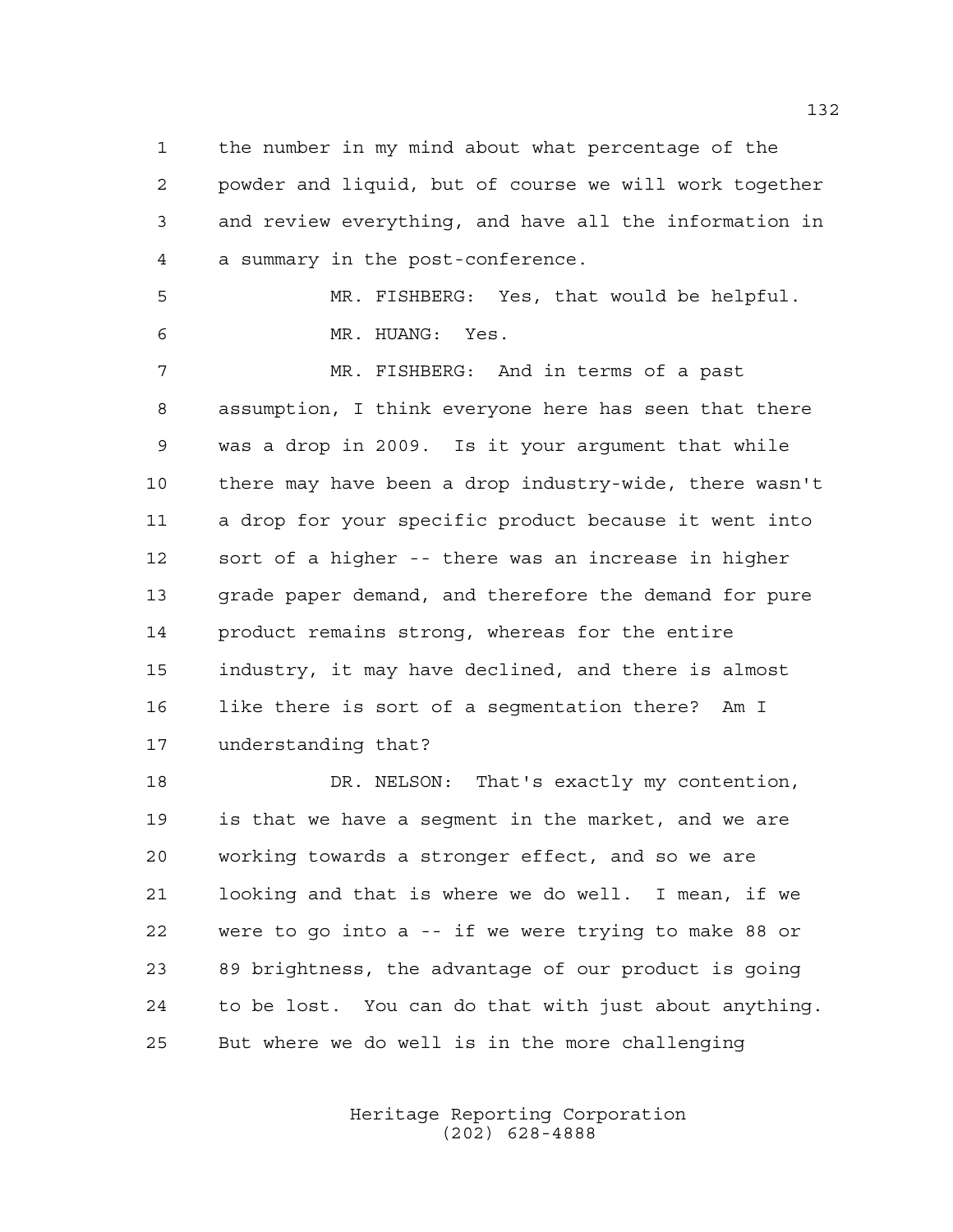applications.

 MR. FISHBERG: Okay. Mr. Koenig, if you could just address -- and again here or in your post- conference brief -- conditions of competition that you think are relevant in this market, that would again be helpful. MR. KOENIG: Sure. 8 MR. FISHBERG: And if you would also address the threat of material injury in your post-conference brief that would also be helpful. 11 MR. KOENIG: Okay. MR. FISHBERG: And that is all the questions that I have. I appreciate your testimony and responses today. Thank you. MS. DEFILIPPO: Thank you, Mr. Fishberg. I will now turn to Mr. McClure. Do you have any questions for this panel? MR. MCCLURE: Jim McClure, Office of Investigations. First, thanks for the testimony. I always try to start each day with I am going to learn something new, and all of these enthusiastic chemists, and boy, that is a term for me, have beaten something in to my head. Anyway, you did mention the regional aspect, and I don't know if that was in your sales in the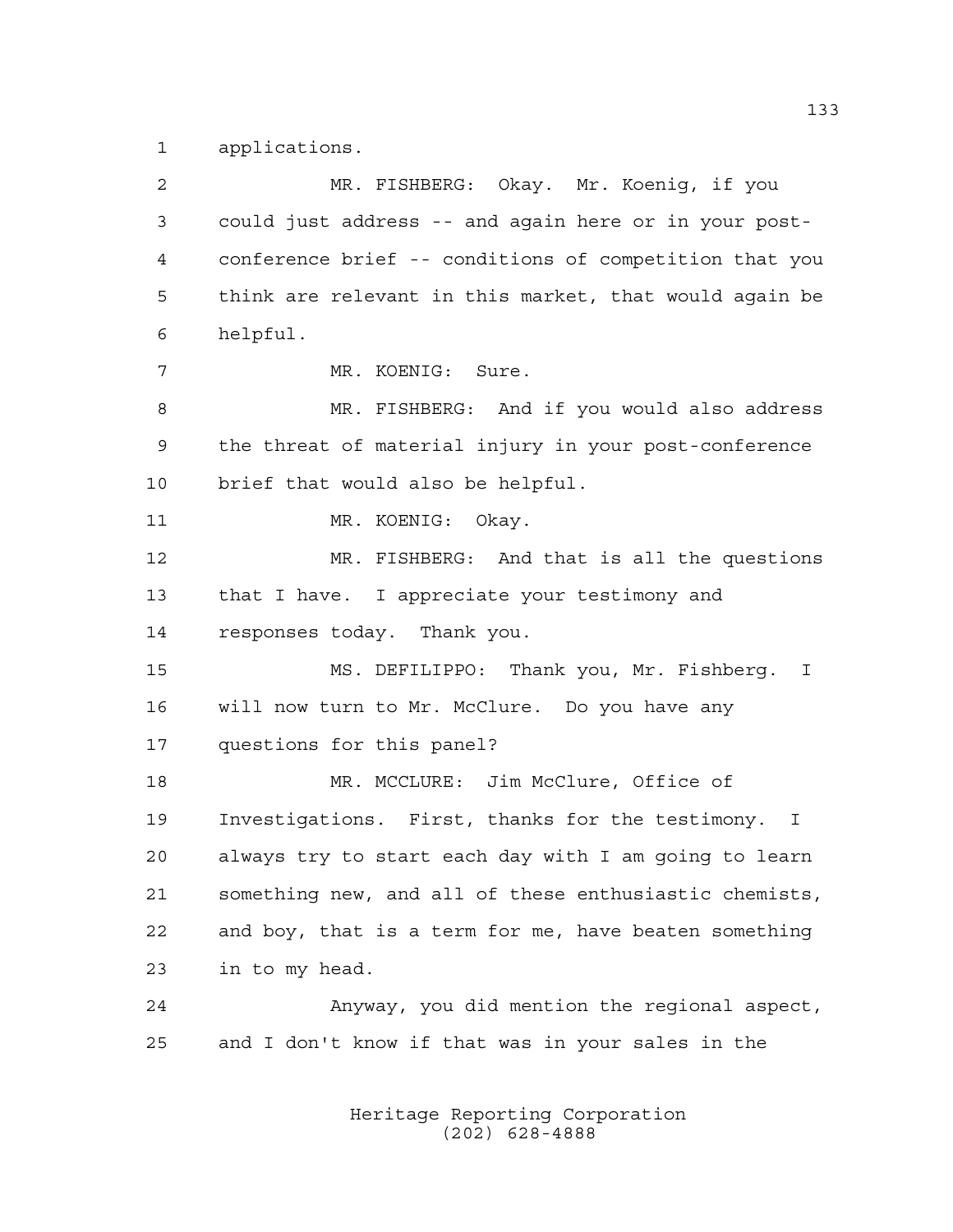northwest paper mills, and the question would be do you market nationally, and if you want to put that in the post-conference submission, or just that you are in Vancouver, Washington, obviously you are sitting there close to the mills in the northwest.

 But if you could just provide that information, I would appreciate that. That is really all that I have. All of this discussion though about the paper industry, I, just with other colleagues in the Office of Investigations, we conducted three paper investigations over the last three years.

12 So I really realize the interconnectedness of the various products that we do investigate. It is sort of fascinating. Anyway, thank you for your expertise and all the help that you give us for putting our report together.

 MS. DEFILIPPO: Thank you, Mr. McClure, and 18 just one quick followup to what Mr. McClure was just asking in terms of the geographical location. I think I heard earlier today from the Petitioners, in either their testimony or in a response, that the product tends to be sold on a delivered basis.

 So when you are providing some information on sort of the geographical sales market, whether or not you feel that you have any advantage, because you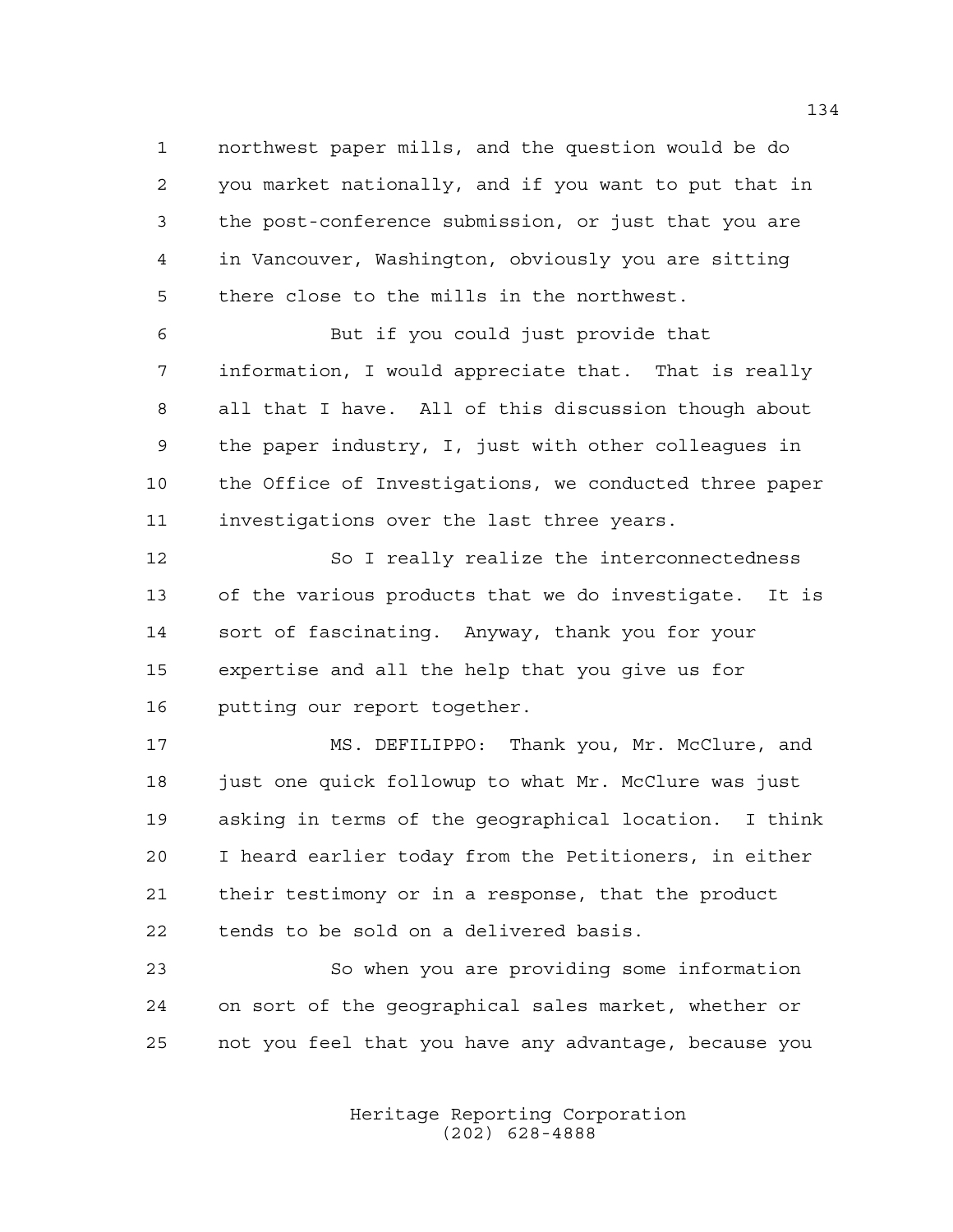are located there, and it looks like the U.S.

 producers that are on the East Coast, whether that is also something that is advantageous to you at the end of the day with a delivered price, and are you more competitive because of your location.

 I don't have any further questions. I believe that Mr. Benedick had one request that he would like to get in.

 MR. BENEDICK: I would like the Petitioners to, if they could, also comment in their post- conference brief on the three issues that you seem to differ quite a bit with TFM. That would be the pricing and the price differences between the two companies, the shortage issue, and the purity issue. Thank you.

 MS. DEFILIPPO: Any other questions from the Staff before I thank this panel? Thank you very much, gentlemen. I very much appreciate your time, and all your responses, and all the information that you provided us with. It was very informative and helpful, and with that, I will dismiss you.

 We do have a third panel that I would like to call up before we get to closing statements, and that will be individuals from the BASF. As a short of housekeeping matter, while we are switching people, I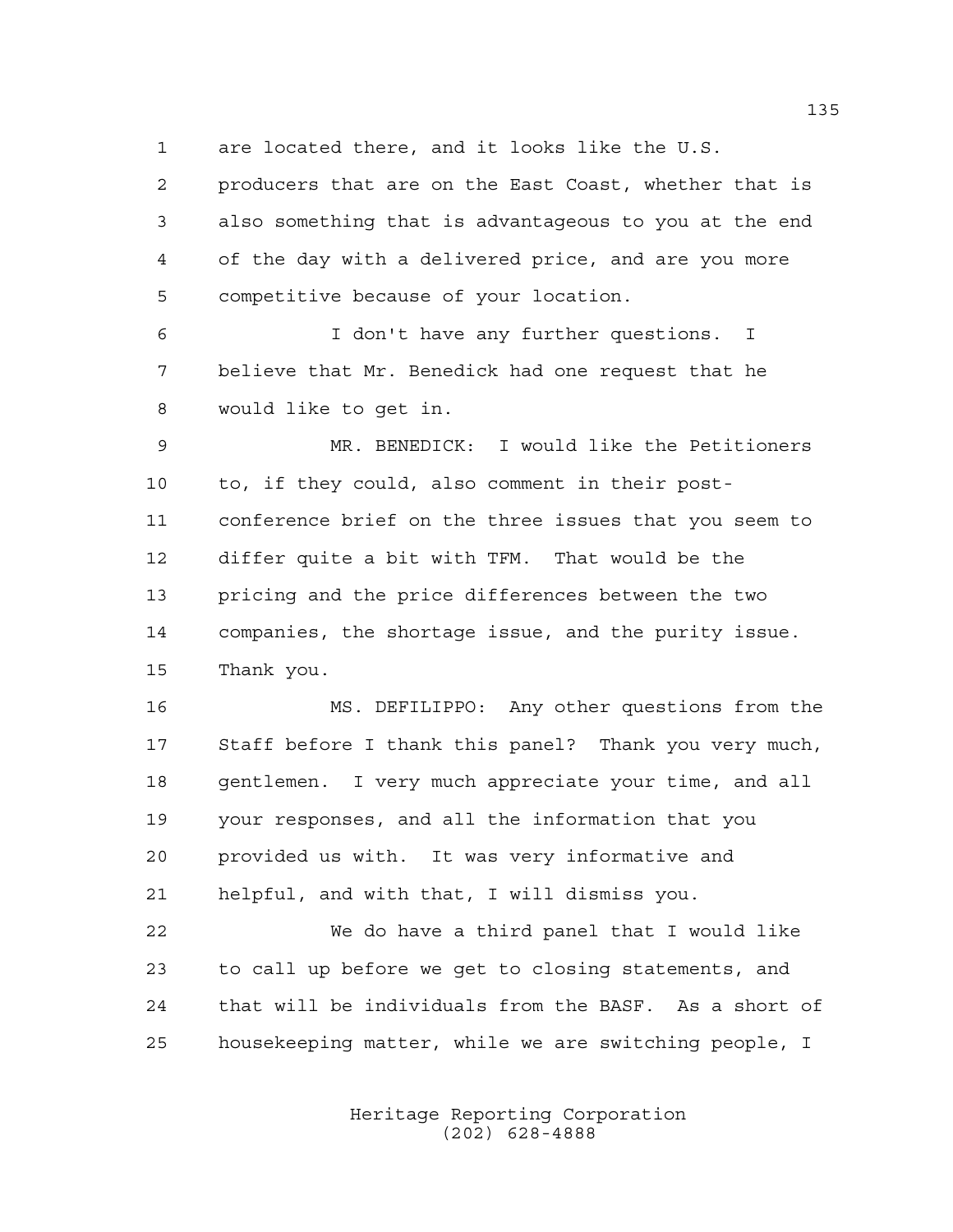am going to ask the Petitioners.

| $\overline{2}$ | I was going to include this in the                     |
|----------------|--------------------------------------------------------|
| 3              | transcript as Exhibit 1, unless I hear otherwise. Then |
| 4              | I will also put the Respondent's                       |
| 5              | -- TFM's -- chart in as Exhibit 2.                     |
| 6              | Mr. Goldberg, thank you for being patient.             |
| 7              | We're ready for your presentation.                     |
| 8              | MR. GOLDBERG: Thank you. I'm Steven                    |
| 9              | Goldberg, Vice President of BASF. Mr. Kelly will make  |
| 10             | his presentation.                                      |
| 11             | MR. KELLY: Thank you. Good afternoon. My               |
| 12             | name is Ted Kelly, and I am the Vice President for     |
| 13             | Wood and Paper Chemicals for the BASF Corporation, and |
| 14             | I have over 20 years of experience in the paper        |
| 15             | chemical business.                                     |
| 16             | In my present role, I am responsible for               |
| 17             | BASF's entire wet end and paper chemical business in   |
| 18             | North America, which includes the paper whitener       |
| 19             | business of the CSOBAs. As you know, BASF neither      |
| 20             | supports nor opposes the petition at issue.            |
| 21             | We are present at today's hearing as a                 |
| 22             | member of the domestic industry in order to cooperate  |
| 23             | with the investigation, and to present our view of     |
| 24             | important facts that the Commission should determine   |
| 25             | in determining whether the domestic industry is        |
|                |                                                        |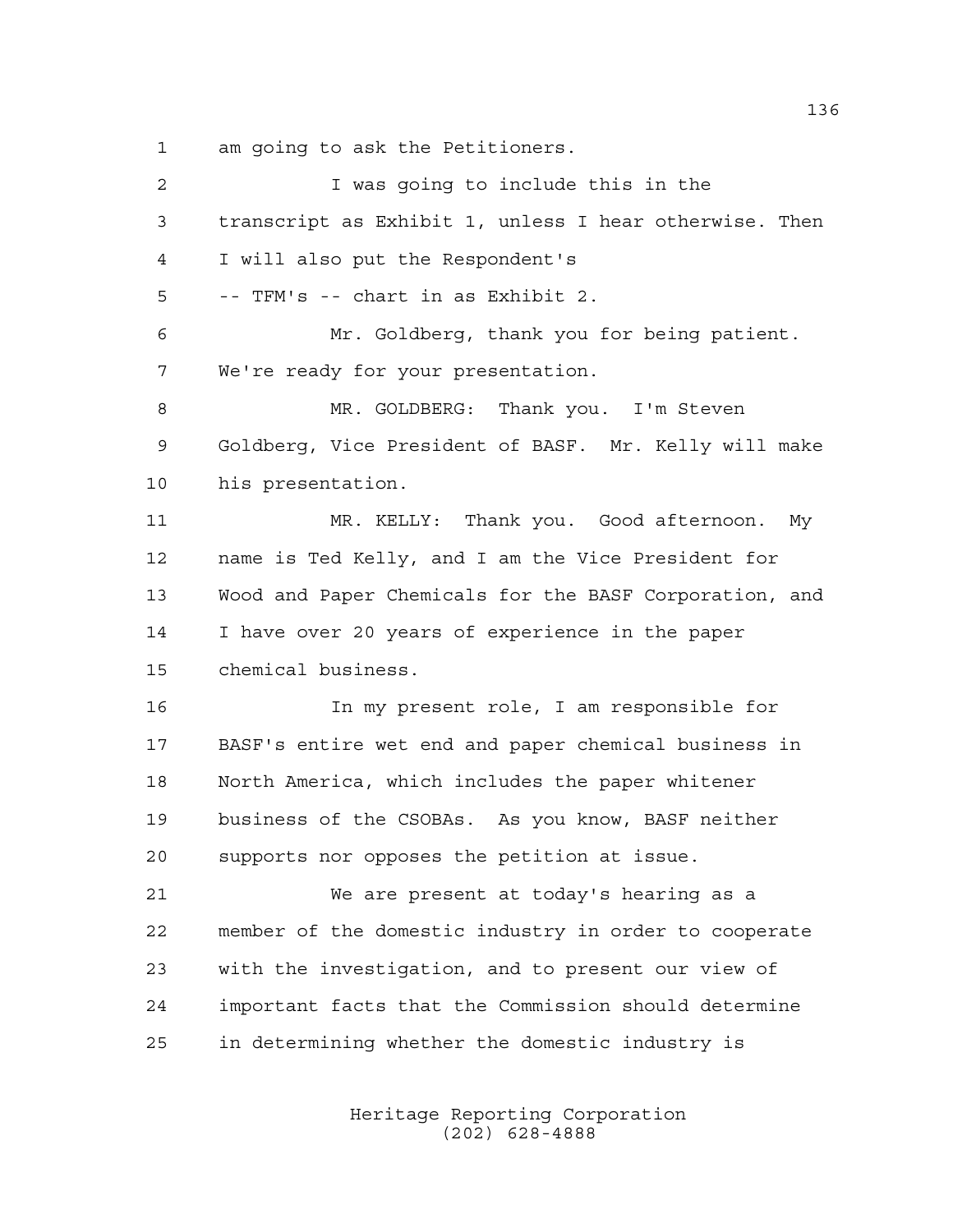injured by imports from Taiwan and China.

 After Clariant, BASF is the second largest producer of OBAs in the U.S. We produce only dye and tetra products in the U.S. We agree that tetra fluorescent brightener 220 is the workhorse compound in the industry. BASF's version of fluorescent brightener 220, tinopal ABP A liquid, comprises about 75 percent of our sales in the U.S. market of our whitener sales.

 BASF's CSOBA business has deteriorated sharply in the U.S. during the period of the investigation. In short, BASF has lost significant 13 sales volume and market share since 2008. Further, during this time period, BASF's unit prices have fallen even though the unit costs have increased.

 As others have mentioned, OBAs are commodity products. Competition is based primarily on price. Like Clariant, BASF has suffered losses in its dye and tetra OBA sales in the U.S. as a direct result of underselling by foreign manufacturers, principally from Taiwan, but also some from China.

 The bulk of BASF's lost sales have involved the losses of Tinopal ABP A liquid sales to TFM's fluorescent brightener 220 product, Taflunol UMS. BASF has also lost some sales of its dye product,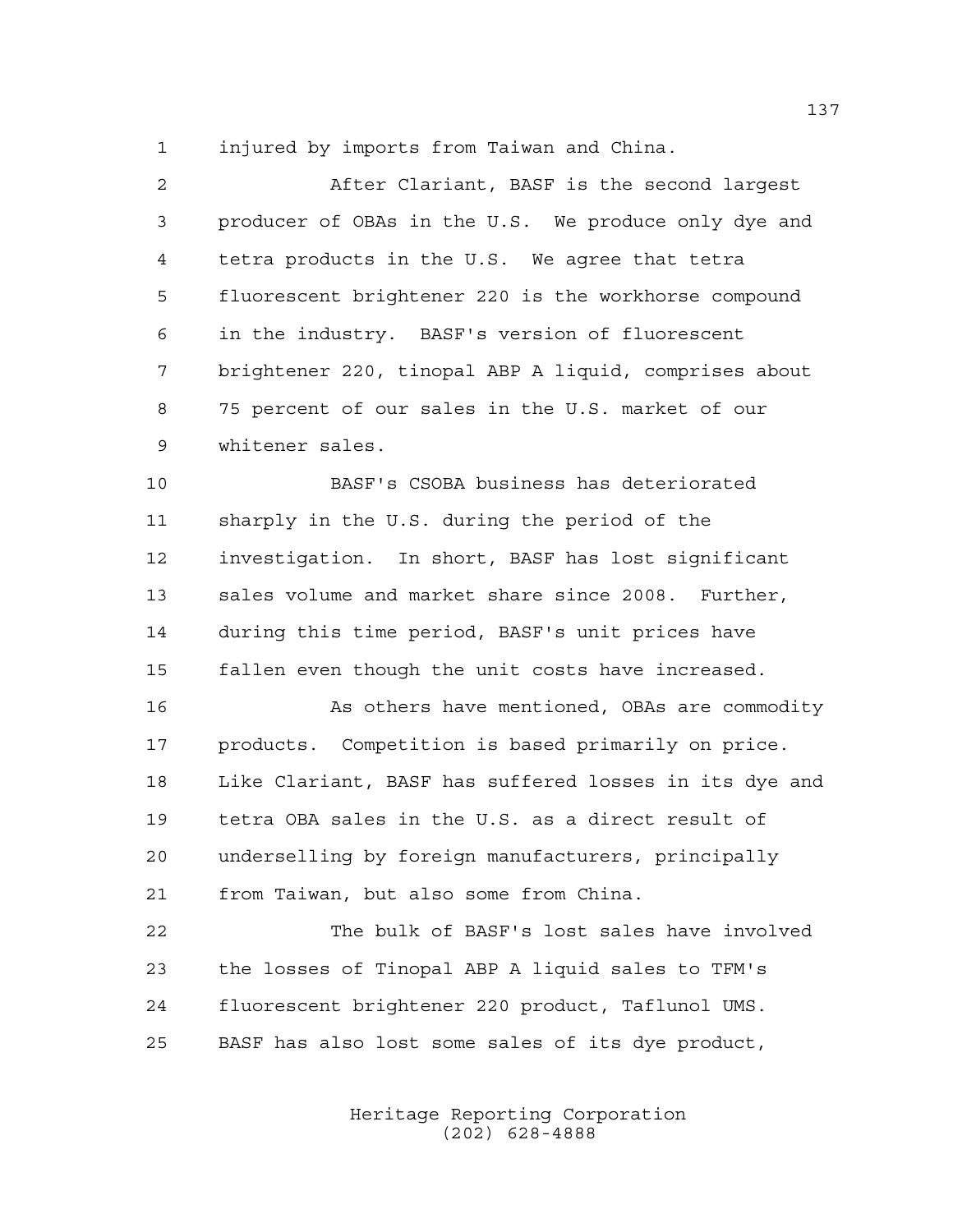tinopal HW high concens liquid, to TFM.

| $\overline{2}$ | Our customers tell us repeatedly that                  |
|----------------|--------------------------------------------------------|
| 3              | Taiwanese and Chinese producers offer comparable       |
| 4              | products at lower prices, resulting in their awarding  |
| 5              | contracts to those foreign producers instead of BASF.  |
| 6              | We have never been told by a customer that             |
| 7              | our products did not perform. That's important. I      |
| 8              | cannot go into confidential details in this public     |
| 9              | hearing, but you will see in the data that we have     |
| 10             | submitted that BASF has in numerous instances lost     |
| 11             | sales, including sales with long established           |
| 12             | customers, based on very low price competing offers by |
| 13             | Taiwanese and Chinese producers.                       |
| 14             | Further, like Clariant, BASF has lost the              |
| 15             | ability to pass price increases for raw material costs |
|                |                                                        |
| 16             | on to its customers, on to our customers, as a result  |
| 17             | of underselling by Taiwanese and Chinese producers.    |
| 18             | Our customers have plainly told us that they           |
| 19             | will go to these foreign producers if BASF attempts to |
| 20             | raise prices, despite recent increases in raw material |
| 21             | costs. BASF also does not believe that other factors,  |
| 22             | such as non-subject imports, the recession, and        |
| 23             | secular trends in the paper industry, can explain that |
| 24             | injury BASF has suffered in recent years.              |

Heritage Reporting Corporation (202) 628-4888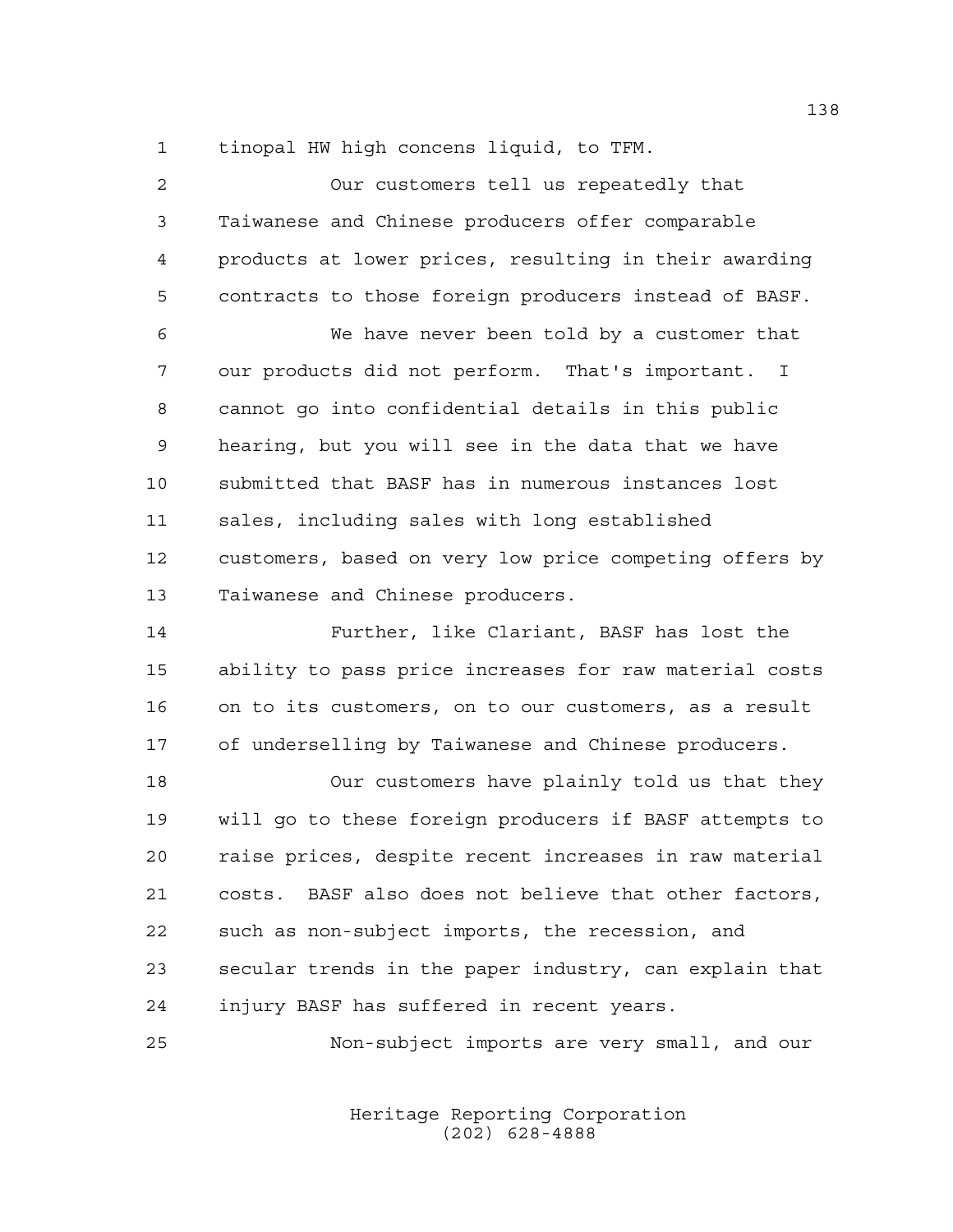customers have not threatened to leave BASF because of competing bids from vendors of non-subject imports. As to the recession, although it was severe, it was also temporary.

 The paper industry has rebounded over the past year or so, and this has had a favorable effect on the demand for paper chemicals, but BASF has not reaped the benefit of the increased demand in whiteners because the low price subject imports have made it impossible for BASF to win sales or to increase prices as needed to cover its costs, and to recover from the recession.

 In recent years BASF has also conducted extensive studies of Asian OBA production. These studies have shown three things. First, there is a high and growing production capacity in Taiwan. Second, there are a large number of producers with high production capacity and low capacity utilization in China.

 And, third, Taiwanese and Chinese producers are making ongoing investments in spray drying capability and efforts to further target overseas markets, such as the U.S. Thus, the threat from Taiwanese and Chinese producers in the U.S. market will only get worse.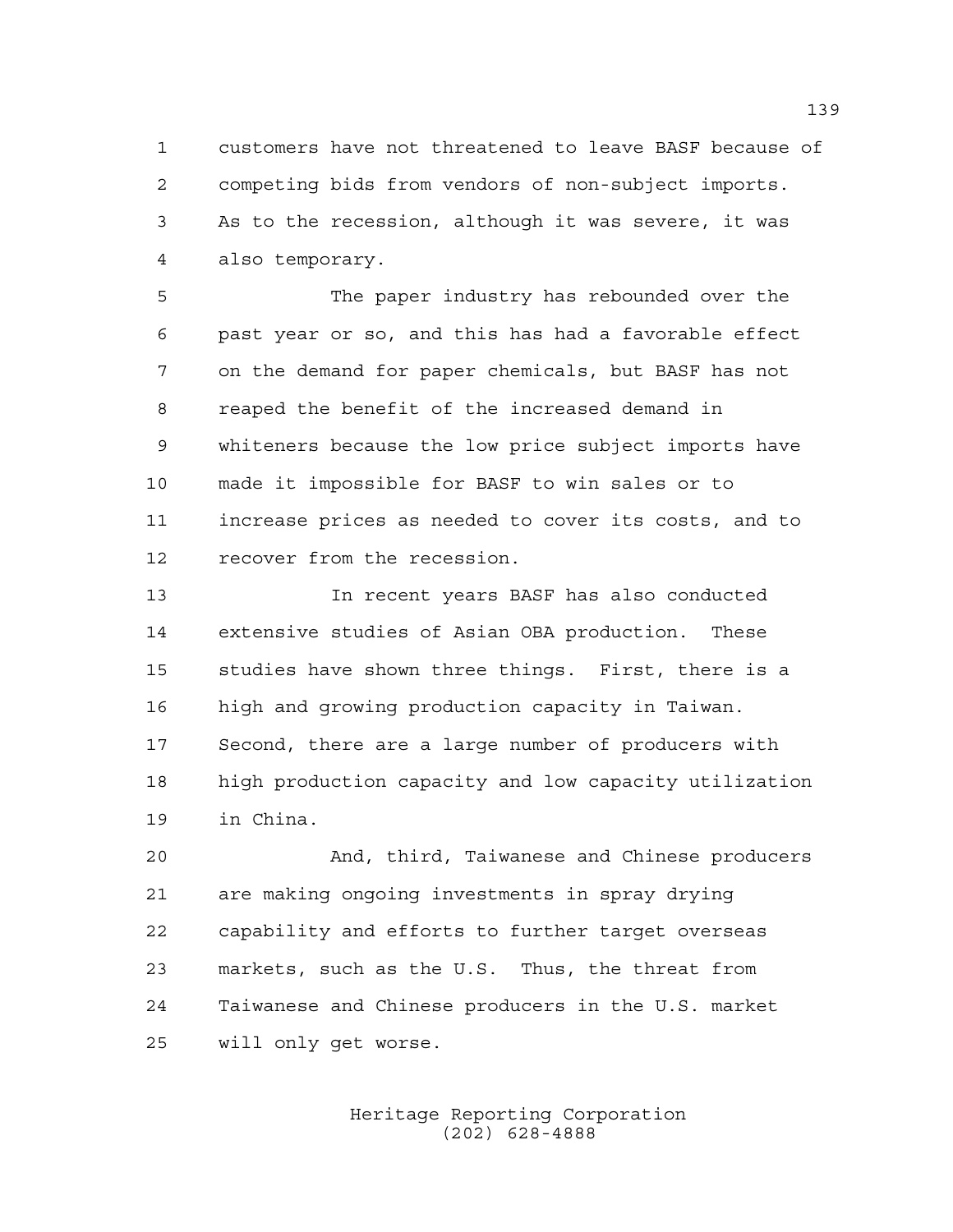In light of these trends, BASF continues to closely examine the future of its U.S. OBA business. Like Clariant, BASF has done everything that it can to optimize its production process, including reducing its workforce to the bare minimum necessary to maintain existing production levels. Should BASF continue to lose sales in the U.S. market to low priced imports from Taiwan and China, we may need to consider the extreme step of shutting our production in the U.S. Thank you for the time and I would be happy to answer questions. MS. DEFILIPPO: Thank you, Mr. Kelly. I will look to see if the Staff has questions. Ms. Trainor. MS. TRAINOR: I have no questions for this panel. Thank you for your testimony. MS. DEFILIPPO: Mr. Benedick. 18 MR. BENEDICK: Just one. MS. DEFILIPPO: Sure. MR. BENEDICK: Jerry Benedict, Office of Economics. If you can comment here or in your post- conference brief regarding TFM's discussion on purity and how that relates to the purity of the product that you sell, and whether there are any advantages in terms of the purity, and in terms of competition in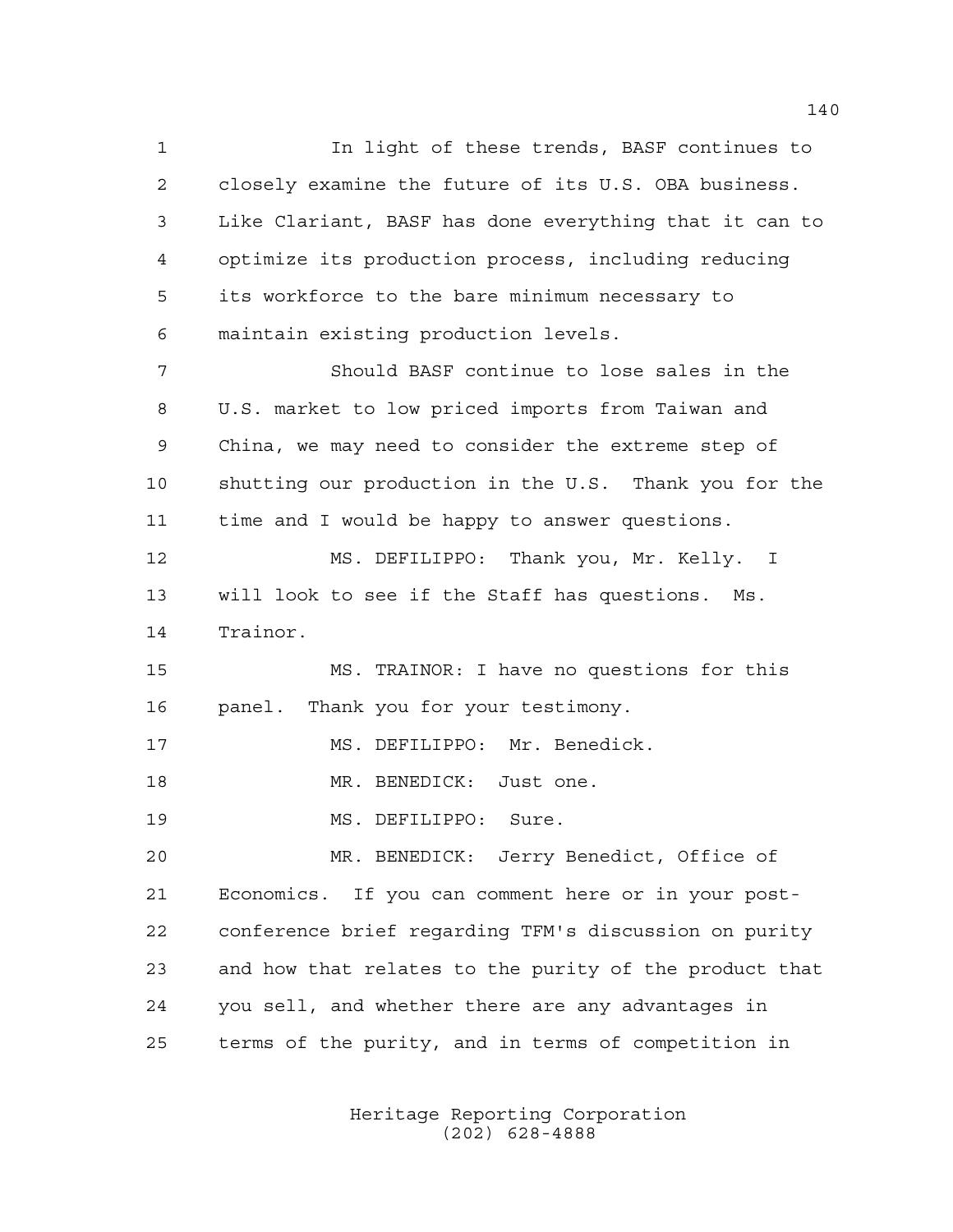the U.S. market.

| $\overline{a}$ | MR. KELLY: Yes, I would first say that I am            |
|----------------|--------------------------------------------------------|
| 3              | not a Ph.D. chemist. But I have applied whiteners on   |
| 4              | a lot of paper machines, and what we have talked about |
| 5              | in the industry, and what we have applied in the       |
| 6              | industry, and the results that we have seen on the     |
| 7              | paper machines, is all about the percent actives, the  |
| 8              | strength of the solution.                              |
| 9              | There is a 23 percent active, and 28                   |
| 10             | percent. You know, what is the strength of your        |
| 11             | product, and those are the results that we have seen   |
| 12             | bear out on paper machines.                            |
| 13             | MR. BENEDICK: Have your customers ever                 |
| 14             | remarked about the purity of the product?              |
| 15             | MR. KELLY: No, we have not see that                    |
| 16             | negative effect.                                       |
| 17             | MR. BENEDICK: Thank you for your response.             |
| 18             | No further questions.                                  |
| 19             | MS. DEFILIPPO: Thank you, Mr. Benedick.                |
| 20             | Ms. Larsen.                                            |
| 21             | MS. LARSEN: I have no questions.                       |
| 22             | MS. DEFILIPPO: Thank you. Mr. Yost.                    |
| 23             | MR. YOST: I have no questions, but welcome.            |
| 24             | Thank you.                                             |
| 25             | MS. DEFILIPPO: Mr. Stone.                              |
|                |                                                        |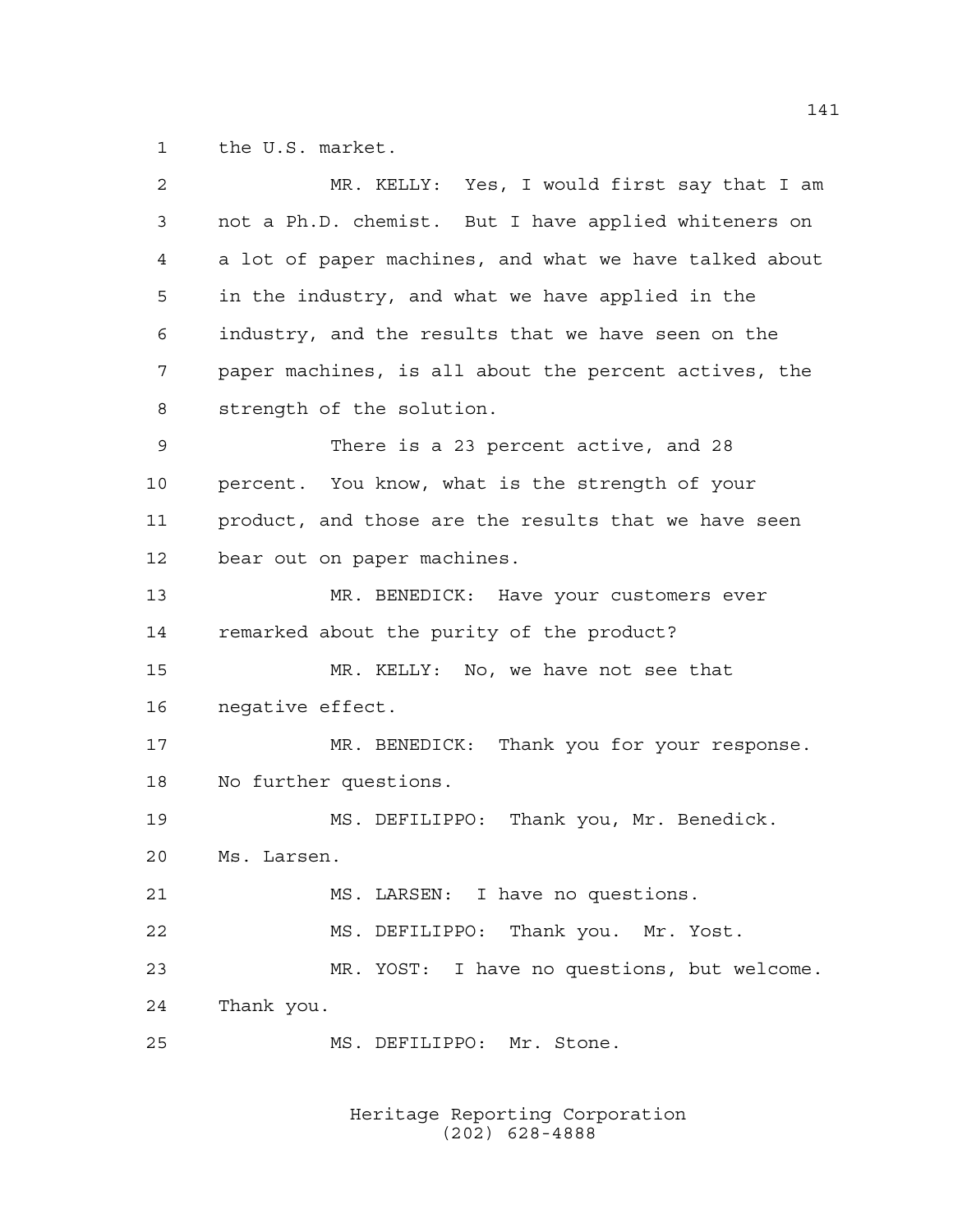1 MR. STONE: I have no questions. MS. DEFILIPPO: Mr. Fishberg. MR. FISHBERG: Just one quick question. Again, I am Dave Fishberg, Office of the General Counsel. Has BASF seen deterioration in both the volume and the price side of your business, and have you been forced to reduced prices in order to meet a Taiwanese or a Chinese price in order to retain the business? You can either comment now, or -- MR. KELLY: Well, yes, yes, yes. The details are in what has been submitted; the pricing, the volume, and by customer detail. MR. FISHBERG: I have no further questions, and again, I appreciate your testimony. Thank you. MS. DEFILIPPO: Mr. McClure. MR. MCCLURE: James McClure, Office of Investigations. Thanks for coming, and it is so useful to have this testimony. I have no questions, but I would like to take note as we draw to a close today that this completes two days, with five separate conferences, and Ms. DeFilippo has chaired four of those, and so I would give her a round of applause for surviving four conferences. Thank you. MS. DEFILIPPO: Thank you, and as I said, at least everything was public so that I didn't have to

> Heritage Reporting Corporation (202) 628-4888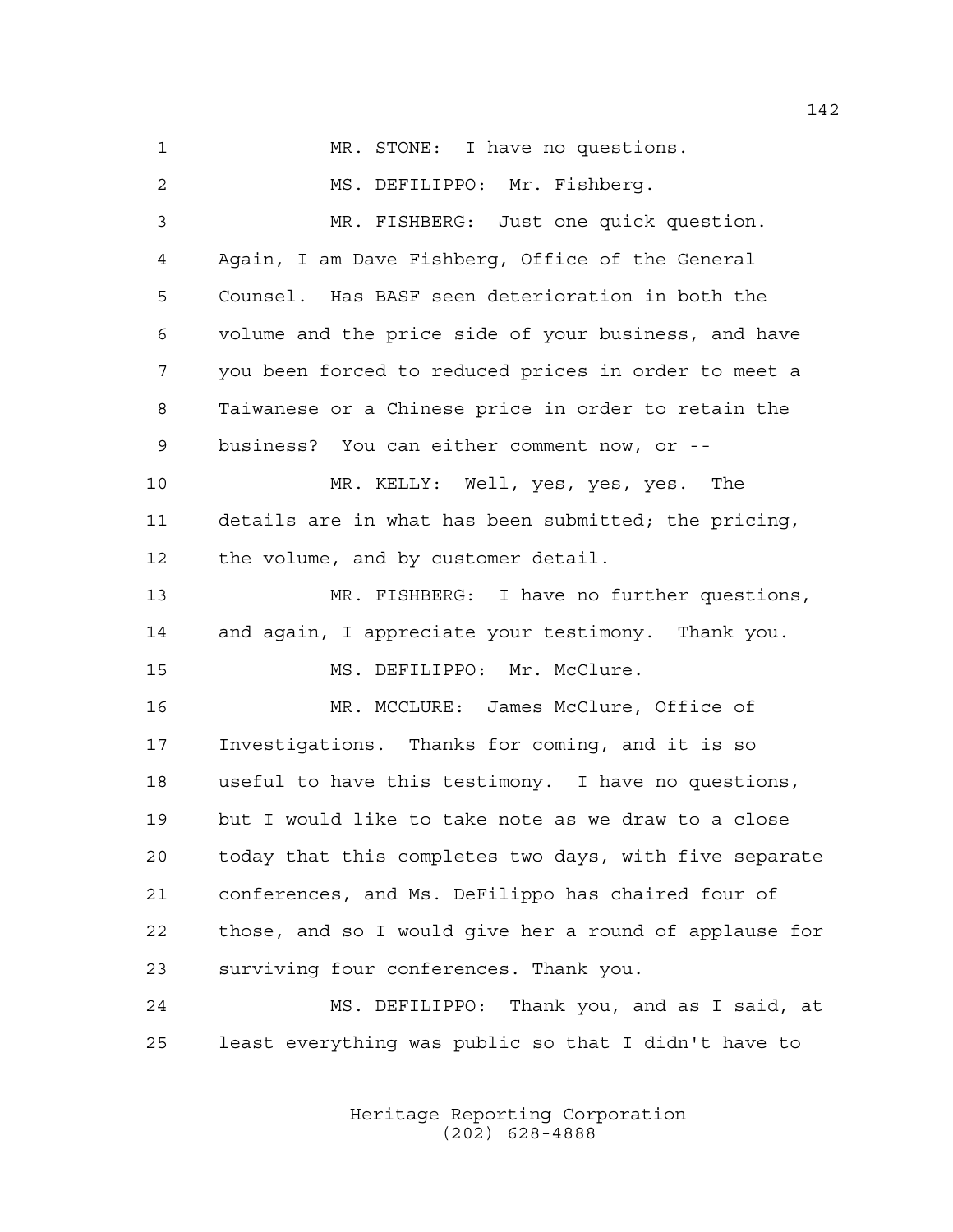stress out about messing up in getting confidential information from one mixed up with another.

 I have no questions at this time. I thank you for coming, and making a statement, and for whatever information you will provide on this, and also thank you for providing information in response to my questionnaire.

 I know that particularly in a prelim that it is a very short turnaround, and we thank you for providing that. With that, I guess I will ask the parties. The next step is closing statements. Do you all need a few minutes to formulate your thoughts? I will give you four minutes, as it is 4:36. So we will take a four minute break, and we will come back at 4:40 for closing statements. Thank you.

(Recess.)

 MS. DEFILIPPO: All right. Welcome back, Mr. Ellis. Seems like it was ages ago that you were here. It has been a long day. But please proceed with your closing statement when you are ready to go. MR. ELLIS: Good afternoon. Thank you for your patience, and for listening to us at the end of an apparently long series of preliminary conferences. I appreciate that. I would like to address a few important points in the closing.

> Heritage Reporting Corporation (202) 628-4888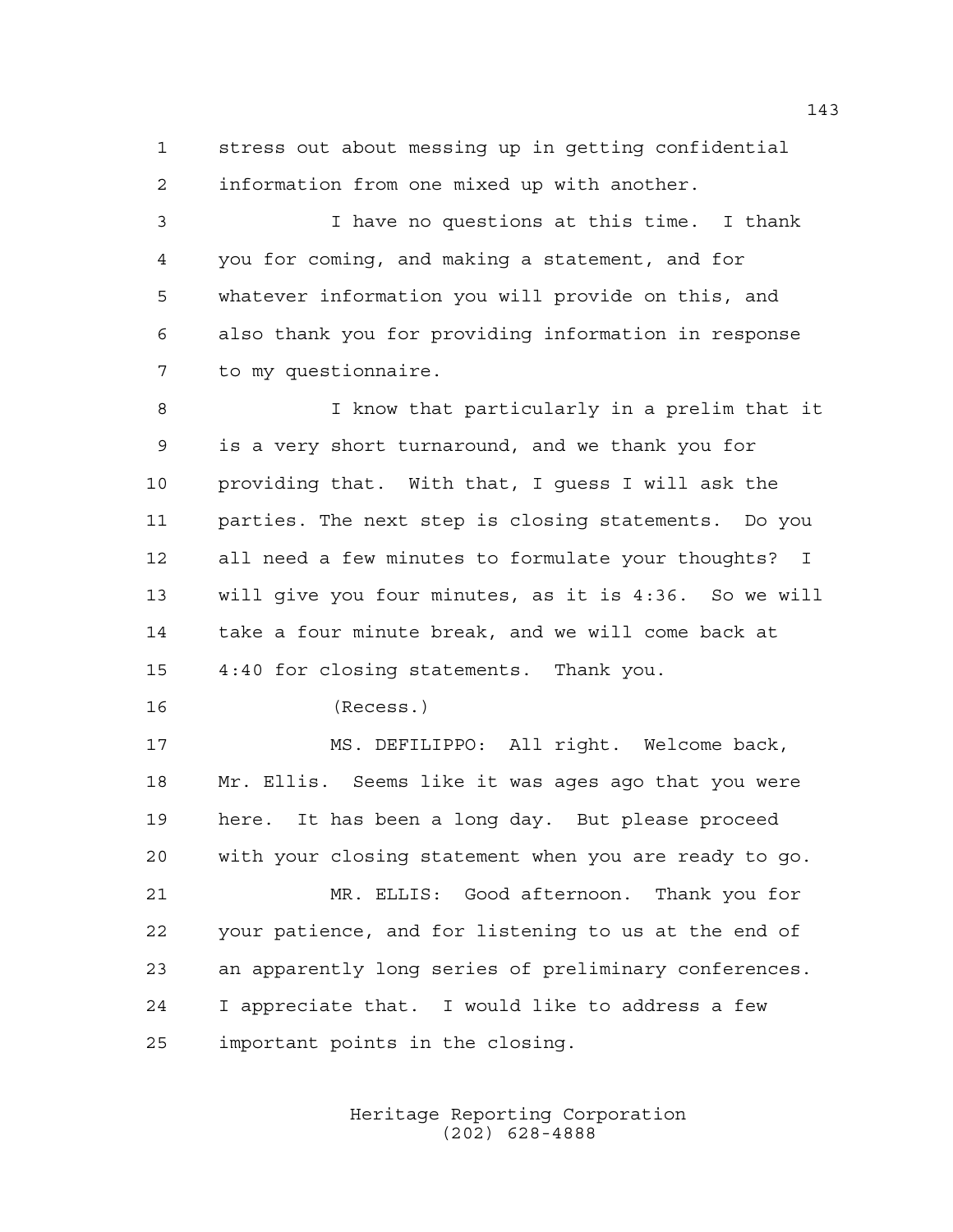First, as you heard from our panel this afternoon, the U.S. industry that produces CSOBAs is certainly suffering material injury, and in fact, it is in a dire financial situation. Prices have declined and income has deteriorated from weak to deeply negative.

 But even as the U.S. producers have continued to lower their prices, they have lost a significant market share over a very short period of time. Capacity utilization has been disastrous over the period of investigation, and investment plans have been shelved, and employment has been slashed.

 Second, there is an important condition of competition here, namely despite the extensive discussion of quality that you just heard this afternoon, competition is heavily driven by one factor, and that is price.

 I would note by the way that as to the quality issue, the test results in that page that you received as Exhibit 2, are -- different test results may be obtained from different samples and different testing, and we have obviously over the years have done

 -- Clariant has done exhaustive testing, and we will submit on that point as well.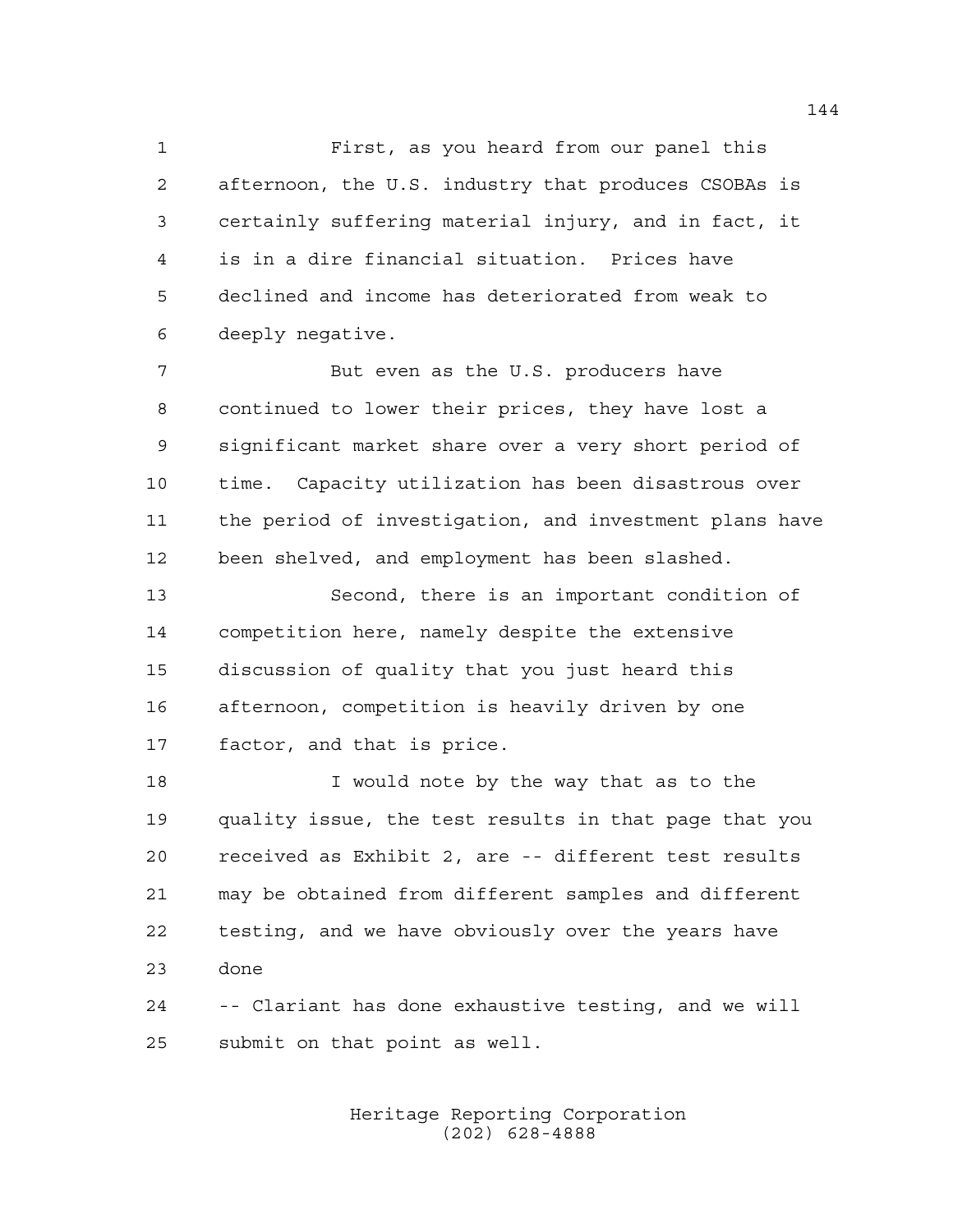But the fact that competition, and that is from the perspective of, and in particular, the customers is driven by price, this fact has exacerbated the injury that the U.S. industry is suffering, and it has strengthened the causal connection between that injury and subject imports.

 Repeatedly the U.S. industry personnel are confronting competition and losing sales because of the low prices of competing bids from subject merchandise. Another critical condition of competition is the increase in production and exportation of brighteners from Taiwan and China in powder state, which we have heard about extensively today.

 CSOBAs are produced as a liquid and they are used as a liquid. Nevertheless, the producers are converting their CSOBAs into power for export. They do so for only one reason; to target overseas markets, such as the United States, by reducing their transportation costs.

 The shift to powder will ensure their access to the U.S. market in ever increasing quantities. As a result, although CSOBA in powder was virtually unheard of just a few years ago, it now represents between 40 and 50 percent of all U.S. imports from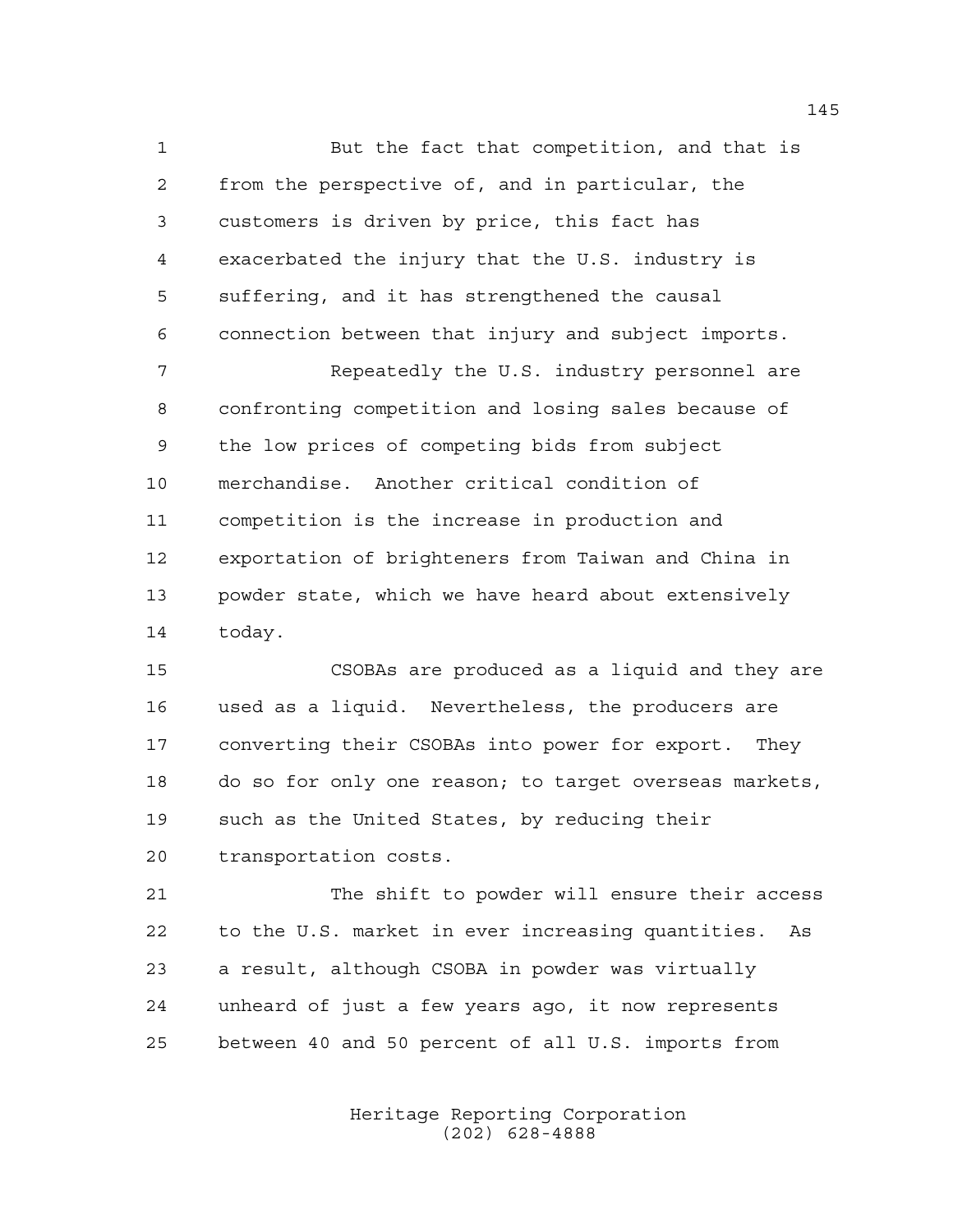China and Taiwan.

| 2  | Third, there is no question but that subject           |
|----|--------------------------------------------------------|
| 3  | imports are a major cause of injury being suffered by  |
| 4  | the domestic industry. Certainly they are a cause of   |
| 5  | material injury, or to use the statutory language, the |
| 6  | material injuries suffered by the domestic industry    |
| 7  | has been "by reason of" the subject imports.           |
| 8  | This causal connection is evidenced by                 |
| 9  | several factors, the first of which is the massive     |
| 10 | increase in volume of the subject imports.<br>The      |
| 11 | increase is not only a share of U.S. domestic          |
| 12 | consumption and production, but also on an absolute    |
| 13 | basis over the POI.                                    |
| 14 | This in and of itself is quite remarkable,             |
| 15 | in that these imports increased absolutely even during |
| 16 | the severe economic downturn through which the U.S.    |
| 17 | economy suffered in 2008 and 2009.                     |
| 18 | Then as demand for brighteners began to improve in     |
| 19 | 2010, subject imports continued increasing, capturing  |
| 20 | the great majority of the increase in demand.          |
| 21 | As a result the U.S. producers benefitted              |
| 22 | only slightly from the market improvement in 2010.     |
| 23 | Further, as shown in the slides earlier this           |
|    |                                                        |
| 24 | afternoon, which we presented, we have reviewed the    |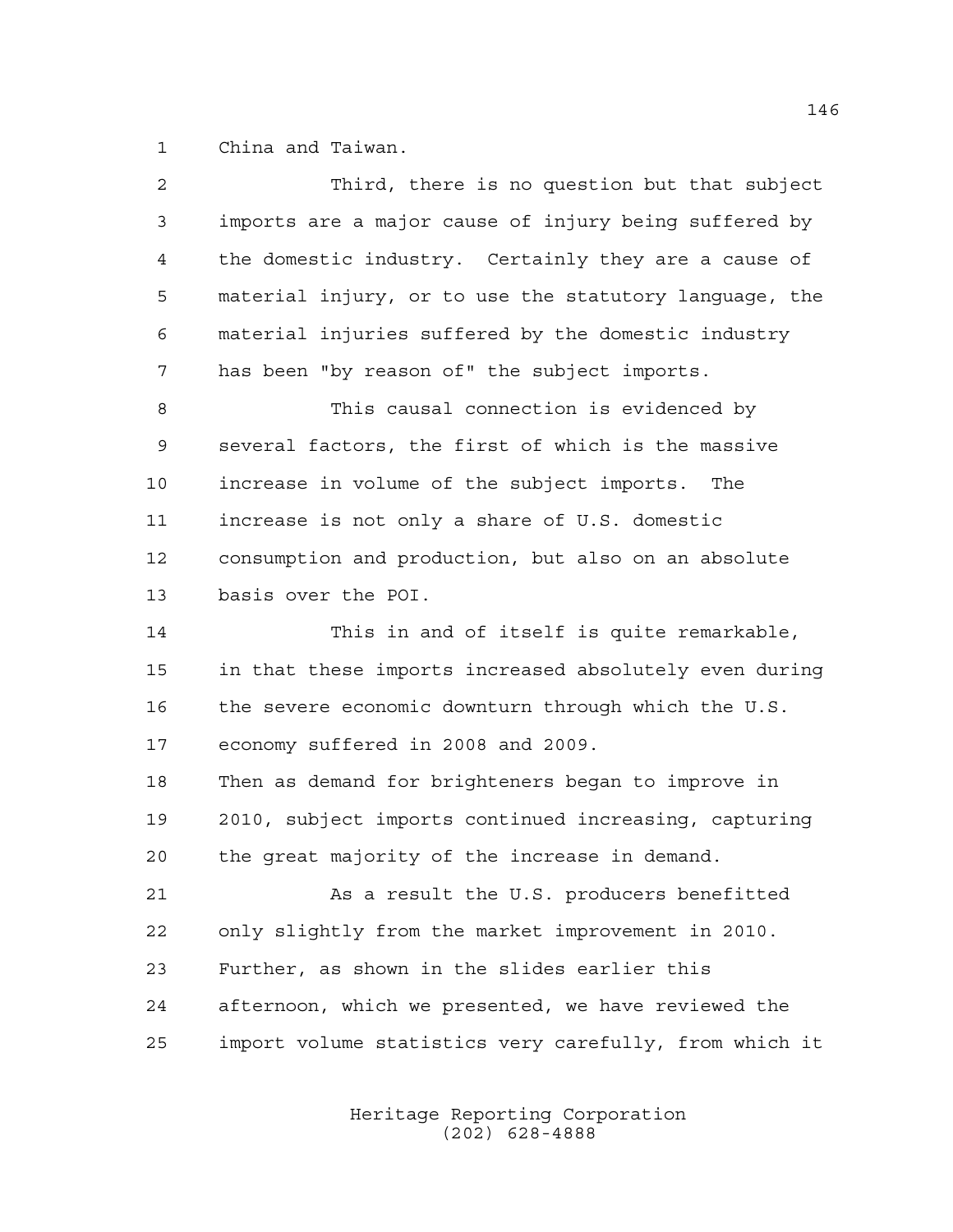is clear that import volumes are not accurately reported in the Census HTS database on which the Commission often relies.

 We provided you with different measures of import volumes based on line item by line item review of the database maintained by CBP, and converted that data to account for importation of CSOBAs in both powder and liquid state.

 But the key point is this. However measured, the subject imports have been significantly increasing, even if you rely on the unrevised Census data. Nor can it be plausibly argued that such a massive presence of subject imports is required because of insufficient production capacity, or production itself, in the United States.

 Capacity in the U.S. has been sufficient to meet the domestic demand, and in fact a large portion of U.S. capacity now sits idle, precisely because of the unfair competition from subject imports.

 The causal connection between the subject imports and the injury is also apparent from the prices at which optical brighteners are being sold in the United States. And unit prices have declined since 2008, and there is a very clear connection between the price decline in the U.S. market and

> Heritage Reporting Corporation (202) 628-4888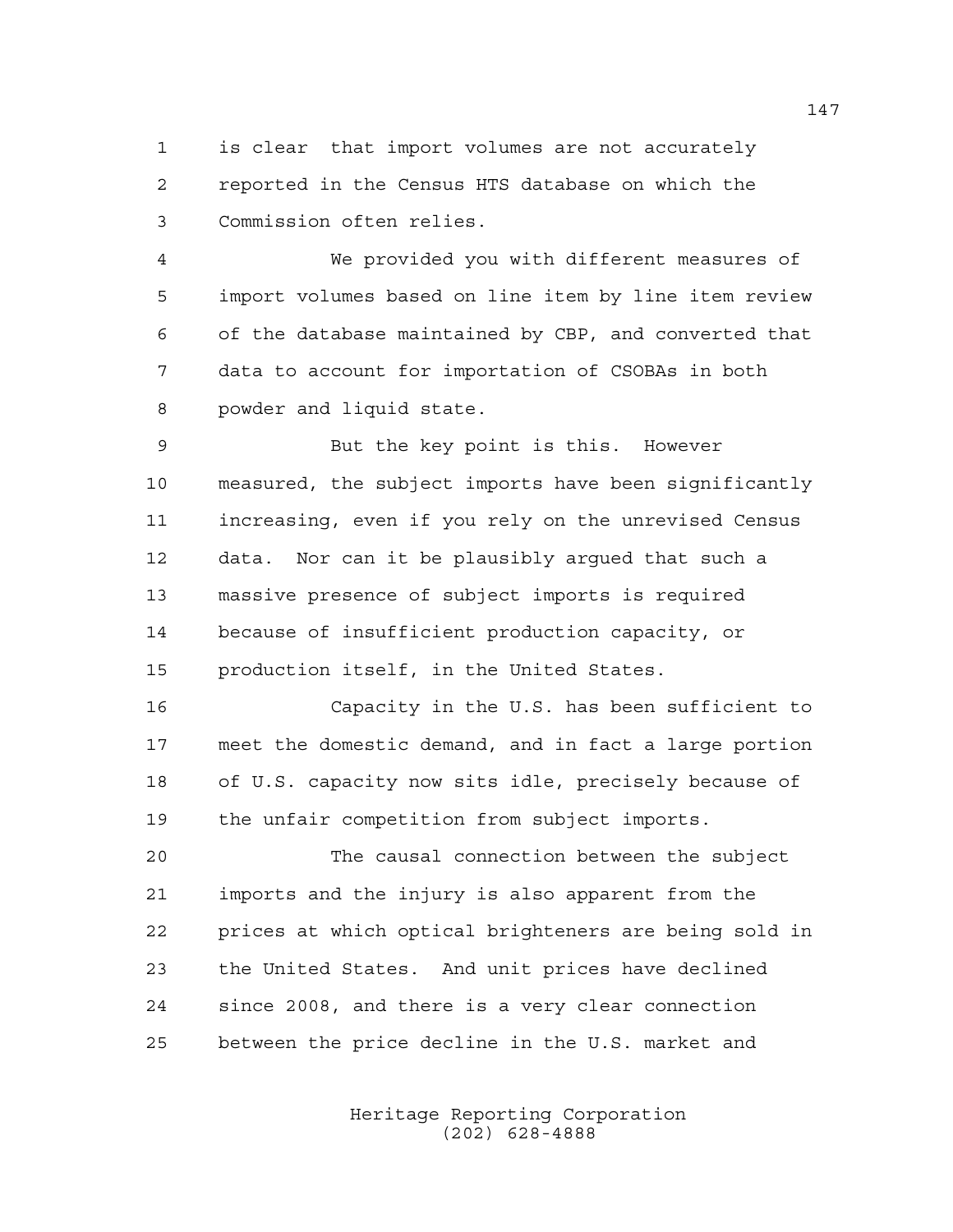unfair price competition from the subject imports.

 Although the details are confidential, we ask that you carefully review the quarterly pricing data in the questionnaire responses, which of course you do. In addition, we have submitted evidence of a very large number of instances of lost sales and lost revenues due to import competition.

 Instances in which the customers have repeatedly emphasized the comparability of the foreign product with the U.S. product, and the importance of price as a factor on which they make their sourcing decisions. Price.

 Customers have informed U.S. producers that they will lose their business if they cannot reduce their prices to compete with those being offered by the Taiwanese or Chinese imports. And this evidence is supported by general trends in the market, and supported by the industry newsletter, "Paperchem Report", from which some quotes were read earlier by Mr. Golder, and also quoted in our petition. To repeat just one of those quotes, customers "are aware of the pricing offered by Chinese competition, and inevitably use it as leverage."

 Further, the impact of the increasing volume of imports and price deterioration in the U.S.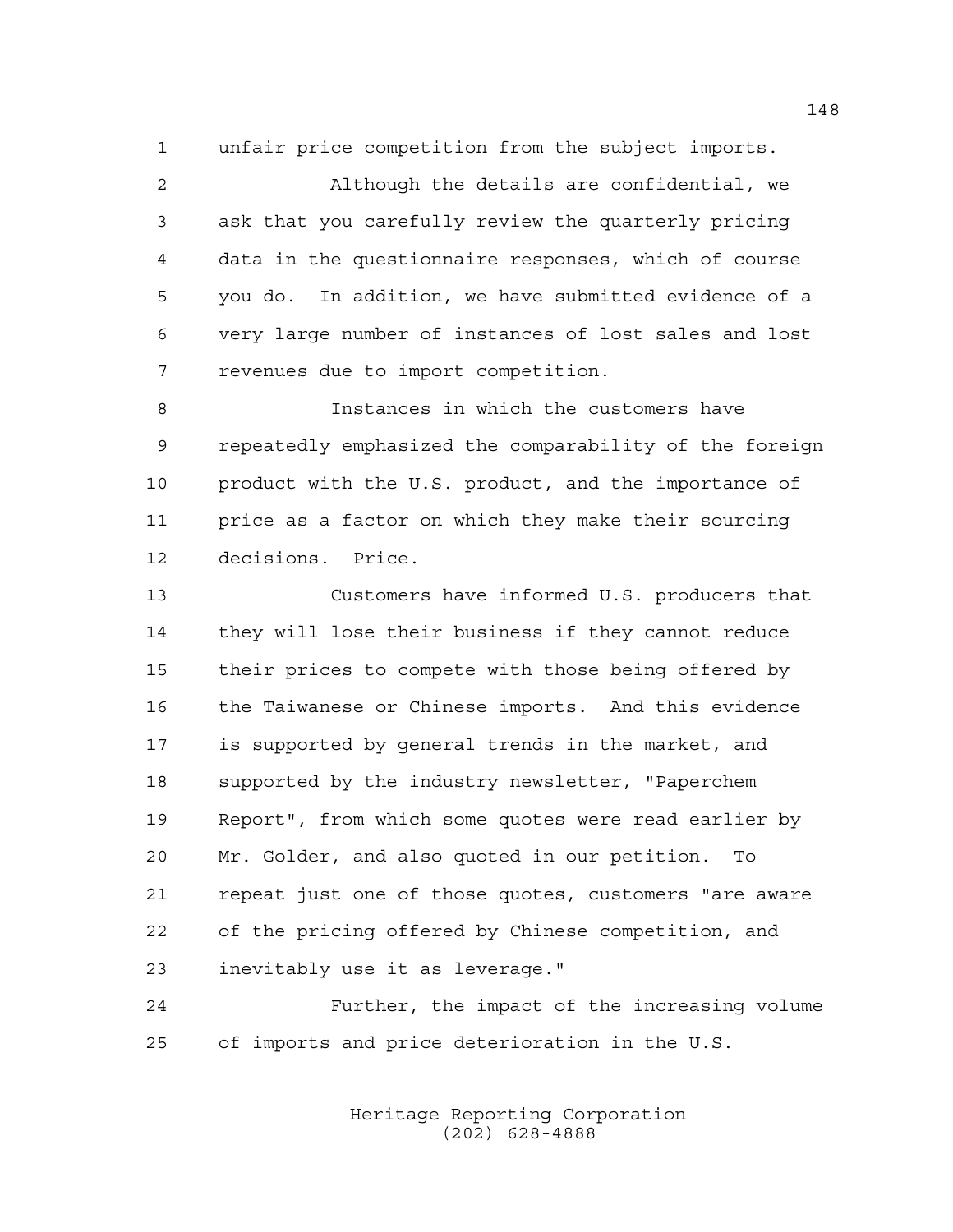industry is clear. As I mentioned, capacity utilization has been poor. Prices have declined, despite the strengthening of demand in 2010, as the U.S. paper industry has begun recovering from the recession.

 Workers have been laid off, and investments postponed or canceled. The bottom line is this. Income levels have been unacceptable throughout the entire POI. The industry simply cannot continue in its current financial condition, and the companies now face very basic decisions regarding the continuing viability of producing CSOBAs in the United States.

 Fourth, and finally, the subject imports pose a significant threat of material injury in the imminent future. The Taiwanese producer, TFM, is building a new production facility in Taiwan, which is projected to become operational soon, and will obviously increase its capacity.

 The Taiwanese domestic market for optical brighteners is insignificant, and so the bulk of TFM sales have been directed to the United States. There is no reason to expect that with the expansion of its production capacity this trend will abruptly change in any meaningful way.

Moreover, in China, there is significant

Heritage Reporting Corporation (202) 628-4888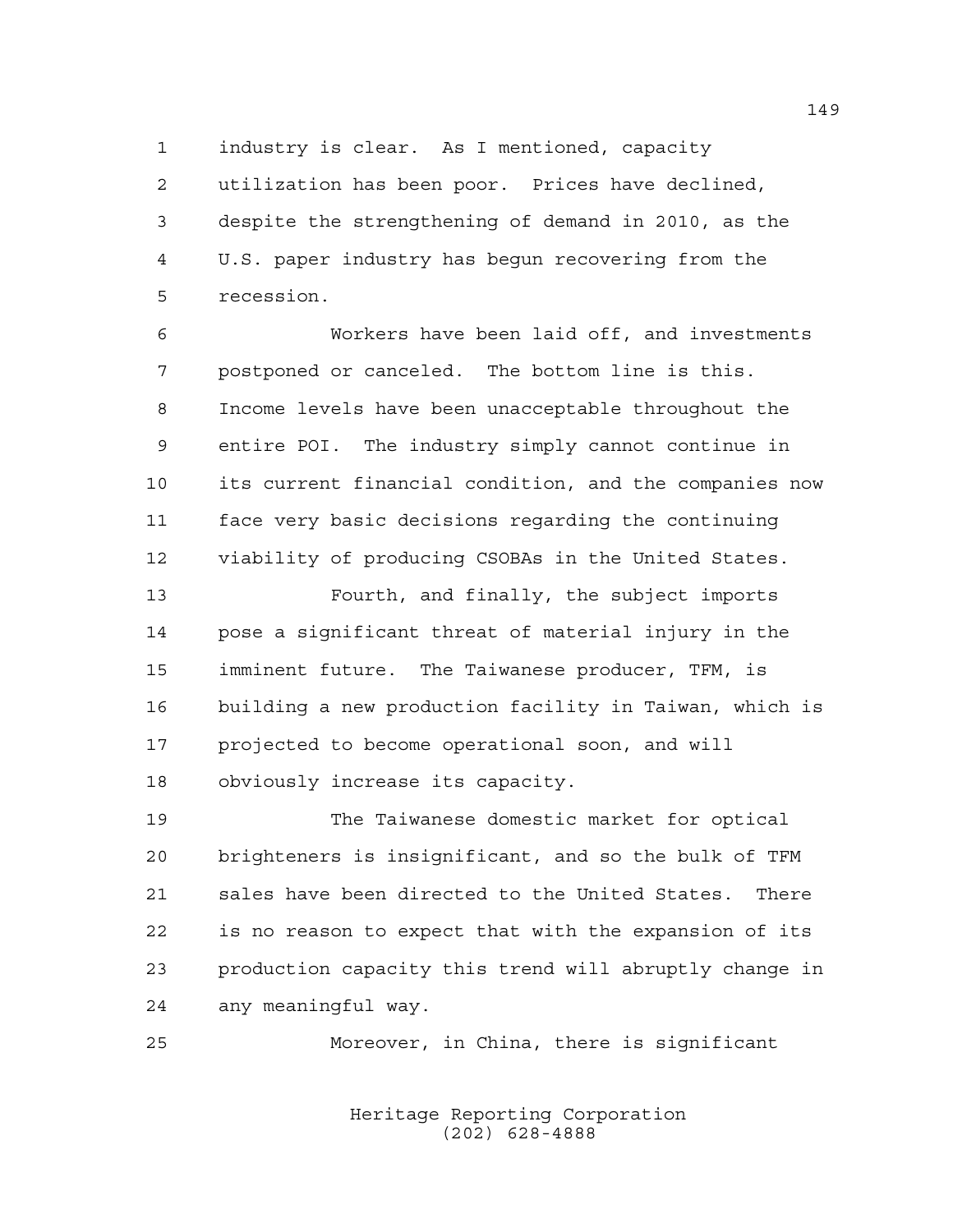production capacity that is as yet largely unaccounted for in this investigation. But despite this large capacity, so far the U.S. producers have come across only one Chinese company, Hongda, that has exported meaningful quantities to the U.S.

 The U.S. industry is justly concerned that they will be swamped with low priced imports when other Chinese producers with known capacities larger than Hongda's, join Hongda in exporting to the U.S.

 This large capacity is an important factor for the Commission to consider in its threat analysis. At a minimum, it requires further exploration by the Commission in the final phase of this investigation, given the limited data that has been obtained to date from the Chinese industry.

 Current market conditions reinforce the threat analysis. In late 2010 and early 2011, as we heard, input costs have begun to rise again, and the unfair competition by subject imports is disabling the U.S. industry from increasing prices sufficiently to cover those increasing costs.

 In addition, as already noted, the Taiwanese and Chinese producers have significantly increased their spray drying capability, another important trend for threat analysis. Their investment in expanding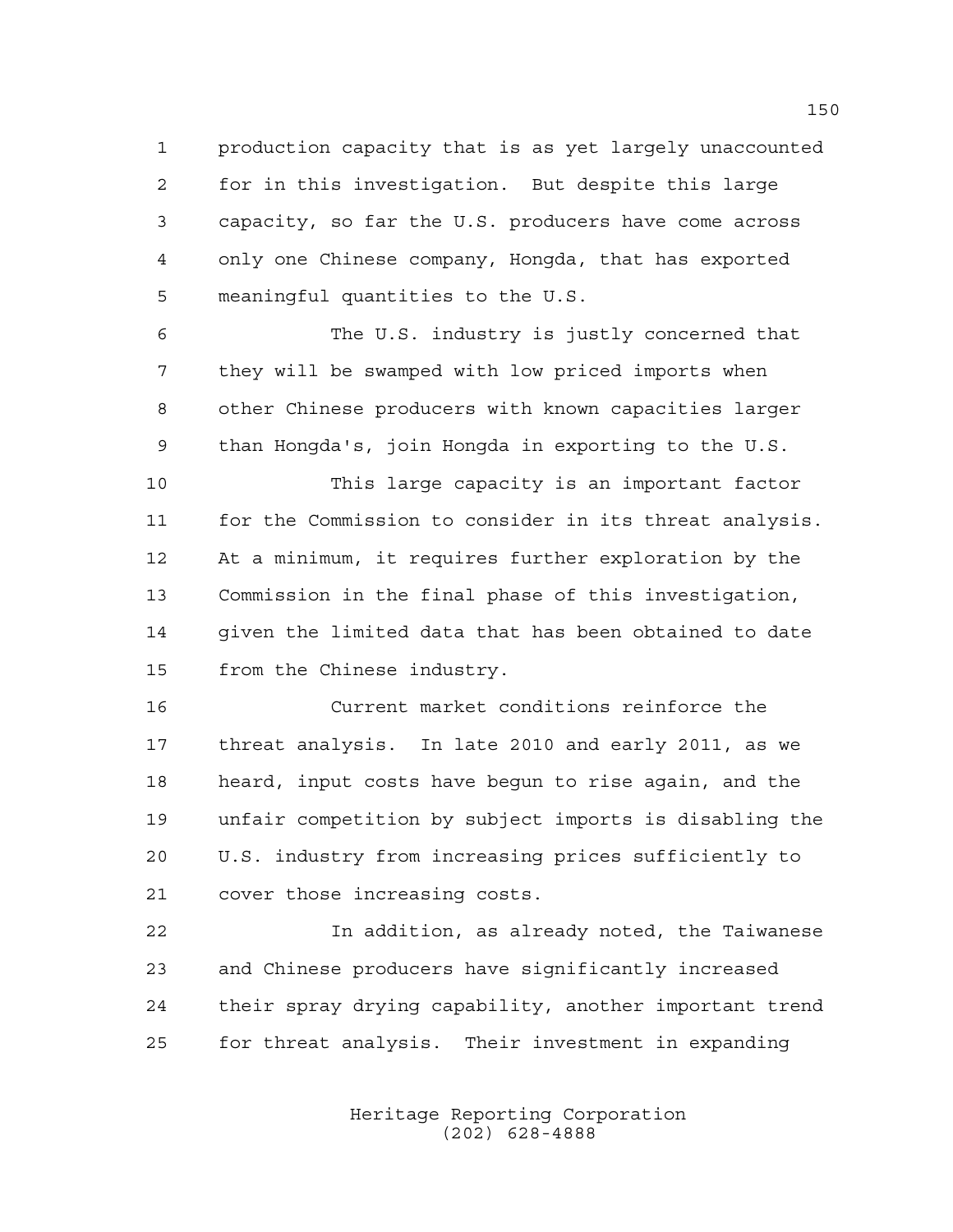the capability to convert solution to powder signals that they have targeted the overseas markets, and particularly again the United States.

 In sum, this case presents all the factors for an affirmative determination. It certainly satisfies the statutory threshold for a preliminary phase investigation. Namely, there is a "reasonable indication" that an industry in the U.S. is materially injured, or threatened with material injury, by reason of the subject imports.

 We therefore request that the Commission issue an affirmative determination and permit this investigation to go forward. Thank you.

14 MS. DEFILIPPO: Thank you very much, Mr. Ellis. Welcome back, Mr. Koenig. Please proceed when you are ready.

 MR. KOENIG: I am Peter Koenig again for the Taiwan Respondent. Just listening to the testimony today, and just to make sense of it and what it means, several things struck me just based on the testimony by the U.S. producers.

 One was the number of times that Clariant, all they said was price, price, price. That is all that we compete on. And that is what they do. There was no real mention that they compete on quality.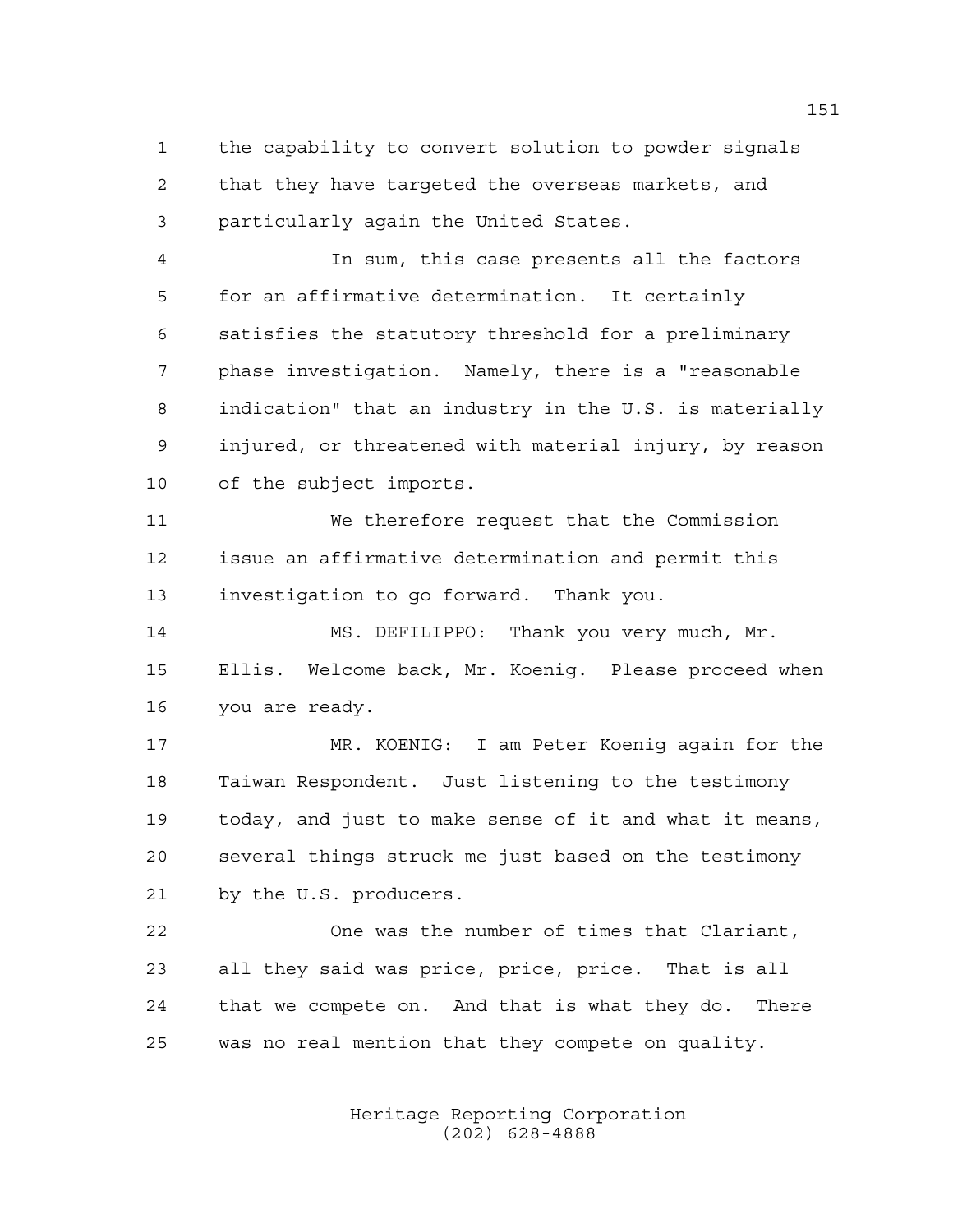That is revealing to their marketing strategy. Price. Price is everything, and quality is nothing. In BASF's testimony, the other producer, I guess one has to reconcile a position with a statement. BASF's position is that they are neither for nor against this petition, and then one listens to their testimony, and I think that the way that you reconcile those two is the statutory standard for injury.

 You have to show injury, and you have to show injury to an industry. Now, BASF discussed its situation, but it never discussed whether an industry is injured, and I think the reason why it gets back to Clariant, is that Clariant prices, they sell based on price.

 What Clariant is doing, it's doing to BASF, too, and that's why in my experience I would guess since BASF's position is that they neither support nor oppose the petition, the reason is because of Clariant.

 Clariant is the price driver in the market, and therefore, there is not injury to an industry. On the discussion of purity being important to sales, you heard from TFM, the significant importance of purity in detail why it is critical to the paper industry,

> Heritage Reporting Corporation (202) 628-4888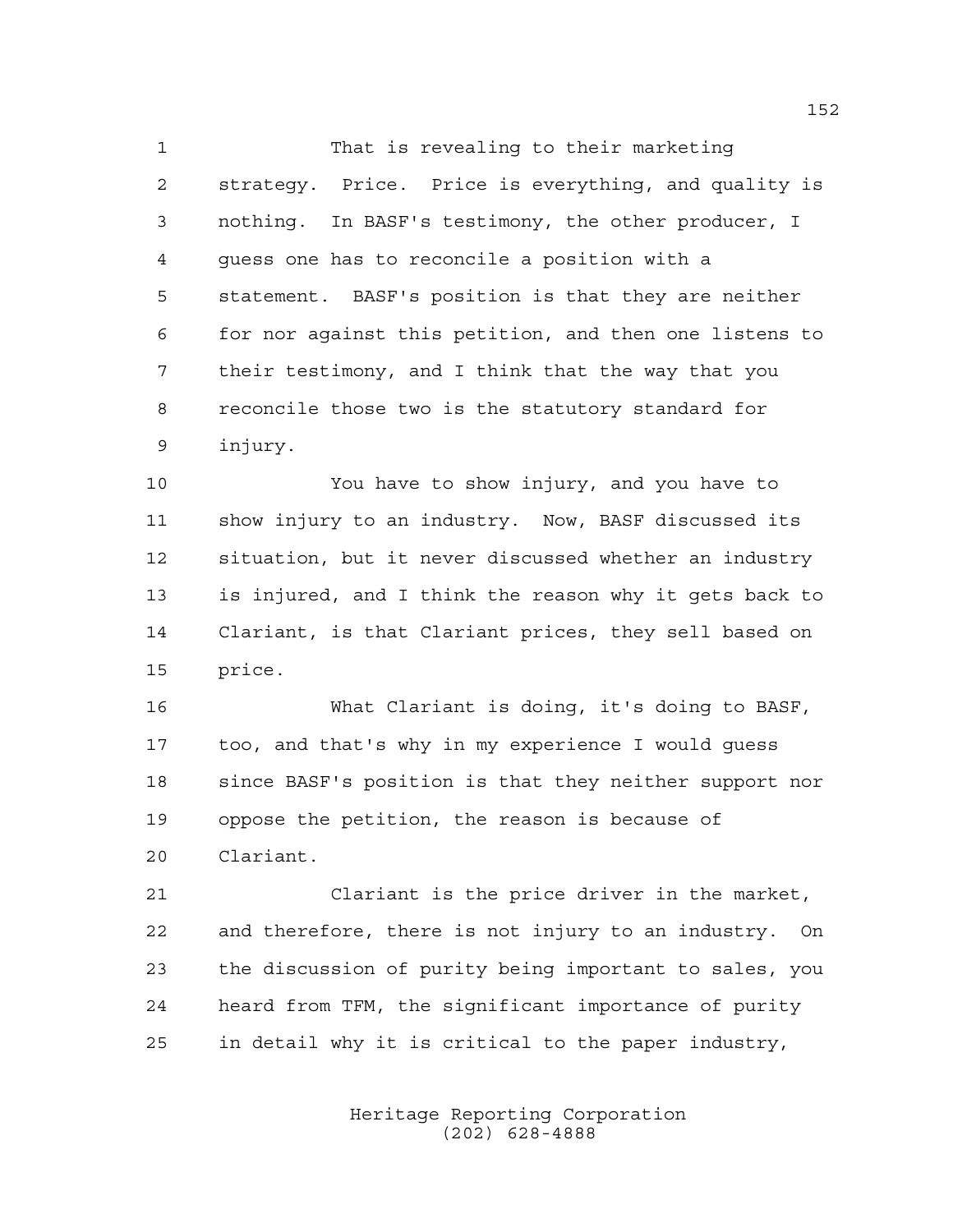and what it achieves for the paper industry.

 I did not hear anything in detail from the other side other than conclusionary and very short remarks. I think that is highly revealing when you get to the level of detail that you heard from our side, and you really hear nothing, except, no, it's not true. And this is the testimony that they are offering today to support their petition. I would have expected a lot more from a Petitioner and its burden to go forward with an investigation on that critical issue, rather than just kind of sluff it off. Finally, I was struck by a quote that Mr. Ellis read in his concluding remarks. He said that even the trade press supports this. But the quote that he read said only China. It did not mention Taiwan. Now, that itself I think, as far as having an impact on the U.S. market, I think that itself is revealing why both China and Taiwan are not competing against each other, and why Taiwan in particular, with

its high quality, is just not a factor.

 The quote he read deliberately excluded Taiwan, and I think that is quite revealing. That is their position. Thank you.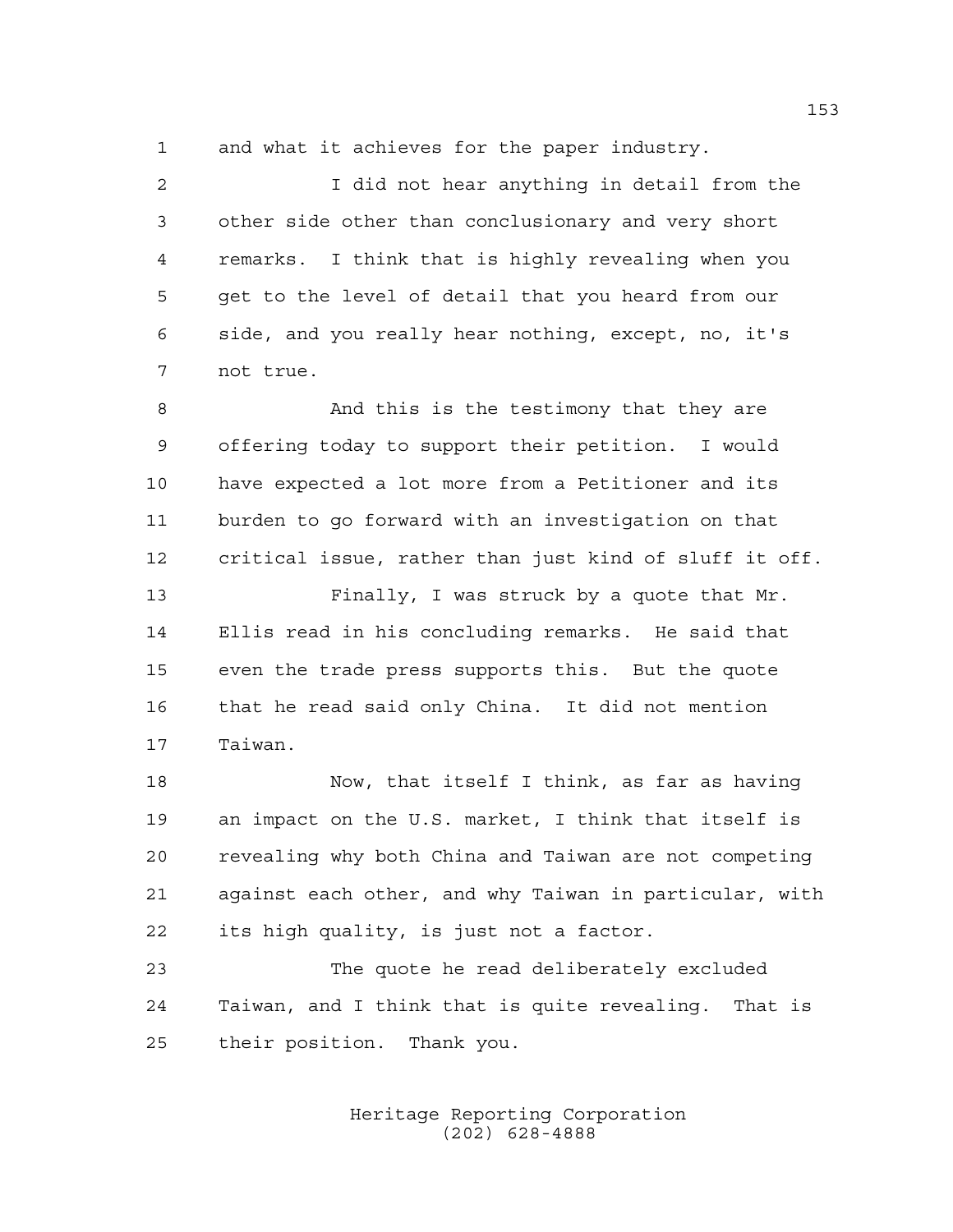MS. DEFILIPPO: Thank you, Mr. Koenig. On behalf of the Commission and the Staff, I would like to thank the witnesses who came here today, as well as counsel, for helping us gain a better understanding of the product, and the conditions of competition in the CSOBA industry.

 Before concluding, please let me mention a few dates to keep in mind. The deadline of submissions of corrections to the transcript, and for submission of post-conference briefs, is Tuesday, April 26th.

 If briefs contain business proprietary information, a public version is due on April 27th. The Commission has tentatively scheduled its vote on these investigations for May 16th, and it will report its determinations to the Secretary of the Department of Commerce on May 16th.

 Commissioners opinions will be transmitted to the Department of Commerce on May 23rd. Again, thank you all for coming, and with that, this conference is adjourned.

 (Whereupon, at 4:55 p.m., the conference in the above-entitled matter was concluded.)

- //
- //